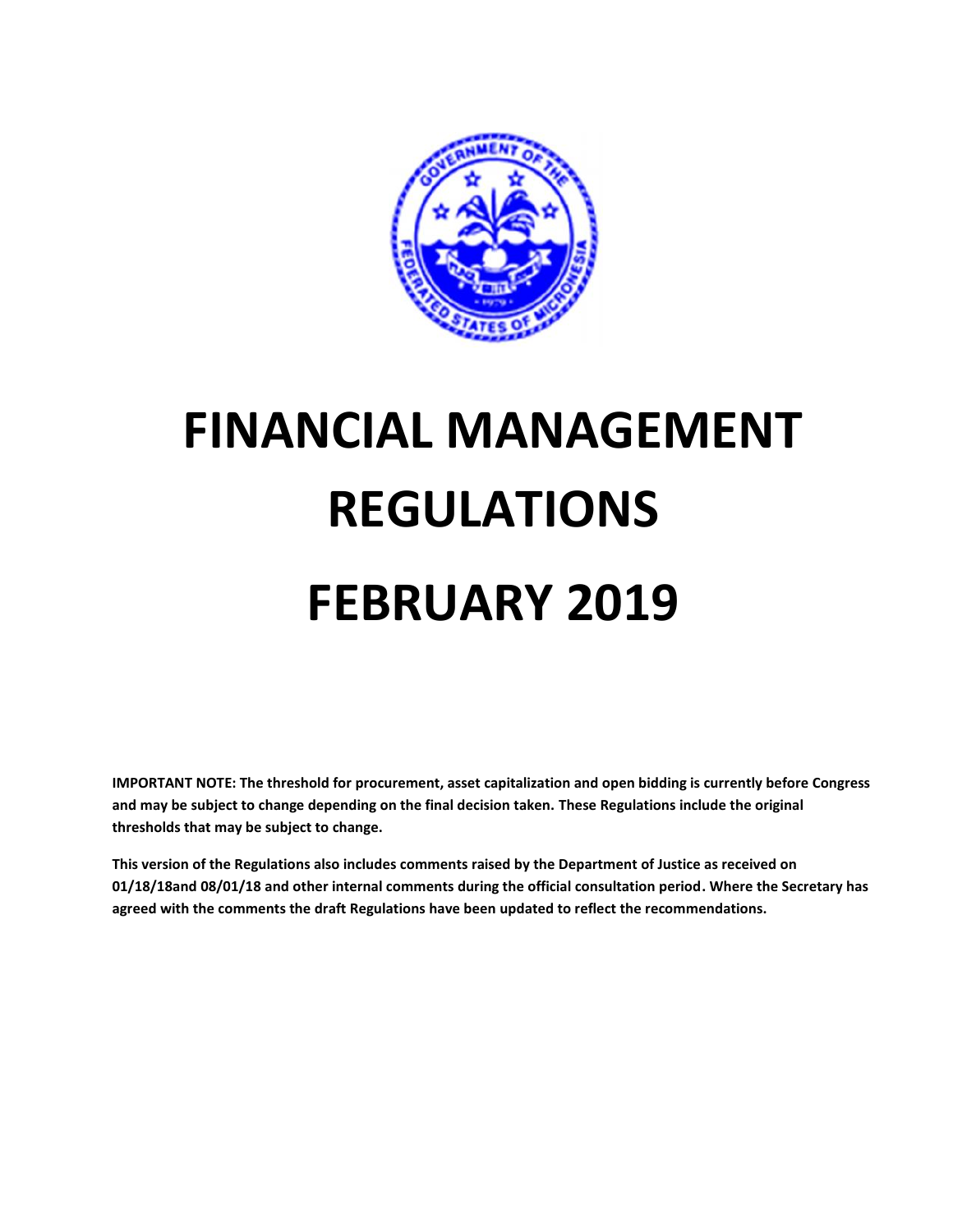#### **FINANCIAL MANAGEMENT REGULATIONS**

#### **APPROVALS**

Pursuant to the authority vested in me as Secretary of Finance by Title 55 (Chapter 2) of the FSM Code, these proposed Financial Management Regulations for Public Law 1-45 (as amended) Financial Management Act 1979 are submitted to the President for his approval and promulgation thereof.

Date:

Sihna Lawrence Secretary of Finance **Federated States of Micronesia** 

These proposed Regulations for Public Law 1-45 (as amended) Financial Management Act 1979 have been reviewed by the Department of Justice and have been found to be legally sufficient.

Joses G **Attorney General Federated States of AHicronesia** 

I, as President of the Federated States of Micronesia, hereby approve these Regulations for Public Law 1-45 (as amended) Financial Management Act 1979. These Regylations become effective on the date of my signature.

Christian eter M. FSM President

Federated States of Micronesia Office of the Registrar of Corporations

Department of Justice Filed on this day of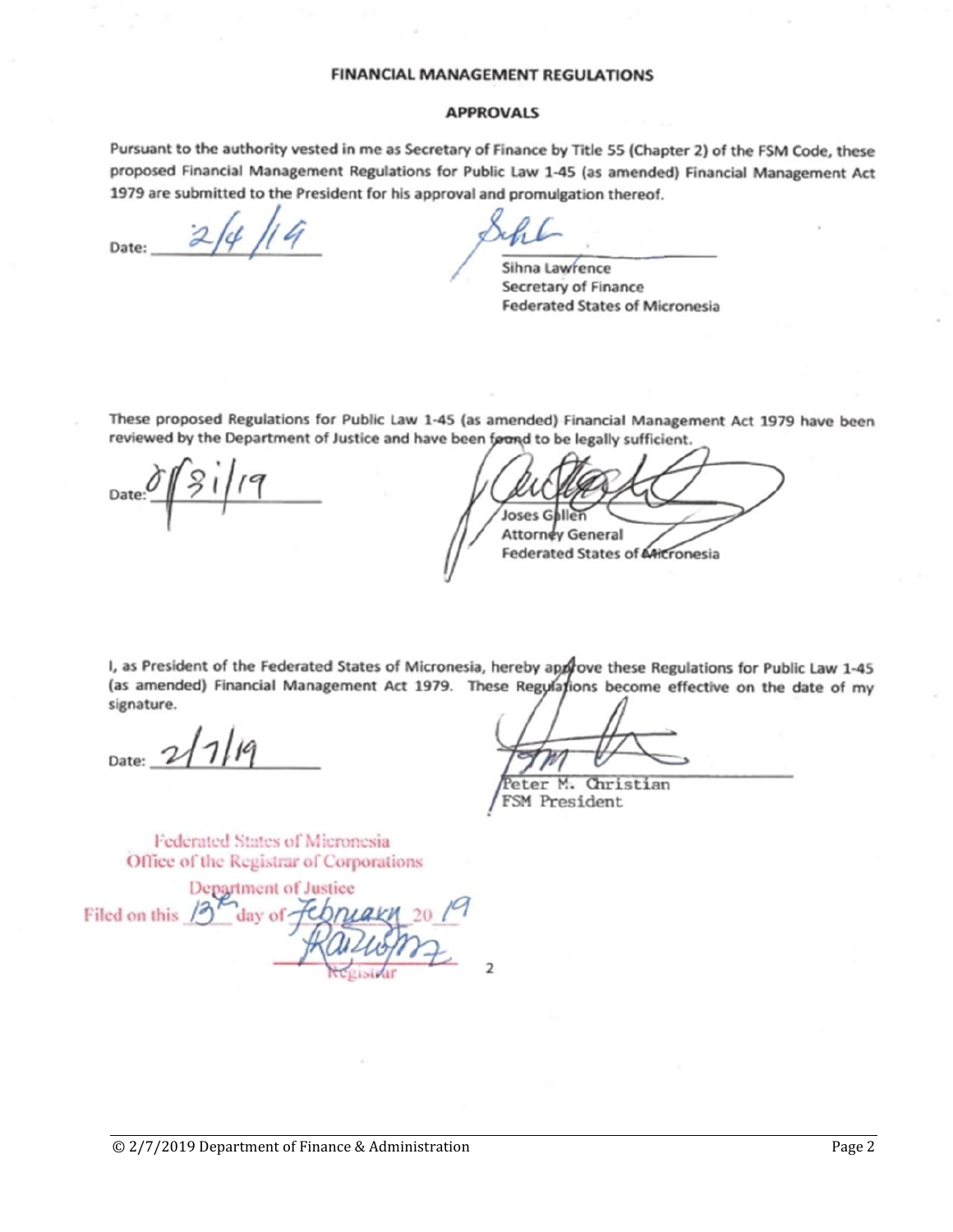# **FINANCIAL REGULATIONS**

| 1.   |  |
|------|--|
| 1.1. |  |
| 1.2. |  |
| 1.3. |  |
| 1.4. |  |
| 1.5. |  |
| 2.   |  |
| 3.   |  |
| 3.1. |  |
| 3.2. |  |
| 3.3. |  |
| 3.4. |  |
| 3.5. |  |
| 3.6. |  |
|      |  |
| 4.1. |  |
| 4.2. |  |
| 4.3. |  |
| 4.4. |  |
| 4.5. |  |
| 4.6. |  |
| 4.7. |  |
| 5.   |  |
| 5.1. |  |
| 5.2. |  |
| 5.3. |  |
| 5.4. |  |
| 5.5. |  |
| 5.6. |  |
| 5.7. |  |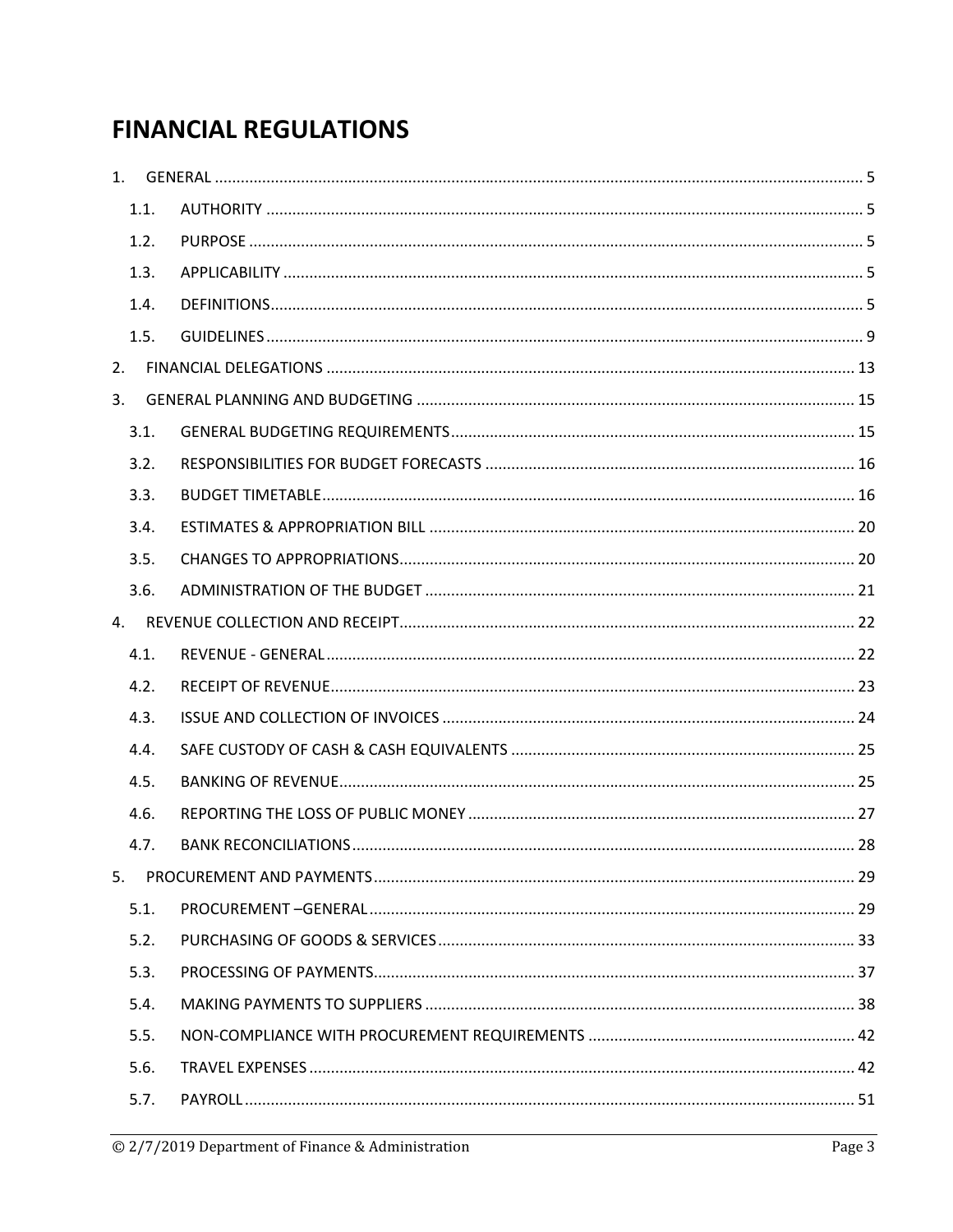|    | 5.8.  |                                                                           |  |
|----|-------|---------------------------------------------------------------------------|--|
|    | 5.9.  |                                                                           |  |
| 6. |       |                                                                           |  |
|    | 6.1.  |                                                                           |  |
|    | 6.2.  |                                                                           |  |
|    | 6.3.  |                                                                           |  |
|    | 6.4.  |                                                                           |  |
|    | 6.5.  |                                                                           |  |
|    | 6.6.  |                                                                           |  |
| 7. |       |                                                                           |  |
| 8. |       |                                                                           |  |
|    | 8.1.  |                                                                           |  |
|    | 8.2.  |                                                                           |  |
|    | 8.3.  |                                                                           |  |
|    | 8.4.  |                                                                           |  |
|    | 8.5.  |                                                                           |  |
| 9. |       |                                                                           |  |
|    |       |                                                                           |  |
|    | 10.1. |                                                                           |  |
|    | 10.2. |                                                                           |  |
|    |       |                                                                           |  |
|    | 11.1. |                                                                           |  |
|    | 11.2. |                                                                           |  |
|    | 11.3. | REQUIRED REPORTS FROM DEPARTMENTS AND AGENCIES OF NATIONAL GOVERNMENT  81 |  |
|    | 11.4. |                                                                           |  |
|    |       |                                                                           |  |
|    | 12.1. |                                                                           |  |
|    | 12.2. |                                                                           |  |
|    | 12.3. |                                                                           |  |
|    | 12.4. |                                                                           |  |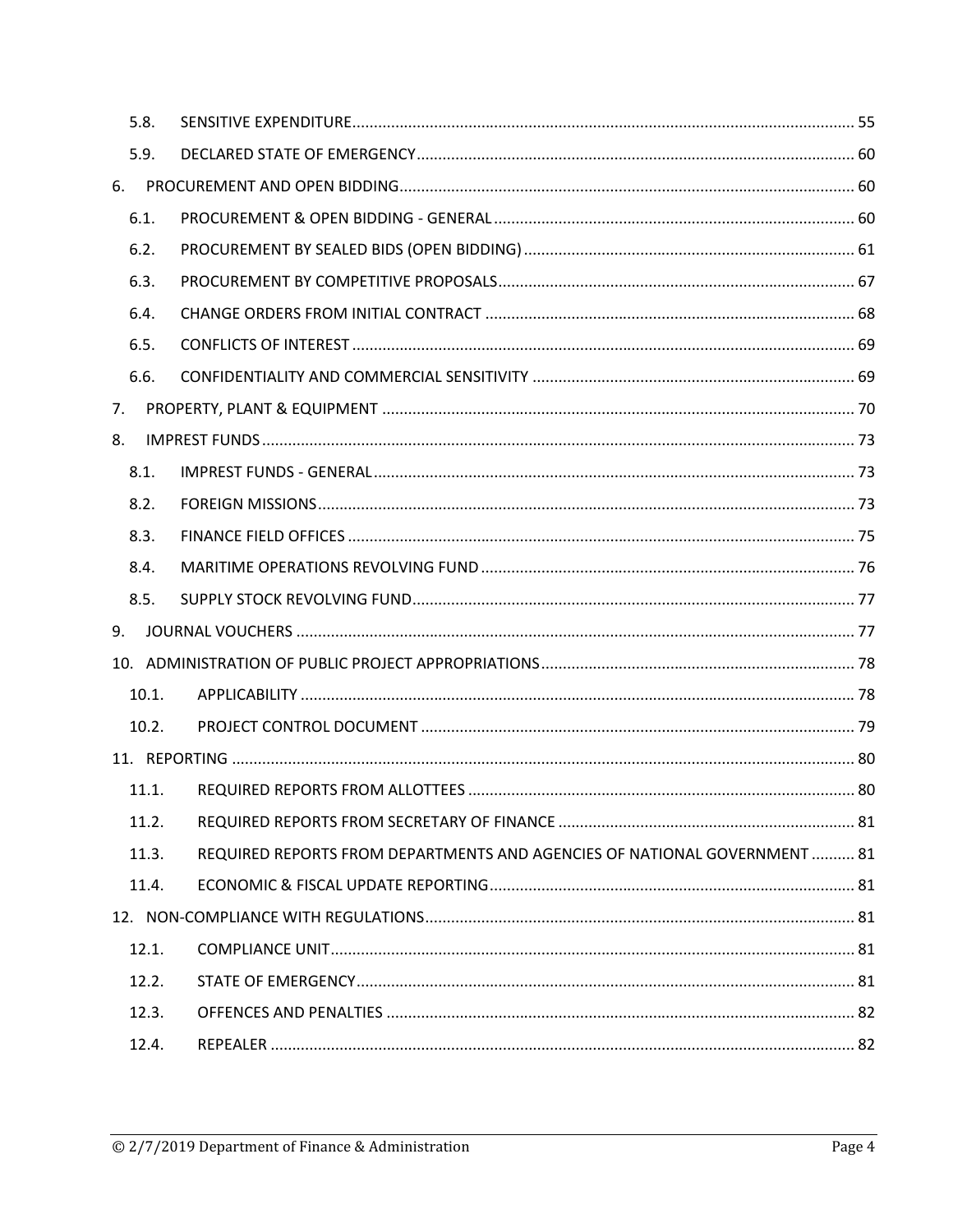# **1. GENERAL**

# **1.1. AUTHORITY**

These regulations are promulgated by the Secretary of Finance and Administration with the approval of the President of the Federated States of Micronesia (FSM), pursuant to the authority granted to the Secretary by Title 55 of the Code, 227 and 606, and by the President of the FSM pursuant to the authority granted by Title 55 of the Code, Sections 418, 616, and 621. These regulations and any amendments hereto, shall have the force effect of law.

# **1.2. PURPOSE**

The purpose of these regulations is to implement the provisions, as amended, of the Financial Management Act of 1979, and other laws of the FSM relating to government financial management through the establishment of National government-wide standards and procedures necessary to provide an adequate degree of fiscal control and accountability over funds appropriated by the Congress of FSM, allotted to the FSM National Government or entrusted to the management of the FSM National Government.

# **1.3. APPLICABILITY**

- 1) Except as otherwise provided by law, these regulations shall apply to:
	- a) All allottee of FSM appropriation laws;
	- b) The expenditure of any funds appropriated by the Congress of the FSM; and
	- c) U.S Federal grants, or foreign aid channeled through the FSM Government with the President as the Allottee.
- 2) Reference made herein to the head of a department or an Allottee of the FSM National Government shall include his designee, if applicable.
- 3) Reference made herein to a "subpart" shall mean part of these Financial Management Regulations.

# **1.4. DEFINITIONS**

For the purposes of these regulations, unless it is otherwise required or the context requires a different construction, application, or meaning:

# **1.4.1. Acquisition cost**

Means the cost of the asset including the cost to ready the asset for its intended use. Acquisition cost for equipment, for example, means the net invoice price of the equipment, including the cost of any modifications, attachments, accessories or auxiliary apparatus necessary to make it useable for the purpose for which it is acquired.

Acquisition costs for software includes those development costs capitalized in accordance with generally accepted accounting practice (GAAP).

Ancillary charges, such as taxes, duty, protective in transit insurance, freight and installation will be included as part of the acquisition cost of the asset.

# **1.4.2. Allotment**

Defined under Section 215 of the Financial Management Act 1979. "Allotment" means the delegation of authority to a person to create legally enforceable financial obligations in accordance with applicable law on behalf of FSM within specified limits set forth in an appropriation act of the Congress of the FSM or as may be required by the terms of funding available from other sources.

# **1.4.3. Allottee**

Shall mean the person designated as such by an appropriation law or the Financial Management Act of 1979, as amended, or the sub-allottee as designated in the Advice of Allotment form issued by the Office of Budget.

- a) A National Allotteeis an Allottee which is an FSM Government Agency, or an employee, or official of an FSM Government Agency; and
- b) A non-national allottee is any other allottee.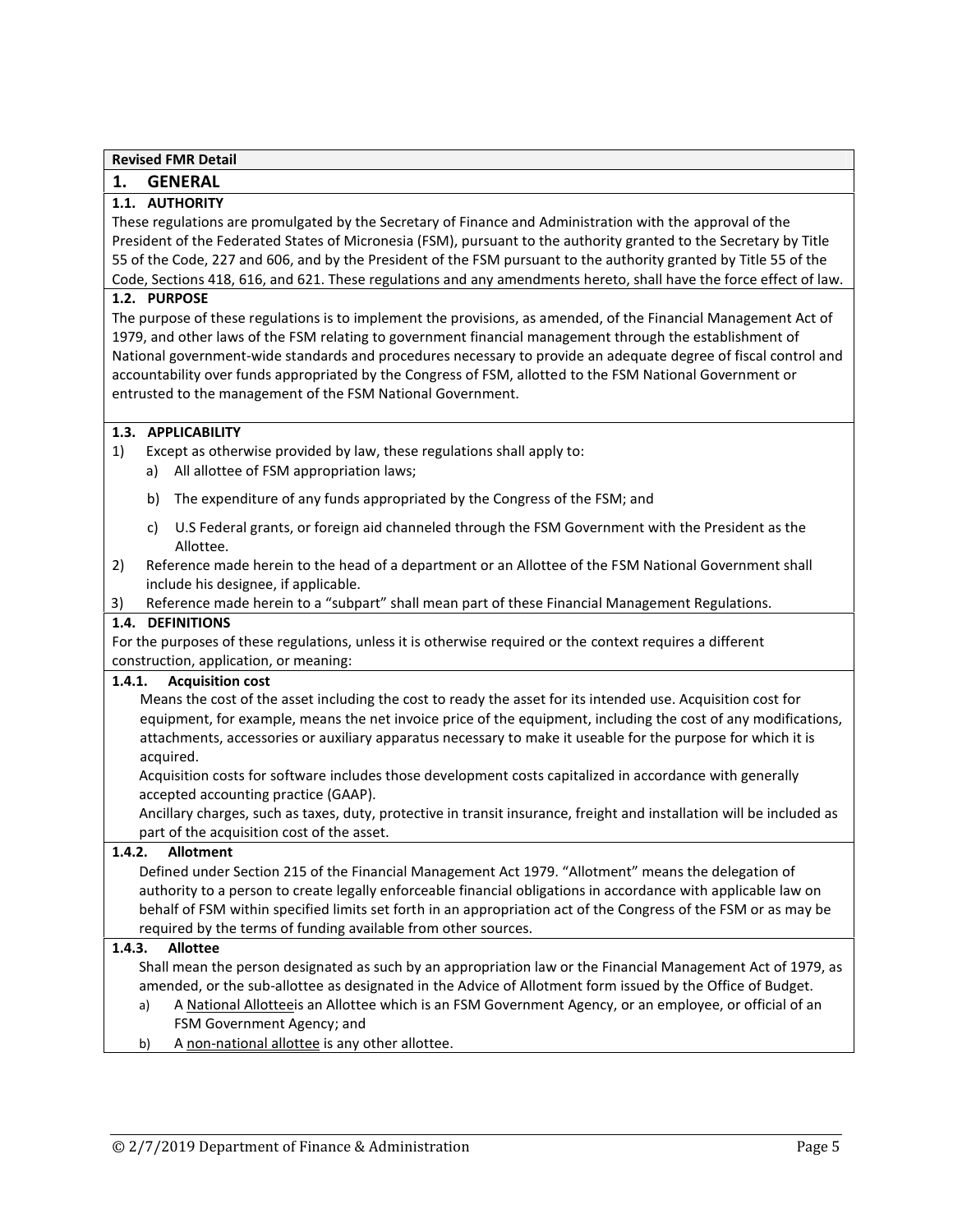|        | <b>Revised FMR Detail</b>                                                                                       |
|--------|-----------------------------------------------------------------------------------------------------------------|
| 1.4.4. | <b>Approved Depository Account</b>                                                                              |
|        | Shall mean an account with a financial institution:                                                             |
| a)     | which is approved by the Secretary;                                                                             |
| b)     | which reflects the address of record to be that of the Secretary; and                                           |
| c)     | from which the withdrawal of funds is authorized upon the signature of the Secretary or designee.               |
| 1.4.5. | <b>Capitalization threshold</b>                                                                                 |
|        | The capitalization threshold is the dollar amount that determines the proper financial reporting of the asset.  |
|        | Asset acquisition costs below the capitalization threshold will be expensed as incurred. The capitalization     |
|        | threshold is currently set at \$3,000.                                                                          |
| 1.4.6. | <b>Capital expenditures</b>                                                                                     |
|        | Means expenditures to acquire fixed assets or capital assets.                                                   |
| 1.4.7. | Cash & cash equivalents                                                                                         |
|        | Cash and short-term, highly liquid investments are included. Bank overdrafts are excluded. Restricted cash is   |
|        | not included in cash and cash equivalents. Instead, changes in restricted cash should generally be presented as |
|        | investing activities.                                                                                           |
| 1.4.8. | <b>Citizen Bidder</b>                                                                                           |
|        | Shall mean any business:                                                                                        |
| a)     | in which at least fifty-one percent (51%) of interest therein is owned by an FSM citizen or citizens;           |
| b)     | Which has been a resident of the FSM for at least one year immediately prior to the submission of its bid;      |
| c)     | which has paid FSM Gross Revenue Tax for the one-year period immediately prior to the submission of its         |
|        | bid; and                                                                                                        |
| d)     | which, with respect to construction projects, shall commit its bid that at least:                               |
|        | (i) twenty -five percent (25%) of all workers employed at all times at the job site shall be FSM citizen; and   |
|        | (ii) twenty-five percent (25%) of all materials and supplies to be used shall be purchased from within the      |
|        | FSM.                                                                                                            |
| 1.4.9. | Contract                                                                                                        |
|        | Means a legal instrument by which the National Government purchases property or services needed to carry        |
|        | out public services under an appropriation.                                                                     |
|        | 1.4.10. Contracting Officer orCO                                                                                |
|        | Shall mean the official in charge of letting a contract for an FSM Government Agency.                           |
|        | 1.4.11. Contractor                                                                                              |
|        | Means an entity or individual that receives a 'contract' as defined above.                                      |
|        | 1.4.12. Daily Subsistence Allowance                                                                             |
|        | Shall mean an allowance provided to a government officer to defray likely travel expenses like                  |
|        | meals, and other minor incidental travel expenses. A Daily Subsistence Allowance (DSA) forms                    |
|        | part of the per diem (refer to definition below) of the traveler                                                |
|        | 1.4.13. Disbursement                                                                                            |
|        | Process or act of spending money.                                                                               |
|        | 1.4.14. Equipment                                                                                               |
|        | Means tangible personal property (including information technology systems) having a useful life of more than   |
|        | one year and a per-unit acquisition cost which equals or exceeds the capitalization level of \$1,000.           |
|        | 1.4.15. Expenditure                                                                                             |
|        | Government expenditure refers to the purchase of goods and services, which include public consumption and       |
|        | public investment, and transfer payments consisting of income transfers (pensions, social benefits) and capital |
|        | transfer.                                                                                                       |
|        | 1.4.16. Fiscal year                                                                                             |
|        | Refers to each one year period beginning October 1 and ending on the next following September 30. Each          |
|        | Fiscal Year shall be designated by the number of the calendar year in which such Fiscal Year ends.              |
|        | 1.4.17. Fixed assets or Capital assets                                                                          |
|        | Means tangible or intangible assets used in operations having a useful life of more than one year which are     |
|        |                                                                                                                 |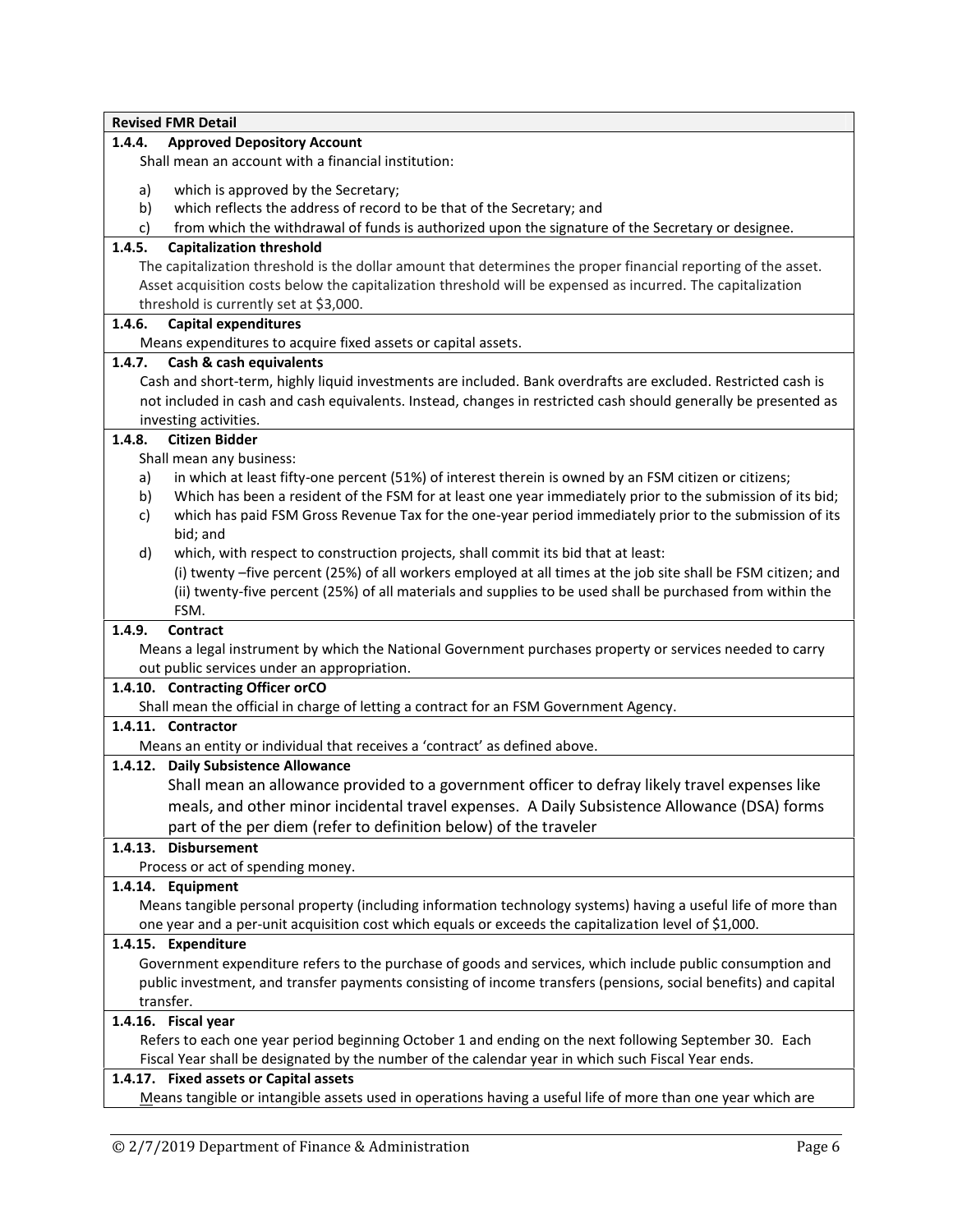|    | <b>Revised FMR Detail</b>                                                                                        |
|----|------------------------------------------------------------------------------------------------------------------|
|    | capitalized in accordance with GAAP. Fixed assets include:                                                       |
|    | a) Land, buildings (facilities), equipment, and intellectual property (including software) whether acquired by   |
|    | purchase, construction, manufacture, lease-purchase, exchange, or through capital leases; and                    |
| b) | Additions, improvements, modifications, replacements, rearrangements, reinstallations, renovations, or           |
|    | alterations to capital assets that materially increase their value or useful life (not ordinary repairs and      |
|    | maintenance)                                                                                                     |
|    | 1.4.18. Foreign Office                                                                                           |
|    | Shall mean the official overseas offices of the FSM Government, including the Guam Consulate, the Honolulu       |
|    | Consulate, the U.S Embassy, the Japan Embassy, the Fiji Embassy, the U.N Mission, and any other official         |
|    | overseas offices which may be established, provided said offices are authorized by law or these regulations to   |
|    | maintain Imprest Revolving Funds or Operating Funds.                                                             |
|    | 1.4.19. FSM Government Agency                                                                                    |
|    | Shall mean any branch, department, office, division, board, bureau, commission, committee, institution, or       |
|    | authority of the FSM National Government.                                                                        |
|    | 1.4.20. FSM Law                                                                                                  |
|    | Shall mean laws of the FSM and United States laws applicable to FSM financial management operations.             |
|    | 1.4.21. Generally Accepted Accounting Principles (GAAP)                                                          |
|    | Has the meaning specified in accounting standards issued by the Government Accounting Standards Board            |
|    | (GASB) and the Financial Accounting Standards Board (FASB).                                                      |
|    | 1.4.22. Generally Accepted Government Auditing Standards (GAGAS)                                                 |
|    | Means generally accepted government auditing standards issued by the Comptroller General of the United           |
|    | States, which are applicable to financial audits.                                                                |
|    | 1.4.23. Intangible fixed assets                                                                                  |
|    | Non-monetary assets without physical substance, such as trademarks, copyrights, patents and patent               |
|    | applications and property, such as loans, notes and other debt instruments of property ownership (whether the    |
|    | property is tangible or intangible).                                                                             |
|    | 1.4.24. Internal controls                                                                                        |
|    | Means a process, implemented by the National Government, designed to provide reasonable assurance                |
|    | regarding the achievement of objectives in the following categories:                                             |
| a) | Effectiveness and efficiency of operations;                                                                      |
| b) | Reliability of reporting for internal and external use; and                                                      |
| C) | Compliance with applicable laws and regulations.                                                                 |
|    | 1.4.25. Job Order Form                                                                                           |
|    | Shall mean a form prescribed by Secretary that provides, at minimum, the following information or items:         |
| a) | The name of the FSM Government Agency making the requests for services;                                          |
| b) | The date of the request;                                                                                         |
| c) | The description of the services needed; and                                                                      |
| d) | The signature of the appropriate allottee.                                                                       |
|    |                                                                                                                  |
|    | 1.4.26. Lowest Responsible Bidder                                                                                |
|    | Shall mean the lowest bidder whose offer adequately responds in quality, fitness, and capacity to the particular |
|    | requirements of the proposed work called for by the contract.                                                    |
|    |                                                                                                                  |
|    | 1.4.27. Obligations                                                                                              |
|    | Shall mean the legal liability for salaries and wages, contractual services, contracts entered into for the      |
|    | purchase of supplies, equipment, construction, or land and loans or other commitments, including but not         |
|    | limited to leases, requiring the payment of public funds.                                                        |
|    | Obligations or encumbrances are orders placed for property and services, contracts made, and similar             |
|    | transactions during a given period that require payment by the National Government during the same or a          |
|    | future period. A purchase order is a typical obligation or encumbrance.                                          |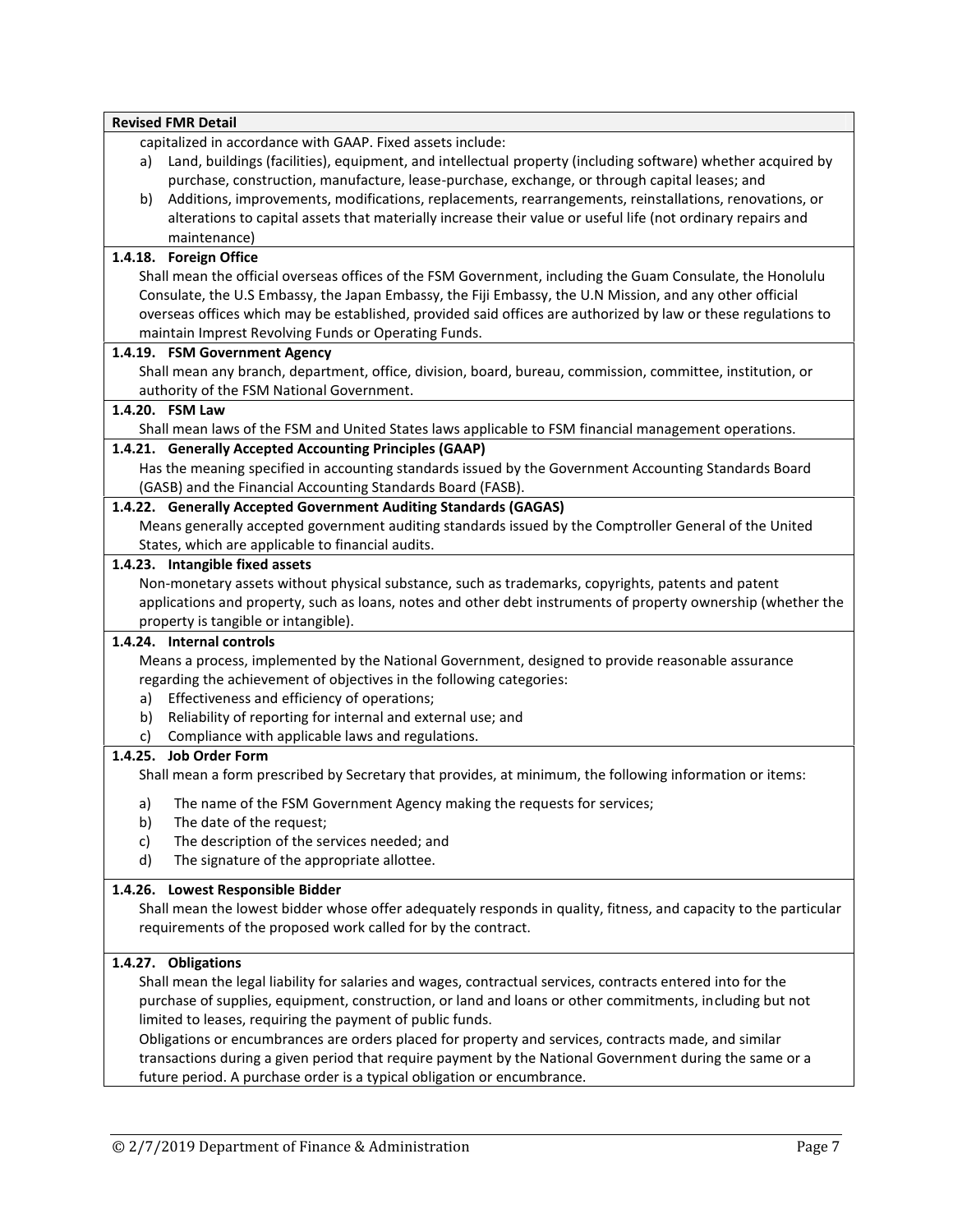| <b>Revised FMR Detail</b>                                                                                                                                                                                                  |
|----------------------------------------------------------------------------------------------------------------------------------------------------------------------------------------------------------------------------|
| 1.4.28. Per diem                                                                                                                                                                                                           |
| Shall mean an allowance provided to a government officer to defray likely travel expenses for                                                                                                                              |
| lodging and 'Daily Subsistence Allowance' (i.e. for food and other incidental expenses). The Per                                                                                                                           |
| Diem rate will be set at a level by the Secretary of Finance that is considered to be reasonable for                                                                                                                       |
| the location the officer will travel to.                                                                                                                                                                                   |
| 1.4.29. Perquisites                                                                                                                                                                                                        |
| A benefit which one enjoys or is entitled to on account of one's job or position.                                                                                                                                          |
| 1.4.30. Program                                                                                                                                                                                                            |
| A budget program refers to a Division's budget within a Department or Office.                                                                                                                                              |
| 1.4.31. Property                                                                                                                                                                                                           |
| Means real property or personal property                                                                                                                                                                                   |
| Real property means land, including land improvements, structures and appurtenances thereto, but<br>a)                                                                                                                     |
| excludes moveable machinery and equipment.                                                                                                                                                                                 |
| Personal property means property other than real property. It may be tangible (having physical existence)<br>b)<br>or intangible.                                                                                          |
| Appurtenances means property (as an outbuilding or fixture) or a property right (as a right-of-way) that is<br>c)<br>incidental to a principal property and that passes with the principal property upon sale or transfer. |
| 1.4.32. Purchase Order or PO                                                                                                                                                                                               |
| Shall mean a form prescribed by the Secretary as described in detail in subpart 5.2.2. that is issued by the                                                                                                               |
| Department of Finance to purchase goods and services. A purchase order can also be preceded by a purchase                                                                                                                  |
| requisition by the requesting department.                                                                                                                                                                                  |
|                                                                                                                                                                                                                            |
| 1.4.33. Questioned cost                                                                                                                                                                                                    |
| Means a cost that is questioned by the auditor because of an audit finding:                                                                                                                                                |
| Which resulted from a violation or possible violation of a statute, regulation or the terms and conditions of<br>a)                                                                                                        |
| a grant award;                                                                                                                                                                                                             |
| Where the costs, at the time of the audit, are not supported by adequate documentation; or<br>b)                                                                                                                           |
| Where the costs incurred appear unreasonable and do not reflect the actions a prudent person would take<br>C)<br>in the circumstances.                                                                                     |
|                                                                                                                                                                                                                            |
| 1.4.34. Re-programming<br>Refers to the ability of Department Heads to request a shift appropriation budgets between Divisions.                                                                                            |
|                                                                                                                                                                                                                            |
| 1.4.35. Revenue                                                                                                                                                                                                            |
| Government revenue is money received by a government. It is an important tool of the fiscal policy of                                                                                                                      |
| the government and is the opposite factor of government spending or expenditure.                                                                                                                                           |
| 1.4.36. Revenue Collector                                                                                                                                                                                                  |
| Is a person approved by the Secretary of Finance to receive and receipt money's on behalf of FSM                                                                                                                           |
| NationalGovernment. Approved Revenue Collectors are currently situated in:                                                                                                                                                 |
| FSM National Treasury;<br>a)                                                                                                                                                                                               |
| FSM National Treasury Field Offices; and<br>b)                                                                                                                                                                             |
| Customs & Tax Administration located at National and Field Offices<br>C)                                                                                                                                                   |
| Other locations as may be approved and directed by the Secretary of Finance.<br>d)                                                                                                                                         |
| 1.4.37. Secretary                                                                                                                                                                                                          |
| Shall mean the Secretary of Finance of the FSM Government.                                                                                                                                                                 |
| 1.4.38. Small purchases                                                                                                                                                                                                    |
| Means a purchase of supplies or services that falls below the small purchases threshold of \$3,000 and not                                                                                                                 |
| requiring three quotations. Small purchases are designed to expedite the completion of lowest dollar purchase                                                                                                              |
| transactions and minimize the associated administrative burden and cost.                                                                                                                                                   |
| 1.4.39. Supplies<br>Means all tangible personal property other than those described in 'Equipment' above.                                                                                                                  |
| 1.4.40. Tangible fixed assets or property, plant and equipment (PP&E)                                                                                                                                                      |
|                                                                                                                                                                                                                            |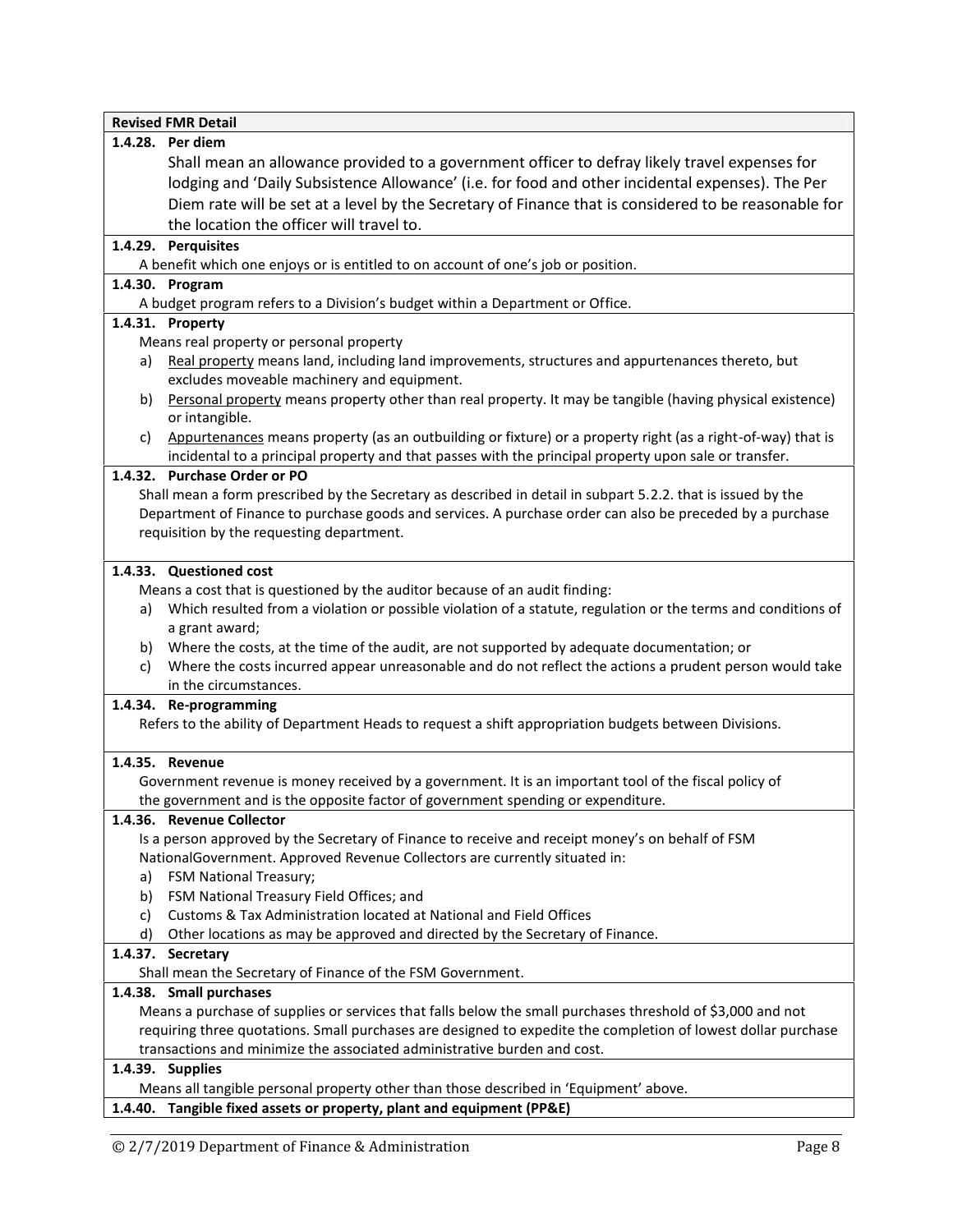Is a term used in accounting for assets and property that cannoteasily be converted into cash. Fixed assets normally include items such as land and buildings, motor vehicles, furniture, office equipment , computers, fixtures and fittings, and plant and machinery.

#### **1.4.41. Travel AuthorizationorTA**

Shall be in a form prescribed by the Secretary that provides, at a minimum, the following information of items:

- a) The name(s) of the traveler(s);
- b) The title or official capacity of the traveler(s);
- c) The FSM or State Government Agency for which travel is performed;
- d) The traveler's itinerary;
- e) The dates upon which travel is to commence and be completed;
- f) The purpose of travel;
- g) The mode of transportation; and
- h) The estimated cost of travel

# **1.4.42. Travel Voucher**

Shall mean a form prescribed by the Secretary that provides, at a minimum, the information necessary to calculate the amount of funds to be obligated as travel expenses.

#### **1.4.43. Unliquidated obligations or unliquidated encumbrances**

Are obligations or encumbrances incurred by the National Government for which expenditure has not been recorded. The 'unliquidated' balance is the difference between the 'encumbrance/obligation' and the amount already paid against the encumbrance.

#### **1.4.44. Unobligated balance**

Means the amount of funds that the National Government has not obligated against an allotment.

#### **1.5. GUIDELINES**

For the purpose of better explaining compliance with these regulations, the Secretary may, from time to time, publish guidelines or procedures.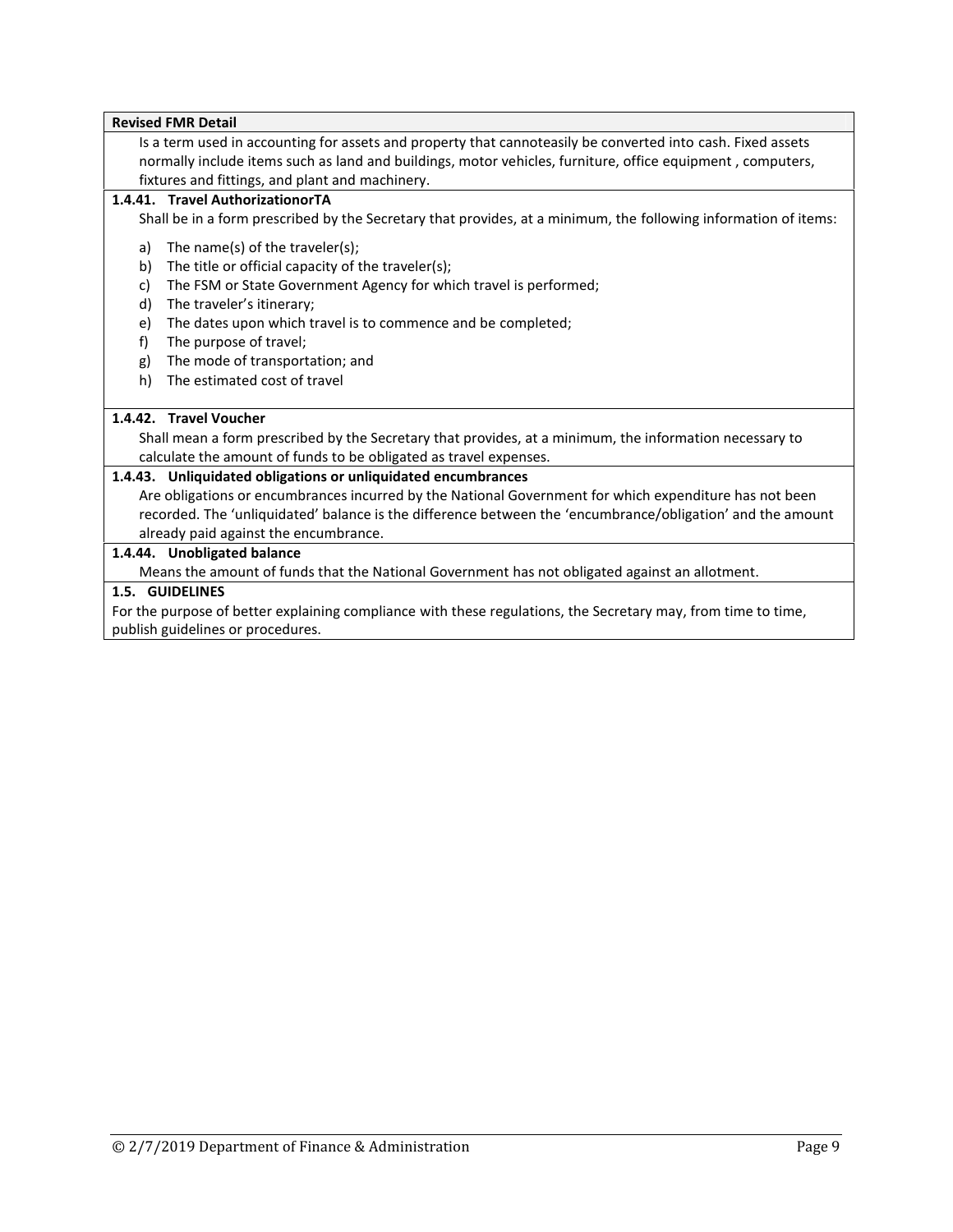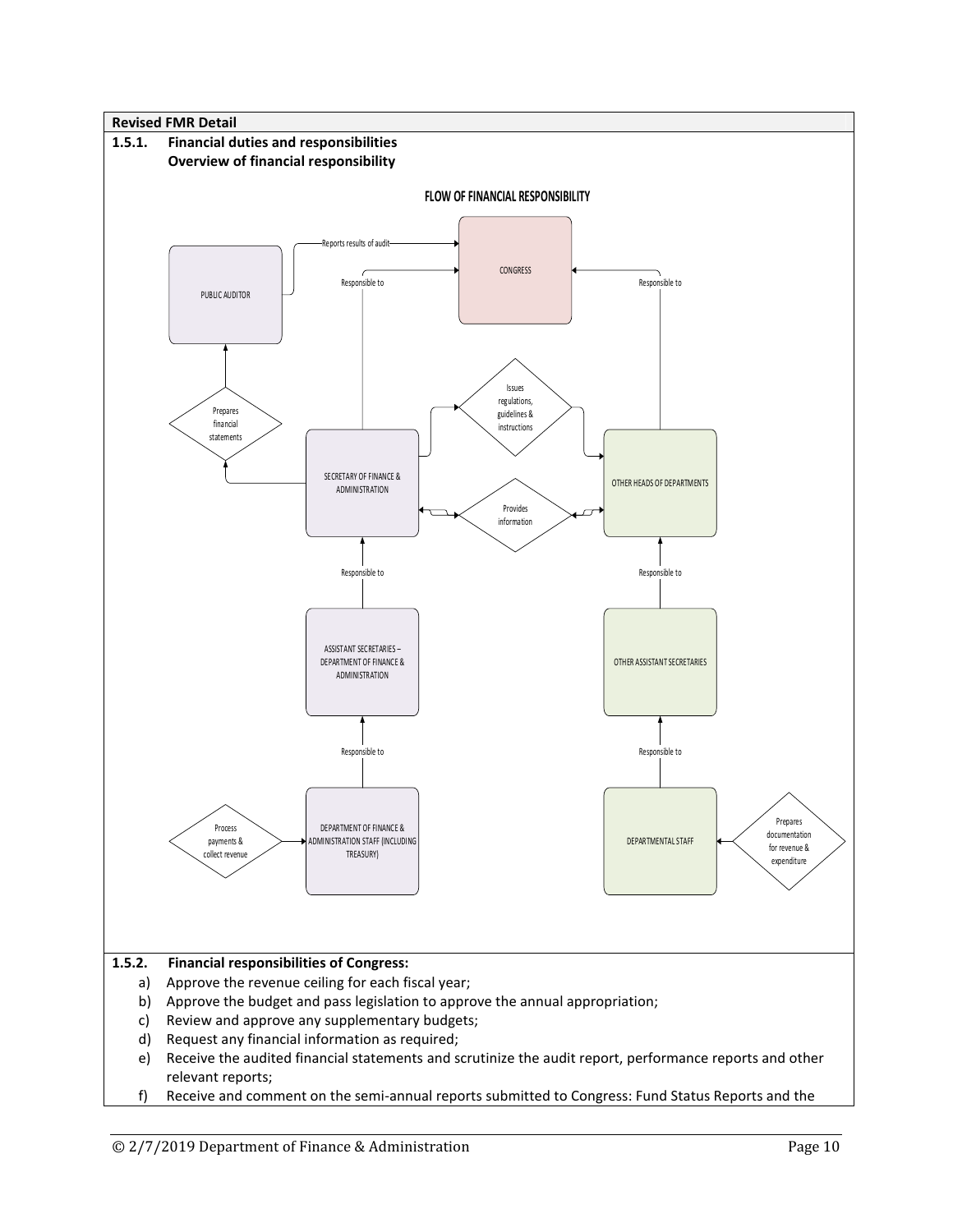|        | <b>Revised FMR Detail</b>                                                                                                                                                                                                   |  |
|--------|-----------------------------------------------------------------------------------------------------------------------------------------------------------------------------------------------------------------------------|--|
|        | Appropriation vs Allotment report.                                                                                                                                                                                          |  |
| 1.5.3. | <b>Financial responsibilities of Secretary of Finance:</b>                                                                                                                                                                  |  |
| a)     | Accounting for all FSM National funds:                                                                                                                                                                                      |  |
|        | Supervise the collection of all revenues;<br>i)                                                                                                                                                                             |  |
|        | Grant warrants for moneys to be issued by the National Treasury based on appropriations;<br>ii)                                                                                                                             |  |
|        | Shall keep a complete set of double entry books<br>iii)                                                                                                                                                                     |  |
|        | Shall keep ledgers in a methodical and systematic manner<br>iv)                                                                                                                                                             |  |
|        | Keep such books and all such other auxiliary books and documents necessary for the correct and<br>v)<br>proper administration of the office                                                                                 |  |
| b)     | Management of all FSM National funds:                                                                                                                                                                                       |  |
|        | Prepare and review plans for improvement and management of revenue and support of public credit;<br>i)<br>May delegate the authority for such functions to such extent deemed practicable and permissible by<br>ii)<br>law; |  |
|        | Will record and audit (or cause to be recorded and audited) financial transactions<br>iii)<br>Have full and complete supervision of all FSM funds<br>iv)                                                                    |  |
|        | Power to withhold approval to prevent misappropriation of public funds and disbursement of funds<br>V)<br>in excess of appropriation                                                                                        |  |
|        | Needs to know the status and condition of all funds and appropriations, assets and liabilities, revenue<br>vi)<br>and expenditure                                                                                           |  |
|        | vii) Generally perform all such services relative to finances;                                                                                                                                                              |  |
|        | viii) Perform duties in accordance with Constitution & undertake duties that may be prescribed by law or<br>through administrative directives issued by the President                                                       |  |
| c)     | Reporting of all FSM National funds:                                                                                                                                                                                        |  |
|        | Prescribe the forms of keeping and rendering all public accounts and returns;<br>i)                                                                                                                                         |  |
|        | Prepare and issue reports and fiscal information;<br>ii)                                                                                                                                                                    |  |
|        | Shall ensure that all Allottees comply with reporting requirements of s226 of FMA.<br>iii)                                                                                                                                  |  |
| 1.5.4. | Financial responsibilities of Assistant Secretary of Treasury:                                                                                                                                                              |  |
|        | Carry out the accounting and treasury responsibilities that have been assigned to the Secretary of<br>a)                                                                                                                    |  |
|        | Finance under the Public Finance Act 1979;                                                                                                                                                                                  |  |
|        | Ensure accurate and complete collection of all Government revenue;<br>b)                                                                                                                                                    |  |
|        | Ensure Allottees comply with the documentation requirements issued by the Secretary of Finance;<br>C)                                                                                                                       |  |
|        | Ensure ledgers and double entry books are kept for all financial transactions;<br>d)                                                                                                                                        |  |
|        | Manage Government fixed assets;<br>e)                                                                                                                                                                                       |  |
|        | Ensure all documentation is retained to support all financial transactions;<br>f)                                                                                                                                           |  |
|        | Provide information as required by the Secretary of Finance;<br>g)                                                                                                                                                          |  |
|        | Liaise with the auditors relating to Government transactions;<br>h)                                                                                                                                                         |  |
|        | Keep all staff trained and up to date with all accounting and FMR requirements; and<br>i)                                                                                                                                   |  |
|        | Keep all staff trained and up to date with all the features of the approved FMIS used by FSM National.<br>i)                                                                                                                |  |
| 1.5.5. | Financial responsibilities of Other Heads of Departments and staff (administration officers):                                                                                                                               |  |
|        | a) Prepare and collate information and supporting documentation to support all revenue and expenditure to                                                                                                                   |  |
|        | comply with the requirements of these Regulations and other guidelines.                                                                                                                                                     |  |
|        | b) Manage relevant allotments to ensure all spending is within appropriation and complete legislatively                                                                                                                     |  |
|        | required reports on Appropriations vs actual spending and reasons for significant variances.                                                                                                                                |  |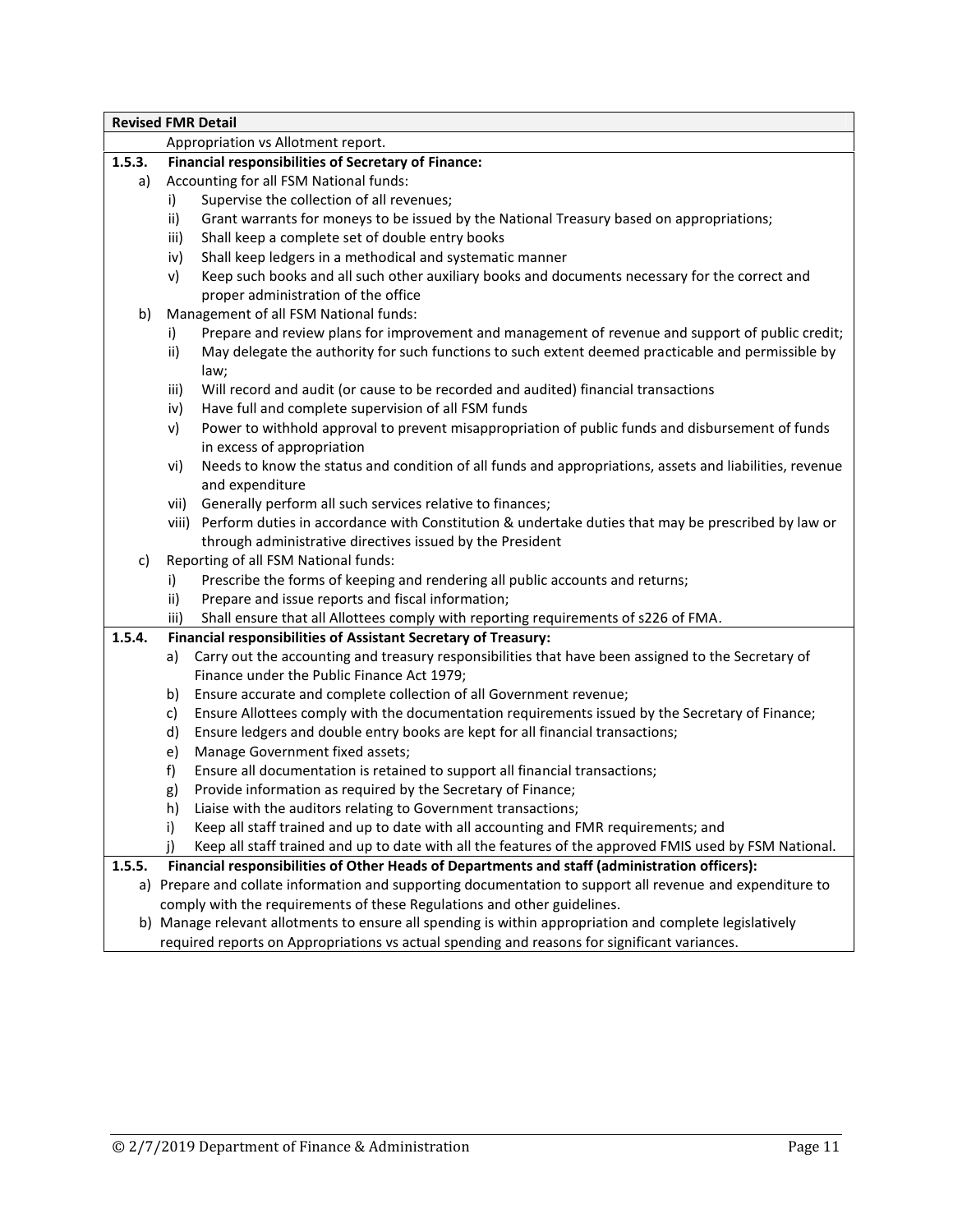| <b>Revised FMR Detail</b>                                                                                                                                                             |
|---------------------------------------------------------------------------------------------------------------------------------------------------------------------------------------|
| <b>Financial responsibilities of all Finance Officers:</b>                                                                                                                            |
| To complete all work assigned diligently and efficiently;<br>a)                                                                                                                       |
| To give priority to work that has been marked as 'urgent';<br>b)                                                                                                                      |
| To treat all work as confidential so that no financial details are divulged carelessly;<br>c)                                                                                         |
| d)<br>To advise senior staff when they become aware of any:                                                                                                                           |
| unusual transactions;                                                                                                                                                                 |
| instances of fraud & misappropriation;                                                                                                                                                |
| transactions non-compliant with these Regulations;<br>$\qquad \qquad \blacksquare$                                                                                                    |
| instances of bribery;<br>$\overline{\phantom{a}}$                                                                                                                                     |
| conflicts of interest.                                                                                                                                                                |
| <b>Financial Management Information Systems</b>                                                                                                                                       |
| All receipts, payments and other accounting transactions must be entered and processed into a financial<br>management information system (FMIS) approved by the Secretary of Finance. |
| Treasury must operate the centralized FMIS on behalf of all Government Departments, and coordinate the                                                                                |
| operation and processing of data for the FMIS.                                                                                                                                        |
| The Assistant Secretary of Treasury must ensure sufficientinternal controls are in place to avoid unauthorized                                                                        |
| access to the FMIS including restricting access via the use of unique user passwords.                                                                                                 |
| Any person that is given access to the FMIS must keep their unique password confidential and must change                                                                              |
| this immediately if there is suspicion that another person becomes aware of this password.                                                                                            |
| The Assistant Secretary of Treasury may delegate the data entry function into the FMIS to authorized officers                                                                         |
| as long as the following requirements have been met:                                                                                                                                  |
| a) The officer has received adequate training on how to use the FMIS; and                                                                                                             |
| b)<br>Sufficient internal controls exist to ensure that these Regulations and other instructions issued by DOFA                                                                       |
| will be followed.                                                                                                                                                                     |
| The Assistant Secretary of Treasury is responsible for ensuring that adequate documentation exists for the                                                                            |
| centralized FMIS and all officers using the system has been provided with sufficient training.                                                                                        |
| Departments are required to submit the appropriate documentation to support transactions entered in the                                                                               |
| FMIS.                                                                                                                                                                                 |
| All other new or proposed FMIS (that is not the approved FMIS used by the FSM Government) must be                                                                                     |
| approved by the Secretary of Finance.                                                                                                                                                 |
| The Assistant Secretary of Treasury must ensure that there are no incompatible systems being used on                                                                                  |
| computers used to process FMIS transactions. This is to minimize any potential threats of viruses and hacking                                                                         |
| into the FMIS.                                                                                                                                                                        |
| <b>Back-up procedures for FMIS</b>                                                                                                                                                    |
| Daily back-up procedures must be programmed into each working day to maintain and preserve all financial                                                                              |
| data recorded in the FMIS.                                                                                                                                                            |
| There must be at least 3 copies of the back-up retained and securely stored in separate locations.                                                                                    |
| In cases of power failure, all staff must have access to Uninterrupted Power Supply (UPS) to allow work to be                                                                         |
| saved and securely logged out of the system.                                                                                                                                          |
| Documentation of policies and procedures                                                                                                                                              |
| In addition to these Financial Management Regulations, further instructions in the form of Financial                                                                                  |
| Management Policies & Procedures will be issued and periodically updated to provide more detail of key                                                                                |
| systems and workflows operating within Treasury.                                                                                                                                      |
| All Allottees, Treasury staff, Administrative Officers and other relevant staff, are required to familiarize                                                                          |
| themselves with the Financial Management Act, Financial Management Regulations.                                                                                                       |
| Treasury staff must also familiarize themselves with the relevant Financial Management Policies & Procedures                                                                          |
| relevant to the tasks and responsibilities related to their role.                                                                                                                     |
| 1.5.10. Archiving of financial information                                                                                                                                            |
| Financial information must be filed according to each fiscal year in a logical manner so as to allow for future                                                                       |
| reference.                                                                                                                                                                            |
| Financial information must be retained for at least 6 fiscal years.                                                                                                                   |
| 1.5.6.<br>1.5.7.<br>1)<br>2)<br>3)<br>4)<br>5)<br>$6)$<br>7)<br>8)<br>9)<br>1.5.8.<br>1.5.9.                                                                                          |

2) Financial information must be retained for at least 6 fiscal years.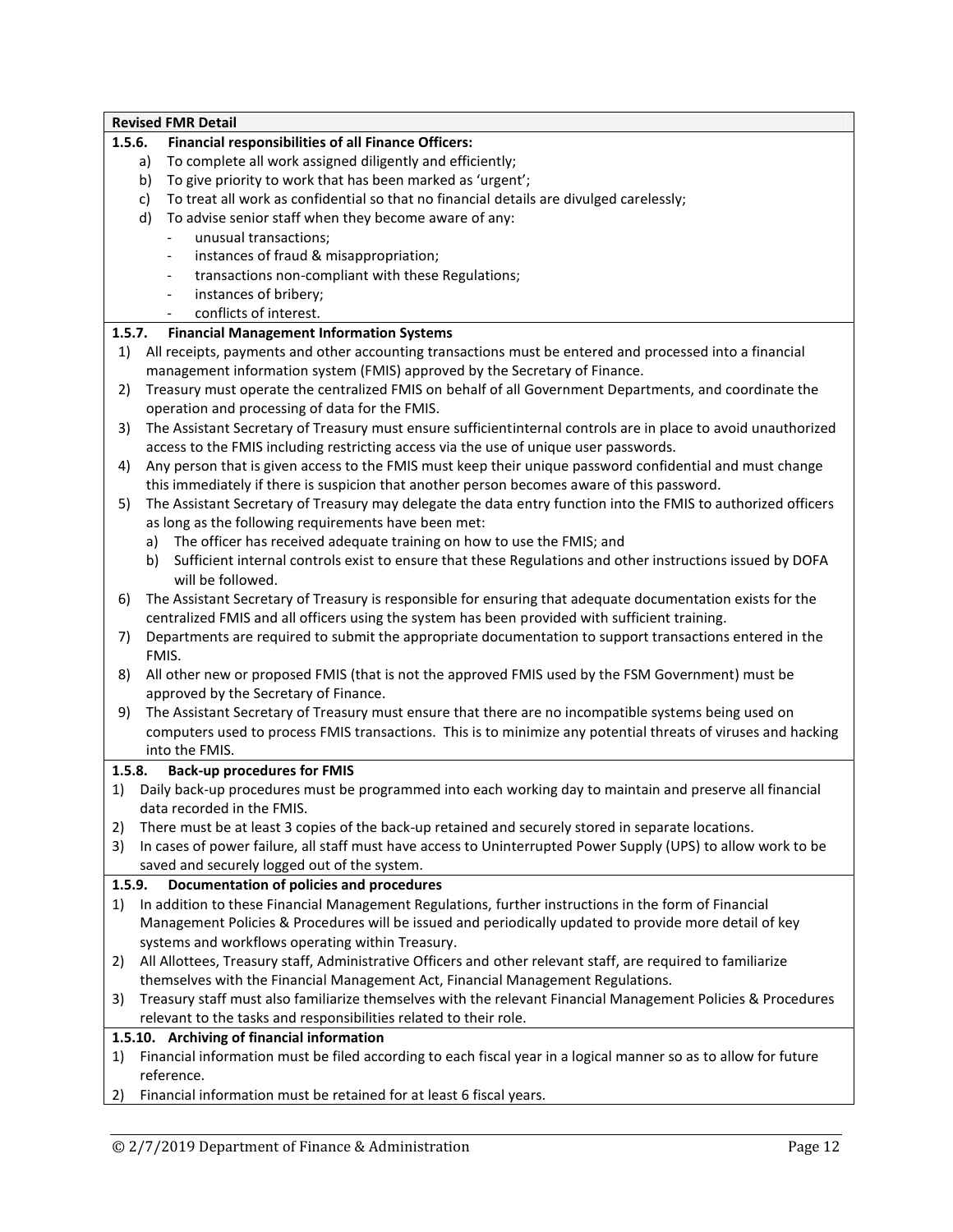|        | <b>Revised FMR Detail</b>                                                                                          |
|--------|--------------------------------------------------------------------------------------------------------------------|
| 3)     | All financial information must be kept in a secure location that is safe (as much as possible) from water and fire |
|        | damage.                                                                                                            |
| 4)     | Electronic copies of the FMIS going back for 6 years must also be retained and stored in a secure place.           |
| 5)     | All financial records going back further than 6 years must be destroyed in a controlled manner.                    |
| 2.     | <b>FINANCIAL DELEGATIONS</b>                                                                                       |
|        | <b>Incurring expenditure</b><br>2.1.1.                                                                             |
| 1)     | The assigned Allottee has the financial authority to approve all expenditure approved for each assigned            |
|        | Department and Project within limits as follows:                                                                   |
|        | a) At the levels passed in any Appropriation laws for the relevant financial year; and                             |
|        | b) As may be required by the terms of funding available from other sources.                                        |
| 2)     | All expenditure approved for payment must be within:                                                               |
|        | The program or output budgets specified and passed in any Appropriation laws; or<br>a)                             |
|        | A Department's program budgets after any transfers are made;<br>b)                                                 |
|        | And must be spent for the purposes intended in the budget to achieve the program, activity or output<br>c)         |
|        | objectives.                                                                                                        |
| 3)     | The authority to make allotments shall be vested in the President of the Federated States of Micronesia or         |
|        | designee.                                                                                                          |
| 4)     | The President or designee shall make an allotment not later than 10 days before the beginning of the fiscal year   |
|        | for which the appropriation is available or not more than 30 days after the act under which an appropriation is    |
|        | made available takes effect, whichever is later.                                                                   |
| 5)     | An allottee shall be notified after the making of an allotment                                                     |
| 6)     | Allotments may be apportioned monthly, quarterly or at other intervals, provided that the allottee of such         |
|        | funds is made aware of the periodic nature of the allotment.                                                       |
|        | <b>Nature of Allottee</b><br>2.1.2.                                                                                |
| 1)     | An Allottee must be either an individual person or an entity.                                                      |
| 2)     | For purposes of this subpart 2.1.2, an "entity" is any legal entity duly formed and existing under and subject to  |
|        | the laws of the Federated States of Micronesia or one of its States.                                               |
| 3)     | When an entity is the Allottee, an individual within that entity shall be identified as the person entitled to the |
|        | rights and subject to the obligations of being Allottee.                                                           |
| 4)     | When no such individual is specified by applicable law or in the request for allotment of funds, the individual    |
|        | shall be deemed to be the:                                                                                         |
|        | a) President;                                                                                                      |
|        | CEO;<br>b)                                                                                                         |
|        | c)<br>managing partner;                                                                                            |
|        | d)<br>secretary;                                                                                                   |
|        | director;<br>e)                                                                                                    |
|        | f)<br>administrator;                                                                                               |
|        | magistrate;<br>g)                                                                                                  |
|        | h)<br>mayor; or                                                                                                    |
|        | other head officer of that entity.<br>i)                                                                           |
| 2.1.3. | <b>Roster of Eligible Allottees</b>                                                                                |
| 1)     | No person or entity designated as an Allottee shall be eligible to serve as an Allottee unless and until that      |
|        | person or entity is included on a 'Roster of eligible Allottees' to be maintained by the Secretary.                |
| 2)     | Initially, the Roster shall include:                                                                               |
|        | all public officials and all offices, departments, agencies, commissions, authorities, boards, public<br>a)        |
|        | corporations, or other instrumentalities of the National Government or any State Government in the                 |
|        | Federated States of Micronesia; and                                                                                |
|        |                                                                                                                    |

b) any other person or entity to the extent specifically identified as Allottee in any act passed by Congress before June 15, 1994.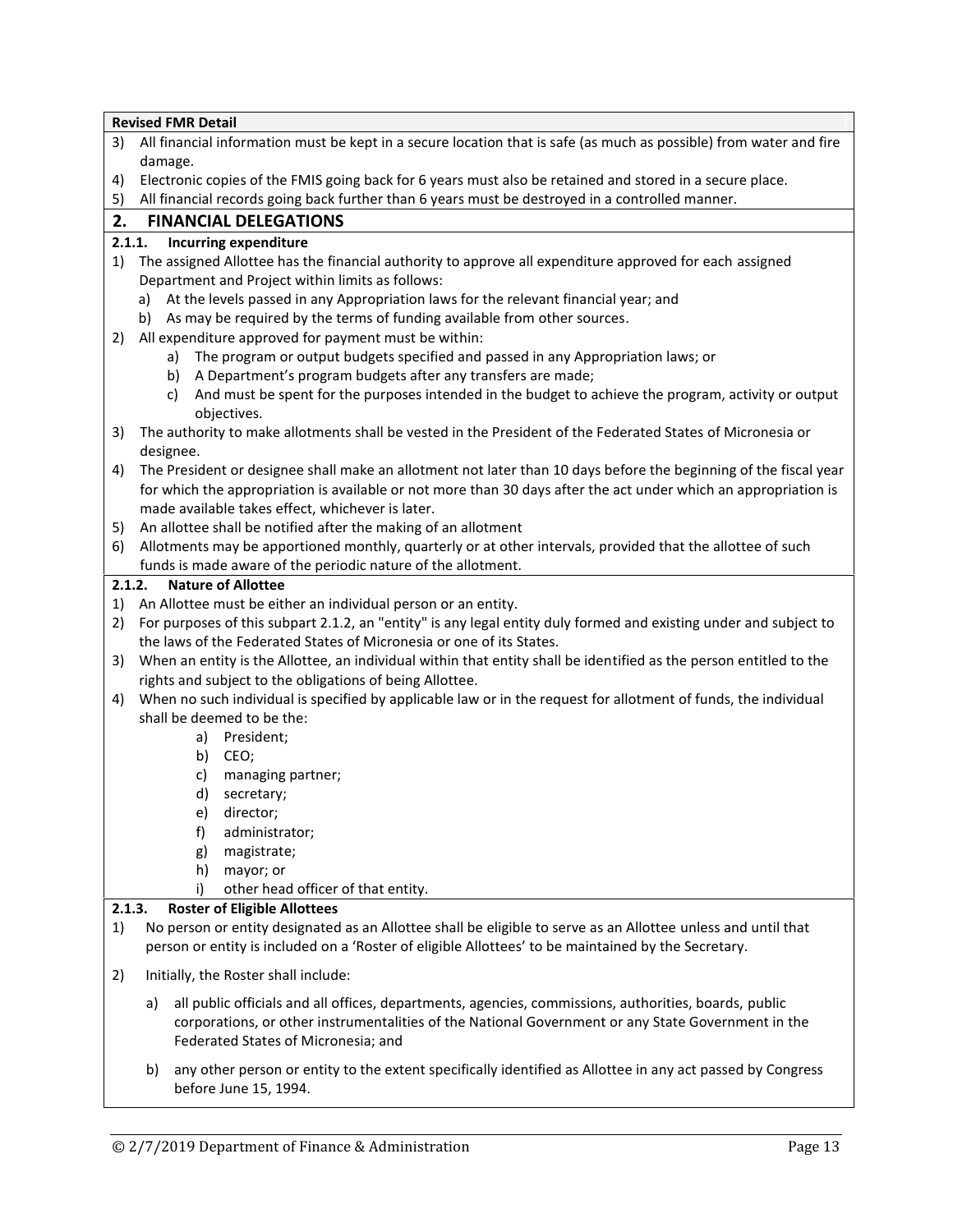- 3) Other persons or entities shall be added to the roster if and when they have submitted evidence, in form and substance satisfactory to the Secretary:
	- a) that they are eligible under subpart **2.1.2**;
	- b) understand the obligations of an Allottee; and
	- c) has the technical ability to perform those obligations.
- 4) Such evidence must include a signed certification that the individual person who will serve as Allottee has read and understood the Financial Management Act of 1979, as amended, and these regulations.
- 5) At a minimum, a prospective Allottee must demonstrate:
	- a) Sufficient technical ability and experience in the industry, trade or service for which government funds will be received;
	- c) That sufficient internal controls, policies, and procedures are in place to reasonably ensure that all transactions involving government funds will be properly authorized and recorded; and
	- d) That all assets procured with government funds or supplied by the government will be properly protected.

#### **2.1.4. Suspension from Roster**

- 1) If the Secretary determines that an organization fails to qualify as an entity for purposes of subpart 2.1.2, that organization shall be suspended from the roster of eligible Allottees.
- 2) A person or entity shall also be suspended from the roster if the Secretary determines that the person or entity has consistently or substantially failed, for whatever reason, to comply with the obligations of an Allottee.
- 3) If, as a result of a review, inspection, or audit by the Public Auditor, the Public Auditor determines that a person or entity has consistently or substantially failed, for whatever reason, to comply with the obligations of an Allottee, the Public Auditor may recommend to the Secretary that such person or entity be suspended from the roster of eligible Allottees.

The recommendation must be in a letter or memorandum addressed to the Secretary and shall be deemed accepted by the Secretary unless, within 15 days after receiving it, the Secretary issues a written public statement of disagreement with the Public Auditor and the reasons therefore.

- 4) A person or entity previously suspended from the roster for failure to comply with the obligations of an Allottee must also explain, to the satisfaction of the Secretary, why such failure will not be repeated. Once the Secretary is satisfied with the explanation, a person or entity can then be restored to the roster.
- 5) From the time of suspension from the roster until such time, if any, as a person or entity is restored to the roster, that person or entity shall be ineligible to serve as an Allottee or an individual representative of an entity Allottee.
- 6) To the maximum extent permitted by law, the ineligibility shall apply during the pendency of any proceedings challenging the suspension from the roster or refusal to restore to the roster.
- 7) When a substitute eligible Allottee is required, the substitute shall be determined pursuant to 55 F.S.M.C. 216.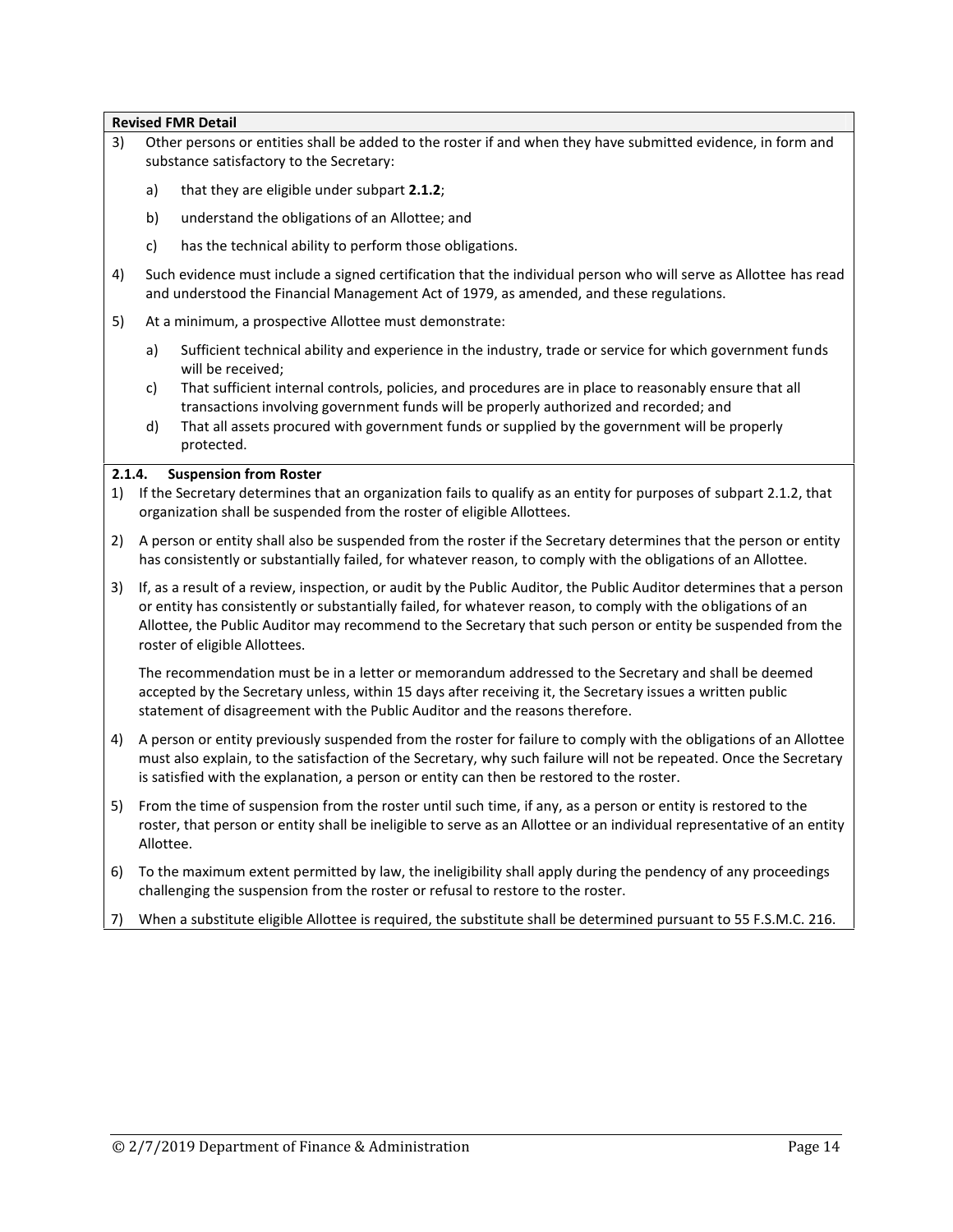|        | <b>Revised FMR Detail</b>                                                                                        |
|--------|------------------------------------------------------------------------------------------------------------------|
|        | <b>Roster Inspection</b><br>2.1.5.                                                                               |
| 1)     | The Secretary shall make the current roster of eligible Allottees available for inspection and copying by any    |
|        | interested person in the Department of Finance and Administration during normal business hours.                  |
| 2)     | Upon adding, suspending, or restoring a person or entity to the roster, the Secretary shall also provide written |
|        | notice thereof to the:                                                                                           |
|        | a) relevant person or entity;                                                                                    |
|        | b) President of the Federated States of Micronesia;                                                              |
|        | c) Speaker of the Congress of the Federated States of Micronesia;                                                |
|        | d) Public Auditor; and                                                                                           |
|        | e) official (if applicable) who designated that person or entity to be Allottee.                                 |
| 3)     | No failure or defect in the giving of such notice shall affect the validity of the addition, suspension, or      |
|        | restoration.                                                                                                     |
| 2.1.6. | <b>Allottee Reporting</b>                                                                                        |
| 1)     | The semi-annual reports required under 55 F.S.M.C. 225 to be sent by each Allottee to the FSM Congress shall     |
|        | also be sent by each Allottee to the Secretary.                                                                  |
| 2)     | Comparable reports shall be provided to the Secretary not later than each:                                       |
|        | a) February 1 (as of the end of the first quarter of the fiscal year); and                                       |
|        | August 1 (as of the end of the third quarter of the fiscal year)<br>b)                                           |
|        | by any Allottee to whom custody or control of funds has been transferred (rather than being retained by          |
|        | the Secretary for direct payment of obligations pursuant to 55 F.S.M.C. 223).                                    |
|        | 3) Allottees shall provide such other reports, information, or documentation as the Secretary may request from   |
|        | time to time in reasonable furtherance of the declared policy of the Financial Management Act.                   |
|        |                                                                                                                  |
| 3.     | <b>GENERAL PLANNING AND BUDGETING</b>                                                                            |
|        | 3.1. GENERAL BUDGETING REQUIREMENTS                                                                              |
| 1)     | The FSM National budget spans a three year cycle i.e. the budget year and two subsequent fiscal years.           |
| 2)     | The annual budget cycle is structured in three distinct stages as follows:                                       |
|        | Budget preparation (November to July)<br>a)                                                                      |
|        | Budget adoption (August to September)<br>b)                                                                      |
|        | Budget execution (October to September)<br>c)                                                                    |
| 2)     | Budgets for the National Government will be prepared on a balanced budget basis i.e. a budget where              |
|        | revenues are equal to expenditures.                                                                              |
| 3)     | Prior to adopting the annual budget bill, Congress shall adopt a resolution setting forth the total funds        |
|        | estimated to be available for appropriation from the General Fund and any special funds of the National          |

Treasury for the ensuing year. 4) Congress may during the course of a fiscal year adopt resolutions revising the amount estimated to be available for appropriation based on the most recent information.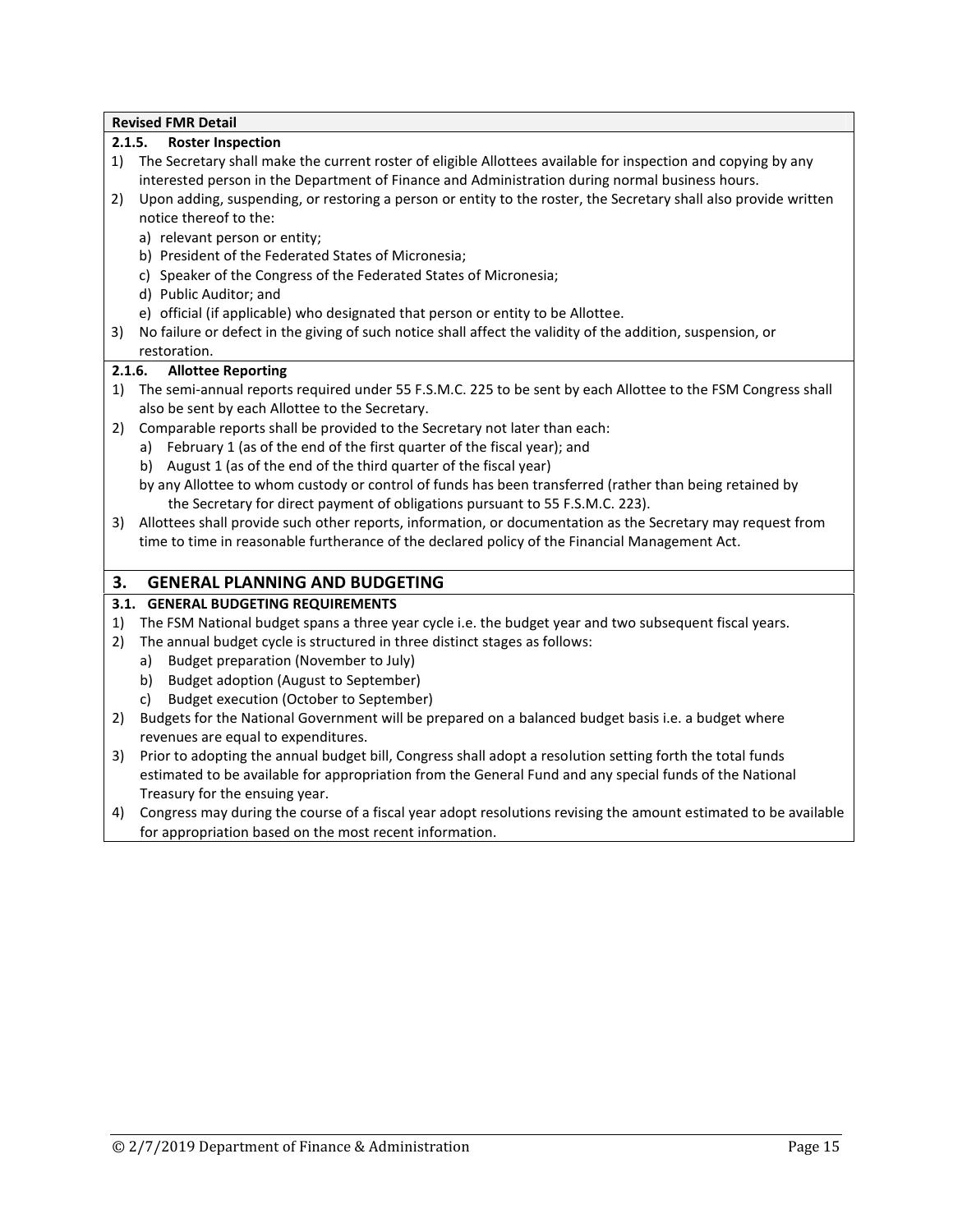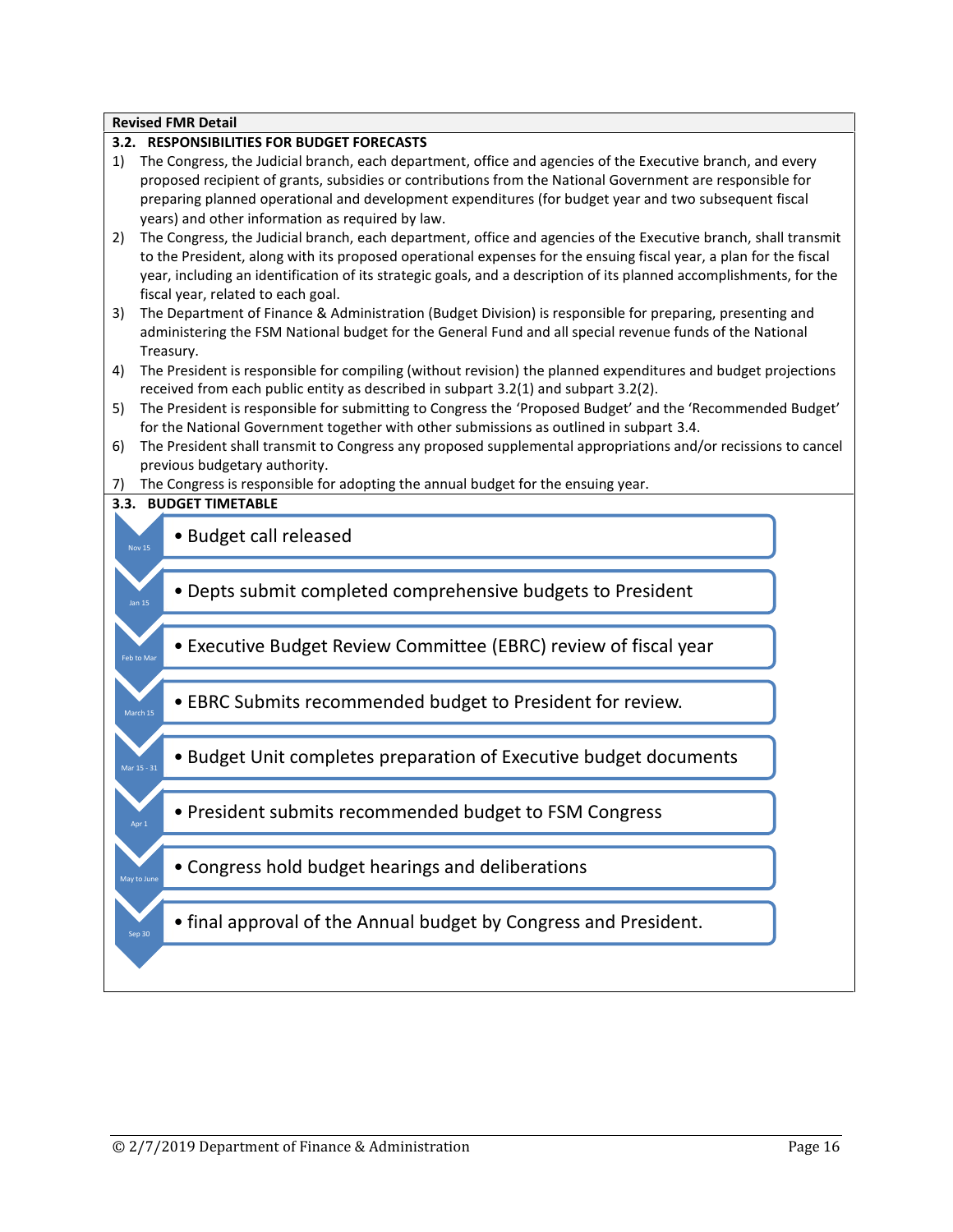#### **3.3.1. Budget call**

- 1) By November 15 each year, the President shall issue a budget call to:
	- a) Congress;
	- b) the Judicial branch; and
	- c) each department, office and agencies of the Executive branch.
- 2) The Budget Unit shall prepare the 'Budget Call' transmittal letter for the President to be addressed to Department, Office and Agency heads and copied to:
	- a) Executive Budget Review Committee (EBRC);
	- b) Speaker of Congress; and
	- c) FSM Chief Justice.
- 3) The 'Budget call' transmittal letter shall contain the following information:
	- a) Legal reference to the Budget Procedures Act of the requirement to prepare and submit to President a comprehensive proposed budget for the ensuing year;
	- b) President's directions, policies, guidelines and instructions in the preparation of the annual budget;
	- c) Estimates of operational and developmental needs for budget year and the next two consecutive fiscal years;
	- d) Linkage of the annual budget to strategic goals outlined in the Strategic Development Plan (2004-2023) and updated sector plans:
		- i) As well as recent policies and strategy documents in each of the budget entities areas of responsibility
		- ii) Budget to contain achievable results and performance targets that will explain the budget request clearly and
		- iii) accurately reflect the nature of needs and costs that are linked to the national priority areas in the SDP;
	- e) a timeline required for the submission of the annual budget; and
	- f) additional information on the budget instructions, guidelines and required budget templates (forms)

# **3.3.2. Budget proposal format**

- 1) Budget proposals are due by January 15 each year to the President's Office.
- 2) Each budget proposal must be reviewed and evaluated internally to ensure the following:
	- a) Consistency with mandates;
	- b) Consistency with policy priorities;
	- c) Mathematical accuracy;
	- d) Compliance with format and instructions; and
	- e) Completeness.
- 3) Unless otherwise indicated by the Budget Division, the same format used in the preparing the prior year budget shall be used for the ensuing year.
- 4) Budget proposals must adhere to the following format unless otherwise instructed by the Budget Division:
	- a) Letter of transmittal
	- b) Table of contents
	- c) Summary information/overview
	- d) Budget tracking sheet for current fiscal year;
	- e) Budget tracking sheet for current year and two subsequent fiscal years;
	- f) Revenue estimates;
	- g) Program information for current fiscal year
		- i) Program plans;
		- ii) Program summary financial data;
		- iii) Program personnel supplemental data.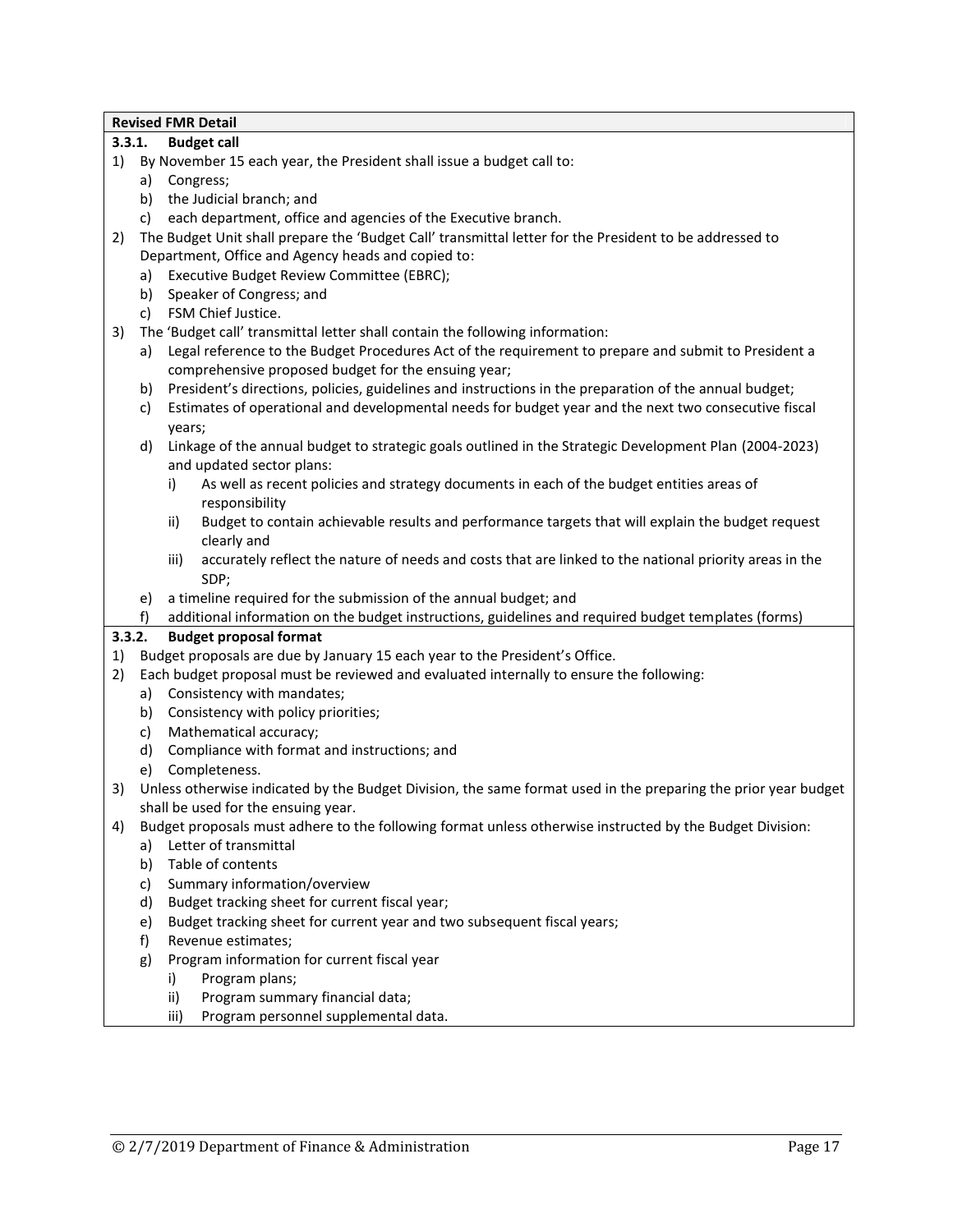### **3.3.3. Budget forecasts**

- 1) No later than April 1 of each year, the President shall submit to the Congress the Proposed Budget for the National Government for the ensuing fiscal year.
- 2) The Proposed Budget shall contain an operations budget and a development budget, and include planned expenditures for all sources of funds.
- 3) Planned operational expenses shall be presented on a line-item basis.
- 4) The President shall concurrently submit his recommendations regarding the Proposed Budget (the President's budget recommendations are herein referred to as the "Recommended Budget").
- 5) The total Recommended Budget for the year shall not exceed the total of funds estimated to be available for that year.
- 6) The Proposed Budget and Recommended Budget shall each set forth the following information in such form and detail as the President may determine or as the Congress may require by law:
	- a) planned operational expenditures, including planned sources of funds, for each department and office of the executive branch, Congress, the judicial branch, and agencies of the National Government other than agencies or entities which receive National Government appropriations on a subsidy, contribution, or grant basis, and operational budget projections for each of the two subsequent fiscal years;
	- b) planned development expenditures:
		- i) including planned sources of funds, for the ensuing fiscal year;
		- ii) development budget projections for each of the two subsequent fiscal years,
		- iii) with details of all development programs or projects to be funded or undertaken by the National Government in the ensuing fiscal year,
		- iv) relating such programs and projects to specific development goals and objectives set forth in the Development Plan of the Federated States of Micronesia,
		- v) as prepared in accordance with the Compact and approved by the Congress, and identifying any amendments to the program and project listings contained in such plan; and
	- c) planned subsidies, contributions, or grants for the ensuing fiscal year and projected subsidies, contributions, or grants for each of the two subsequent fiscal years, for the:
		- i) FSM Telecommunications Corporation,
		- ii) the College of Micronesia,
		- iii) international and regional organizations, and
		- iv) such other public and private entities as authorized by law.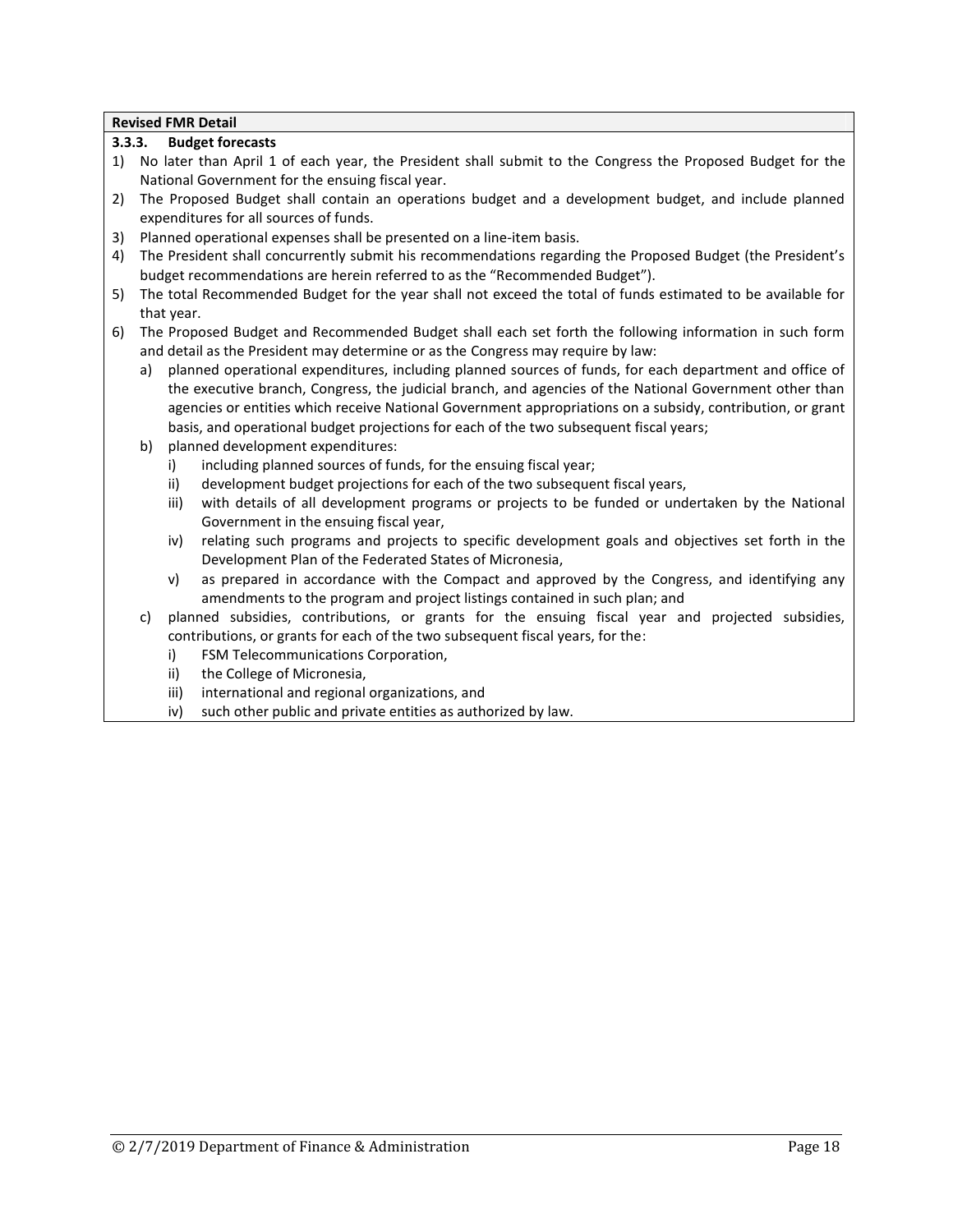#### **3.3.4. President's submission**

- 1) In addition to the package to be submitted as described under subpart 3.3.5, the President must also submit the following to Congress by April 1:
	- a) a budget message;
	- b) proposed legislation to appropriate funds for the National Government during the ensuing fiscal year reflecting the:
		- i) amounts contained in the Recommended Budget and
		- ii) all activities and outputs to be funded by Compact Sector Grants;
	- c) anticipated revenues and other money to be made available to the National Government from all sources in the ensuing fiscal year and each of the two subsequent fiscal years including, but not limited to:
		- i) taxes;
		- ii) fees;
		- iii) fines;
		- iv) interest income;
		- v) revenue from fishing agreements;
		- vi) Compact financial assistance;
		- vii) United States Federal program assistance;
		- viii) foreign financial; and
		- ix) technical assistance, reimbursements, and loans;
	- d) the Recommended National Government Compact Budget Request for the ensuing fiscal year;
	- e) statements of the balance of the General Fund and any special funds of the National Treasury for the fiscal year last concluded, including the actual revenue by source, all appropriations, and the obligations and expenditures pursuant to each appropriation;
	- f) statements of the projected balance of the General Fund and any special funds of the National Treasury for the fiscal year in progress including all appropriations, estimated revenues by source, and anticipated obligations. If the projected balance for any fund indicates a deficit, recommendations as to how the deficiency is to be met;
	- g) actual revenues received to date,
		- i) by source,
		- ii) in the fiscal year in progress, and
		- iii) for the same period in the preceding year;
	- h) an analysis of major trends over the three years budgeted regarding funding sources, spending emphases, staffing levels, and program expansions and contractions; and
	- i) Details as set out in subpart 3.2.2. Such planned accomplishments to be expressed, if possible, in numerical form so that actual performance can be measured against the plan;
	- j) such other financial information and data as may be necessary or desirable in order to make known in reasonable and practicable detail the financial condition of the National Government.

# **3.3.5. President's budget message**

# 1) ThePresident'sbudgetmessagetoCongressshallbepreparedbythe Budget Division. The message should include the following:

- a) Whethertherecommendedannual budget isabalancedbudget;
- b) that the recommended budgetrepresentstheNationalGovernment's
	- blueprintofexpendituresandsourcesoffinancingfortheupcomingfiscalyear;
- c) summarybudgettablebyrevenueandexpenditureandanarrative explainingthesummarytable;
- d) revenueprojectionbyfundsourcetablewithits narrative;
- e) proposedexpendituretablebybudgettypeanditsnarrative;and
- f) summarizedlistofcapitalinvestmentsi.e.financialinvestments,capitalimprovementandprojectsubsidiesthatt hePresidentplanstoinclude inthe budget.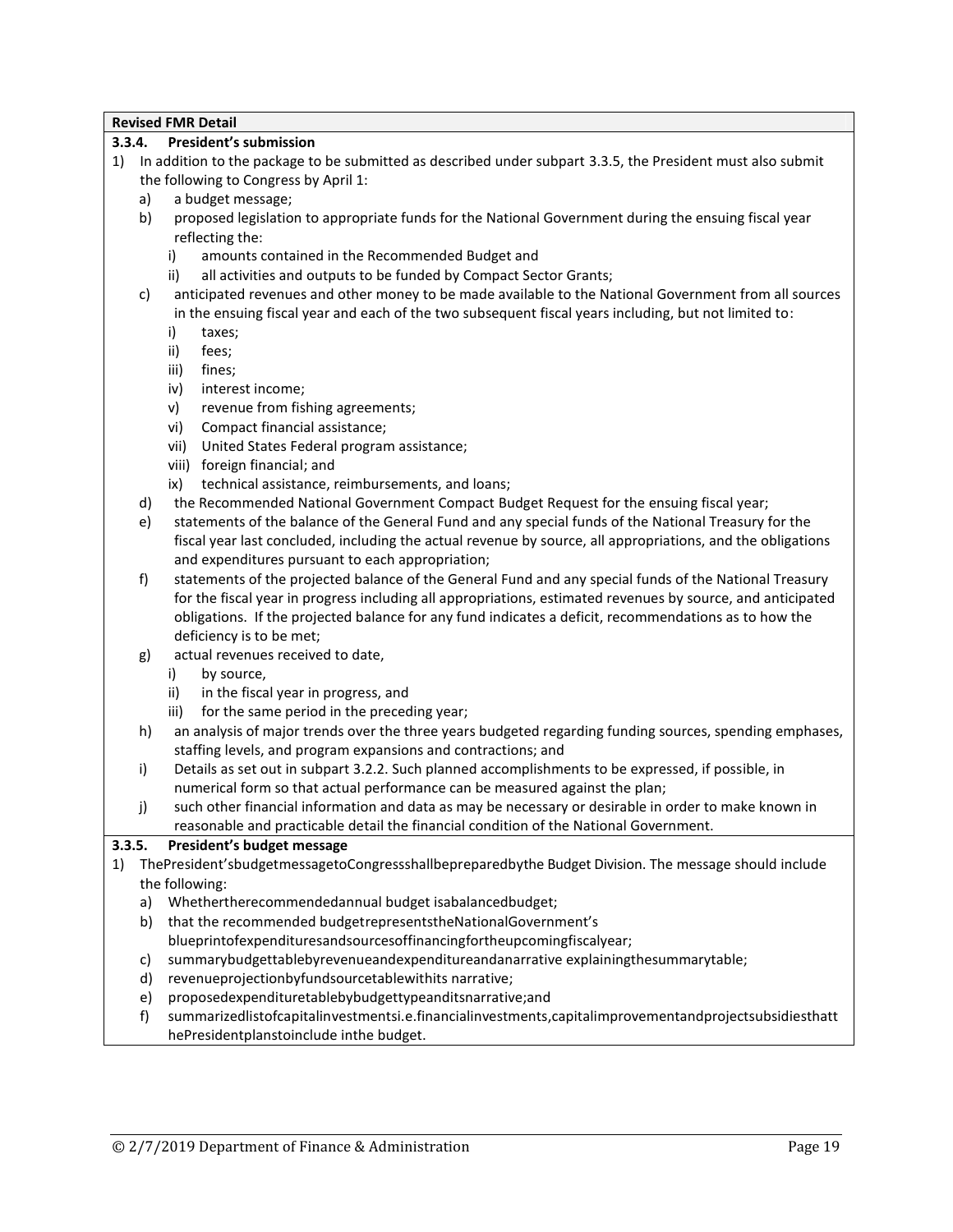# **3.4. ESTIMATES & APPROPRIATION BILL**

#### **3.4.1. Estimates of revenue, grants and expenditure**

- 1) The estimates of revenue, grants and expenditure must provide a detailed breakdown of all items included in the budget proposal. The breakdown will be in the format as set out in the Budget Call.
- 2) The estimates must include details for program, activity or output budgets, descriptions and performance measures to a level of detail as specified by the Secretary of Finance.
- 3) The estimates must be submitted to the President by the due date each fiscal year as described by subpart 3.3.3.

#### **3.4.2. First appropriation bill**

- 1) Program, activity or outputs in the Appropriation bill may be broken down into the following categories or in any other way instructed by the Department of Finance and Administration:
	- a) Personnel;
	- b) Travel;
	- c) Contractual Services;
	- d) Other Current Expenses (OCE);
	- e) Fixed assets.
- 2) With respect to Grants, subsidies and contributions, the appropriation will be apportioned by each Department and the name of the project or activity
- 3) The appropriation bill will also indicate 'employment ceilings' to determine the maximum number of positions for each branch and agency of the National Government.
- 4) The appropriation bill will also specify the allottees in relation to each of the appropriations detailed therein.

#### **3.4.3. Budget Act**

1) The Congress, after receipt of the proposed budget from the President and no later than September 30 of each year, shall, by Act, adopt the annual budget of the National Government of the ensuing fiscal year.

#### **3.5. CHANGES TO APPROPRIATIONS**

# **3.5.1. Supplementary budgets**

- 1) The President shall transmit to Congress such proposed supplemental appropriations as may be necessary on account of laws enacted after the transmission of the annual budget or which are otherwise in the public interest.
	- a) supplementary proposals must be accompanied with a statement of the reasons therefore, including the reasons for their omission from the annual budget.
	- b) If the proposed supplemental appropriation would create a deficit for the General Fund or any specific fund of the National Treasury, the President shall so notify Congress and make recommendations as to how such deficit is to be met otherwise such a supplemental appropriation will not be passed.
- 2) Enactment of a supplemental budget after the adoption of an annual budget is subject to the same budget review process and balance budget requirement.

# **3.5.2. Recissions**

- 1) The President from time to time may transmit to Congress proposed rescissions to cancel budgetary authority previously provided by the Congress. These proposals may be accepted in whole or in part by passage of a rescission bill by the Congress.
- 2) If at any time the amount appropriated for a given fiscal year exceeds the amount of total funds estimated to be available for such year due to a downward adjustment in revenue projections, the President shall transmit to Congress either a proposed rescission bill or a proposal for covering the anticipated deficiency by the end of the following fiscal year.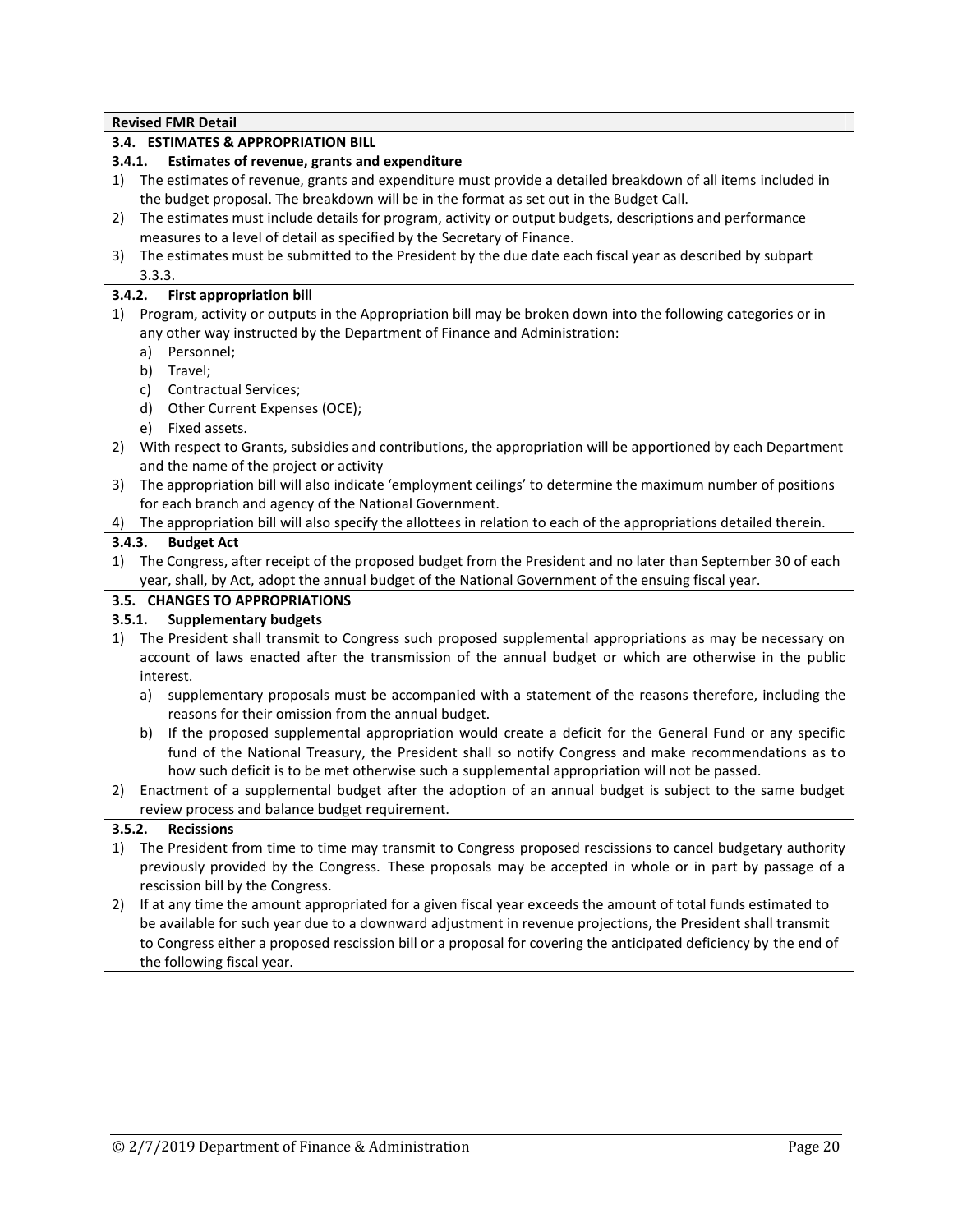# **3.5.3. Reprogramming**

- 1) Reprogramming of funds occurs when funds are utilized for purposes other than those contemplated at the time of appropriation.
- 2) In such cases, a 'change in allotment' is used to 'reprogram' funds.
- 3) The President, Speaker, Chief Justice and Public Auditor may reprogram up to a set percentage 'in' or 'out' from the funds appropriated in *operating expenses* of the three branches i.e. Executive, Legislative, Judiciary along with the Public Auditor's Office. The reprogramming percentage limit is specified in each appropriation law and may be subject to change.
- 4) The reprogramming percentage is applied to the total appropriation for all departments/offices under the President, Speaker, Chief Justice and Public Auditor.
- 5) Ability to re-program is as follows:
	- a) Only the President can authorize re-programming 'in' or 'out' of the Departments under his/her authority;
	- b) Only the Speaker can authorize re-programming 'in' and 'out' of the States under his/her authority;
	- c) Only the Chief Justice can authorize re-programming 'in' or 'out' of the Divisions of the Judicial Branch of Government;
	- d) Only the Public Auditor can authorize re-programming 'in' and/or 'out' of the Divisions within the Office of the National Public Auditor.
- 6) Reprogramming in or out of any line item for Grants, Subsidies, Contributions, Investments Capital and Human Resources sections of the annual budget is not permitted.
- 7) In instances where it is determined that program funds are insufficient, then program managers may initiate a supplemental budget or request an increase in funds from the reprogramming percentage limit.
- 8) The current percentage in appropriation law is 10%. However, this percentage limit may change but the same principles are relevant when applying the applicable percentage. In applying the 10% limit, consideration must be given for re-programming between appropriations going in and out of programs:
	- a) Allowable: 10% out of department 1 and 10% into department 2
	- b) Allowable: 5% out of department 1, 5% out of department 2, 10% into department 3.
	- c) Not allowable: 10% out of department 1, 10% out of department 2, 20% into department 3.
	- d) Not allowable: 20% out of department 1, 10% into department 2, 5% into department 3, 5% into department 4.
- 9) Reprogramming requests for US Federal Programs and other program funds shall require approval of grant managers. Such programs are sanctioned by Congress resolution and as such the reprogramming percentage limit is not applicable in such instances.
- 10) Heads of Departments are able to 'transfer' up to the 'reprogramming percentage limit' operating budget between the Divisions under their Department. Subpart 3.5.3 remains applicable when making transfers.

# **3.6. ADMINISTRATION OF THE BUDGET**

# **3.6.1. Allotment**

- 1) Allotment means the delegation of authority to a person to create legally enforceable financial obligations in accordance with legislation.
- 2) Part 2 of these Regulations sets out the nature of the allottee, maintenance of the allottee roster and Allottee reporting.
- 3) There are three types of allotments:
	- a) Operational allotments: allotments are issued for all funds provided to the FSM National Government and for all Compact current funds provided to the FSM States in which an appropriation law has been adopted.
	- b) Capital allotments: allotments issued on an aggregate or project basis for all Capital account funds. Allotments are issued after receipt of a Project Control Document as described under subpart 10.2. Such allotments are normally issued for the term of the project and will be monitored by the project inspector until completion.
	- c) Lapsing allotment: upon expiration of an allotment for an operational account, all unobligated funds as certified by the Secretary of Finance will be returned to Treasury to be made available to other capital projects.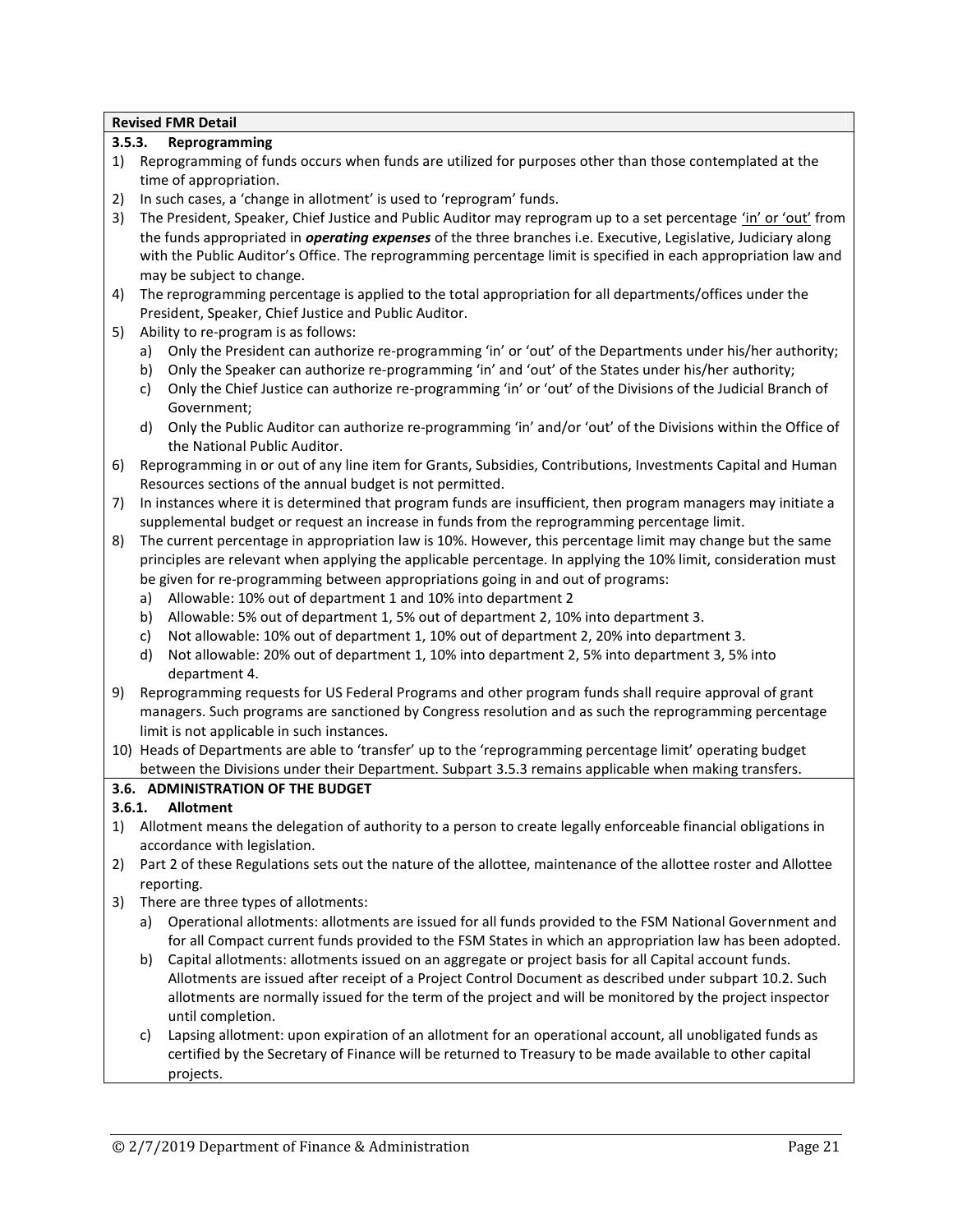|        | <b>Revised FMR Detail</b>                                                                                                                                                                                   |
|--------|-------------------------------------------------------------------------------------------------------------------------------------------------------------------------------------------------------------|
| 3.6.2. | Apportionment                                                                                                                                                                                               |
| 1)     | Apportionment serves as a tool to allocate a portion of funds in regular installments during the year to manage<br>cashflow and also to ensure that appropriations are sufficient for the full fiscal year. |
| 2)     | Apportionments are issued on a quarterly basis with each quarterly share comprising of between 20-30% of the<br>funds available for the upcoming fiscal year.                                               |
| 3)     | The Budget Unit must also ensure consistency with other cashflow requirements i.e. Infrastructure                                                                                                           |
|        | Development Plan and legislation relating to Compact Grant assistance when preparing the 'allotment and                                                                                                     |
|        | apportionment' document.                                                                                                                                                                                    |
| 4)     | The apportionment schedule may be modified during the year provided that modifications do not cause the                                                                                                     |
|        | apportionment to exceed the 20-30% limit per quarter.                                                                                                                                                       |
| 5)     | In cases where departments, state governments, foreign mission offices etc fail to submit an apportionment                                                                                                  |
|        | request by the end of August, the Budget Division will assume a 30/30/20/20 % apportionment schedule.                                                                                                       |
| 6)     | If the FSM National Government does not enact a National budget prior to the end of September, the current                                                                                                  |
|        | year fiscal year's allocation schedule will be used.                                                                                                                                                        |
| 3.6.3. | <b>Certification</b>                                                                                                                                                                                        |
| 1)     | In order to certify funds as described under subpart 5.3, the Certification officers will receive from the Budget<br>Unit a completed and approved "Advice of Allotment".                                   |
| 2)     | The "Advice of Allotment" will contain all the necessary information required for the Certification Officer to set                                                                                          |
|        | up manual ledgers, which includes:                                                                                                                                                                          |
|        | Advice number<br>e)                                                                                                                                                                                         |
|        | f)<br>Date                                                                                                                                                                                                  |
|        | Fiscal year<br>g)                                                                                                                                                                                           |
|        | Allottee name<br>h)                                                                                                                                                                                         |
|        | i)<br>Department                                                                                                                                                                                            |
|        | j)<br>Activity                                                                                                                                                                                              |
|        | $\mathsf{k}$<br>Account number                                                                                                                                                                              |
|        | Budget period start date and expiry date<br>$\vert$                                                                                                                                                         |
|        | Public law reference<br>m)                                                                                                                                                                                  |
|        | Details of the current action<br>n)                                                                                                                                                                         |
|        | Signature of the both the preparer and reviewer.<br>$\circ)$                                                                                                                                                |
| 3.6.4. | De-allotment                                                                                                                                                                                                |
| 1)     | At times a program or project may need to be de-allotted or cancelled due to:                                                                                                                               |
|        | Anamendmentoftheappropriatinglaw;<br>a)                                                                                                                                                                     |
|        | Specificde-obligation instructionsrequiredbygrantmanagers; or<br>b)                                                                                                                                         |
|        | an errorhasoccurredwitha previouslyprocessedallotment.<br>C)                                                                                                                                                |
|        | 2) In such cases, thesameallotmentofadviceformforallotting fundsisusedtorequestforde-allotmentoffunds.                                                                                                      |
| 3)     | A subsequent allotment will be required to reflect the correct usage of the funds.                                                                                                                          |
| 4)     | Onlyafterade-allotmenthasbeenfully implementedthatnewexpendituresshallbeallowedtobeincurred under the                                                                                                       |
|        | subsequent allotment.                                                                                                                                                                                       |
| 4.     | <b>REVENUE COLLECTION AND RECEIPT</b>                                                                                                                                                                       |
|        | 4.1. REVENUE - GENERAL                                                                                                                                                                                      |
| 1)     | Unless otherwise specified by FSM law, all public monies raised or received by any FSM Government Agency                                                                                                    |
|        | shall:                                                                                                                                                                                                      |
|        | be tendered to the FSM Treasurer or only upon the prior approval of the Secretary, deposited in an<br>a)                                                                                                    |
|        | Approved Depository Account:                                                                                                                                                                                |
|        | not later than the close of business on the day said moneys are received;<br>i)                                                                                                                             |
|        | provided, however, that if said moneys are received by an FSM Government Agency after the close of<br>ii)                                                                                                   |
|        | business, or                                                                                                                                                                                                |
|        | on a non-business day, they shall be so tendered to the FSM Treasurer or so deposited in an<br>iii)                                                                                                         |
|        | Approved Depository Account not later than the close business on the next business day.                                                                                                                     |
| 2)     | The FSM Treasurer shall promptly deposit money received into an Approved Depository Account.                                                                                                                |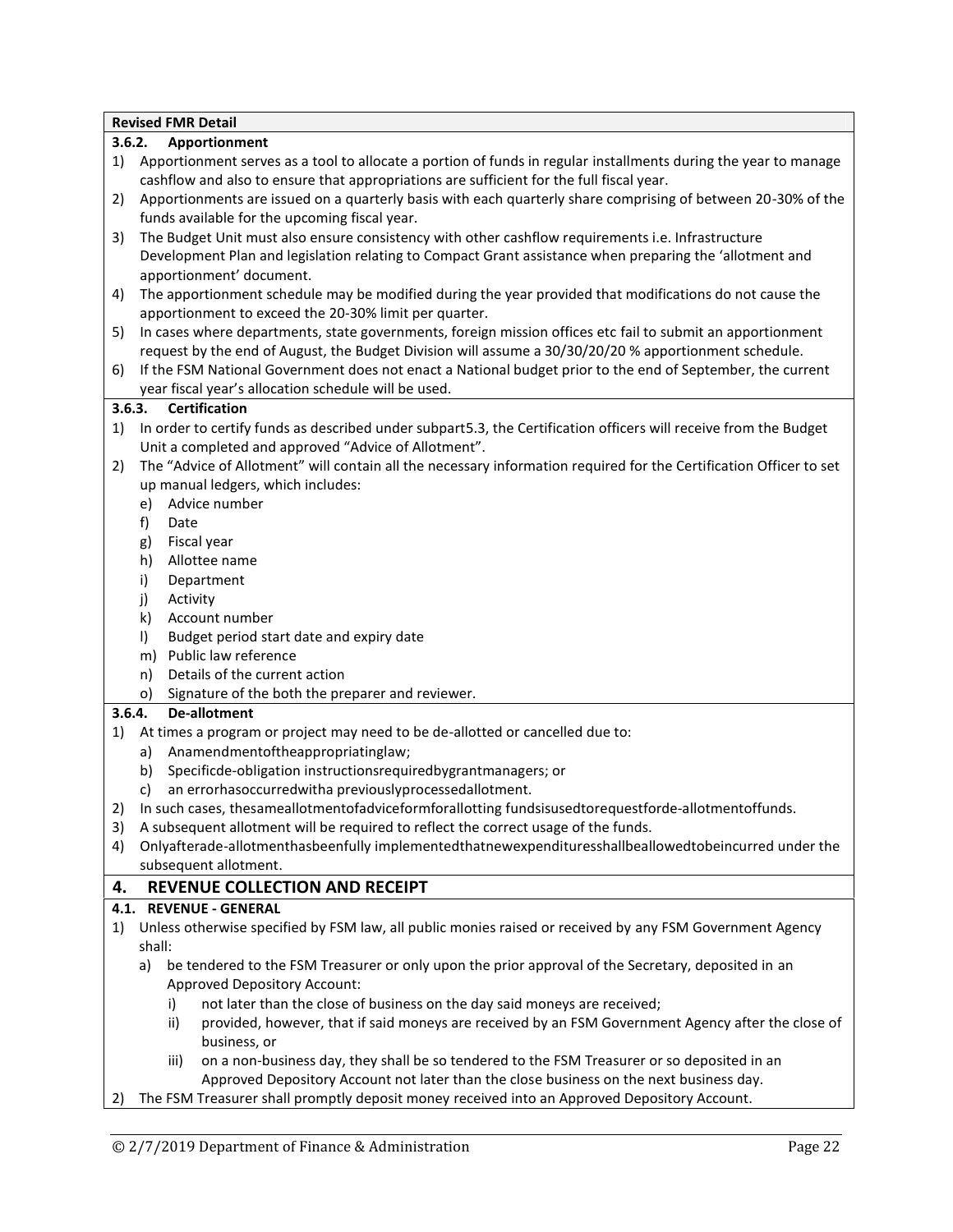|        | <b>Revised FMR Detail</b>                                                                                          |
|--------|--------------------------------------------------------------------------------------------------------------------|
| 3)     | Under no circumstances shall any person open an account in a financial institution for an official purpose in his  |
|        | own name, cash, checks intended for deposit in an Approved Depository Account, or deposit any public money         |
|        | in any account other than Approved Depository Account.                                                             |
| 4)     | In cases where revenues are received on a 'replenishment' basis (i.e. the general fund is used for expenditure     |
|        | and requires replenishment at a later date), the responsible Officer preparing the replenishment must do so on     |
|        | a monthly basis and in a timely manner so as not to strain the financial cash-flow of the General Fund.            |
|        | <b>4.2. RECEIPT OF REVENUE</b>                                                                                     |
|        | 4.2.1.<br>Legal tender                                                                                             |
| 1)     | The legal tender of the Federated States of Micronesia is the United States Dollar (USD)                           |
| 2)     | A revenue collector must not accept defaced or mutilated notes or coins.                                           |
| 3)     | In addition to notes and coins, a revenue collector may accept business and personal checks (locally issued by     |
|        | banks), bank checks, money orders, money grams, bank to bank transfers, direct debits and other negotiable         |
|        | instruments, subject to conditions determined by the Secretary of Finance.                                         |
| 4.2.2. | Issue of receipt for revenue received                                                                              |
|        | 1) A revenue collector must immediately issue an official receipt for each sum of revenue paid for the account of  |
|        | Government.                                                                                                        |
|        | 2) Each receipt must be dated the same date the money was received by the revenue collector.                       |
|        | 3) The Secretary of Finance must approve the form of all receipts to be issued (including manual receipt books     |
|        | and computer generated receipts)                                                                                   |
|        | 4.2.3.<br>Issue of receipt for checks received                                                                     |
| 1)     | Checks received for the credit of the FSM Government account must be made payable to the following: "FSM           |
|        | National Government", "FSM Finance", or "FSM Treasury".                                                            |
| 2)     | Before issuing a receipt for any check, a revenue collector must examine the check and ensure that:                |
|        | a) Check has been signed by the drawer; and                                                                        |
|        | Check is correctly dated; and<br>b)                                                                                |
|        | If there is no date on the check, the revenue collector must insert the current date; and<br>C)                    |
|        | The amount written in words on the check agrees with the amount written in figures; and<br>d)                      |
|        | Any alteration to the check has been initialed by the drawer.<br>e)                                                |
| 3)     | Any check received which contains an error or defect must be returned to the drawer to correct. A receipt must     |
|        | not be issued until the error or defect has been corrected.                                                        |
| 4)     | All checks must be written for the exact amount owing to Government. Under no circumstances will cash be           |
|        | given in part of whole for any check tendered by a third party.                                                    |
|        | 5) A post-dated check must not be accepted unless it is for specific reasons approved by the Secretary of Finance. |
| 6)     | Any revenue collector failing to undertake the checks outlined in subsection (2) may be held personally liable if  |
|        | the check is dishonored and cannot be recovered.                                                                   |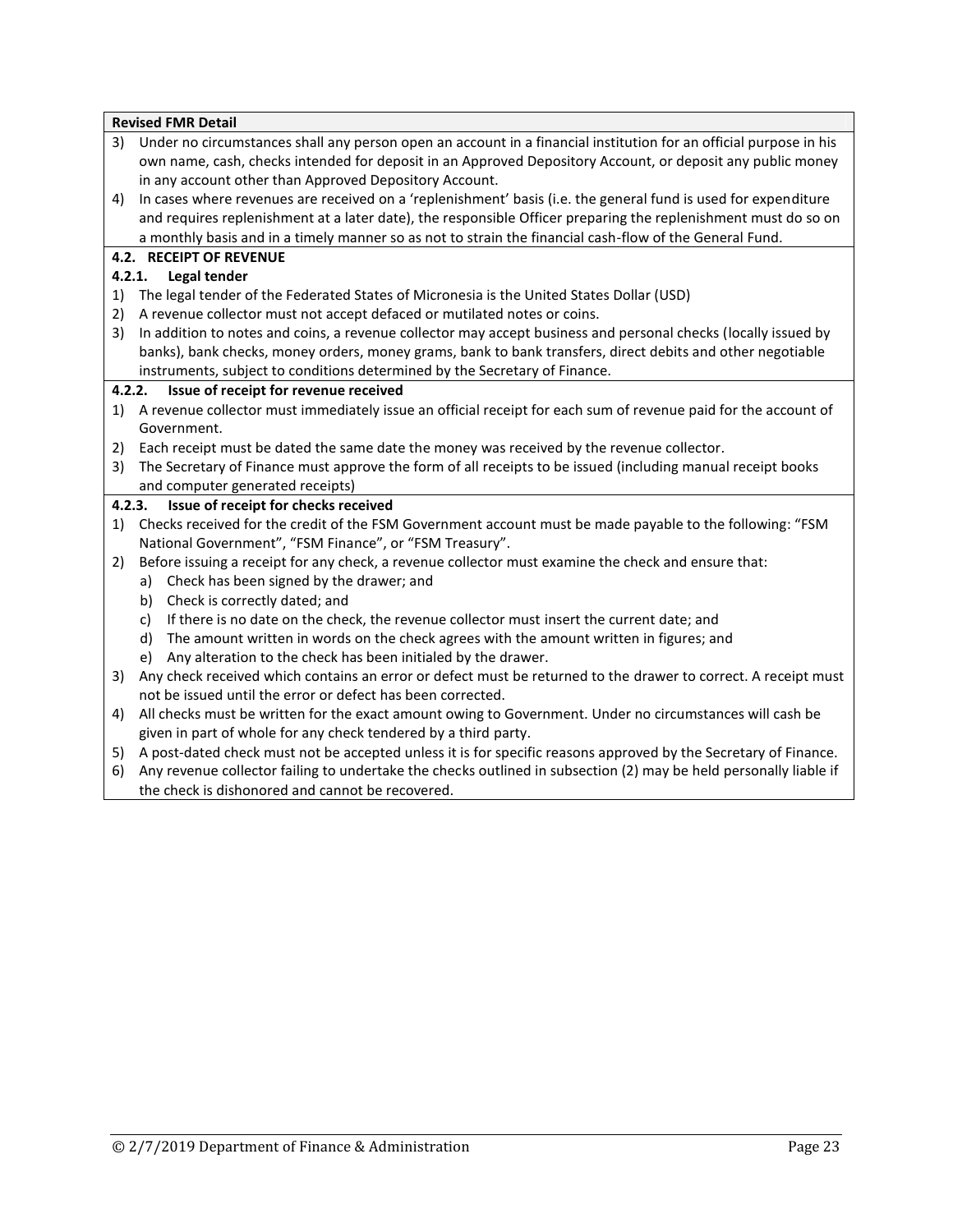|        | <b>Revised FMR Detail</b>                                                                                          |
|--------|--------------------------------------------------------------------------------------------------------------------|
| 4.2.4. | Issue of receipt for overseas revenue                                                                              |
| 1)     | All third party revenue paid via direct debit or international wire will be received into a nominated bank         |
|        | account approved by the Secretary.                                                                                 |
| 2)     | Payment advice from the third party will be required to show the details of the transaction.                       |
| 3)     | Once all information has been received, an official government receipt will be prepared and remitted back to       |
|        | the third party.                                                                                                   |
| 4)     | Upon receipt of all supporting documentation and notice from the bank, finance will book a Journal Voucher to      |
|        | record the transaction of the incoming wire to the general ledger.                                                 |
| 5)     | It is the responsibility of the Administrative Officer or Fiscal Officer who is overseeing donor funds, to advise  |
|        | Treasury of any amounts that is expected to be received so the appropriate documentation is prepared,              |
|        | receipted and entered into the FMIS on a timely basis.                                                             |
| 4.2.5. | Approved revenue collector                                                                                         |
| 1)     | The Secretary of Finance will approve finance employees as an approved revenue collector.                          |
| 2)     | An officer who is not a designated revenue collector:                                                              |
|        | Must not, under any circumstances, accept Government revenue from any person for any reason; and<br>a)             |
|        | Must direct any person attempting to give them revenue to the Treasury or to the nearest appropriate<br>b)         |
|        | revenue collector.                                                                                                 |
| 4.2.6. | <b>Duplicate receipts</b>                                                                                          |
| 1)     | If an official receipt has been lost by the payer, the payer may make application to the Department that issued    |
|        | the receipts for:                                                                                                  |
|        | A copy of the receipts; or<br>a)                                                                                   |
|        | A letter of acknowledgment of payment from the Department of Finance or from a revenue collector who<br>b)         |
|        | has authorization to issue the acknowledgement.                                                                    |
|        | <b>Manual receipts</b><br>4.2.7.                                                                                   |
| 1)     | There may be times where there may be a power outage. In such cases, manual receipts must be issued on all         |
|        | revenue received during the power outage and entered into FMIS at a later date once the power supply has           |
|        | been restored.                                                                                                     |
| 4.2.8. | Improper use of collected revenue                                                                                  |
| 1)     | Collected revenue or public money must not be used for any private purpose whatsoever.                             |
| 2)     | A revenue collector must not lend or advance, for any purpose, collected revenue or other public money for         |
|        | which that person is accountable to the FSM Government.                                                            |
| 3)     | Revenue collected must not be used to pay directly for Government expenditure. All revenue collected must be       |
|        | banked complete and intact.                                                                                        |
|        | 4.3. ISSUE AND COLLECTION OF INVOICES                                                                              |
|        | <b>Issue of Government invoices</b><br>4.3.1.                                                                      |
|        | 1) It is the responsibility of the Revenue Manager to ensure that revenue is collected when due and to take all    |
|        | necessary steps to avoid revenue falling into arrears.                                                             |
| 2)     | Wherever possible, revenue must be collected at the time that the good or service is supplied and a receipt        |
|        | issued.                                                                                                            |
| 3)     | An invoice may be issued for purposes approved by the Secretary where payment is not to be made at the time        |
|        | that the good or service is supplied.                                                                              |
| 4)     | An invoice must contain full details as so to enable a recipient to easily identify the goods or services supplied |
|        | and when the payment is due.                                                                                       |
| 5)     | An invoice must be completed with full details of the 'recipient' to allow collection procedures to take place.    |
|        | The Secretary of Finance may issue instructions on the minimum recipient details to be included in an invoice.     |
| 6)     | A revenue collector may not issue a credit note for revenue that has been collected.                               |
|        | <b>Collection of outstanding invoices</b><br>4.3.2.                                                                |
| 1)     | The Revenue Manager is responsible for ensuring that revenue is collected by the due date for invoices issued      |
|        | by the Department.                                                                                                 |
| 2)     | The Revenue Officer must check all outstanding invoices at least monthly in order to check those unpaid and to     |
|        | ensure that appropriate follow up action is being taken.                                                           |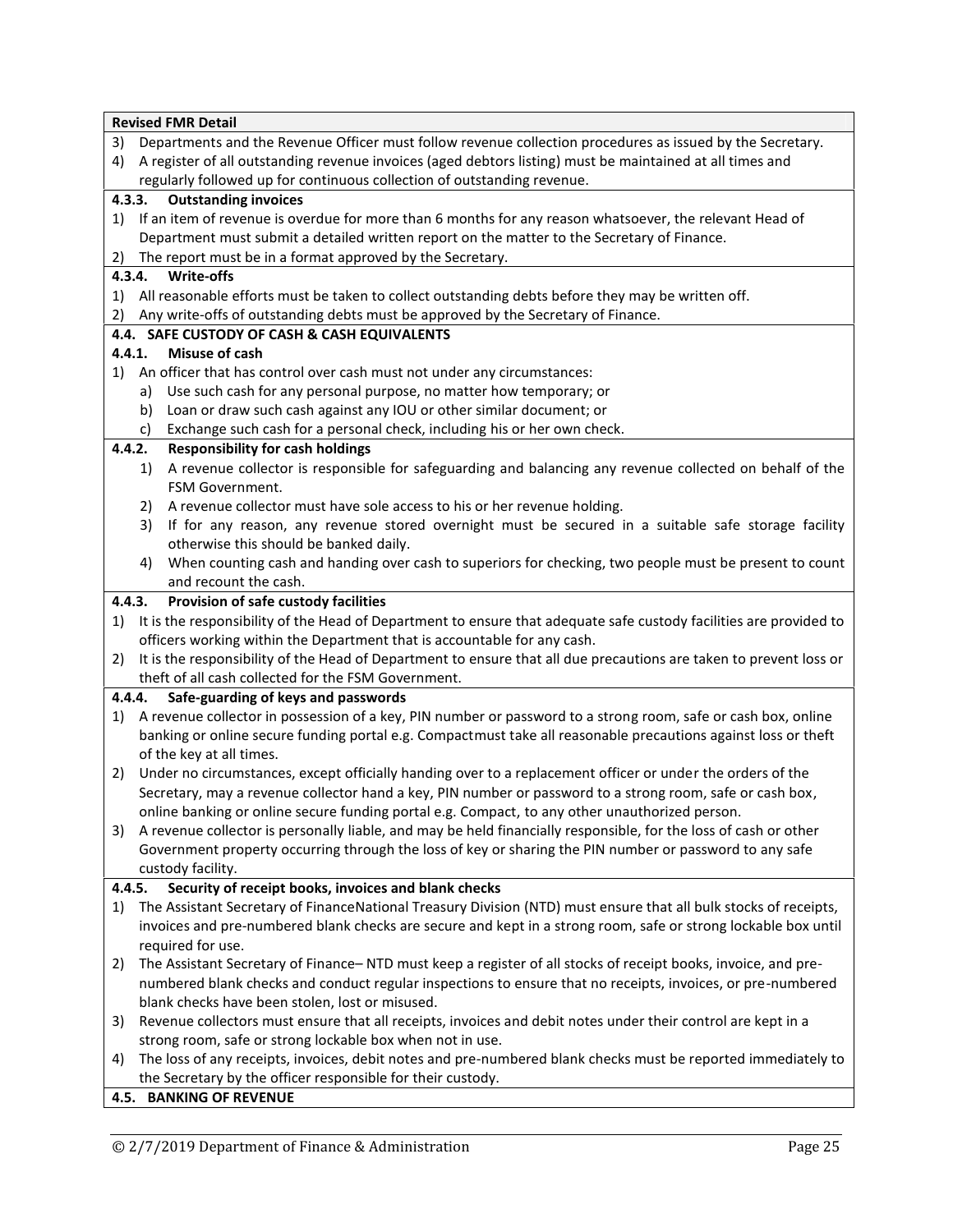|    | <b>Approved bank accounts</b><br>4.5.1.                                                                                         |
|----|---------------------------------------------------------------------------------------------------------------------------------|
| 1) | All revenue collected must be deposited in a bank account approved for use by the Secretary.                                    |
| 2) | Under no circumstances can a Department open their own bank account without express written approval                            |
|    | from the Secretary.                                                                                                             |
|    | 4.5.2. Petty cash holdings                                                                                                      |
| 1) | All petty cash holdingsmust be approved by the Secretary.                                                                       |
| 2) | The FSM Treasurer shall maintain a petty cash fund in an amount as periodically determined by the Secretary for                 |
|    | incidental expenses. The petty cash fund may only be utilized or replenished for expenditures:                                  |
|    | Of \$100 or less<br>a)                                                                                                          |
|    | Which are supported by documentary evidence sufficient to establish the purpose and the amount of the<br>b)<br>expenditure; and |
|    | will have the approval of an appropriate Allottee.<br>C)                                                                        |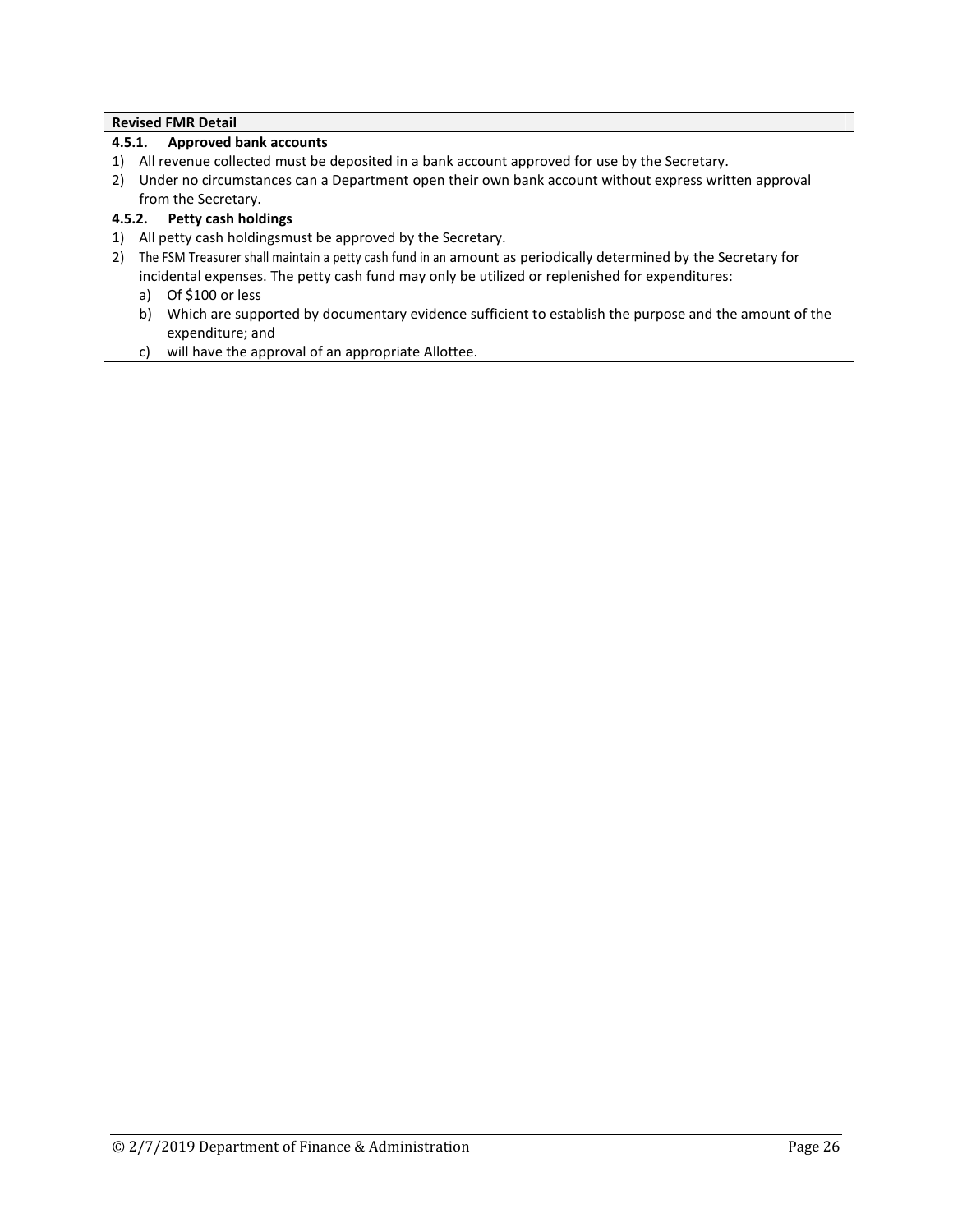|    | <b>Revised FMR Detail</b>                                                                                               |  |  |  |  |
|----|-------------------------------------------------------------------------------------------------------------------------|--|--|--|--|
|    | <b>Reconciliation of revenue collected</b><br>4.5.3.                                                                    |  |  |  |  |
| 1) | Deposits to a bank for the credit of a Government banking account must be reconciled with the receipts for              |  |  |  |  |
|    | revenue to which the banking relates.                                                                                   |  |  |  |  |
| 2) | The reconciliation must exclude a float amount in the cash box and the float amount must remain in the cash             |  |  |  |  |
|    | box and not be included in the banking.                                                                                 |  |  |  |  |
|    | <b>Deposits to Government bank accounts</b><br>4.5.4.                                                                   |  |  |  |  |
| 1) | Deposits to a bank for the credit of the FSM Government (except for bank to bank transfers and direct debits)           |  |  |  |  |
|    | must only be made by an officer approved by the Secretary.                                                              |  |  |  |  |
| 2) | Deposits to a bank for the credit of the FSM Government must:                                                           |  |  |  |  |
|    | a) Be made on deposit slips approved by the Secretary of Finance or designee; and                                       |  |  |  |  |
|    | b) Show a detailed analysis of the amount paid in as to currency notes, coins, checks and other instruments.            |  |  |  |  |
| 3) | The officer making the deposit at the bank must ensure that all duplicate bank deposit slips or stubs are               |  |  |  |  |
|    | correctly stamped and initialed by an official of the bank.                                                             |  |  |  |  |
| 4) | The revenue collector must ensure that all revenue received is paid into the bank on a daily basis. Holding cash        |  |  |  |  |
|    | overnight is not encouraged.                                                                                            |  |  |  |  |
| 5) | The Secretary may allow payers to deposit revenue to the Public Fund by a bank transfer or direct debit if:             |  |  |  |  |
|    | a) The payer has been advised of procedures to ensure that the deposit can be easily identified from the bank           |  |  |  |  |
|    | details; and                                                                                                            |  |  |  |  |
|    | b) Procedures to record the deposit against the appropriate account code and to credit the payers account               |  |  |  |  |
|    | are in place.                                                                                                           |  |  |  |  |
|    | Field Office deposits to Government bank account<br>4.5.5.                                                              |  |  |  |  |
| 1) | All revenue collected and receipted at the Customs & Tax Administration (CTA) and Finance Field Offices must            |  |  |  |  |
|    | be promptly deposited into the bank account as assigned by the Secretary.                                               |  |  |  |  |
|    | Foreign checks and drafts<br>4.5.6.                                                                                     |  |  |  |  |
| 1) | All foreign drafts must be forwarded to the Treasury cashier for receipting and deposit into an approved                |  |  |  |  |
|    | depository account.                                                                                                     |  |  |  |  |
| 2) | Foreign checks are not accepted in the FSM. The revenue collector must advise the payer of the acceptable               |  |  |  |  |
|    | forms of payment.                                                                                                       |  |  |  |  |
|    | <b>Encashment of personal checks</b><br>4.5.7.                                                                          |  |  |  |  |
|    | 1) A person must not under any circumstances cash any check using public money.                                         |  |  |  |  |
|    | <b>Dishonored checks</b><br>4.5.8.                                                                                      |  |  |  |  |
| 1) | If a check or other negotiable instrument has been dishonored by a bank, the revenue collector must contact             |  |  |  |  |
|    | the drawer as soon as practically possible and must be requested to reimburse the Government for the amount             |  |  |  |  |
|    | of the dishonored check plus any other cost incurred including bank charges.                                            |  |  |  |  |
|    | 2) If the check or other negotiable instrument has been dishonored for a technical reason to do with check              |  |  |  |  |
|    | preparation, the drawer must be requested to correct and countersign the error or issue a correct replacement           |  |  |  |  |
|    | check (including bank charges).                                                                                         |  |  |  |  |
| 3) | If the check or other negotiable instrument has been dishonored with the words 'refer to drawer', 'insufficient         |  |  |  |  |
|    | funds' or 'no account' or anything similar, the drawer must be asked to make reimbursement in cash only                 |  |  |  |  |
|    | (including bank charges).                                                                                               |  |  |  |  |
|    | 4.5.9.<br><b>Balances may be invested</b>                                                                               |  |  |  |  |
| 1) | The Secretary may invest any balances of the General Fund, or any part thereof, at call, or for such period and         |  |  |  |  |
|    | on such terms as thought fit, at any bank and in such other securities as the Secretary may declare to be               |  |  |  |  |
|    | securities consistent with the financial policies of the Government.                                                    |  |  |  |  |
| 2) | Any interest earned on investments shall be credited to the General Revenue Fund and may be used only in                |  |  |  |  |
|    | accordance with an Appropriation Act.                                                                                   |  |  |  |  |
| 3) | The Secretary may sell and convert into money any such securities, and that money shall be paid into the                |  |  |  |  |
|    | General Revenue Fund to the credit of the proper fund to which it belongs.                                              |  |  |  |  |
|    | 4.6. REPORTING THE LOSS OF PUBLIC MONEY                                                                                 |  |  |  |  |
| 1) | It is the duty of the revenue collection officer to report, without delay, to his or her senior officer, an incident of |  |  |  |  |
|    | loss, shortage, theft or other irregularity in any cash holding under his or her control.                               |  |  |  |  |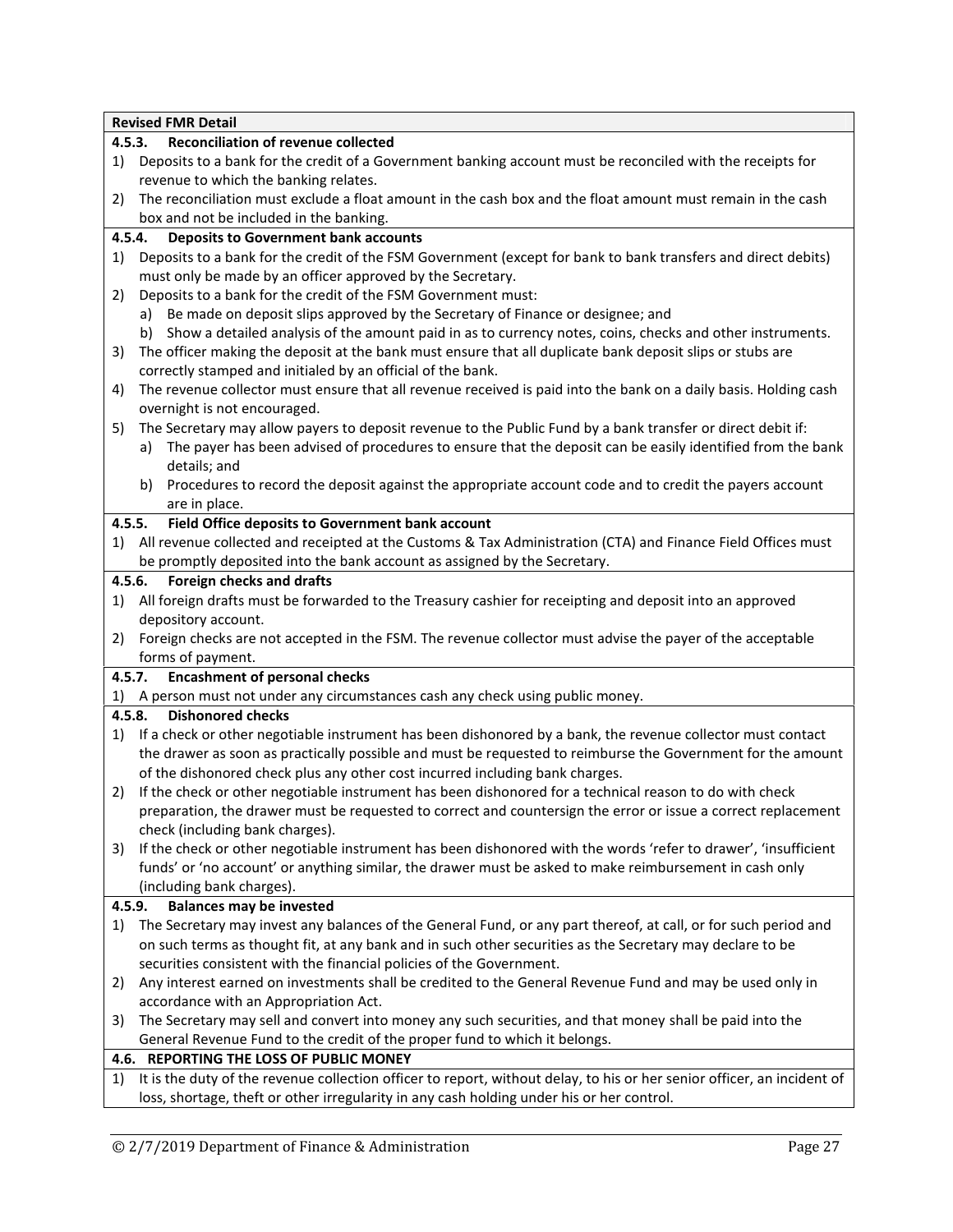- 2) It is the duty of all finance officers (including those who are involved in the collection of cash i.e. CTA) to immediately bring to the attention of senior officers of any circumstances which cause them to believe that there is a suspected loss, shortage, irregularity, fraud or theft of any public money.
- 3) The Office Manager must prepare a detailed report to the Assistant Secretary of Treasury and send a copy of the report to the Secretary of Finance. The report must:
	- a) Contain a full description of the incident and the amount involved; and
	- b) Contain the office managers opinion as to whether the loss has arisen due to the negligence of the revenue collector; and
	- c) Be marked "Private and Confidential".
- 4) Upon receipt of the report from the Office Manager, the Assistant Secretary of Treasury may, after due consideration of the facts and consultation with the Secretary of Finance, take the following action:
	- a) Issue instructions for any necessary action;
	- b) Correct any weakness in the accounting procedures that have been revealed by the loss;
	- c) Make recommendations to the Secretary of Finance on how to recover the money;
	- d) Ensure that any recommendations for recovery or write-off follow any guidelines issued by the Secretary of Finance or if there is no change of recovery, explain why and make recommendations to write it off;
	- e) Make any recommendations for criminal charges to be laid; and
	- f) If the loss exceeds \$5,000 or the Secretary of Finance considers it necessary, report the incident to the President.

#### **4.7. BANK RECONCILIATIONS**

- 1) At the end of each month, a bank reconciliation must be prepared, reviewed and retained.
- 2) The bank reconciliation shall be prepared for each bank account held by the FSM Government.
- 3) The reconciliations should be completed no later than 25 working days of the next month.
- 4) All reconciling identified must be cleared in a timely basis, preferably before the next month's bank reconciliation.
- 5) Any unusual and/or non-compliant transactions must be reported immediately to the Assistant Secretary for Treasury for resolution.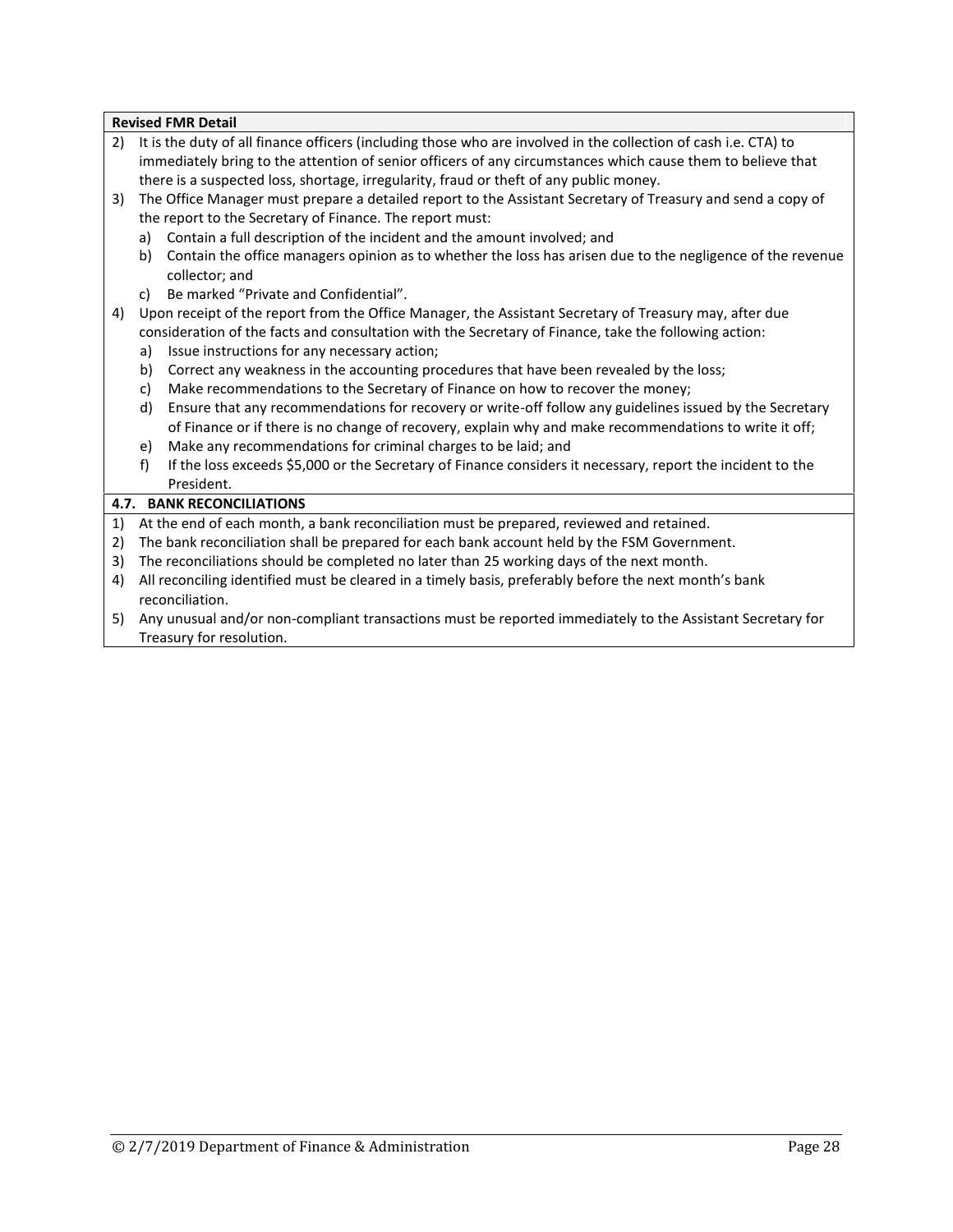

# **5. PROCUREMENT AND PAYMENTS**

#### **5.1. PROCUREMENT –GENERAL**

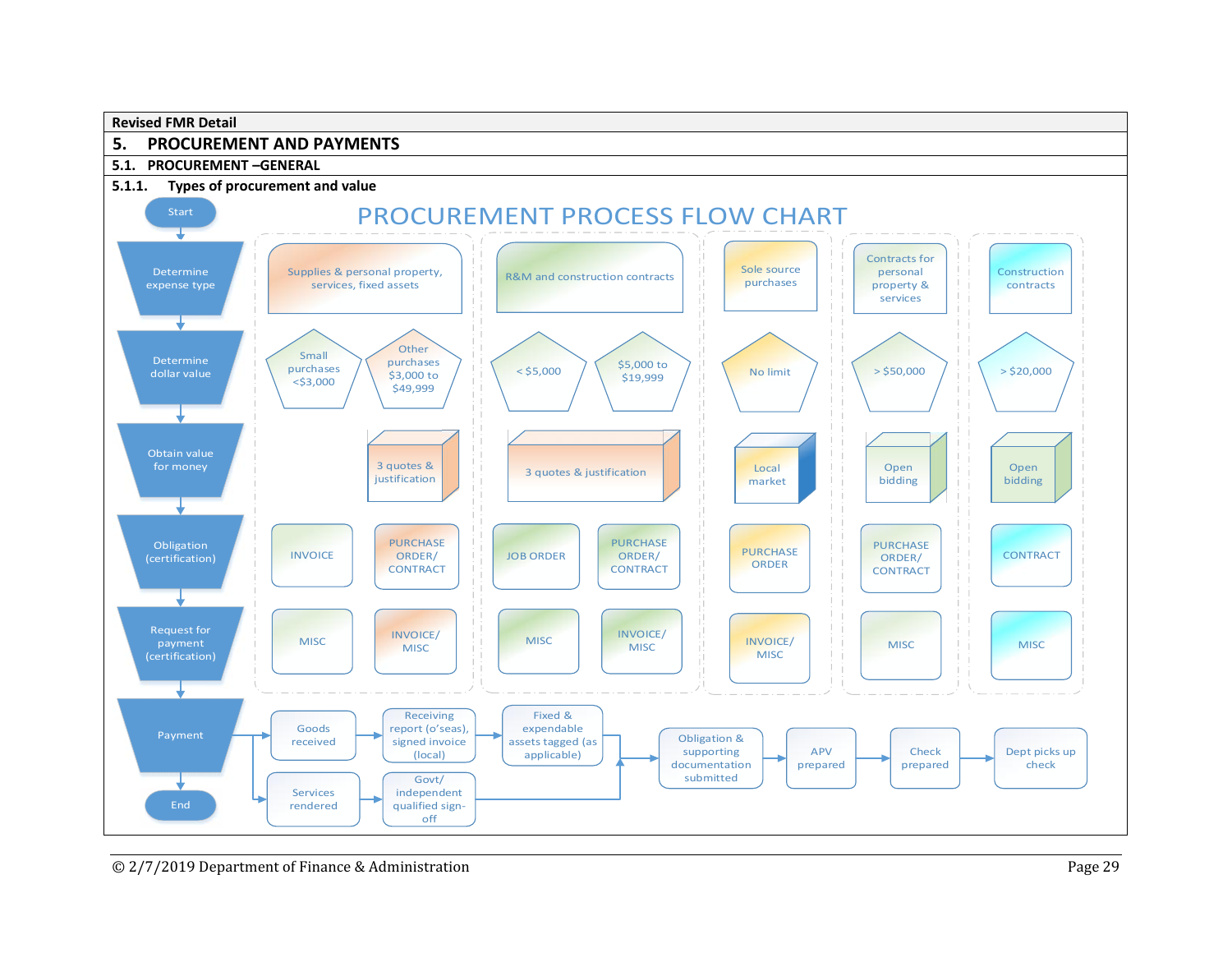#### **5.1.2. Disbursements**

- 1) In General. No Government funds shall be disbursed, directly or indirectly, to any individual, corporation, association, partnership or other legal entity who on the date of the intended disbursement is indebted to the FSM Government and has not made satisfactory arrangements with the Secretary for repayment, nor shall Government funds be otherwise disbursed except:
	- a) To liquidate valid obligations of the FSM Government provided that:
		- i. With respect to obligations for the acquisition of personal property, the appropriate Allottee, or the Secretary or designee, has certified that the property has been satisfactorily received and installed, if applicable; and
		- ii. With respect to obligations for services other than employment and construction services, the appropriate Allottee has certified that the services have been satisfactorily performed; and
		- iii. With respect to obligations for payroll, leave, travel, or representation expense, the requirements of Part 5 have been satisfactorily met.
	- b) To advance funds pursuant to the provisions of subpart 5.1.3;
	- c) To effect transfer or investments into or among Approved Depository Accounts
	- d) To reimburse amounts over collected through taxation or otherwise;
	- e) To disburse amounts collected on behalf of other entities or agencies; or
	- f) To effectuate a transaction not inconsistent with FSM law and approved by the Secretary.

#### **5.1.3. Advances**

No payment advances may be made from the Government funds except for the following:

- 1) Travel as detailed under the travel section as described under subpart 5.6.6.
- 2) Payroll To advance against individual salaries or wages, provided that the amount advanced to any given employee or official shall not exceed the amount of salary or wages earned by the requesting employee or official but not yet paid. Refer to subpart 5.7.5 of these Regulations;
- 3) Purchases To advance funds against purchases of personal property, provided that a Purchase Order, Job Order or Request has been processed in accordance with Subpart 5.2 of these Regulations;
- 4) Foreign Office Imprest and Operating Funds To advance funds in accordance with the provisions of Part 8 of these Regulations;
- 5) Contracts To advance funds under a contract to which an FSM Government Agency or a non-national Allottee is a party, when required by the terms of the contract;
- 6) Other Advances To make advances not inconsistent with FSM law and approved by the Secretary.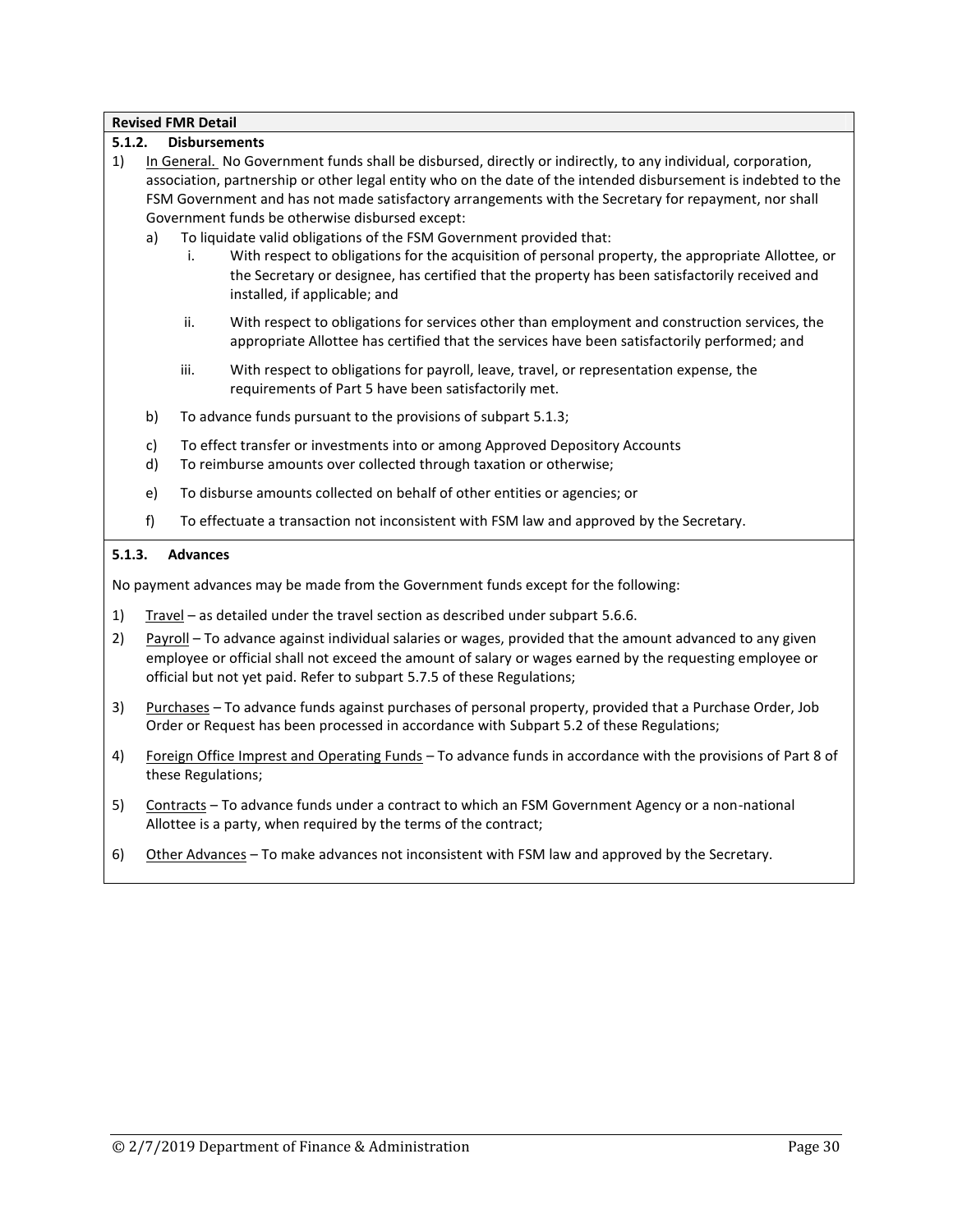| <b>Revised FMR Detail</b> |        |                                                                                                                   |  |  |  |  |  |  |
|---------------------------|--------|-------------------------------------------------------------------------------------------------------------------|--|--|--|--|--|--|
| 5.1.4.                    |        | <b>Obligations</b>                                                                                                |  |  |  |  |  |  |
| 1)                        |        | The Government is legally obliged to make payment for goods and services based on an event like:                  |  |  |  |  |  |  |
|                           | a)     | Issuing a purchase order to a supplier (payment upon issuance of invoice);                                        |  |  |  |  |  |  |
|                           | b)     | Signing a contract (payment made upon satisfactory completion of services or successful delivery of               |  |  |  |  |  |  |
|                           |        | goods purchased);                                                                                                 |  |  |  |  |  |  |
|                           | C)     | Issuing a job order (in cases of no contract for services <\$19,999.99);                                          |  |  |  |  |  |  |
|                           | d)     | Consumption of goods and services provided by a 'sole supplier';                                                  |  |  |  |  |  |  |
|                           | e)     | Signing a grant agreement or scholarship agreement;                                                               |  |  |  |  |  |  |
|                           | f)     | Other similar events.                                                                                             |  |  |  |  |  |  |
| 2)                        |        | Unless otherwise specifically authorized by law, no officer or employee of the FSM, or allottee of funds shall    |  |  |  |  |  |  |
|                           |        | make or authorize an expenditure from, or create or authorize an obligation pursuant to any appropriation,        |  |  |  |  |  |  |
|                           |        | apportionment, reapportionment, or allotment of funds from the US Government for the FSM National                 |  |  |  |  |  |  |
|                           |        | Government:                                                                                                       |  |  |  |  |  |  |
|                           | a)     | In excess of the sum made available by law; or                                                                    |  |  |  |  |  |  |
|                           |        | b) In advance of the availability of funds; or                                                                    |  |  |  |  |  |  |
|                           | C)     | For the purposes other than those for which an allotment has been made.                                           |  |  |  |  |  |  |
| 3)                        |        | In the case of a violation of subpart 5.1.4(2) above, the Secretary of Finance shall immediately report to the    |  |  |  |  |  |  |
|                           |        | President and to the Congress of the FSM all pertinent facts together with a statement of the action taken or     |  |  |  |  |  |  |
|                           |        | proposed to be taken with respect thereto.                                                                        |  |  |  |  |  |  |
| 5.1.5.                    |        | <b>Contractual Obligations</b>                                                                                    |  |  |  |  |  |  |
| 1)                        |        | Government funds may be obligated pursuant to a contract only if the contract, including all modifications and    |  |  |  |  |  |  |
|                           |        | amendments thereto:                                                                                               |  |  |  |  |  |  |
|                           | a)     | Is in writing;                                                                                                    |  |  |  |  |  |  |
|                           | b)     | Each page of the contract is numbered;                                                                            |  |  |  |  |  |  |
|                           | c)     | All modifications and amendments are initialed by the relevant parties to the contract;                           |  |  |  |  |  |  |
|                           | d)     | Each page is initialed by the Allottee and the contractor (third party) or all corrections are made to the        |  |  |  |  |  |  |
|                           |        | contract prior to signing occurring; and                                                                          |  |  |  |  |  |  |
|                           | e)     | Executed by dated and timed signatures of the relevant parties as set out below.                                  |  |  |  |  |  |  |
| 2)                        |        | All contracts are to be executed by original signatures of all FSM parties. An electronic signature is only       |  |  |  |  |  |  |
|                           |        | accepted by an overseas supplier. Where the Allottee or other parties required to sign the contract as set out in |  |  |  |  |  |  |
|                           |        | subpart 5.1.6, then a designee must be assigned.                                                                  |  |  |  |  |  |  |
| 3)                        |        | The requirements in 1) and 2) above are to be include in each contract in order to provide transparency and       |  |  |  |  |  |  |
|                           |        | due warning to contractors.                                                                                       |  |  |  |  |  |  |
|                           | 5.1.6. | <b>Executing the contract</b>                                                                                     |  |  |  |  |  |  |
|                           |        | 1) The contract is executed (as indicated by signature) by the appropriate Allottee on behalf of the FSM          |  |  |  |  |  |  |
|                           |        | Government or the contracting FSM Government Agency. The following will be the order of approvals required        |  |  |  |  |  |  |
|                           |        | to execute a contract:                                                                                            |  |  |  |  |  |  |
|                           |        | a) Compliance with relevant Regulations - The Allottee will sign (dated and timed) the draft contract as to       |  |  |  |  |  |  |
|                           |        | his/her compliance with the relevant recruitment requirements and that the terms and conditions of the            |  |  |  |  |  |  |
|                           |        | contract are consistent with FSM laws and regulations.                                                            |  |  |  |  |  |  |
|                           | b)     | Availability of Funds and compliance with Financial Management Regulations - Availability of funds will be        |  |  |  |  |  |  |
|                           |        | confirmed by initial by the designated Certification Officer. The contract will then be passed on to the          |  |  |  |  |  |  |
|                           |        | Secretary of Finance by way of a dated and timed signature to confirm to his/her knowledge the contract           |  |  |  |  |  |  |
|                           |        | is consistent with the Financial Management Regulations and that the correct taxation provision has been          |  |  |  |  |  |  |
|                           |        | identified in the contract.                                                                                       |  |  |  |  |  |  |
|                           | C)     | Legal Sufficiency - Is approved by dated and timed signature as to legal sufficiency with FSM laws and            |  |  |  |  |  |  |
|                           |        | regulations:                                                                                                      |  |  |  |  |  |  |
|                           |        | i. Executive Branch - With respect to contracts entered into by the Executive Branch, by the Attorney             |  |  |  |  |  |  |
|                           |        | General;                                                                                                          |  |  |  |  |  |  |
|                           |        | Legislative Branch - With respect to contracts entered into by the Legislative Branch, by the Legislative<br>ii.  |  |  |  |  |  |  |
|                           |        | Counsel;                                                                                                          |  |  |  |  |  |  |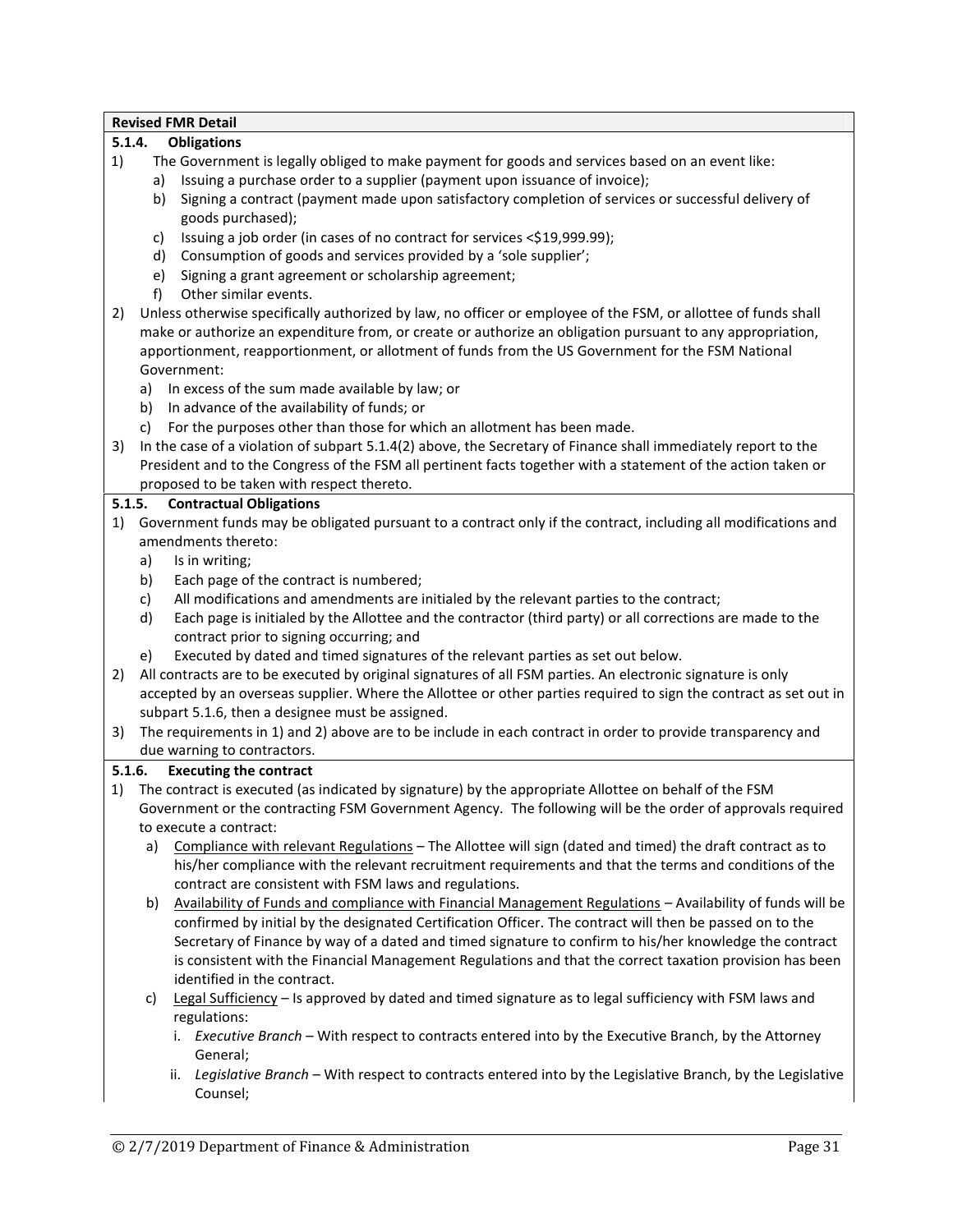| <b>Revised FMR Detail</b> |      |                                                                                                                                                                                                                                                                                                                                                                                                                                                                                                                                                                                                                                                                                                                                                                                                                                                           |
|---------------------------|------|-----------------------------------------------------------------------------------------------------------------------------------------------------------------------------------------------------------------------------------------------------------------------------------------------------------------------------------------------------------------------------------------------------------------------------------------------------------------------------------------------------------------------------------------------------------------------------------------------------------------------------------------------------------------------------------------------------------------------------------------------------------------------------------------------------------------------------------------------------------|
|                           |      | iii. Judicial Branch - With respect to contracts entered into by the Judicial Branch, by the designee of the<br>Chief Justice;                                                                                                                                                                                                                                                                                                                                                                                                                                                                                                                                                                                                                                                                                                                            |
|                           | iv.  | Other FSM Government Agencies - With respect to contracts entered into by FSM Government<br>Agencies other than the Executive, Legislative or Judicial Branches, by the designated legal counsel of<br>the head of the Agency;                                                                                                                                                                                                                                                                                                                                                                                                                                                                                                                                                                                                                            |
|                           | ۷.   | Non-national Allottees - With respect to contracts entered into by a non-national Allottee, by the<br>designated legal counsel of that Allottee;1                                                                                                                                                                                                                                                                                                                                                                                                                                                                                                                                                                                                                                                                                                         |
|                           | vi.  | State contracts - With respect to contracts entered into by the State Governments, by the State<br>Attorney Generals; and                                                                                                                                                                                                                                                                                                                                                                                                                                                                                                                                                                                                                                                                                                                                 |
|                           | vii. | Municipal contracts - With respect to contracts entered into by the Municipal Authorities, by the State<br>Attorney Generals.                                                                                                                                                                                                                                                                                                                                                                                                                                                                                                                                                                                                                                                                                                                             |
| d)<br>e)                  |      | Concurrence with the terms and conditions of the contract. Is confirmed by dated and time signature of<br>the contractor (third party) providing the goods or services, agreeing to the terms and conditions of the<br>contract. The contractor will also initial the bottom right of each page of the contract.<br>Execution of the contract. Once all signatures above have been obtained, the Allottee or contracting<br>FSM Government Agency will proceed to initial the bottom right of each page.                                                                                                                                                                                                                                                                                                                                                  |
| 2)                        |      | Subparts 5.1.5 and 5.1.6 shall not apply to the purchase of goods or services that are available only from a<br>single source, including utilities such as electricity and telephone services and including such as goods as<br>postage stamps and subscriptions to periodicals.                                                                                                                                                                                                                                                                                                                                                                                                                                                                                                                                                                          |
| 5.1.7.                    |      | Specific approvals and other requirements                                                                                                                                                                                                                                                                                                                                                                                                                                                                                                                                                                                                                                                                                                                                                                                                                 |
| 1)<br>a)                  |      | In addition to the requirements set forth in subparts 5.1.5 and 5.1.6, the following contractual approvals must<br>also be obtained and applicable requirements met in the instances specified below.<br>Office Contracts - With respect to office contracts entered into by FSM Government Agencies, the                                                                                                                                                                                                                                                                                                                                                                                                                                                                                                                                                 |
|                           |      | Secretary or designee must also sign said contracts to indicate his concurrence with the contracts and that<br>such contracts are necessary to provide offices to the FSM Government Agencies/Entities, etc.                                                                                                                                                                                                                                                                                                                                                                                                                                                                                                                                                                                                                                              |
| b)                        |      | Employment Service Contracts - With respect to employment service contracts entered into by FSM<br>Government Agencies, the Secretary or designee must sign said contracts to indicate either concurrence<br>with employment covered by the National Public Service System Act, or his certification that such<br>employment is exempt from the National Public Service System Act.                                                                                                                                                                                                                                                                                                                                                                                                                                                                       |
| c)<br>d)                  |      | Independent Contractor/Consultant Contracts - With respect to independent contractor/consultant<br>contracts entered into by FSM Government Agencies, the Secretary or designee must sign said contracts<br>to certify that the contractor/consultant is exempt from the National Public Service System Act.<br>Construction Contracts. With respect to contracts for construction projects involving the obligation of<br>\$20,000 or more, or such other amount as may be prescribed by subpart 6.2, said contracts, including all<br>modifications or amendments thereto:<br>Must be signed by the Secretary of the Department of Transportation, Communications, and<br>Infrastructure or designee verifying compliance with or exemption from the open bidding and<br>Citizen Bidder preference requirements of the Public Contracts Act and Part 6; |
|                           | ii.  | Must contain provisions limiting disbursements under the contract to ninety percent (90%) of the<br>percentage of completion as certified by the Secretary of the Department of Transportation,<br>Communications, and Infrastructure or his designee, multiplied by the total amount of the contract<br>price; and                                                                                                                                                                                                                                                                                                                                                                                                                                                                                                                                       |
|                           | iii. | Must contain provisions preventing the ten percent (10%) retainer from being disbursed until the<br>Secretary of the Department of Transportation, Communications, or designee has certified that the<br>contract has been satisfactorily completed.                                                                                                                                                                                                                                                                                                                                                                                                                                                                                                                                                                                                      |
| e)                        |      | Where the construction contract is being let by a non-national Allottee, the "Secretary of Transportation,<br>Communications, and Infrastructure ordesignee" may be replaced by the Project Inspection Official or, if a<br>Project Inspection Official is not required under Part 10 of these Regulations, by the Allottee.                                                                                                                                                                                                                                                                                                                                                                                                                                                                                                                              |

<sup>1</sup> Confirm with Secretary on her preference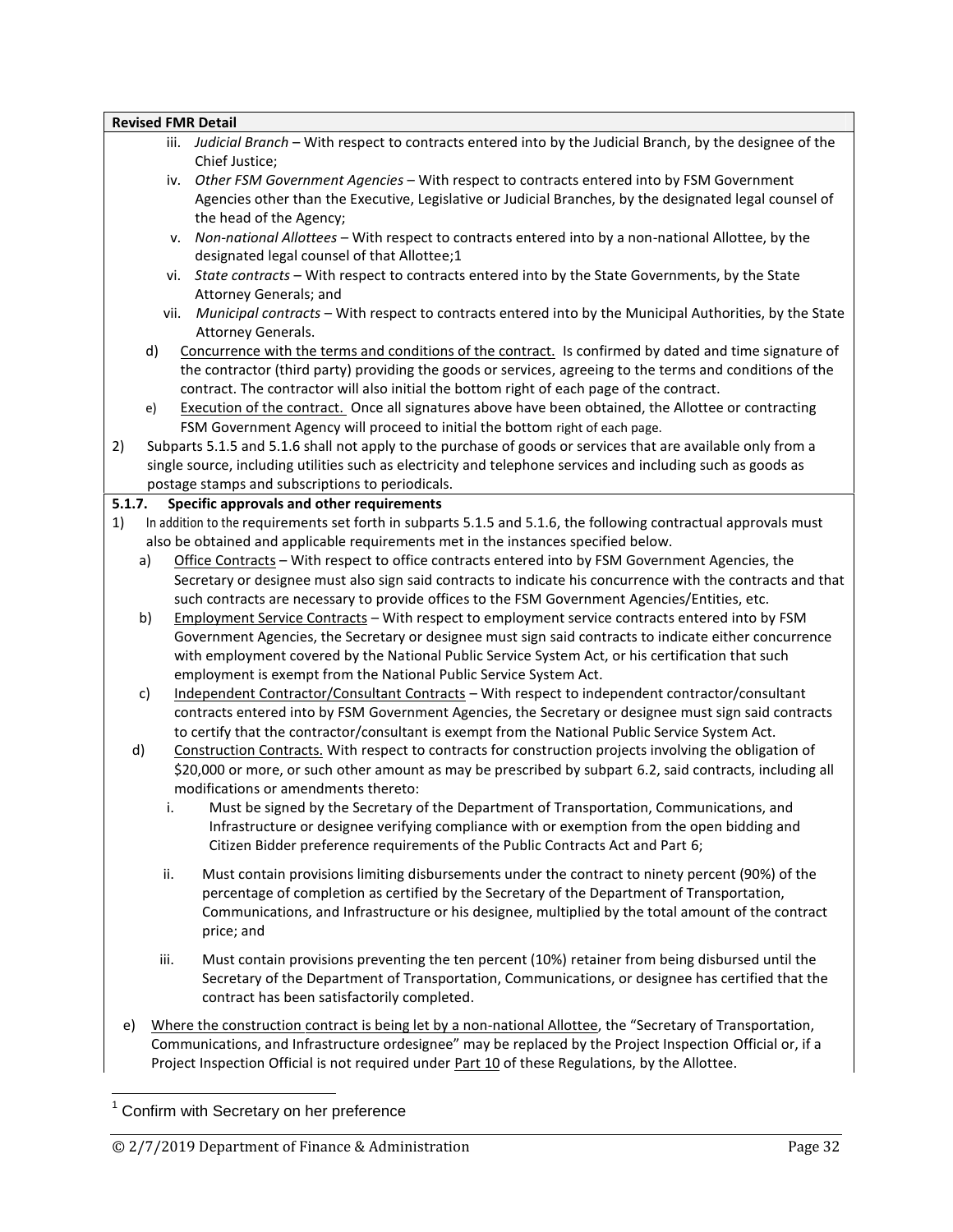| Personal Property. With respect to contracts involving the purchase or lease of personal property, the cost of                                                                                                                                                                                                                                                                                                                                                                                                                                                                                                                                                                                                                                                                                                                                                                                                                                                                                                                                                                                                                                                                                                                                                                                       |
|------------------------------------------------------------------------------------------------------------------------------------------------------------------------------------------------------------------------------------------------------------------------------------------------------------------------------------------------------------------------------------------------------------------------------------------------------------------------------------------------------------------------------------------------------------------------------------------------------------------------------------------------------------------------------------------------------------------------------------------------------------------------------------------------------------------------------------------------------------------------------------------------------------------------------------------------------------------------------------------------------------------------------------------------------------------------------------------------------------------------------------------------------------------------------------------------------------------------------------------------------------------------------------------------------|
| which including freight and handling is \$50,000 of more, or such other amount as may be prescribed by<br>subpart 6.2, said contracts, including all modifications or amendments thereto, must be signed by the<br>President or designee verifying compliance with or exemption from the open bidding and Citizen Bidder<br>preference requirements of the Public Contracts Act and Part 6. Where the contract is being let by a non-<br>national Allottee, the "President or his designee" may be replaced by the Project Inspection Official or, if a<br>Project Inspection Official is not required under Part 10 of these Regulations, by the Allottee.<br>Land acquisitions. With respect to contracts involving the purchase of land:<br>i) outside of the Federated States of Micronesia, an appraisal will be required from a registered/licensed and<br>suitably qualified valuer.<br>ii) within the FSM, a valuation or appraisal must be obtained (if possible) together with the rationale behind<br>the valuation price.<br>iii) Other documentation required will be:<br>o the 'agreement for transfer of ownership' between the landowner and the Allottee;<br>o clause to indicate the name/s of the landowner/s;<br>o Certificate of Title to be obtained once payment is made; and |
| o Ensure that the Certificate of Title is under the name of the State Government (i.e. not the Allottee,                                                                                                                                                                                                                                                                                                                                                                                                                                                                                                                                                                                                                                                                                                                                                                                                                                                                                                                                                                                                                                                                                                                                                                                             |
| authorities or departments).<br>5.2. PURCHASING OF GOODS & SERVICES                                                                                                                                                                                                                                                                                                                                                                                                                                                                                                                                                                                                                                                                                                                                                                                                                                                                                                                                                                                                                                                                                                                                                                                                                                  |
| Placing an order for goods & services<br>5.2.1.                                                                                                                                                                                                                                                                                                                                                                                                                                                                                                                                                                                                                                                                                                                                                                                                                                                                                                                                                                                                                                                                                                                                                                                                                                                      |
| 1) A request for goods & services can be initiated by the following means:                                                                                                                                                                                                                                                                                                                                                                                                                                                                                                                                                                                                                                                                                                                                                                                                                                                                                                                                                                                                                                                                                                                                                                                                                           |
| a) Purchase requisition/purchase order (subpart 5.2.2);                                                                                                                                                                                                                                                                                                                                                                                                                                                                                                                                                                                                                                                                                                                                                                                                                                                                                                                                                                                                                                                                                                                                                                                                                                              |
| Invoice (subpart 5.2.3);<br>b)                                                                                                                                                                                                                                                                                                                                                                                                                                                                                                                                                                                                                                                                                                                                                                                                                                                                                                                                                                                                                                                                                                                                                                                                                                                                       |
| Job Order (subpart 5.2.4); and<br>c)                                                                                                                                                                                                                                                                                                                                                                                                                                                                                                                                                                                                                                                                                                                                                                                                                                                                                                                                                                                                                                                                                                                                                                                                                                                                 |
| Contract (covered by subpart 5.1.5 and 5.1.6).<br>d)                                                                                                                                                                                                                                                                                                                                                                                                                                                                                                                                                                                                                                                                                                                                                                                                                                                                                                                                                                                                                                                                                                                                                                                                                                                 |
| Purchase requisition/purchase order<br>5.2.2.                                                                                                                                                                                                                                                                                                                                                                                                                                                                                                                                                                                                                                                                                                                                                                                                                                                                                                                                                                                                                                                                                                                                                                                                                                                        |
| A Purchase Requisition prepared by the FSM Government Agency or non-national Allottee for the procurement                                                                                                                                                                                                                                                                                                                                                                                                                                                                                                                                                                                                                                                                                                                                                                                                                                                                                                                                                                                                                                                                                                                                                                                            |
| on a form prescribed by the Secretary that provides, at a minimum, the following information:                                                                                                                                                                                                                                                                                                                                                                                                                                                                                                                                                                                                                                                                                                                                                                                                                                                                                                                                                                                                                                                                                                                                                                                                        |
| The name of the FSM Government Agency or non-national Allottee procuring the personal property or<br>a)<br>supplies;                                                                                                                                                                                                                                                                                                                                                                                                                                                                                                                                                                                                                                                                                                                                                                                                                                                                                                                                                                                                                                                                                                                                                                                 |
| The date the Purchase Requisition was completed;<br>b)                                                                                                                                                                                                                                                                                                                                                                                                                                                                                                                                                                                                                                                                                                                                                                                                                                                                                                                                                                                                                                                                                                                                                                                                                                               |
| The description (including detailed specifications of the product) and quantity of items needed; and<br>C)<br>Copies of the required proforma or quotations needed i.e. 1 quotation for General Funding and 3                                                                                                                                                                                                                                                                                                                                                                                                                                                                                                                                                                                                                                                                                                                                                                                                                                                                                                                                                                                                                                                                                        |
| d)<br>quotations for Federal Funding.                                                                                                                                                                                                                                                                                                                                                                                                                                                                                                                                                                                                                                                                                                                                                                                                                                                                                                                                                                                                                                                                                                                                                                                                                                                                |
| At this point the Agency will have determined which quotation they have selected i.e. for Federal Funds where<br>3 quotations are required. Where the Agency has not selected the lowest value quotation, the Allottee must<br>justify the higher value quotation was selected.                                                                                                                                                                                                                                                                                                                                                                                                                                                                                                                                                                                                                                                                                                                                                                                                                                                                                                                                                                                                                      |
| The Purchase Requisition is then submitted to the Certification Unit of the National Treasury Division to certify<br>there are sufficient funds available for the purchase.                                                                                                                                                                                                                                                                                                                                                                                                                                                                                                                                                                                                                                                                                                                                                                                                                                                                                                                                                                                                                                                                                                                          |
| The Purchase Requisition is then submitted to the Procurement Unit of the National Treasury Division,<br>Department of Finance and Administration ("Procurement") who will sign the Purchase Requisition and prepare<br>the Purchase Order.                                                                                                                                                                                                                                                                                                                                                                                                                                                                                                                                                                                                                                                                                                                                                                                                                                                                                                                                                                                                                                                          |
| The Purchase Order is prepared on standard stationery printed solely by the Procurement Unit.                                                                                                                                                                                                                                                                                                                                                                                                                                                                                                                                                                                                                                                                                                                                                                                                                                                                                                                                                                                                                                                                                                                                                                                                        |
| The Secretary or designee will then approve the Purchase Order to be presented to the supplier to uplift the<br>goods.                                                                                                                                                                                                                                                                                                                                                                                                                                                                                                                                                                                                                                                                                                                                                                                                                                                                                                                                                                                                                                                                                                                                                                               |
| Once the department has uplifted or received the goods specified on the Purchase Order, the receiving officer<br>will sign the invoice prepared by the vendor.                                                                                                                                                                                                                                                                                                                                                                                                                                                                                                                                                                                                                                                                                                                                                                                                                                                                                                                                                                                                                                                                                                                                       |
| The original purchase order together with the signed invoice, is then delivered to the National Treasury directly<br>by the Vendor for payment.                                                                                                                                                                                                                                                                                                                                                                                                                                                                                                                                                                                                                                                                                                                                                                                                                                                                                                                                                                                                                                                                                                                                                      |
|                                                                                                                                                                                                                                                                                                                                                                                                                                                                                                                                                                                                                                                                                                                                                                                                                                                                                                                                                                                                                                                                                                                                                                                                                                                                                                      |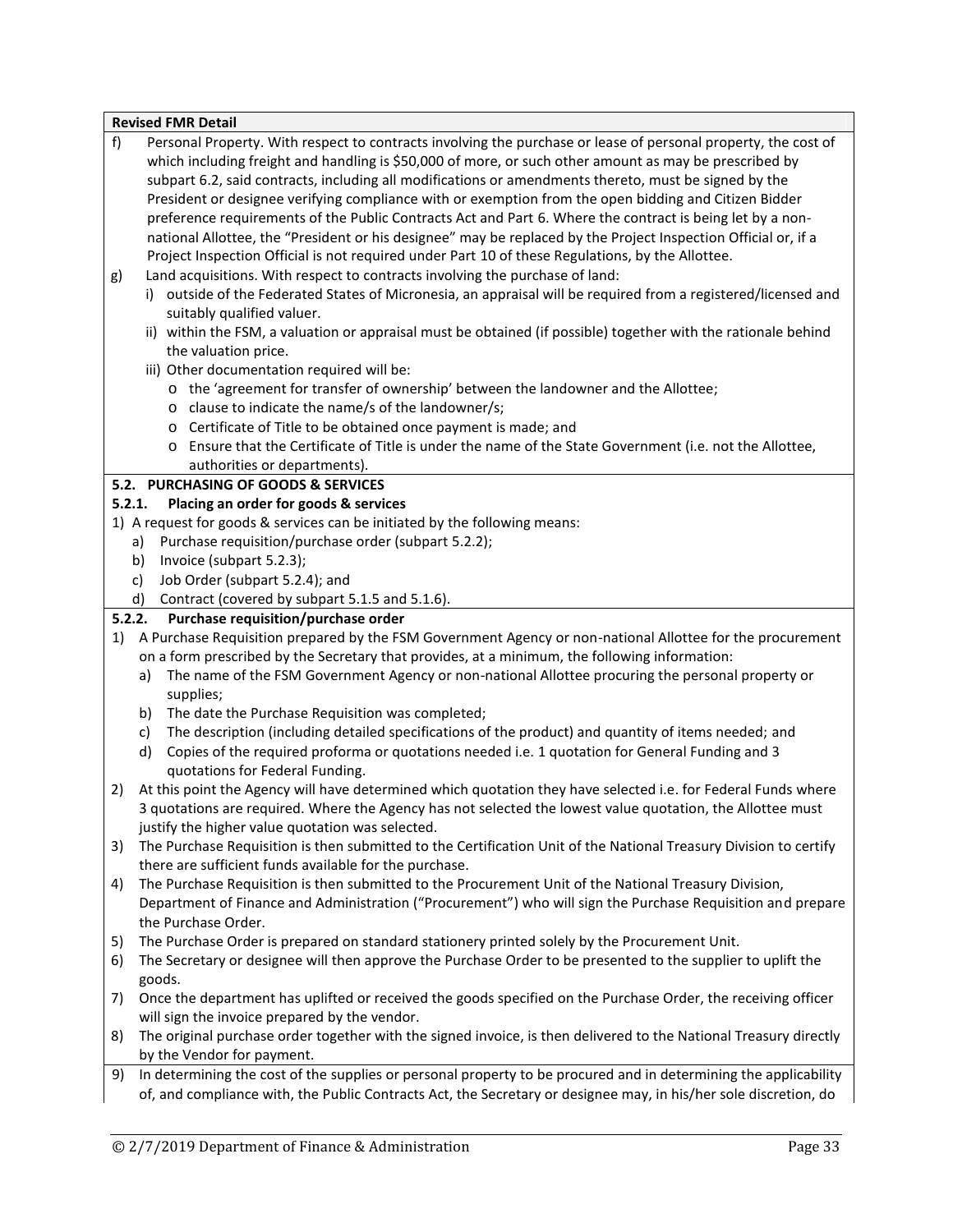any of the following:

- a) Accept as the cost of the procurement a quotation or quotations obtained by the FSM Government Agency or by Procurement;
- b) Determine the cost as part of a consolidated purchase of supplies or personal property by Procurement;
- c) Supply the items requested in the Purchase Requisition from existing supplies of Procurement, charging the costs to the FSM Government Agency;
- d) conduct the public bidding process for purchases or supplies and personal property involving costs of \$50,000 or more in accordance with the Public Contracts Act or authorize the contracting officer of the FSM Government Agency to conduct the public bidding process and document compliance to the satisfaction of the Secretary or designee; and/or
- e) take any other action in determining cost and complying with the PCA and these regulations which is consistent with the procurement of supplies and personal property by FSM Government Agencies at a low cost and in a timely manner;
- 10) Where the procurement is by a non-national Allottee, the Purchase Requisition/Order need only be certified as to availability of funds by the Secretary or his designated certification officer and may then be returned to the non-national Allottee for submission to the vendor.

# **5.2.3. Invoice for sole source and small purchases**

- 1) In cases of 'sole source purchases' and 'small purchases' **<\$3,000**, an invoice will be accepted as a form of initiating expenditure for payment.
- 2) The invoice must have the following details:
	- a) Name of supplier (preferably on formal letterhead);
	- b) Invoice reference number;
	- c) Contact details of the supplier;
	- d) Registered tax number of the supplier;
	- e) Detail of the goods/services purchased (i.e. quantity, unit cost, relevant date);
	- f) Total of the invoice;
	- g) Name of the FSM Agency or Allottee the invoice is being charged to.
- 4) Even though the goods have been collected, i.e. obligation has already taken place, the invoice (together with the Miscellaneous Payment Request) will be submitted to the Certification Unit to ensure there are adequate funds available.
- 5) If there are insufficient funds available, the Allottee may have to bear the liability or find a suitable cost center that has sufficient funds to cover the expenditure.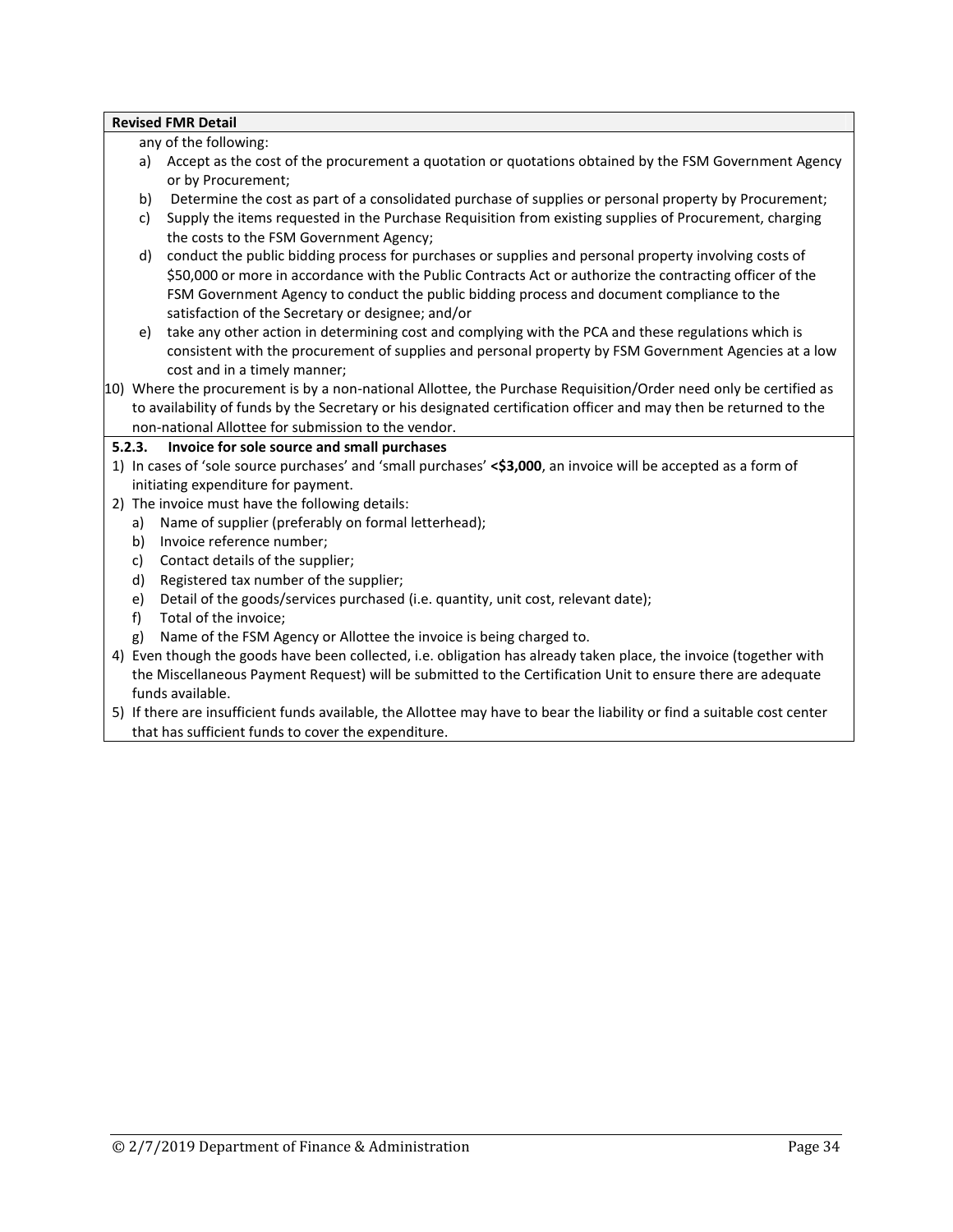# **5.2.4. Job Order**

- 1) A job order is used to record payments for services (i.e. Repairs & Maintenance work) that is less than \$5,000 in value but will require payments to be split as milestones are met.
- 2) The Job Order is prepared by the FSM Government Agency or non-national Allottee for the procurement on a form prescribed by the Secretary that provides, at a minimum, the following information:
	- a) The name of the FSM Government Agency making the request for services;
	- b) The date of the request;
	- c) The description of the services needed; and
	- d) Signature of the Allottee.
- 3) The Job Order form is prepared by the FSM Government Agency and submitted to Treasury who will assign a Job Order Number.
- 4) The Job Order form is then submitted for certification to ensure there are sufficient funds available to carry out the work. Certification will be made by the Secretary or designee.
- 5) Once certified the Secretary will approve the Job Order to be used instead of a contract for payment purposes.
- 6) It is the responsibility of the FSM Government Agency to provide documentary support to show that services have been completed to a satisfactory standard.
- 7) For payment, the FSM Government Agency will prepare a Miscellaneous Payment Request and attach the approved Job Order and other relevant documentation i.e. sign off by the Department that the service has been completed to a satisfactory level.

#### **5.2.5. Purchase of different types of expenditure**

1) All obligations of Government funds for purchases of supplies, personal property, or services must be supported by a contract in compliance with subparts 5.1.5 and 5.1.6 except in the following situations:

# *a) Small purchases (<\$3,000)*

- (i) With respect to purchases involving less than \$3,000, an invoice issued by the Vendor and approved by signature of the appropriate Allottee making the purchase and transmitted to the Secretary under a Miscellaneous Payment Request Form may be used in place of a contract. The documentation required is outlined in subpart 5.2.3.
- (ii) In such cases, the government officer making the purchase must obtain approval by the Allottee prior to committing funds to the purchase.
- *b) Supplies & Personal Property (\$3,000-\$49,999)*
	- With respect to purchases of supplies and personal property costing at least \$3,000 but less than \$50,000 the FSM Government Agency must prepare a purchase requisition in order for a Purchase Order to be issued as outlined in subpart 5.2.2 above. Such documentation can be used in place of a contract.
- *c) Repairs & Maintenance and Construction Projects (<\$5,000)*
	- (i) With respect to repairs, maintenance, or construction projects involving amounts less than \$5,000 must preparea Job Order Form in place of a contract and subject to subpart 5.2.4 above.
- *d) Repairs & Maintenance and Construction Projects(\$5,000 to \$19,999)*
- i) With respect to repairs, maintenance, or construction projects involving amounts greater than \$5,000 but less than \$20,000 a contract must be put in place and subject to the requirements of subpart 5.1.5, 5.1.6 and 5.1.7 of these regulations.
- In such cases, 3 competitive quotations must be obtained
- *e) Sole Source purchases (no limit)*
	- (i) Sole source purchases are goods or services that are available only from a single source, including utilities such as electricity and telephone services and including such goods as stamps and subscriptions to periodicals.
	- (ii) With respect to purchases from sole source suppliers, an *invoice* approved by signature of the appropriate Allottee making the purchase and transmitted to the Secretary under a Miscellaneous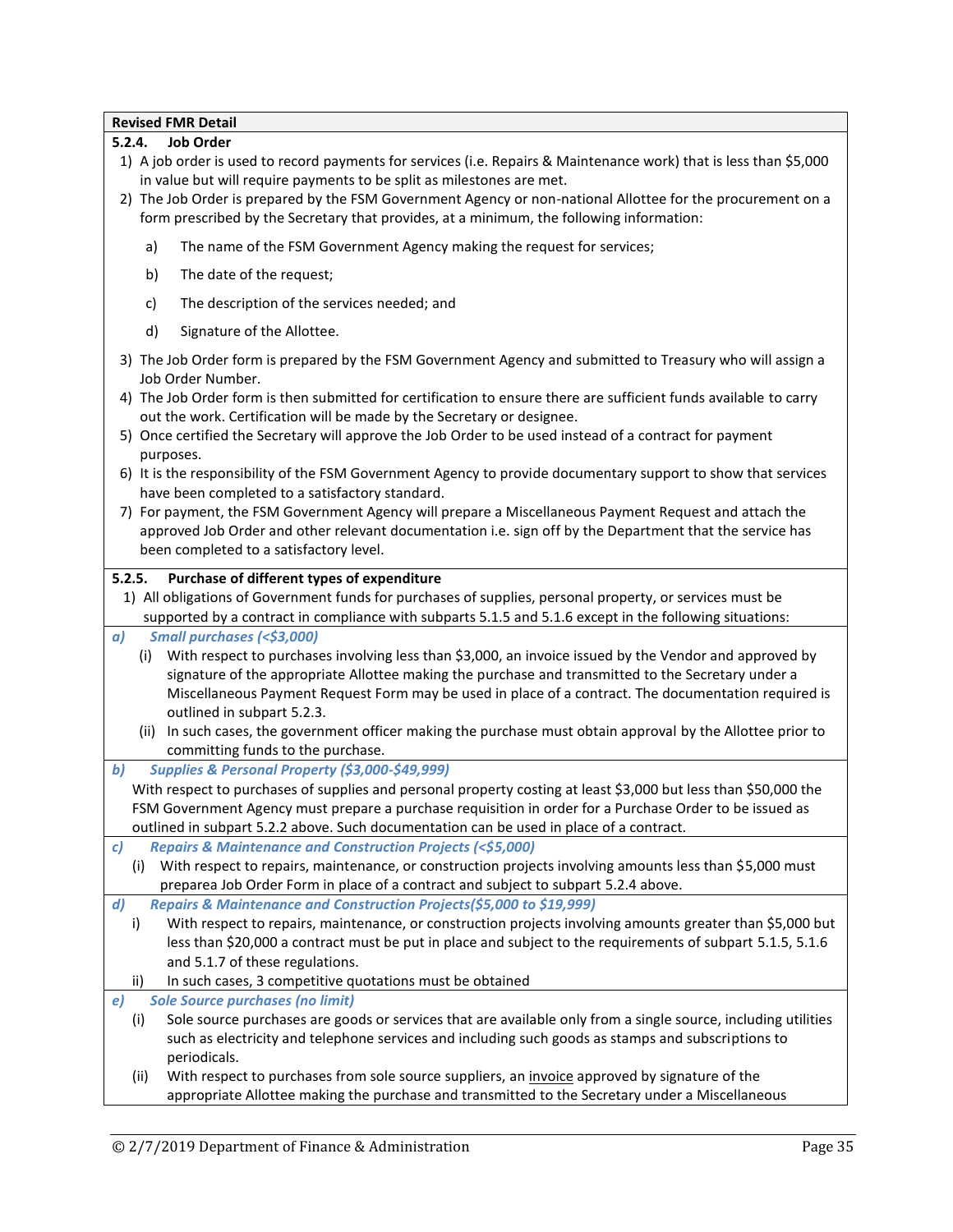|          |        | <b>Revised FMR Detail</b>                                                                                                                                                                                          |  |  |  |  |  |
|----------|--------|--------------------------------------------------------------------------------------------------------------------------------------------------------------------------------------------------------------------|--|--|--|--|--|
|          |        | Payment Request Form may be used in place of a contract.                                                                                                                                                           |  |  |  |  |  |
|          | (iii)  | Sole source purchases as defined under subpart 5.2.5(e) are not subject to the requirements of subpart                                                                                                             |  |  |  |  |  |
|          |        | 5.1.5 (contractual requirements)                                                                                                                                                                                   |  |  |  |  |  |
|          | (iv)   | Sole source purchases as defined under subpart 5.2.5(e) are not subject to the requirements of subpart                                                                                                             |  |  |  |  |  |
|          |        | 6.2 (open bidding requirements)                                                                                                                                                                                    |  |  |  |  |  |
|          | 5.2.6. | <b>Authorization of expenditure</b>                                                                                                                                                                                |  |  |  |  |  |
| 1)       |        | All prepared purchase requisition forms must be approved by the Allottee, certified by the Certification Unit                                                                                                      |  |  |  |  |  |
|          |        | and verified by the Procurement Unit (evidenced by signature);<br>All completed purchase order forms must be signed by the Secretary of Finance or designee;                                                       |  |  |  |  |  |
| 2)<br>3) |        | All contracts must be signed as outlined in subpart 5.1.5, 5.1.6 and 5.1.7;                                                                                                                                        |  |  |  |  |  |
| 4)       |        | All prepared Job Orders must be approved the Allottee, estimate signed off by the vendor/contractor                                                                                                                |  |  |  |  |  |
|          |        | undertaking the work, estimate accepted by the Allottee, and certified by the Certification Unit (evidenced by                                                                                                     |  |  |  |  |  |
|          |        | signature);                                                                                                                                                                                                        |  |  |  |  |  |
| 5)       |        | All invoices/receipts for purchases < \$3,000 must be approved by the Allottee and certified by the Certification                                                                                                  |  |  |  |  |  |
|          | Unit.  |                                                                                                                                                                                                                    |  |  |  |  |  |
| 6)       |        | All progress payments against job orders and contracts must be signed off by the Allottee, confirming that                                                                                                         |  |  |  |  |  |
|          |        | milestones have been met to a satisfactory standard expected.                                                                                                                                                      |  |  |  |  |  |
| 7)       |        | At payment stage, the Allottee must sign the Miscellaneous Payment Request form approving payment and                                                                                                              |  |  |  |  |  |
|          |        | also submitting adequate documentation to support the amount to be paid and that the goods and services                                                                                                            |  |  |  |  |  |
|          |        | have been received.                                                                                                                                                                                                |  |  |  |  |  |
|          |        | 5.2.7. Value for money purchasing                                                                                                                                                                                  |  |  |  |  |  |
| 1)       |        | The FSM Government must demonstrate that 'value for money' has been considered for all expenditure.                                                                                                                |  |  |  |  |  |
| 2)       |        | 'Value for money' is when the best possible price is obtained to match the product/service specifications                                                                                                          |  |  |  |  |  |
|          |        | required by Government.                                                                                                                                                                                            |  |  |  |  |  |
| 3)       |        | 'Value for money' is obtained for all expenditure by obtaining three competitive quotations for the                                                                                                                |  |  |  |  |  |
|          |        | specifications of the product/service that needs procuring.                                                                                                                                                        |  |  |  |  |  |
|          |        | a) If for any reason, three competitive quotations cannot be obtained due to a limited market available 'on-                                                                                                       |  |  |  |  |  |
|          |        | island', then this must be explained and approved by the Allottee.<br>Quotations are not required for 'small purchases' (subpart 5.2.5(a)), sole source purchases (subpart 5.2.5(e)),                              |  |  |  |  |  |
| 4)       |        | and contracts that are required to go to open bidding (Part 6)                                                                                                                                                     |  |  |  |  |  |
| 5)       |        | For sole source purchases (as defined by subpart 5.2.5 (e)), the government will rely on the local market rates,                                                                                                   |  |  |  |  |  |
|          |        | however, the Secretary of Finance may be able to negotiate a discounted rate if the vendor is a government                                                                                                         |  |  |  |  |  |
|          |        | owned entity.                                                                                                                                                                                                      |  |  |  |  |  |
| 6)       |        | For other purchases that fall outside the definition of 'sole source purchases', but it becomes evident that                                                                                                       |  |  |  |  |  |
|          |        | there is only one supplier who can provide the goods/services locally, the FSM Government Agency must:                                                                                                             |  |  |  |  |  |
|          |        | a) First look offshore, for two additional vendor quotations that can provide the goods/services. In such                                                                                                          |  |  |  |  |  |
|          |        | cases, consideration must be given to:                                                                                                                                                                             |  |  |  |  |  |
|          |        | Transaction history with the supplier i.e. supplier may not be reliable;<br>(i)                                                                                                                                    |  |  |  |  |  |
|          |        | (ii)<br>the cost of freight, handling and customs clearance must be factored into the overall cost; and                                                                                                            |  |  |  |  |  |
|          |        | (iii) the risk of non-delivery and/or quality of product if the vendor.                                                                                                                                            |  |  |  |  |  |
|          | b)     | If two additional vendor quotations cannot be obtained, then the department must justify why three                                                                                                                 |  |  |  |  |  |
|          |        | quotations have not been obtained;                                                                                                                                                                                 |  |  |  |  |  |
|          | C)     | If the transaction is greater than \$50,000 (personal property and services) or greater than \$20,000<br>(construction contracts), and there is only one supplier on island providing the required goods/services, |  |  |  |  |  |
|          |        | the Allottee may consider the following:                                                                                                                                                                           |  |  |  |  |  |
|          |        | that such purchases requires open bidding; and<br>(i)                                                                                                                                                              |  |  |  |  |  |
|          |        | (ii)<br>extend the open bidding for overseas vendors to submit a tender but include all additional costs of                                                                                                        |  |  |  |  |  |
|          |        | freight, handling and customs; or                                                                                                                                                                                  |  |  |  |  |  |
|          |        | justify why an exemption be granted from the bidding process due to only one vendor locally that<br>(iii)                                                                                                          |  |  |  |  |  |
|          |        | can provide a cost effective service.                                                                                                                                                                              |  |  |  |  |  |
| 7)       |        | For all contracts for personal property and services > \$50,000 and construction contracts > \$20,000, value for                                                                                                   |  |  |  |  |  |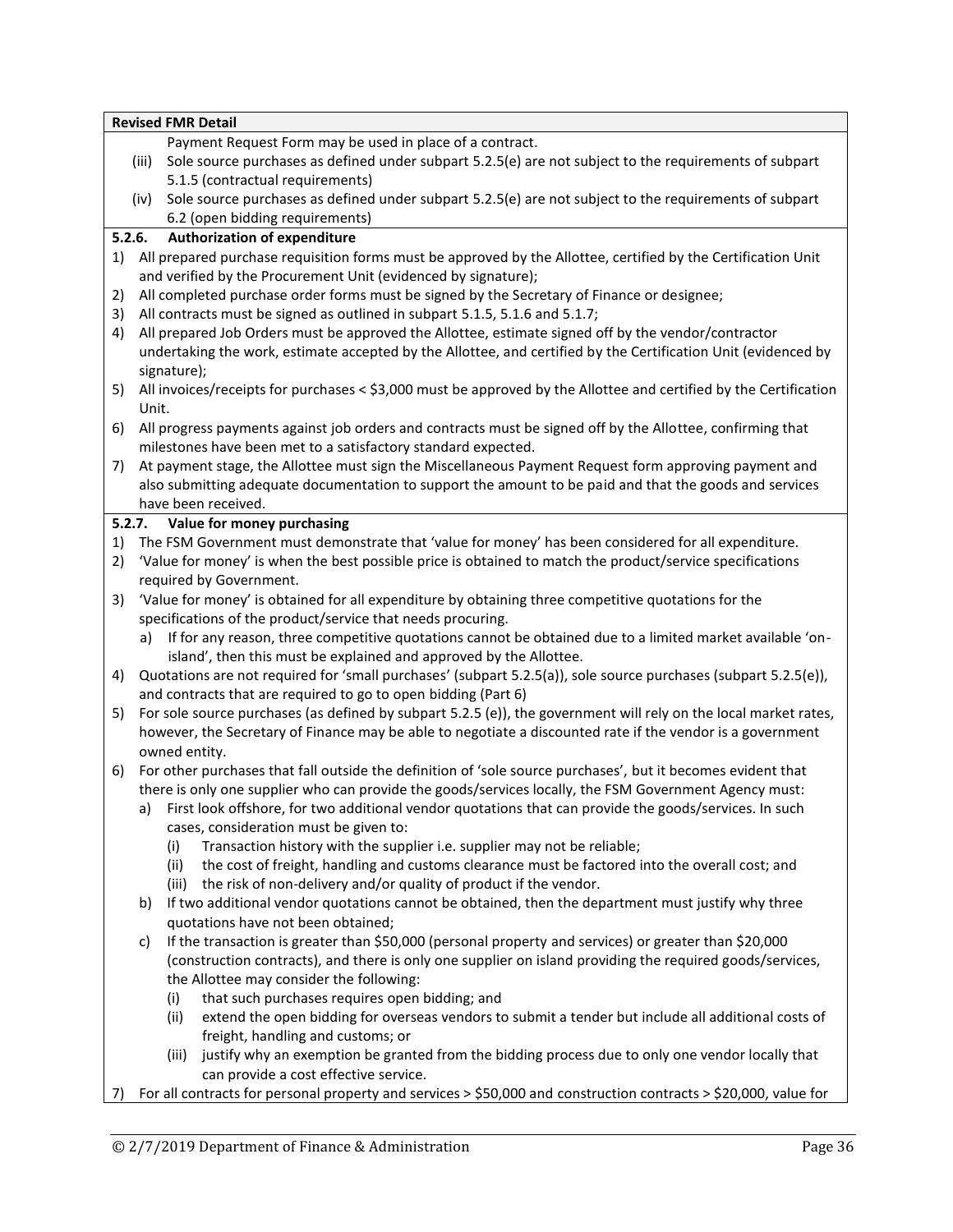|    | <b>Revised FMR Detail</b>                                                                                         |
|----|-------------------------------------------------------------------------------------------------------------------|
|    | money is obtained through the open bidding process as outlined by the Public Contracts Act and Part 6 of          |
|    | these Regulations.                                                                                                |
|    | 5.3. PROCESSING OF PAYMENTS                                                                                       |
|    | Processing of payments by data entry staff<br>5.3.1.                                                              |
| 1) | All requests for payment must be checked by the Treasury department (senior officers) prior to the payment        |
|    | being processed in the centralized financial management information system. The check will be to ensure the       |
|    | following:                                                                                                        |
|    | The correct form has been prepared;<br>a)                                                                         |
|    | All required information has been completed on the form i.e. department name, date, Allottee approval,<br>b)      |
|    | adequate itemized detail of the purchase;                                                                         |
|    | All required documentation has been attached to the payment request i.e. purchase order, invoice,<br>c)           |
|    | receipt, contract, job order, bill of lading, etc;                                                                |
|    | Certification has approved the purchase and signed;<br>d)                                                         |
|    | Name of the person preparing the request is stated.<br>e)                                                         |
| 2) | If any errors or inadequate documentation is identified, Treasury will return the Payment Request back to the     |
|    | relevant Department for correction or to provide additional information.                                          |
| 3) | Only an approved data entry officer approved by the Secretary of Finance may enter payment vouchers into          |
|    | the centralized financial management information system.                                                          |
| 4) | The data entry officer will enter the payment request into the system as an "Accounts Payable Voucher". The       |
|    | officer will then sign the Voucher and forward to senior Treasury staff for checking and approval to proceed      |
|    | with preparing a check.                                                                                           |
|    | <b>Certification</b><br>5.3.2.                                                                                    |
| 1) | At the beginning of each fiscal year, after the Appropriation Act has been passed, the Budget Office will         |
|    | prepare quarterly Allotments.                                                                                     |
| 2) | Once allotments have been finalized, a copy of the Allotment notice will be transmitted from the Budget           |
|    | Division to the Certification Division to set up the manual ledgers for each allotment.                           |
| 3) | All requests for ordering goods and services and for payment must go through the Certification process to         |
|    | ensure there is adequate funding available for the purchase.                                                      |
| 4) | All approved certification checks must be evidenced by a date and time stamp and signed by the Certifying         |
|    | Officer.                                                                                                          |
| 5) | Only an approved certification officer approved by the Secretary of Finance may certify payment requests,         |
|    | purchase requisitions and contracts.                                                                              |
|    | 5.3.3.<br>Encumbrances and date of charging expenditure                                                           |
| 1) | Expenditure must be charged to Government accounts according to generally accepted accounting principles.         |
| 2) | An encumbrance is recorded in the system when the obligating event occurs, as defined under subpart 5.1.4.        |
| 3) | An encumbrance records the full amount payable by the FSM Government based on the obligating event.               |
| 4) | The date for recording a payment against the Government account occurs:                                           |
|    | a) After goods and services have been received (unless advanced as described in subpart 5.1.3);                   |
|    | Once a supplier invoice has been received together with verification that the goods have been received or<br>b)   |
|    | the service has been completed to a satisfactory level.                                                           |
| 5) | All payment requests must indicate the 'encumbrance' that was created so that it can be applied against the       |
|    | encumbrance.                                                                                                      |
| 6) | At the end of the fiscal year, the Secretary of Finance will issue instructions for accrual entries to be made to |
|    | adjust for:                                                                                                       |
|    | unliquidated encumbrances held at Field Offices; and<br>a)                                                        |
|    | goods and services received but not yet paid.<br>b)                                                               |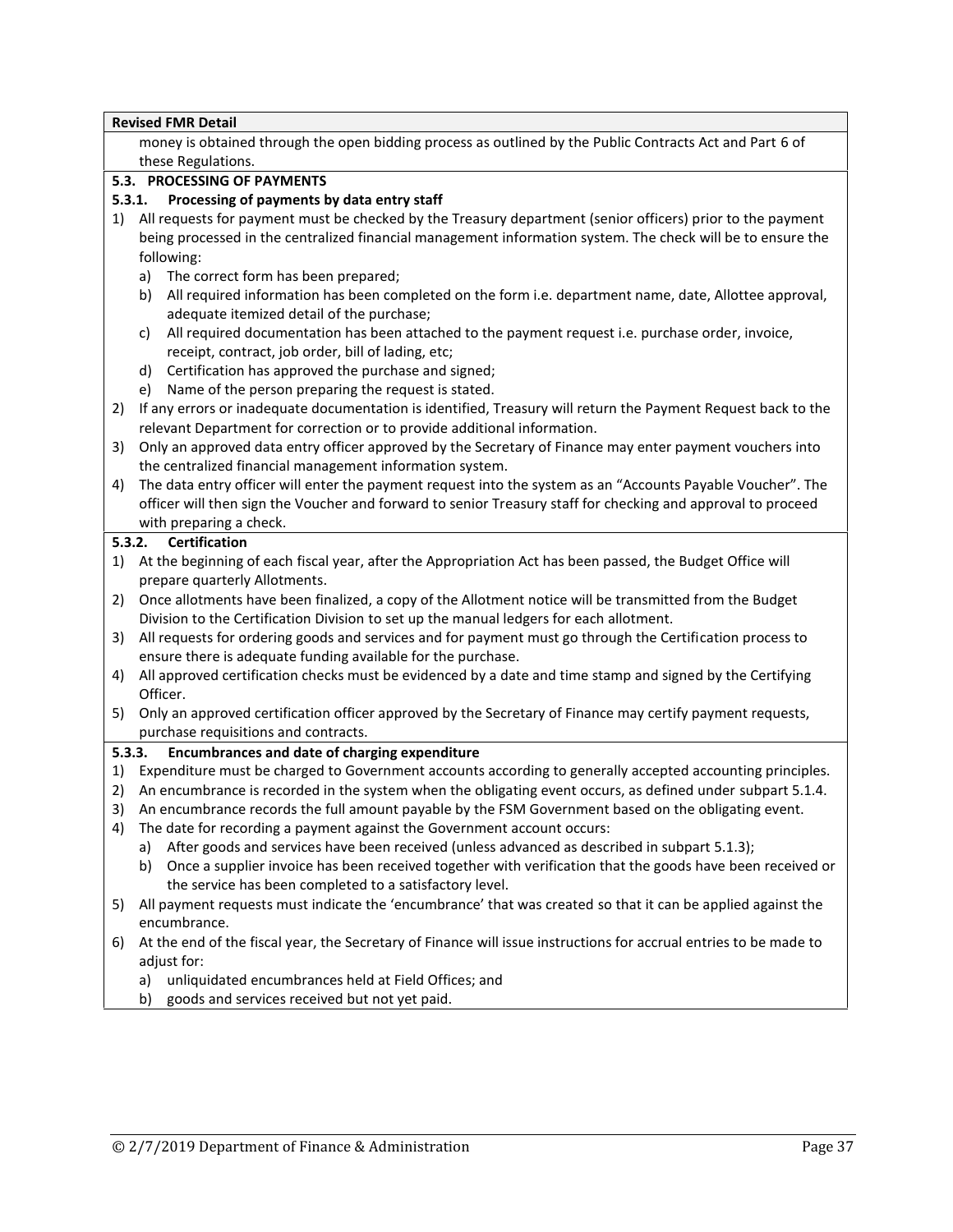|        |          | <b>Revised FMR Detail</b>                                                                                         |
|--------|----------|-------------------------------------------------------------------------------------------------------------------|
|        | 5.3.4.   | Credit entries on expenditure accounts                                                                            |
| 1)     |          | Credit entries may only be made against expense items if such entries are in respect of:                          |
|        | a)       | A previous overpayment;                                                                                           |
|        | b)       | A payment that has been charged to the wrong code in the current financial year;                                  |
|        | c)       | Reversal of an accrual of expenditure; or                                                                         |
|        | d)       | In any other circumstance specifically authorized in writing by the Secretary of Finance.                         |
|        | 5.3.5.   | <b>Unexpended appropriation</b>                                                                                   |
| 1)     |          | Under no circumstances may a budget surplus be transferred to a suspense account or any other manner              |
|        |          | adjusted in order to use such surplus for the payment of future anticipated expenditure.                          |
| 2)     |          | Current year appropriations cannot be utilized to clear invoices that relate to the prior financial year. In such |
|        |          | cases, the Allottee must:                                                                                         |
|        | a)       | Request a special appropriation to cover such costs; and                                                          |
|        | b)       | Be more vigilant to capture all year-end invoices to be captured in the correct fiscal year.                      |
| 3)     |          | All unexpended appropriations must be returned to Treasury and be made available for next year's                  |
|        |          | appropriation.                                                                                                    |
|        | 5.3.6.   | <b>Cancellation of issued checks</b>                                                                              |
| 1)     |          | A check that is completed incorrectly i.e. wrong vendor name or amount incorrect must be cancelled/voided         |
|        |          | and be clearly marked as so in INK.                                                                               |
| 2)     |          | If the check has already been collected by the vendor or the FSM Government Agency, the check must be             |
|        |          | promptly returned to Treasury to be cancelled and a new check issued with the corrections.                        |
|        |          |                                                                                                                   |
| 3)     |          | If the check has already been collected by the vendor and an overpayment error has been discovered, the           |
|        |          | Treasury Officer must do the following:                                                                           |
|        | a)       | Contact the vendor immediately advising of the error;                                                             |
|        | b)       | Make arrangements for the check to be returned;                                                                   |
|        | c)       | If the check has already been released to the owner, proceed to make a STOP check so it cannot be                 |
|        |          | cashed;                                                                                                           |
|        | d)       | Wait for confirmation from the bank that the check STOP has been successful and the check is in their             |
|        |          | custody;                                                                                                          |
|        | e)       | Only then can the Treasury Officer issue a new check.                                                             |
| 4)     |          | If the cancellation occurred in a Field Office (located in Yap, Kosrae and Chuuk) then:                           |
|        | a)       | follow the steps outlined in subpart 5.3.6(2) and 5.3.6(3);                                                       |
|        | b)       | this must be recorded in the Daily Transmittal Form;                                                              |
|        | c)       | copy of the voided check sent to National Treasury;                                                               |
|        | d)       | detail of the new check number that was issued; and                                                               |
|        | e)       | in cases where the check was voided prior to the daily export file being sent to Head Office then the             |
|        |          | export file will exclude the check number that was cancelled; or                                                  |
|        | f)       | in cases where the check was voided after the daily export file is sent to National Treasury, then a JV will      |
|        |          | be raised at Head Office to update the cancelled check.                                                           |
| 5)     |          | The Treasury officer will ensure the following will occur when a check is cancelled:                              |
|        | a)       | A reversal entry is generated and approved and entered in the financial management system;                        |
|        | b)       | Ensure the cancelled check is in custody; and                                                                     |
|        | C)       | Issue a new check with the correct details.                                                                       |
| 5.3.7. |          | Loss of issued checks                                                                                             |
| 1)     |          | In cases where a check has been lost by the payee or any other person:                                            |
|        | a)       | It is the responsibility of the payee or government representative to advise Treasury as soon as                  |
|        |          | practically possible;                                                                                             |
|        | b)       | The bank must be advised immediately of the loss and a STOP payment be issued on the check to avoid it            |
|        |          | being cashed;                                                                                                     |
|        |          | Wait for confirmation from the bank that the check STOP has been successful;                                      |
|        | C)<br>d) |                                                                                                                   |
|        |          | Only then can the Treasury Officer issue a new check.<br>5.4. MAKING PAYMENTS TO SUPPLIERS                        |

# **5.4. MAKING PAYMENTS TO SUPPLIERS**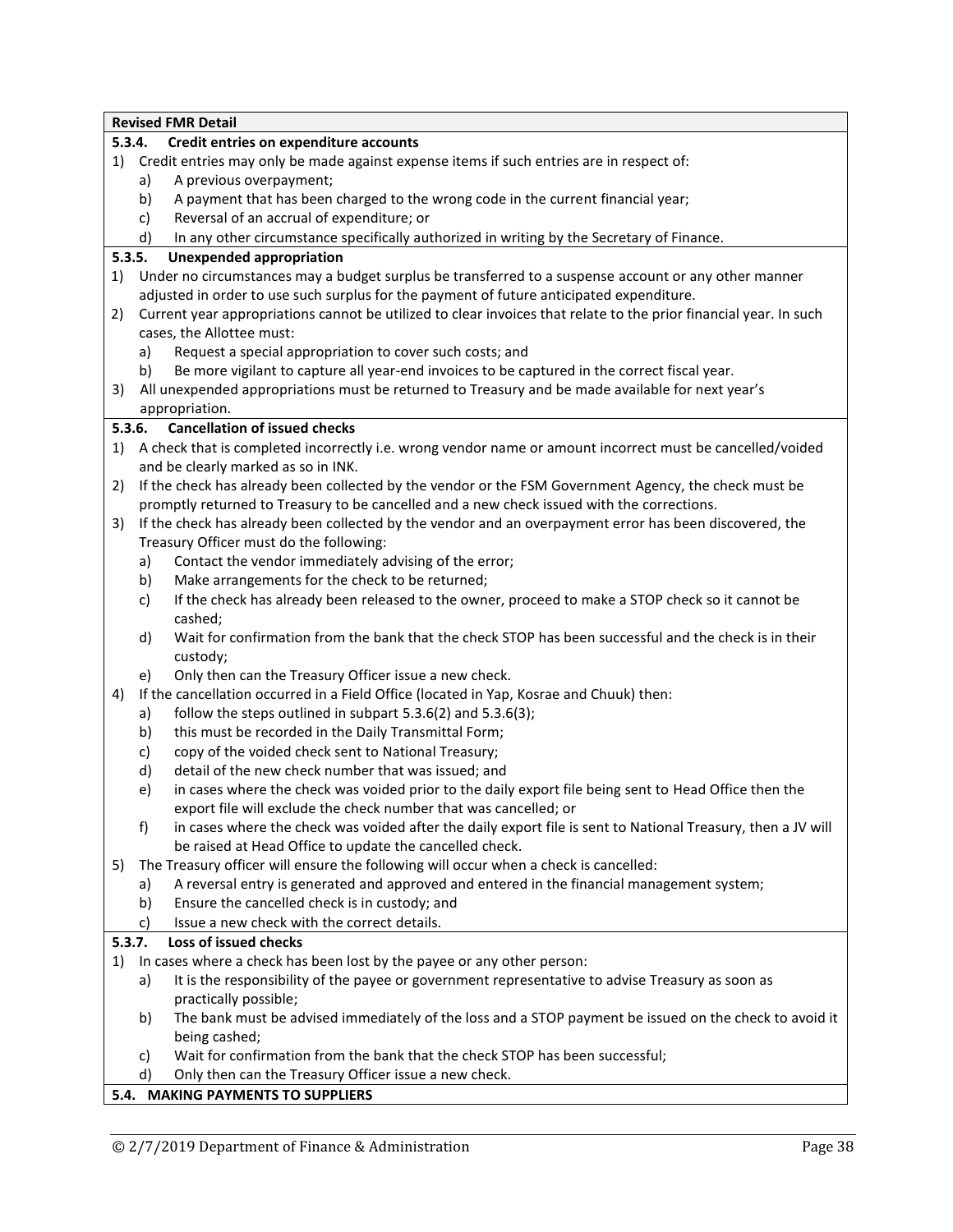|    | <b>Revised FMR Detail</b>                                                                                       |
|----|-----------------------------------------------------------------------------------------------------------------|
|    | 5.4.1.<br>Date payment made to suppliers                                                                        |
| 1) | Payment for goods and services must not be paid before the supplier's due date unless:                          |
|    | a discount is offered for early payment; and<br>a)                                                              |
|    | the discount exceeds any interest that may have been earned by paying on the due date or that is<br>b)          |
|    | payable because of the early payment.                                                                           |
| 2) | Payments for goods and services will be paid according to the timetable set out by Treasury to minimize the     |
|    | number of check runs made in a week.                                                                            |
| 3) | It is the responsibility of the relevant Departmental Administrative Officer to advise the vendor as to when    |
|    | the payment might be expected to avoid wasted journeys.                                                         |
|    | 5.4.2.<br><b>Urgent payments</b>                                                                                |
| 1) | For urgent payments, the requesting Department must clearly mark URGENT on the Payment Request. All             |
|    | urgent payments must be signed by the Allottee after considering the following:                                 |
|    | If the payment is overdue and will incur penalties if not paid immediately;<br>a)                               |
|    | If non-payment may result in milestones on a contract not being met;<br>b)                                      |
|    | If a government employee is travelling within 24 hours;<br>c)                                                   |
|    | The item purchased is a matter of life and death;<br>d)                                                         |
|    | The item purchased needs to meet a transportation deadline for distribution; or<br>e)                           |
|    | f)<br>Other such urgent matters.                                                                                |
| 2) | The Secretary or designee has the discretion to override a payment that has been marked as URGENT that is       |
|    | not justifiably so.                                                                                             |
| 3) | FSM Government Agencies must consider the cost associated with marking payments as URGENT as this may           |
|    | result in:                                                                                                      |
|    | Overtime being paid to staff to process the payment;<br>a)                                                      |
|    | Errors being made when a significant number of payments are rushed through;<br>b)                               |
|    | Delays of normal payments being processed.<br>c)                                                                |
|    | Deductions from and withholding payments<br>5.4.3.                                                              |
| 1) | The Secretary of Finance may withhold payment of any payment request if the Secretary considers it in the       |
|    | public interest to do so.                                                                                       |
| 2) | The Secretary of Finance may deduct amounts from a payment to recover outstanding debts from a payee if         |
|    | agreed with the Revenue Officer (Treasury or CTA) that this action is appropriate.                              |
|    | If the contractor has left the country and there is no other avenue of recovering, then payments to the<br>a)   |
|    | payee can be withheld until costs have been determined and may be deducted against any amounts                  |
|    | owed to the payee.                                                                                              |
|    | If the outstanding debt to be recovered is greater than the payment to be made, the Secretary of Finance<br>b)  |
|    | may withhold successive payment requests until the recovery has been fully offset.                              |
|    | Details of any deduction made from an original gross amount due must be clearly shown on the Accounts           |
|    | Payable Voucher.                                                                                                |
|    | Payments made by check or direct credit<br>5.4.4.                                                               |
| 1) | Wherever possible payments for all Payment Requests must be made by check or direct credit to a bank            |
|    | account.                                                                                                        |
| 2) | However, payments under \$100 may be made in cash from the petty cash (subpart 4.5.2). Although                 |
|    | replenishment of the petty cash must be made via check.                                                         |
| 3) | Payment by direct credit to a bank is becoming more acceptable as bank technology allows such transactions.     |
|    | However, additional security measures must be put in place to ensure payments are sent to the correct bank      |
|    | account to settle any liabilities between the FSM Government and the supplier.                                  |
| 4) | In order to make a payment by direct credit to a supplier or individual's bank account a verification process   |
|    | must occur. Verification of the bank account for direct credit will occur by:                                   |
|    | Completing a 'bank verification' form (format decided by the Secretary of Finance) signed by the<br>a)          |
|    | individual or business owner;                                                                                   |
|    |                                                                                                                 |
|    | Accompanied by a bank statement with the matching name/business name, address and bank account<br>b)<br>number. |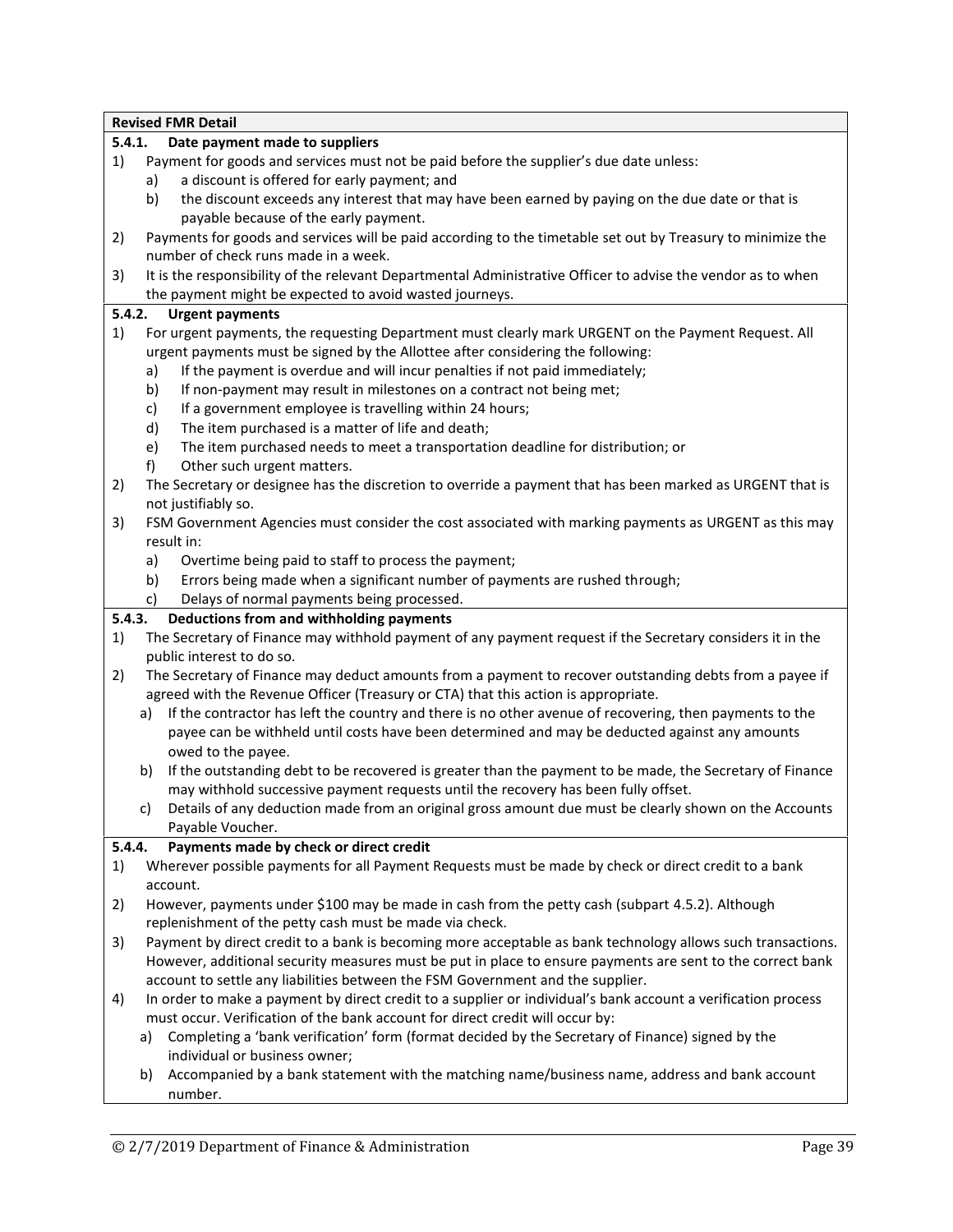|        |    | <b>Revised FMR Detail</b>                                                                                                                                                                    |
|--------|----|----------------------------------------------------------------------------------------------------------------------------------------------------------------------------------------------|
| 5)     |    | All bank accounts for direct credits will be entered into the Financial Management Information System (and                                                                                   |
|        |    | supported by the documentation as described in subpart 5.4.5(2)).                                                                                                                            |
| 6)     |    | Any changes to bank account numbers must be accompanied by updated documentation as required in                                                                                              |
|        |    | subpart 5.4.5(2).                                                                                                                                                                            |
| 7)     |    | The Treasurer will provide a verification number to be stated on all future invoices.                                                                                                        |
| 8)     |    | All invoices raised to the FSM Government that requires payment via direct credit must state the 'latest' (if                                                                                |
|        |    | change was made) issued verification number, and the same bank account number as stated in the FSM                                                                                           |
|        |    | Financial Management Information System.                                                                                                                                                     |
| 9)     |    | Any discrepancies in the verification number and bank account details will result in a delay in payment until                                                                                |
|        |    | details are matched.                                                                                                                                                                         |
| 5.4.5. |    | Foreign currency and overseas payments                                                                                                                                                       |
| 1)     |    | Overseas Payments can be made in both USD and in foreign currency. The process is the same for both except                                                                                   |
|        |    | for conversion process for foreign currency transactions.                                                                                                                                    |
|        | a) | Enter the foreign currency amount on the Payment Request (along with all other details required under                                                                                        |
|        |    | these Regulations) and send it to Treasury for processing;                                                                                                                                   |
|        | b) | Note on the Payment Request whether the payment is to be made by bank draft or international wire;                                                                                           |
|        | c) | Include the full bank details for the payee when payment is to be by telegraphic transfer.                                                                                                   |
| 2)     |    | The payee's bank details must be confirmed by an 'official bank deposit slip' or 'bank printout' documenting                                                                                 |
|        |    | the payee bank account name and number and a signed & dated bank stamp and also signed by the payee;                                                                                         |
|        | a) | Once the bank details have been received, the Investment/Treasury Division will follow up via phone                                                                                          |
|        |    | call to the payee to confirm the bank account details.                                                                                                                                       |
|        | b) | Once confirmed there will be no change in bank account details for future payments unless a<br>replacement signed and dated (bank and payee) 'official bank deposit slip' or 'bank printout' |
|        |    | documenting the payee bank account name and updated number.                                                                                                                                  |
|        | c) | A follow up phone call from the Investment Division will be made to confirm the change in bank                                                                                               |
|        |    | account details.                                                                                                                                                                             |
| 3)     |    | Treasury must arrange for the bank draft or telegraphic transfer, unless otherwise agreed by the Secretary of                                                                                |
|        |    | Finance.                                                                                                                                                                                     |
| 4)     |    | The payment must be processed into the accounting system at the USD rate as converted by the bank.                                                                                           |
| 5)     |    | Treasury must then advise the paying FSM Government Agency and the Investment Division as to the USD                                                                                         |
|        |    | equivalent amount of the transaction or that the outgoing wire has been sent to the supplied bank account.                                                                                   |
| 6)     |    | The Investment Division must contact the payee that the payment has been received.                                                                                                           |
| 7)     |    | Many overseas payments are funded by donors. All such payments/projects must be managed by a                                                                                                 |
|        |    | representative from the Investment section.                                                                                                                                                  |
|        | a) | Where possible, in order to minimize processing and to increase security, the Investment section should                                                                                      |
|        |    | encourage direct payments from the donor to overseas suppliers.                                                                                                                              |
|        | b) | It is strongly encouraged when drawing up contracts for overseas suppliers/contractors, that overseas                                                                                        |
|        |    | bank account information is included in the contract to provide/perform goods & services. Any changes to                                                                                     |
|        |    | bank accounts will then require an amendment to the contract. Such a practice will minimize changes and                                                                                      |
|        |    | also increase the level of scrutiny and security over the supplier bank account details because any                                                                                          |
|        |    | amendments to bank account details will require sign off by both the contractor and the Government                                                                                           |
|        |    | Allottee.                                                                                                                                                                                    |
| 8)     |    | For routine purchases of goods and services through the Treasury department (Supply Unit), a Department                                                                                      |
|        |    | may request that an advance payment be made to the overseas supplier as allowed under subpart 5.1.3. The                                                                                     |
|        |    | amount of the advance may be up to a maximum of 100% with the approval of the Allottee.                                                                                                      |
|        | a) | Advances remain a receivable to the FSM Government until the goods/services are received;                                                                                                    |
|        | b) | It is the responsibility of the Department to clear all advances within one month or this deadline may be                                                                                    |
|        |    | extended as agreed with the Secretary i.e. for shipping delays etc;                                                                                                                          |
|        | C) | Departments must endeavor to clear all advances prior to each fiscal year end of 30 September;                                                                                               |
|        | d) | Once goods/services have been received, the department must prepare a receiving report and provide a                                                                                         |
|        |    | copy of the bill of lading and other relevant documents to Treasury (Supply Unit) to activate the following:                                                                                 |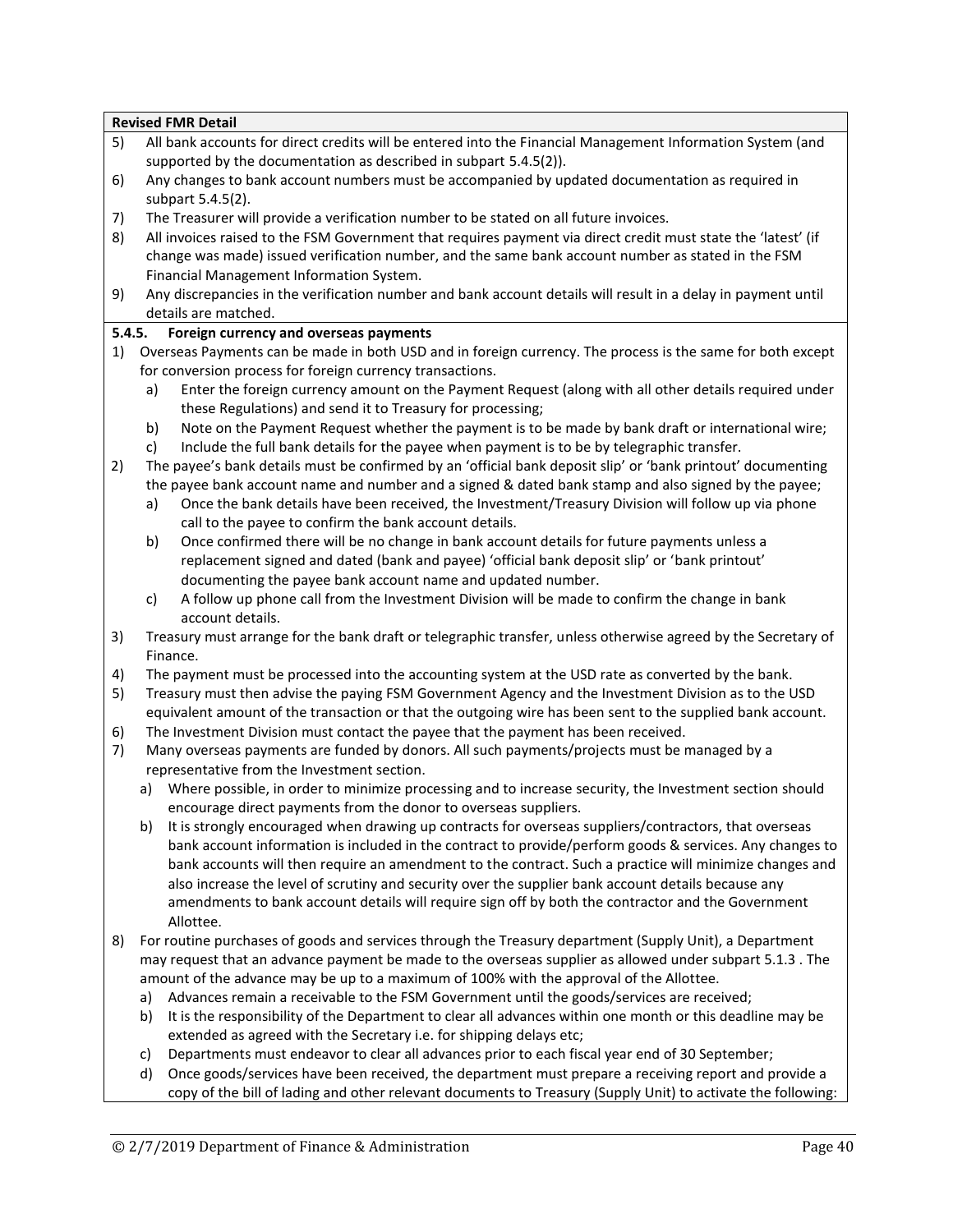|        |    | <b>Revised FMR Detail</b>                                                                                                            |
|--------|----|--------------------------------------------------------------------------------------------------------------------------------------|
|        |    | i)<br>Clearance of the advance and the expense to be booked to the Department;                                                       |
|        |    | ii)<br>Allow for final payment to be made to the overseas supplier (if a balance remains);                                           |
|        |    | Allow for assets to be tagged (if purchase was for an asset);<br>iii)                                                                |
|        | e) | The Secretary has the discretion to withhold future overseas purchases until long outstanding 'advances'                             |
|        |    | are cleared.                                                                                                                         |
| 5.4.6. |    | Payment against invoice copy                                                                                                         |
| 1)     |    | Subject to subpart 5.4.6(2), payments must be made against original invoices and documents.                                          |
| 2)     |    | If the original invoice or document is lost, the following procedures must be followed for payment to be<br>made on an invoice copy: |
|        | a) | A copy of the invoice must be obtained from the vendor (if possible) by the FSM Government Agency;                                   |
|        | b) | Treasury must conduct a search through accounting records to ensure that previous payment has not<br>been made;                      |
|        | c) | For General Fund payments, if a copy of the invoice cannot be obtained, then an affidavit must be                                    |
|        |    | obtained together with confirmation from the vendor that the payment is outstanding;                                                 |
|        | d) | For Federal Fund payments, no payment will be made if supporting documents is not in satisfaction to                                 |
|        |    | the federal requirements.                                                                                                            |
| 5.4.7. |    | Over obligation of funds prohibited                                                                                                  |
| 1)     |    | Unless otherwise specifically authorized by law, no officer or employee of the Federated States of                                   |
|        |    | Micronesia, or Allottee of funds shall make or authorize an expenditure from, or create or authorize an                              |
|        |    | obligation pursuant to any appropriation, apportionment, reapportionment, or allotment of funds:                                     |
|        | a) | in excess of the sum made available by law; or                                                                                       |
|        | b) | in advance of the availability of funds; or                                                                                          |
|        | c) | for purposes other than those for which an allotment has been made.                                                                  |
| 5.4.8. |    | Over obligations to be reported                                                                                                      |
|        |    | In the case of a violation of subpart 5.4.7 above (i.e. over obligation of funds), the Secretary of Finance shall                    |
|        |    | immediately report to the President and to the Congress of the Federated States of Micronesia all pertinent facts                    |
|        |    | together with a statement of the action taken or proposed to be taken with respect thereto.                                          |
| 5.4.9. |    | Discretion to refuse payment                                                                                                         |
| 1)     |    | The Secretary of Finance shall have full and complete supervision of all funds of the Federated States of                            |
|        |    | Micronesia, including the power to withhold approval when necessary to prevent:                                                      |
|        |    | a) misappropriation of public funds; and/or                                                                                          |

b) thedisbursement of public moneys in excess of specific appropriations.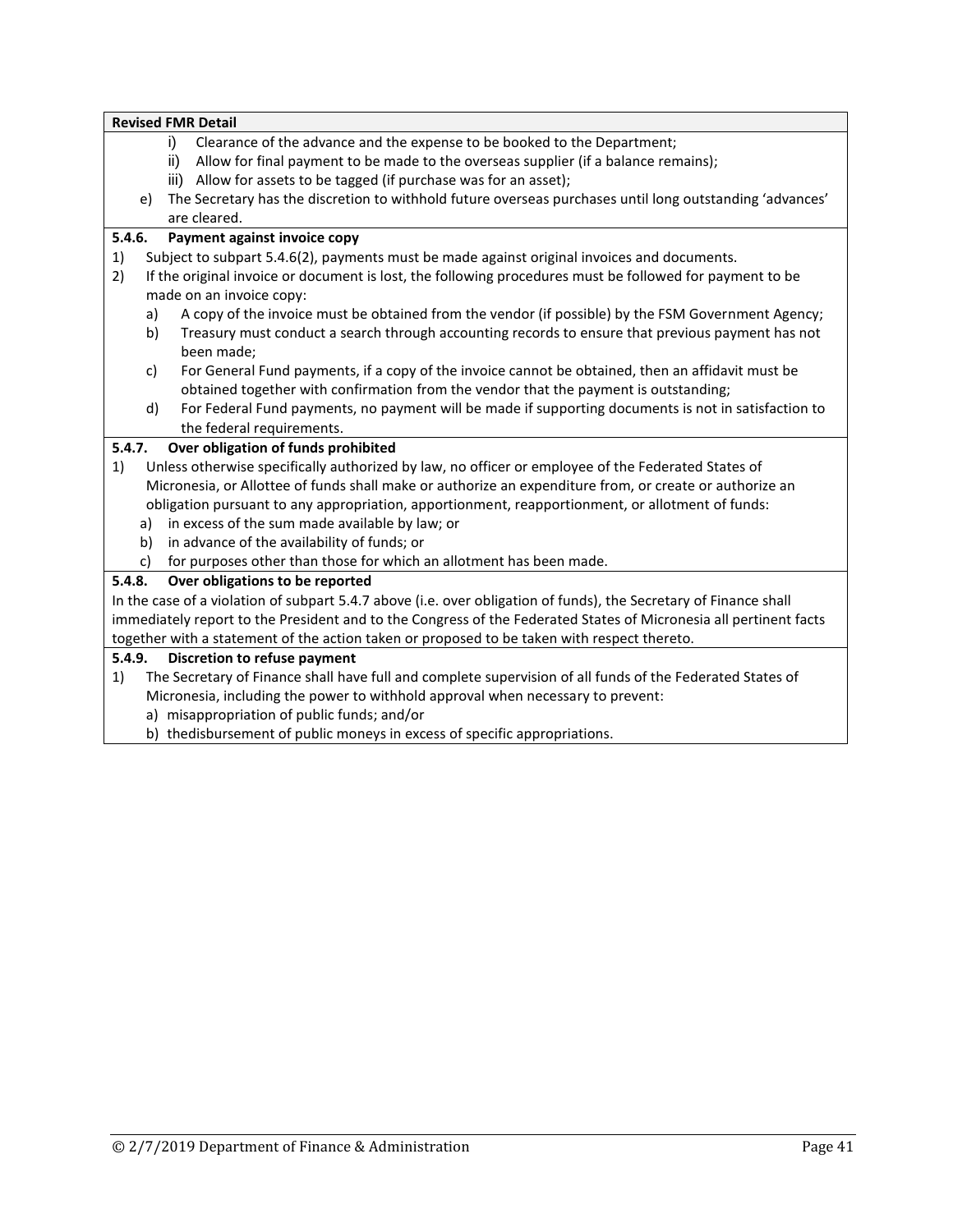#### **5.5. NON-COMPLIANCE WITH PROCUREMENT REQUIREMENTS**

- 1) Except as provided in this subpart 5.5, no work shall be performed or goods obtained or purchases made prior to obtaining all signatures required by these regulations, and anyone providing goods or services in advance of the receipt of properly signed documentation does so at his own peril and will have no claim thereof against any FSM Government Agency and/or any officer, employee, agent or contractor of any FSM Government Agency, and the Secretary shall not be obligated to disburse funds for such goods or services.The requirements in this paragraph are to be included in each contract in order to provide transparency and due warning to contractors.
- 2) Subpart 5.5 hereof shall not apply to the purchase of goods or services that are available only from a single source, including utilities such as electricity and telephone services and including such goods as postage stamps and subscriptions to periodicals.
- 3) Subpart 5.5(1) shall not apply to agreements that are properly ratified in accordance with this subpart 5.5(3). An Allottee may ratify (give subsequent approval having full legal effect to) an agreement pursuant to which a vendor has satisfactorily completed delivery of goods or performance of services but for which one or more signatures were not obtained as required by these regulations.
- 4) For ratification to have full legal effect and for the Secretary to disburse funds, the Allottee must submit to the Secretary a document that:
	- a) Expressly states that ratification is intended and explains why the signatures were not obtained in a timely manner;
	- b) Attaches the agreement (including a reduction to writing signed by the parties in the case of an oral or implied agreement);
	- c) Contains a certification that funds were available on the date of the agreement and are available from current year appropriations;
	- d) Contains a determination, that except for such signature[s], the agreement was legally sufficient when made and is still legally sufficient;
	- e) Contains all other determinations and signatures that were required and that are still required;
	- f) States that such an agreement was not subject to the Public Contacts Act; and
	- g) Is signed by the Allottee.
- 4) Subpart 5.5(1) shall not apply to the purchase of goods or services costing less than \$1,000 if all signatures except the provider's have been obtained and the Secretary finds that, because of the nature of the goods or services or location of the provider's it would be impractical to obtain the provider's signature before the delivery of goods or performance of services.
- 5) Subpart 5.5(1) shall not apply to any agreement for which the Secretary determines that the Allottee has satisfactorily documented that there was an emergency preventing the obtaining of the necessary signatures in a timely manner.

# **5.6. TRAVEL EXPENSES**

# **5.6.1. General**

- 1) No Government funds shall be obligated for travel except to defray Authorized Travel Expenses, as defined by subpart 5.6.5, which are evidenced by:
	- a) A Valid TA, as defined by subpart 5.6.2; and
	- b) A Travel Voucher, supported by the documentation required under subpart 5.6.8.

#### **5.6.2. Valid Travel Authorization**

- 1) For the purposes hereof, a Valid Travel Authorization is a Travel Authorization (TA) that meets all the following requirements:
	- a) Approval. The TA shall be approved as follows:
		- i) When the traveler is the President, Speaker, Chief Justice or Public Auditor, the traveler may approve his own TA.
		- ii) When the traveler is a department or office head in the Executive Branch, the President or designee must approve the TA.
		- iii) For all other FSM Government travelers, the highest management official in the FSM Government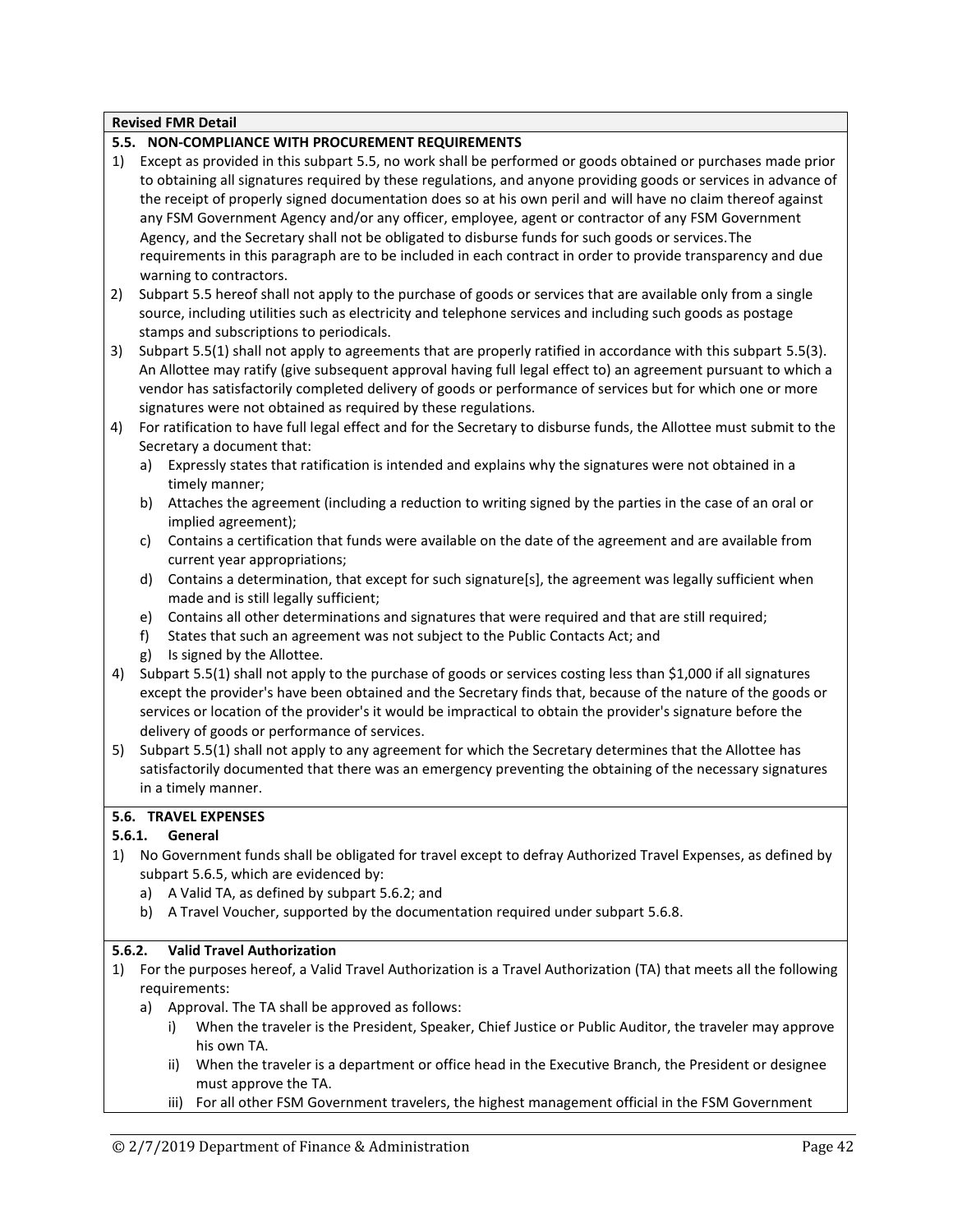Agency requesting the travel must approve the TA.

- iv) For all other travelers who are not officials or employees of the FSM Government, the appropriate Allottee.
- b) Administrative Officers must ensure the validity of the TA by ensuring that the travel is:
	- i) allowable under any grant agreement, funding agreement or contract; and
	- ii) not already covered by a management contract i.e. separately invoiced.
- c) Availability of Funds. The TA shall be certified as to the availability of funds by theCertification Officer, or the appropriate State Finance Officer or his designee.
- d) Adequate supporting documentation. The TA must be accompanied by the following documentation:
	- i) preliminary itinerary issued by the authorized government travel agentor where it is both practical and less expensive for a traveler to purchase air ticket via online services than by employing local travel agent, such direct online purchase may be allowed provided that it is approved by the head of relevant department;
	- ii) where appropriate, letter of invitation by the host organization specifying the purpose, dates, name of the traveler; and
	- iii) documentation showing details of accommodation, meal and per diem arrangements i.e. whether or not these are to be at the cost of the traveler or taken care of by the host organization.
- e) Once a TA number has been assigned and certified in Treasury, the Administrative Officer will transmit the TA number to the travel agent so as to finalize and 'confirm' the flight arrangements.
- f) In cases where the traveler has paid for airfare using a personal credit card, this is allowable if a TA is in place and the TA advises that the airfare will be via reimbursement to the traveler and NOT via payment to the travel agent.
- g) In cases where all costs are covered by the host organization, the traveler can prepare a 'Zero TA'. A Zero TA will record the travel as 'official' travel and also cover off any unforeseen emergency travel costs that may occur. All claims against a 'Zero TA' will require approval from the Allottee. A 'zero TA' will go through the normal approval process and entry into accounting system as a normal TA.
- h) Notwithstanding subpart 5.6.2(g) above, in cases where the traveler is traveling outside the Micronesian region, an OptionalFixed Allowance (subpart 5.6.5(g))is allowed.

# **5.6.3. Amended Travel Authorizations**

- 1) A TA may be amended in whole or part, but each amendment must be approved and certified in accordance with subpart 5.6.2.
- 2) Any amendment that is not approved will result in the traveler bearing the cost of the amendment.
- 3) Pre-approval must be obtained for travel amendments during travel that results in an increase of costs of **\$300 or more**. All other travel amendments resulting in an overall increase of costs less than \$300 can be approved upon return to FSM provided that no change on other sections of the TA.
- 4) The Allottee has the discretion to withhold approval if the amendment is:
	- a) Not considered necessary;
	- b) Motivated by personal circumstances;
	- c) Excessive after considering the situation;
	- d) Not related to Government business;
	- e) An entitlement that is not allowed under the traveler's employment terms and conditions.
- 5) If the amendment results in an increase in the overall travel expense:
	- a) the traveler must obtain approval and certification from the appropriate Allottee as defined under subpart 5.6.2prior to committing Government funds to additional costs; and
	- b) submit the relevant Travel Authorization documentation to the Travel Officer as soon as practically possible for processing (preferably prior to travel commencing).
- 6) The responsibility is with the traveler to provide documented evidence as to why their travel was amended from the original TA that was submitted i.e. cancelled flights will require notification from the airline of the cancellation.
- 7) If the amendment occurs when the travel event has already commenced, and the amendment results in an increase in the overall travel expense >\$300, and there is sufficient time (i.e. at least 3 working days) the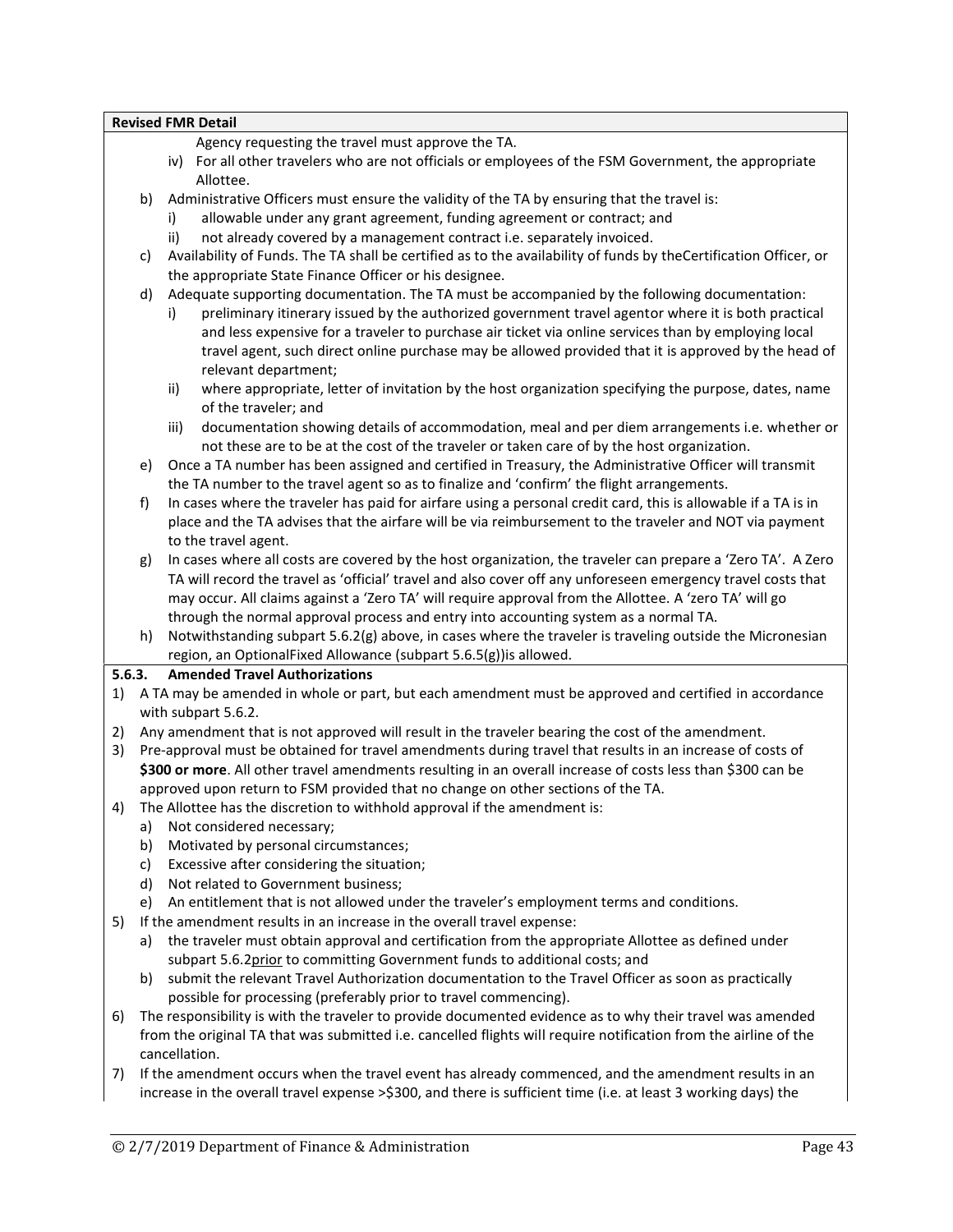|        | <b>Revised FMR Detail</b><br>traveler must:                                                                                                         |
|--------|-----------------------------------------------------------------------------------------------------------------------------------------------------|
|        |                                                                                                                                                     |
|        | Communicate changes to the travel costs and the reasons to the relevant Government Officer based in<br>a)<br>FSM to prepare an amendment to the TA; |
|        | Send via email the relevant copies of booking quotations or other documentation to support the<br>b)                                                |
|        | amendment;                                                                                                                                          |
|        | Submit the original copies of the documentation upon return to the FSM;<br>c)                                                                       |
|        | Obtain a copy of the signed amendment to the TA that has been stamped and signed by the Certification<br>d)                                         |
|        | Unit; and                                                                                                                                           |
|        | Make the appropriate travel change arrangements after approval and certification has been received.<br>e)                                           |
| 8)     | If the amendment occurs when the travel event has already commenced, the amendment results in an                                                    |
|        | increase in the overall travel expense >\$300, and there is insufficient time (i.e. due to medical emergency or                                     |
|        | missed flight) the traveler must:                                                                                                                   |
|        | Contact the person required to approve the amendment explaining the situation and the estimated<br>a)                                               |
|        | increase in cost (preferably via email or messenger that can be printed at a later date);                                                           |
|        | Obtain a written approval (via email or scanned letter) in response to communication described in<br>b)                                             |
|        | subpart 5.6.3(5);                                                                                                                                   |
|        | Submit the amended TA together with original documentation (i.e. pre-approval as described in subpart<br>c)                                         |
|        | 5.6.3(3), boarding passes, payment receipt, invoices etc) immediately upon return to the FSM;                                                       |
|        | Note that the pre-approval is made without the Certification Unit certifying there are sufficient funds<br>d)                                       |
|        | available for the travel amendment. In such cases where there are insufficient funds, the traveler may                                              |
|        | have to bear the cost or suitable arrangements are made with the Allottee as to how this can be                                                     |
|        | remedied.                                                                                                                                           |
| 9)     | Approval of a Travel Voucher does not constitute an approved amendment of the TA.                                                                   |
|        | <b>Travel dates and routes</b><br>5.6.4.                                                                                                            |
| 1)     | A TA shall be valid for a period beginning one week prior to the travel commencement date and one week                                              |
|        | after the travel completion date, as reflected in the TA.                                                                                           |
| 2)     | If there is a change in travel dates that is beyond the dates described in subpart 5.6.4(1) or the trip is cancelled                                |
|        | then:                                                                                                                                               |
|        | The current TA must be cancelled and any advance issued must be returned or reimbursed in full to<br>a)                                             |
|        | Treasury immediately; and                                                                                                                           |
|        | b) A new TA must be prepared for the new trip.                                                                                                      |
| 3)     | The travel itinerary must be booked to coincide with the dates specified in the invitation letter or program                                        |
|        | document. Extra days on either side of the travel event must be considered reasonable i.e. booked closest to                                        |
|        | the event dates as possible.                                                                                                                        |
| 4)     | The booking shall be made to ensure that it is for the most direct route, closest to the 'event' dates, and the                                     |
|        | most cost effective.                                                                                                                                |
| 5.6.5. | <b>Authorized travel expenses</b>                                                                                                                   |
| 1)     | For the purposes, "Authorized Travel Expenses" means only such expenses as are incurred by the traveler                                             |
|        | named in the Valid TA while the traveler is away from his official duty station or State of assigned duty or                                        |
|        | principal place of residence.                                                                                                                       |
| 2)     | Travel expenses are the expenses for land and airtransportation, perdiem (which includes lodging and daily                                          |
|        | subsistence allowance), Optional Fixed Allowance and related items incurred by employees/officials who are                                          |
|        | in travel status on official government business.                                                                                                   |
| 3)     | The National Government does not provide for the costs of caring for dependents of the traveler while on<br>official travel duties.                 |
| 4)     | For each travel event, all of the following requirements must be met:                                                                               |
|        |                                                                                                                                                     |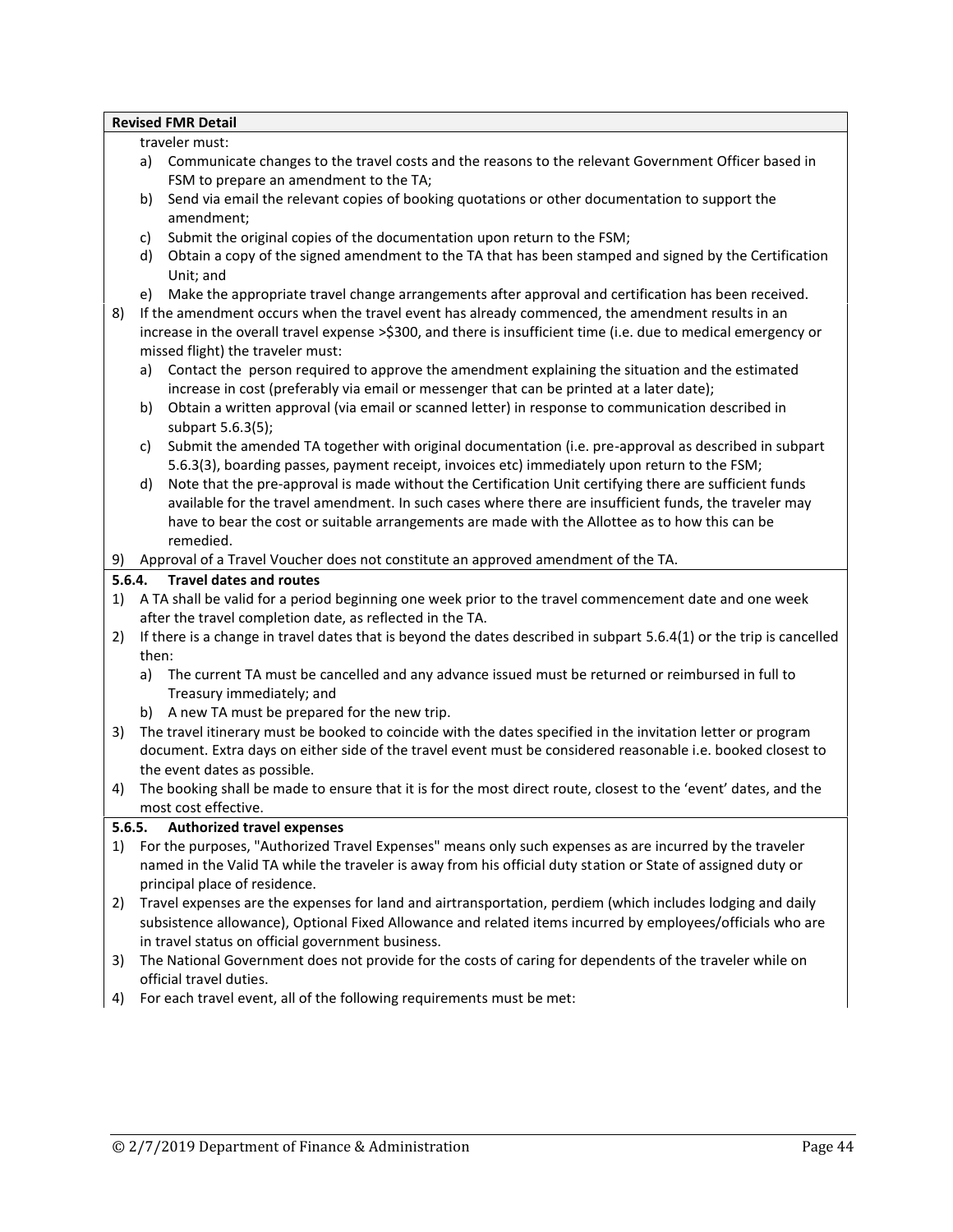|              | <b>Revised FMR Detail</b>                                                                                                                                                                          |
|--------------|----------------------------------------------------------------------------------------------------------------------------------------------------------------------------------------------------|
| a)           | <b>Official Government Business</b>                                                                                                                                                                |
|              | The travel must be performed to conduct official government business by an official or employee of the<br>i)<br>FSM Government, by a non-national Allottee, or by an official or employee thereof. |
|              | For the purposes of this subpart "official or employee" shall mean a regular salaried employee, contract<br>ii)                                                                                    |
|              | or otherwise.                                                                                                                                                                                      |
|              | Travel by anyone else, may be authorized by the official approving the TA if the said traveler is traveling<br>iii)<br>on a justification letter by the Head of the Branches.                      |
| $\mathbf{b}$ | <b>Mode of Air Transportation</b>                                                                                                                                                                  |
|              | With respect to air travel, the mode of transportation as reflected on the TA shall be as follows:                                                                                                 |
|              | If the traveler is the President, Vice President, Speaker, Vice Speaker or Chief Justice of the Supreme<br>i)                                                                                      |
|              | Court, by business class;                                                                                                                                                                          |
|              | If the traveler is a Cabinet member or assistant, Senator or Associate Justice and the duration of any one<br>ii)                                                                                  |
|              | leg is more than six(6) hoursdirect flight as reflected on the ticket, by business class; and                                                                                                      |
|              | All other travelers by coach/economy class unless the duration of any one leg is more than six (6) hours<br>iii)                                                                                   |
|              | (as reflected on the ticket). Notwithstanding subparts (ii) and (iii) airfare costs in excess of                                                                                                   |
|              | coach/economy are not allowable except in the following circumstances where the Allottee can                                                                                                       |
|              | demonstrate:                                                                                                                                                                                       |
|              | With documentation from the travel agents that business class is the only travel class available on<br>$\circ$                                                                                     |
|              | the most direct route; and                                                                                                                                                                         |
|              | That travelling by coach/economy on another route will result in circuitous routing which adds to<br>$\circ$                                                                                       |
|              | the travelling daysand thereby causing additional costs that is more than the cost of a business class                                                                                             |
|              | fare on the most direct route.                                                                                                                                                                     |
|              | iv) In last minute bookings will not be accepted as sufficient reasoning for there being only business class                                                                                       |
|              | fares available if not justified and approved by the Secretary of Finance and Administration.                                                                                                      |
|              | In all cases where business class fares are being sought beyond subparts (ii) and (iii), this must be:<br>v)                                                                                       |
|              | fully documented<br>$\circ$                                                                                                                                                                        |
|              | adequately supported by third party correspondence with the travel agents/airline websites;<br>$\circ$                                                                                             |
|              | approved by the Allottee; and<br>$\circ$                                                                                                                                                           |
|              | considered appropriate by the Secretary. The Secretary has the discretion to withhold approval<br>$\circ$                                                                                          |
|              | to pay such travel expenses.                                                                                                                                                                       |
| c)           | <b>Travel expenses are limited</b>                                                                                                                                                                 |
|              | Expenses of travel shall be limited to the amounts reflected in the TA, including amendments thereto, as<br>i)                                                                                     |
|              | estimated travel costs.                                                                                                                                                                            |
|              | Any unauthorized travel expenses shall be at a personal cost of the traveler unless an amendment is<br>ii)                                                                                         |
|              | prepared in line with subpart 5.6.3.                                                                                                                                                               |
|              |                                                                                                                                                                                                    |
| $\mathbf{d}$ | <b>Per Diem Allowance</b>                                                                                                                                                                          |
|              | With respect to lodging and daily subsistence expenses i.e. meals, and other minor expenses of the traveler,                                                                                       |
|              | a Per Diem allowance established by the Secretary shall be allowed regardless of the amount actually                                                                                               |
|              | expended by the traveler, provided that the following limitations shall apply:                                                                                                                     |
|              | The per diem allowance shall be claimable by the traveler beginning on the day of departure through to<br>i)                                                                                       |
|              | the day of return regardless of whether the departure or return day were partial days. Per diems are to                                                                                            |
|              | cover each day away from normal place of residence;                                                                                                                                                |
|              | The person approving the TA pursuant to subpart $5.6.2$ (1)(a) may authorize an amount less than the full<br>ii)                                                                                   |
|              | per diem allowance to travelers otherwise entitled to the full allowance when, in the judgment of the                                                                                              |
|              | approving official, such lesser amount is justified;                                                                                                                                               |
|              | The per diem allowance shall not be allowed for layovers not reflected in the TA, including amendments<br>iii)                                                                                     |
|              | thereto, unless the traveler can satisfactorily substantiate to the official approving the Travel Voucher                                                                                          |
|              | pursuant to subpart 5.6.8 that the layover was due to circumstances beyond his control;                                                                                                            |
|              | The per diem allowance shall be limited to 40 percent of the full per diem allowance for days when the<br>iv)                                                                                      |
|              | traveler is in a place where lodging is provided by the host organization without substantial charge to the                                                                                        |
|              | traveler and no daily subsistence allowance has been paid to the traveler;                                                                                                                         |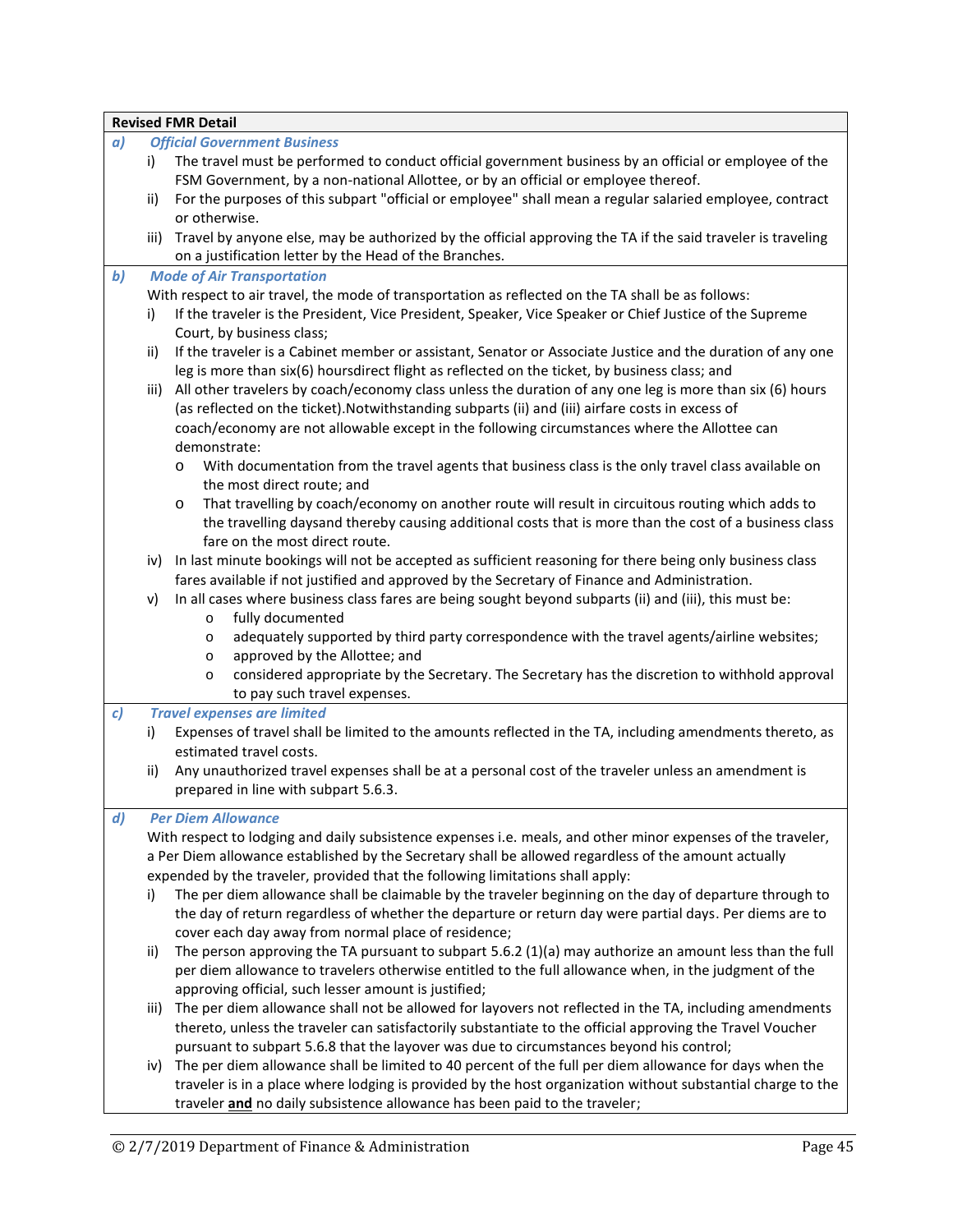|    | V)        | The per diem allowance from the Government shall be zero for the specified days that the host<br>organization has provided lodging and a daily subsistence allowance. There will be no adjustment made<br>in cases where the daily subsistence allowance is substantially less than the Government per diem, as<br>the Government per diem includes both lodging and a daily subsistence allowance collectively;                                                                                                       |
|----|-----------|------------------------------------------------------------------------------------------------------------------------------------------------------------------------------------------------------------------------------------------------------------------------------------------------------------------------------------------------------------------------------------------------------------------------------------------------------------------------------------------------------------------------|
|    | vi)       | In cases where the host organization does not provide lodging and pays asmall amount as assistance to<br>defray costs of travel, the traveler may apply for 100% of per diem (that covers both lodging and 'daily<br>subsistence' costs) and make the necessary adjustments to deduct the amount received from the host<br>organization;                                                                                                                                                                               |
|    |           | vii) In cases where the host organization only provides per diem or 'lodging and daily subsistence allowance'<br>for only a certain number of days of the total travel period, the traveler will be entitled to full per diem<br>for the days that are not covered by the host organization. For the days where the host organization<br>provided assistance the above scenarios entitling the traveler to either 40% (refer subpart 5.6.4(4)(d)(iv)<br>or 0% (refer subpart 5.6.4 (4)(d)(v) per diem will be applied; |
|    |           | viii) In cases where the host organization has paid any allowance, the traveler must retain the necessary<br>documentation providing the break-down of the allowance that was received. Such documentation<br>should be submitted as part of the travel voucher to be completed by the traveler at the end of the<br>travel period;                                                                                                                                                                                    |
|    | ix)<br>x) | In cases where the traveler crosses the international dateline (i.e. loses or gains a day) the traveler will<br>count the calendar days from the day they left and the day they return to the FSM. No extra days will be<br>given for the day gained as that day will be lost once the traveler crosses the international dateline a<br>second time.                                                                                                                                                                   |
|    | xi)       | In cases where the traveler has limited options to find more reasonably priced lodging close to the<br>meeting/workshop location and that the cost of lodging is greater than 50% of the per diem rate given<br>by the FSM Government, then the traveler:<br>can pay for lodging on an actual basis;<br>retain the invoice and receipt for reimbursement to be lodged with TV;                                                                                                                                         |
|    |           | justify why they had to stay at the more expensive hotel;<br>$\overline{\phantom{a}}$<br>demonstrate through providing a 'Google' map of other lodging in the area, email<br>$\overline{\phantom{a}}$<br>correspondence that the cheaper lodging options were fully booked and/or distance too far<br>from training or meeting venue.<br>Claim for 40% of per diem provided that the host was not funding per diem for the travel                                                                                      |
| e) |           | event.<br><b>Vehicle Rentals</b>                                                                                                                                                                                                                                                                                                                                                                                                                                                                                       |
|    |           | i) Vehicle rentals must be approved by the Allottee after considering whether:<br>the cost of a rental is more cost effective than using local taxi services; and<br>$\circ$<br>the assigned driver has the appropriate driver license acceptable for safety and insurance<br>O<br>purposes.                                                                                                                                                                                                                           |
|    |           | ii) With respect to vehicle rentals, no amount shall be allowed:<br>Unless authorized by a Valid TA;<br>$\circ$<br>In excess of actual expenses incurred or the maximum daily rental rate established by the Secretary,<br>$\circ$<br>whichever is less, plus such other reasonable expenses actually incurred, including gasoline and<br>insurance; and                                                                                                                                                               |
|    |           | Any amounts in excess of the maximum daily baserental rate established by the Secretary, will be at<br>O<br>the personal cost of the traveler.<br>iii) With respect to rentals within the FSM, the FSM government shall only conduct business with an                                                                                                                                                                                                                                                                  |
|    |           | established rental car company licensed to do business within the FSM.                                                                                                                                                                                                                                                                                                                                                                                                                                                 |
|    |           | iv) With respect to insurance:<br>Insurance must be taken on top of base car rental rate at the discretion of the traveler to insure<br>$\circ$<br>against any liability arising from unforeseen accidents;                                                                                                                                                                                                                                                                                                            |

o the daily cost of insurance shall not be credited against the daily rental rate set by the Secretary;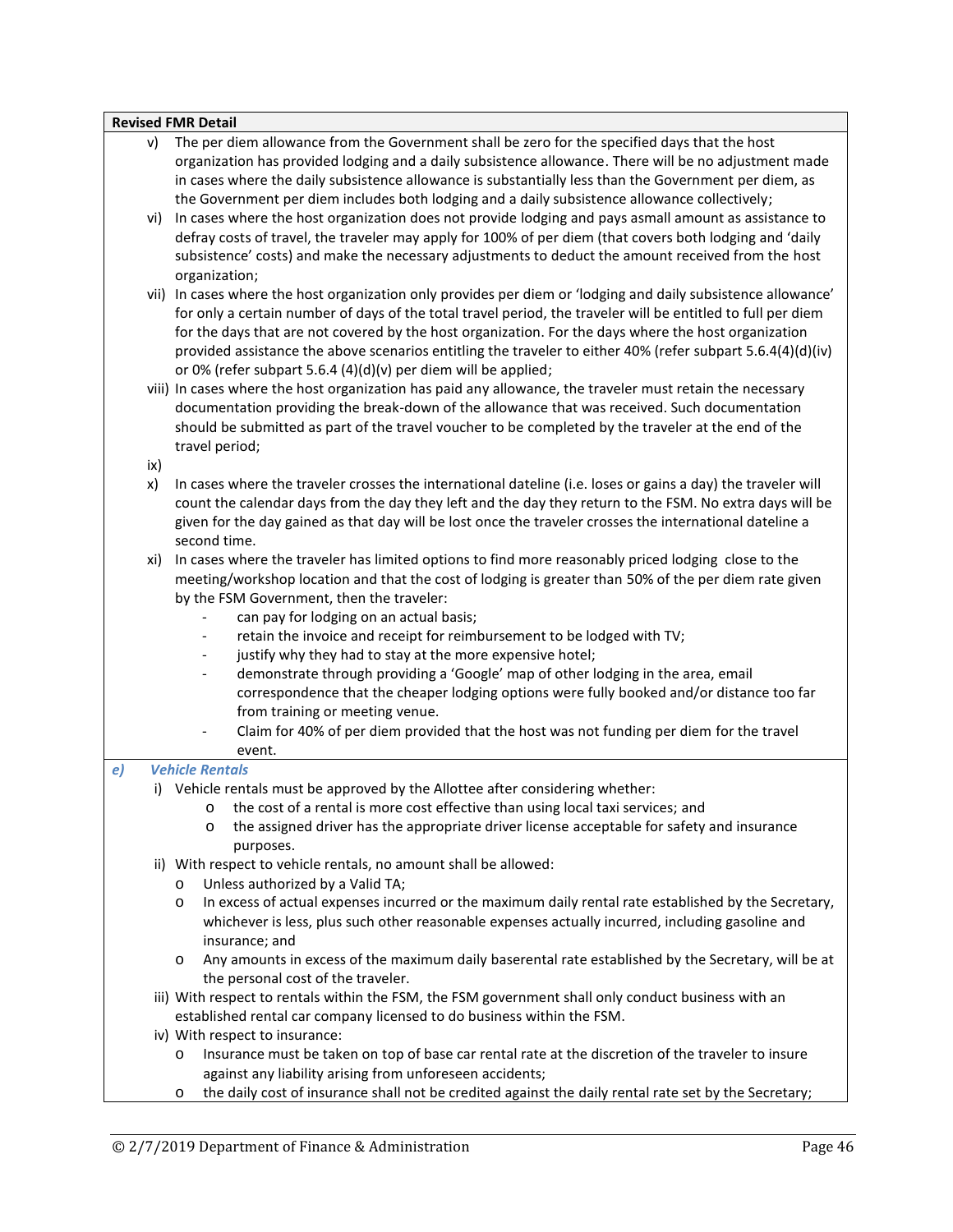|    | <b>Revised FMR Detail</b>                                                                                                                                                                                                                                                                                                                                                                                                                                                                                                                                                                                                                                                                                                                                                                                                                                                                                                                                                                                                                                                                                                                                                                                                                                                                                                                                            |
|----|----------------------------------------------------------------------------------------------------------------------------------------------------------------------------------------------------------------------------------------------------------------------------------------------------------------------------------------------------------------------------------------------------------------------------------------------------------------------------------------------------------------------------------------------------------------------------------------------------------------------------------------------------------------------------------------------------------------------------------------------------------------------------------------------------------------------------------------------------------------------------------------------------------------------------------------------------------------------------------------------------------------------------------------------------------------------------------------------------------------------------------------------------------------------------------------------------------------------------------------------------------------------------------------------------------------------------------------------------------------------|
|    | all drivers that will be driving the vehicle must present valid documentation to be included as part of<br>$\circ$<br>the rental agreement to ensure that insurance covers all drivers stated;<br>any unauthorized driver will be personally liable for any damage to the rental vehicle or other<br>$\circ$<br>vehicles in case of an accident.<br>v) On the rare occasion, where a government official/employee is involved in an accident while in the<br>course of carrying out official work commitments, it is expected that the insurance will cover all such<br>costs. However, if the insurance company finds that the driver acted outside the insurance agreement<br>e.g. due to reckless driving caused by being under the influence of alcohol or other such circumstances,<br>then the driver is personally liable for all such costs.<br>vi) Notwithstanding the requirements in subpart 5.6.5(that authorized travel expenses be incurred only by a<br>traveler away from his official duty station or State of assigned duty or principal place of residence), an<br>Allottee may obligate and expend funds for the use of a vehicle rental for:<br>any Member of Congress to attend sessions of Congress; or<br>$\circ$<br>any Delegate or member of staff of the Constitutional Convention to attend the Constitutional<br>$\circ$<br>Convention. |
| f  | <b>Other Claimable Expenses</b><br>i) The traveler shall be entitled to reimbursement for other reasonable expenses actually incurred in the<br>course of official travel and directly related to the conduct of official business, including, but not limited<br>to:<br>official overseas or local phone calls;<br>$\circ$<br>airport departure fees;<br>$\circ$<br>photocopying fees;<br>$\circ$<br>visa fees;<br>$\circ$<br>currency exchange;<br>$\circ$<br>laundry fees; and/or<br>$\circ$<br>additional accommodation costs for early check-in or late check-out (i.e. accommodation is paid in<br>$\circ$<br>two different locations for the same night due to overnight travel).<br>ii) All claims for reimbursement must be supported by appropriate receipts and other documentation and<br>approved by the traveler's Department Head.                                                                                                                                                                                                                                                                                                                                                                                                                                                                                                                    |
| g) | <b>Optional Fixed Allowance for Distant Travel</b><br>Upon request, and upon approval by the Secretaryof Finance and Administration or designee, an<br>i)<br>'OptionalFixed Allowance' for Distant Travel may be advanced toauthorized travelers traveling beyond<br>Micronesian Islands (region) in lieu of the procedures establishedfor reimbursements for Other<br>Claimable Expenses undersubpart 5.6.5(f).                                                                                                                                                                                                                                                                                                                                                                                                                                                                                                                                                                                                                                                                                                                                                                                                                                                                                                                                                     |
|    | The Optional Fixed Allowance is intended tooffset expenses incurred in the course of official travel that<br>ii)<br>aredirectly related to the conduct of official business, including, butnot limited to, the following:<br>official overseas or local phonecalls;<br>$\circ$<br>cables;<br>$\circ$<br>telex;<br>$\circ$<br>airportdeparture fees;<br>$\circ$<br>photocopying fees;<br>$\circ$<br>visa fees;<br>$\circ$<br>currency exchange fees; and/or<br>O<br>laundryfees.<br>$\circ$<br>The Optional Fixed Allowance shall be \$30 per day, to be paid in addition to the per diem allowance,<br>iii)<br>and payable for each day absent from the traveler's normal place of residence. There shall be no pro-<br>rata calculation for any part-day away from the traveler's normal place of residence.                                                                                                                                                                                                                                                                                                                                                                                                                                                                                                                                                        |
|    | The Optional Fixed Allowance may be approved for travel where the host of the traveling event is<br>iv)<br>covering all other costs i.e. airfare, lodging and per diem.                                                                                                                                                                                                                                                                                                                                                                                                                                                                                                                                                                                                                                                                                                                                                                                                                                                                                                                                                                                                                                                                                                                                                                                              |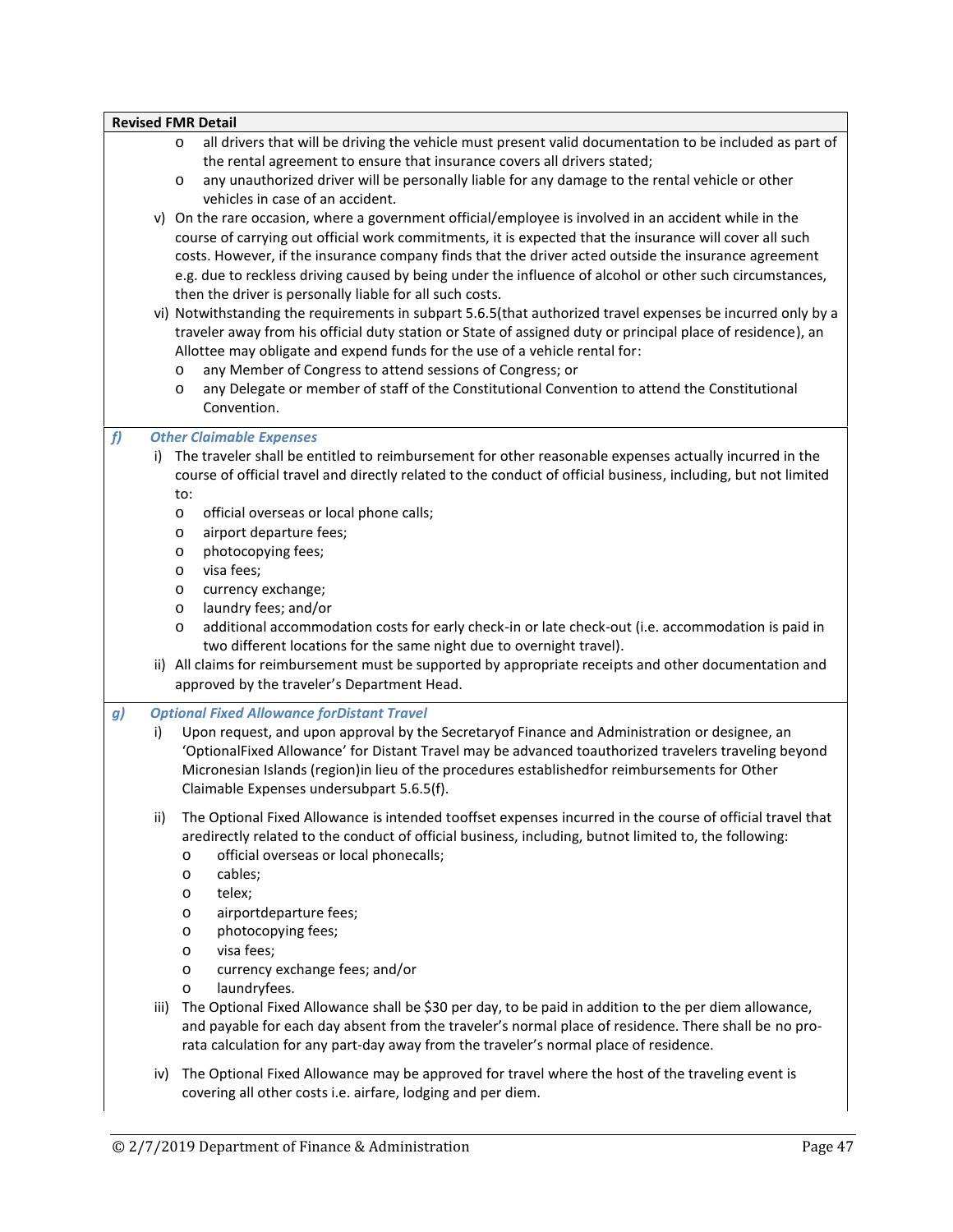|        |    | <b>Revised FMR Detail</b>                                                                                      |
|--------|----|----------------------------------------------------------------------------------------------------------------|
| 5.6.6. |    | <b>Advances on Travel Authorizations</b>                                                                       |
| 1)     |    | No payment advances may be made from the Government funds except for the following:                            |
|        | a) | Advance of up to 80% of Travel Costs Permitted. To advance funds to travelers who have been issued a           |
|        |    | Valid TA as described in subpart 5.6.2, the Secretary, or Imprest Fund Custodian as described in subpart       |
|        |    | 8.2.2, may advance up to eighty percent (80%) of the estimated, travel costs reflected in the TA;              |
|        | b) | Advance of up to 100% of Travel Costs Permitted. One hundred percent (100%) of the estimated travel            |
|        |    | costs reflected in the TA for an official or employee of the FSM Government may be advanced upon the           |
|        |    | request of the traveler and the approval of the Secretary;                                                     |
|        | c) | Advance of up to 100% of Travel Costs Not Permitted. Notwithstanding the provisions of subpart                 |
|        |    | $5.6.6(1)(b)$ , if the traveler:                                                                               |
|        |    | Has failed to comply with the requirements of subpart 5.6.11 requiring the repayment of amounts<br>i)          |
|        |    | overdrawn through advances for prior travel;                                                                   |
|        |    | Owes the FSM Government any outstanding amounts;                                                               |
|        |    | ii)                                                                                                            |
|        |    | has failed to file a travel voucher and supporting documents as required by these regulations; or<br>iii)      |
|        |    | is a non-FSM National employee or official<br>iv)                                                              |
|        |    | In such cases the Secretary shall not approve a request for an advance of one hundred percent (100%) of        |
|        |    | the estimated travel costs.                                                                                    |
|        | d) | Members of Congress and Constitutional Convention Delegates and Staff. Notwithstanding the provisions          |
|        |    | of subpart 5.6.6(c), the Secretary shall approve a request for an advance of one hundred percent (100%)        |
|        |    | of the estimated travel costs for a Member of Congress to attend a session of Congress or for a Delegate       |
|        |    | or member of the staff of the Constitutional Convention to attend the Constitutional Convention.               |
| 2)     |    | Upon collection of all travel advances, the traveler must sign a blank Allotment Form prepared by Finance to   |
|        |    | authorize Treasury to make payroll deductions from the traveler's salary in such cases where:                  |
|        | a) | Traveler fails to submit a completed Travel Voucher as required by these Regulations; or                       |
|        | b) | Traveler fails to repay the advance due to the travel being cancelled; or                                      |
|        | c) | On balance the traveler owes the Government because expenses were less than the advance given.                 |
| 5.6.7. |    | <b>Travel Voucher Processing</b>                                                                               |
| 1)     |    | Any person traveling pursuant to a Valid TA shall, no later than twenty (20)working days after the completion  |
|        |    | or cancellation of the trip for which the TA was issued, submit to the Secretary a completed Travel Voucher,   |
|        |    | approved by the official who approved the TA, along with the documentation required by subpart 5.6.8.          |
| 2)     |    | The Secretary or designee, shall compute the actual costs of the trip based upon the Travel Voucher and        |
|        |    | accompanying documentation, and within twenty (20)working days from the day the Travel Voucher is              |
|        |    | submitted, notify the traveler of the amount overdrawn through an advance, if any, or due and owing the        |
|        |    | traveler, if any.                                                                                              |
| 3)     |    | In the event that there is an amount due and owing to the traveler, said amount shall be paid to the traveler  |
|        |    | within twenty (20) working days from the day of notification in 2) above (subject to the requirements of       |
|        |    | subpart 5.6.11).                                                                                               |
| 4)     |    | In the event that the traveler is notified that his travel advance exceeds the amount to which he is entitled, |
|        |    | the traveler shall repay the overdrawn amount within twenty (20) working days from the day s/he is so          |
|        |    |                                                                                                                |
|        |    | notified.                                                                                                      |
| 5)     |    | If the traveler fails to repay the amount overdrawn within a reasonable timeframe or has not made an           |
|        |    | allotment as provided in 5.6.11(9), the Government shall collect the amount in question through any available  |
|        |    | legal means.                                                                                                   |
| 6)     |    | In the event that the traveler fails to submit a completed Travel Voucher within twenty (20)working days after |
|        |    | completion of the trip for which the TA was issued, the Governmentshall use any available legal means to       |
|        |    | compel the traveler to submit a completed Travel Voucher or refund all amounts for which the traveler has      |

not accounted. 7) Travelers who fail to submit a completed Travel Voucher as provided herein shall be ineligible for future travel advances until said completed Travel Voucher is filed.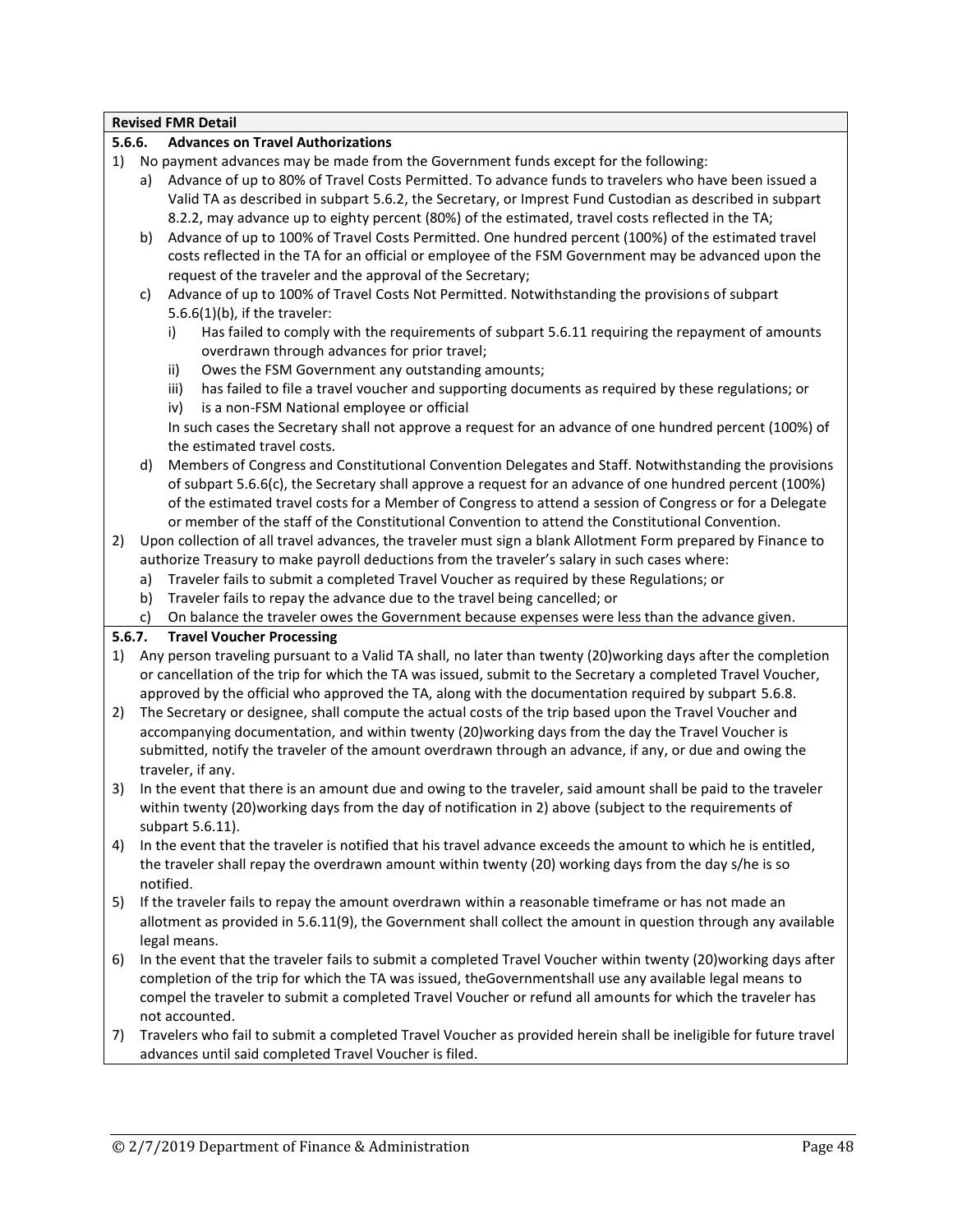|        |       | <b>Revised FMR Detail</b>                                                                                                                                             |
|--------|-------|-----------------------------------------------------------------------------------------------------------------------------------------------------------------------|
| 5.6.8. |       | <b>Travel Voucher Documentation</b>                                                                                                                                   |
|        |       | 1) In all instances, a Travel Voucher shall be supported by copies of the original TA, and any amendments                                                             |
|        |       | thereto, as approved, and by the original boarding passes and airline, ship or train ticket stub, as applicable.                                                      |
| 2)     |       | No other documentation shall be required for per diem allowance or stipend claims.                                                                                    |
| 3)     |       | If the ticket stub or boarding pass required by this subpart has been lost or stolen, the traveler may submit an                                                      |
|        |       | affidavit attesting to the facts relating thereto in lieu of producing the ticket stub or boarding pass. The                                                          |
|        |       | traveler is also required to submit a copy of their passport biopage, and the passport pages that show the                                                            |
|        |       | traveler's departure and arrival stamps at each port of arrival or if the traveler has a valid One Pass account                                                       |
|        |       | can provide a statement showing the travel taken.                                                                                                                     |
| 4)     |       | All other items must be documented by original or duplicate receipts/invoices. For all other claimable                                                                |
|        |       | expenses, Travel Vouchers shall be supported by the following documentation:                                                                                          |
|        | a)    | The customer's copy of the vehicle rental agreement, if any, showing:                                                                                                 |
|        |       | The name and address of the lessor;<br>i)                                                                                                                             |
|        |       | The dates of vehicle use;<br>ii)                                                                                                                                      |
|        |       | The total amount charged;<br>iii)                                                                                                                                     |
|        |       | iv)<br>The signature of the lessor or representative; and                                                                                                             |
|        |       | The receipt of payment from the lessee.<br>v)                                                                                                                         |
|        | b)    | Receipts or other documentary proof sufficient to establish that any other claimable expense was                                                                      |
|        |       | incurred and paid. Any invoices and receipts must contain the information as defined in subpart 5.2.3.                                                                |
| 5.6.9. |       | <b>Trip Report</b>                                                                                                                                                    |
| 1)     |       | Any traveler who is an official or employee of the FSM Government and travels pursuant to a Valid TA shall,                                                           |
|        |       | within thirty (30) days after completion of a trip, submit a Trip Report to the person who approved the TA.                                                           |
| 2)     |       | The Trip Report shall consist of a concisely written summary of the travel that explains the objectives and                                                           |
|        |       | accomplishments of the trip, the dates and duration of travel, the places visited, the persons interviewed and                                                        |
|        |       | results of discussions, the traveler's findings and recommendations, if any, and an overall evaluation of the                                                         |
|        | trip. |                                                                                                                                                                       |
| 3)     |       | In those instances where two or more persons have traveled together for the same purpose, one Trip Report                                                             |
|        |       | may be submitted on behalf of the group.                                                                                                                              |
| 4)     |       | A Trip Report is not required if the only expense claimed is for car rental.                                                                                          |
| 5)     |       | It is the responsibility of the person who approved the TA, not the Secretary, to enforce or waive this section.                                                      |
|        |       | 5.6.10. Travel by Heads of Branches of Government                                                                                                                     |
| 1)     |       | Notwithstanding any contrary provisions of these regulations, with respect to official travel outside of Pohnpei<br>State by the President, Speaker or Chief Justice: |
|        |       | a) The costs of travel shall be reimbursed according to subparts 5.6.1 and 5.6.5 unless the traveling official                                                        |
|        |       | certifies that additional official travel or representation expenses, including, but not limited to, first class                                                      |
|        |       | air transportation, were necessarily incurred due to the circumstances of travel. If such certified                                                                   |
|        |       | additional expenses are incurred, he shall be reimbursed for them upon submission of documentary                                                                      |
|        |       |                                                                                                                                                                       |
|        | b)    | evidence satisfactory to the Secretary.<br>In addition to ordinary expenses of travel, a Special Daily Allowance shall be allowed by the Secretary to                 |
|        |       | defray miscellaneous expenses regardless of the amount of actual expenditures.                                                                                        |
|        | c)    | The travel expenses of the traveler's spouse shall be paid by the FSM Government when the traveling                                                                   |
|        |       | official certifies that the spouse's travel is in the best interests of the Government and necessary for the                                                          |
|        |       | carrying out of the purpose of the trip, and such spouse shall be entitled to receive an advance of one                                                               |
|        |       | hundred percent (100%) of the estimated travel costs reflected in the TA, notwithstanding the provisions                                                              |
|        |       |                                                                                                                                                                       |

of subpart 5.6.5(a).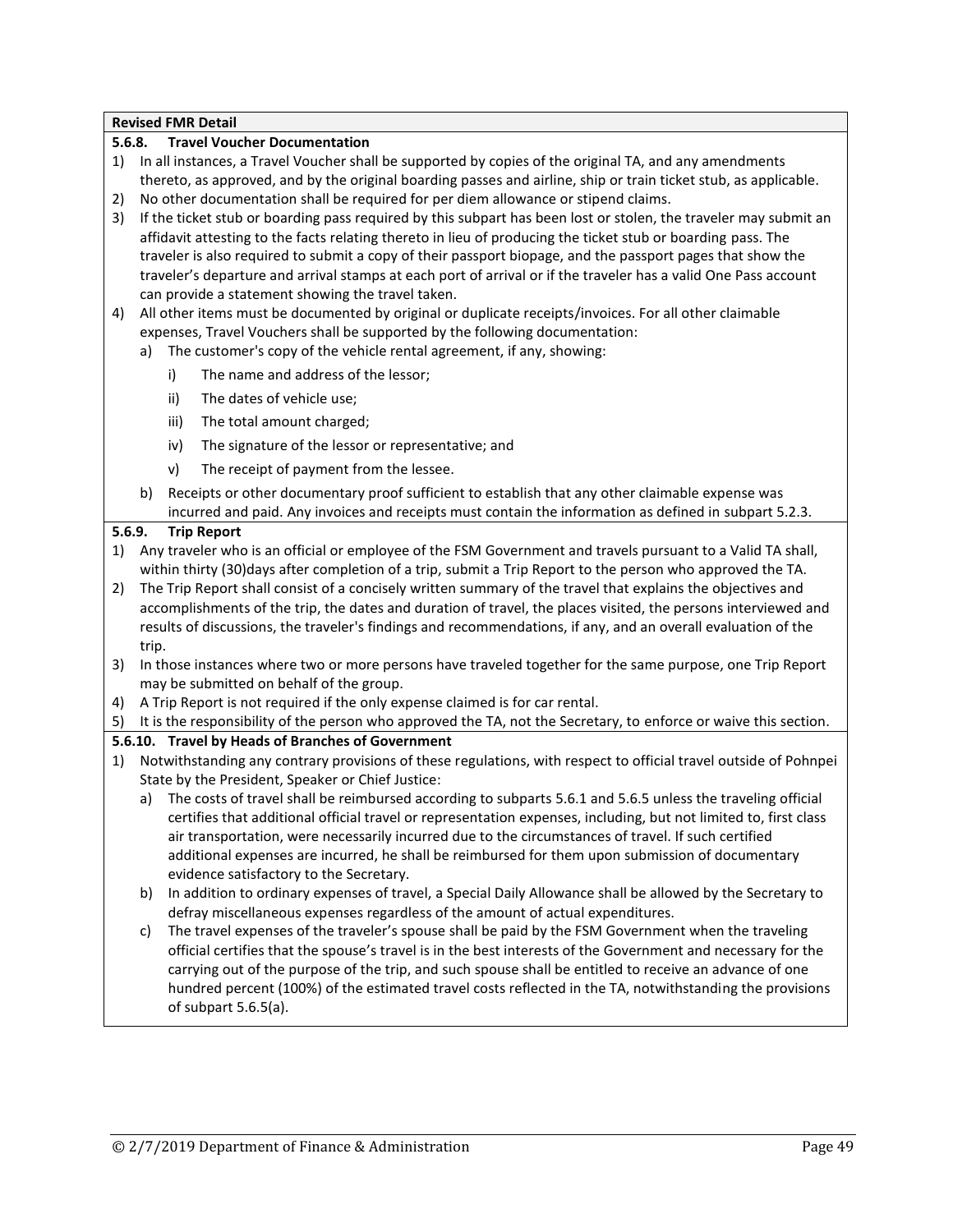### **5.6.11. Offsetting Overdue Travel Refunds**

- 1) The FSM Government may offset money which the Government owes to a traveler against money which the traveler owes to the Government.
- 2) Money owed to a traveler may be for payroll, services rendered, goods provided, or any other purpose, whether evidenced by written or oral agreement, court judgment, or otherwise.
- 3) Money owed to the Government is either money determined to be due under a Travel Voucher submitted under subpart 5.6.7&5.6.8 or, unless and until such a Travel Voucher is submitted, the entire amount advanced to or for the traveler pursuant to subpart 5.6.6.
- 4) Before exercising this right of offset, the Government shall send the traveler a written notice containing the following:
	- a) the amount claimed to be due from the traveler, and why;
	- b) the nature of the Government's obligation to be used in the offset;
	- c) a statement that the Government proposes to effect an offset under this subpart 5.6.11 of the Financial Management Regulations; and
	- d) a statement that within 15 days after receiving the notice, the traveler may file a written request for an informal hearing with the Secretary or designee as more specifically provided for in subpart 5.6.11(5) below.
	- e) Such notice may be sent any time after the subpart 5.6.7 deadline for submitting a Travel Voucher if the Travel Voucher has not been submitted.
	- f) After submission of a Travel Voucher, such a notice may be sent any time after the traveler has been notified that he owes money to the Government and has failed to pay it all within the time permitted by subpart 5.6.7.
- 5) If the traveler has made timely request for a hearing, the Secretary or his designee shall arrange an informal hearing with the traveler for the sole purpose of determining whether, based on documents therefore submitted, there has been any error in determining the amount due.
	- a) If there has been an error, the amount claimed shall be adjusted accordingly.
	- b) "Error" includes a reduction in the amount claimed by virtue of a late-filed Travel Voucher.
	- c) The hearing called for herein must be held within 15 days after receipt of the traveler's request therefore, unless extended at the request or with consent of the Secretary or his designee.
	- d) After the hearing, the secretary or his designee shall give written notice to the traveler of the amount still claimed to be due.
- 6) The Secretary may begin withholding money due to the traveler and apply it to the amount due from the traveler on:
	- a) the 16th day after the date on which the traveler received or refused to accept receipt of the notice called for in subpart 5.6.11(4) above if no timely request for a hearing was received;
	- b) the day after the deadline for holding a hearing if a hearing was timely requested but not timely held; or
	- c) the day on which the traveler received or refused to accept receipt of the post-hearing notice called for in subpart 5.6.11(4) above if a hearing was timely requested and held.
- 7) If it subsequently appears, through the submission of further paperwork, judicial determination, or otherwise, that the Government withheld more money than was due to the Government, the excess shall be promptly refunded to the traveler, together with interest at the rate, if any, applicable to overdue travel refunds owed to the Government.
- 8) Deduction of Overdrawn Amounts from Next Travel Advance The Secretary shall to the maximum extent possible deduct any overdrawn and unpaid amounts from the traveler's next travel advance, credit the amount so deducted against the overdrawn and unpaid account owed by the traveler, and then indicate the amount of funds so deducted on the TA against which the deduction has been made. This option allows the traveler to continue with travel plans without any further financial assistance from the Government as well as reducing the amount the traveler owes to the Government.
- 9) Payroll Deduction and Allotment of Overdrawn Amounts a) The Secretary, at his/her discretion, may accept, 'in lieu of' or 'in addition to' deductions of overdrawn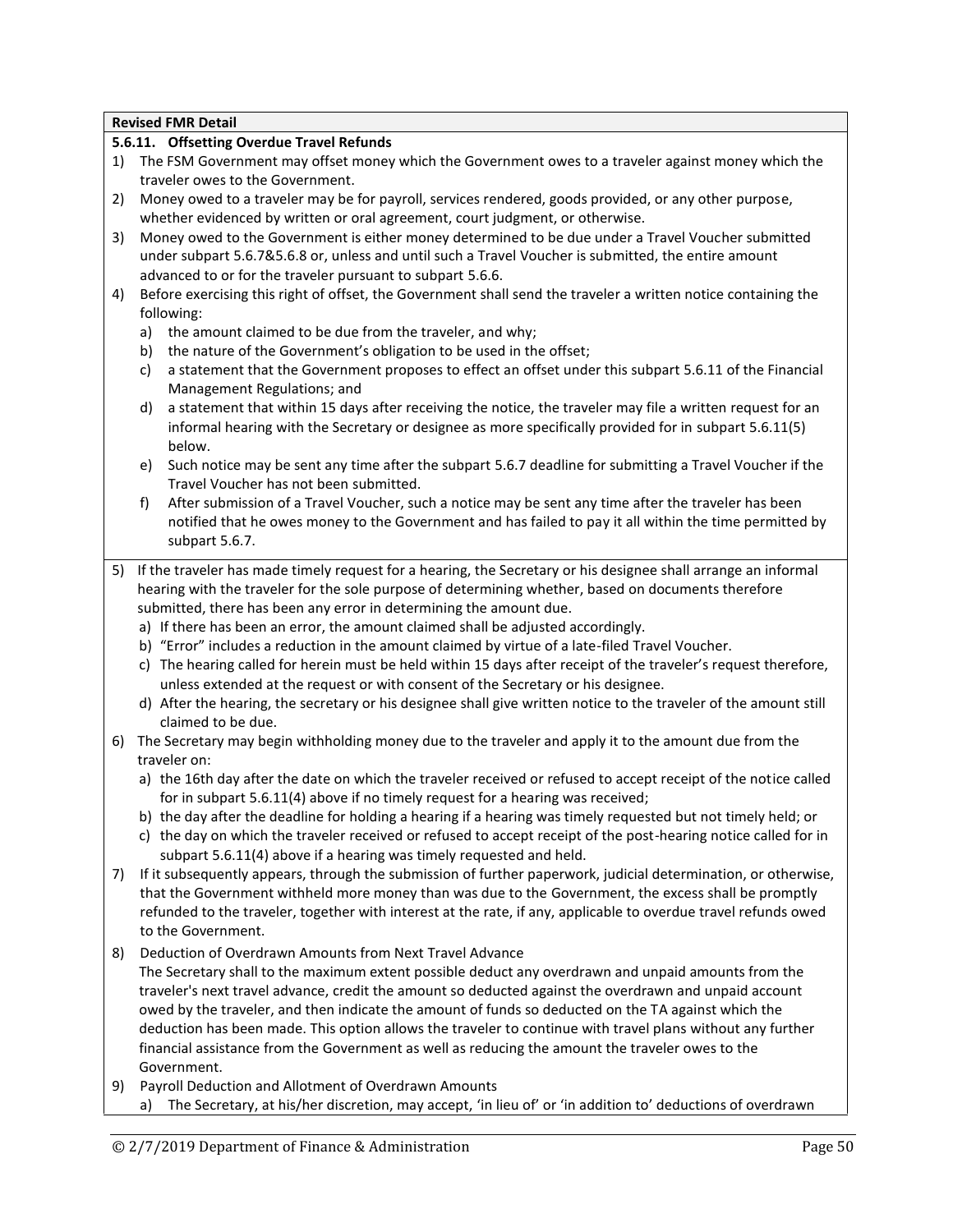|              |    | <b>Revised FMR Detail</b>                                                                                                                                                                                  |
|--------------|----|------------------------------------------------------------------------------------------------------------------------------------------------------------------------------------------------------------|
|              |    | balance from the traveler's next TA, a payroll deduction and allotment pursuant to subpart 5.6.11(9)(b)                                                                                                    |
|              |    | covering the overdrawn amount.                                                                                                                                                                             |
|              | b) | The amount of the payroll deduction and allotment shall be sufficient to repay the said overdrawn                                                                                                          |
|              |    | amount within (90 days or six pay periods) of the date of the allotment. The payroll deduction/allotment                                                                                                   |
|              |    | must be adjusted to include any additional overdrawn amounts from the original overdrawn amount to                                                                                                         |
|              |    | ensure the overdrawn amount is repaid within 90 days of the date of the new allotment.                                                                                                                     |
|              | c) | Notwithstanding the provisions of subpart 5.6.11(9)(b) above, all overdrawn amounts must be repaid by                                                                                                      |
|              |    | the end of each fiscal year as such balances must not be carried over from one fiscal period to the next.                                                                                                  |
|              | d) | Notwithstanding the provisions of subpart 5.6.11(9)(b), if the amount of the payroll deduction and                                                                                                         |
|              |    | allotment necessary to repay the overdrawn amount would exceed twenty-five percent (25%) of the                                                                                                            |
|              |    |                                                                                                                                                                                                            |
|              |    | traveler's salary the traveler may, with the approval of the Secretary:                                                                                                                                    |
|              |    | Be required to make a one-off payment to allow the outstanding amount be paid within 90 days and<br>i)<br>the allotment not exceed 25% of the travelers gross salary; or                                   |
|              |    | Be granted the necessary number of additional days to repay the overdrawn amount such that the<br>ii)                                                                                                      |
|              |    | amounts of the payroll deduction and allotment do not exceed twenty-five percent (25%) of the                                                                                                              |
|              |    | traveler's salary.                                                                                                                                                                                         |
|              | e) | The payroll deduction and allotment shall commence on the first pay period immediately following the                                                                                                       |
|              |    | date of the said allotment.                                                                                                                                                                                |
|              | f) | The traveler shall be personally liable for any funds advanced under this subpart, and shall reimburse the                                                                                                 |
|              |    | FSM Government, pursuant to subpart 5.6.6, for all amounts advanced in excess of amounts reflected in                                                                                                      |
|              |    | the processed Travel Voucher for the trip in question.                                                                                                                                                     |
|              | g) | The option to make repayments on overdrawn amounts is only available to FSM National employees. All                                                                                                        |
|              |    |                                                                                                                                                                                                            |
|              |    |                                                                                                                                                                                                            |
|              |    | non-FSM National employees must repay overdrawn amounts in full as set out in subpart 5.6.7(4).                                                                                                            |
|              |    | 5.6.12. Fiscal Year Transition                                                                                                                                                                             |
|              |    | Travel started on or before October 15 may be considered part of the operations of the previous fiscal year if a                                                                                           |
|              |    | Valid TA for the travel was completed during that previous fiscal year.                                                                                                                                    |
|              |    | 5.7. PAYROLL                                                                                                                                                                                               |
|              |    | Payroll                                                                                                                                                                                                    |
|              |    | No Government funds shall be disbursed to liquidate an obligation for the service of any employee unless the                                                                                               |
|              |    | following documentary evidence has been filed with the Secretary:                                                                                                                                          |
|              | a) | Time and Attendance Documentation A time and attendance report or other documents satisfactory to                                                                                                          |
|              |    | the Secretary, signed by the appropriate Allottee or his designee, verifying the days and hours worked by                                                                                                  |
|              |    | the employee during the applicable pay period.                                                                                                                                                             |
|              | b) | Personnel Action Except as provided in (d) below, An approved personnel action form, as prescribed by                                                                                                      |
| 5.7.1.<br>1) |    | the Secretary, for the employee; and                                                                                                                                                                       |
|              | C) |                                                                                                                                                                                                            |
|              |    | Clearance Certification In the event of employment termination, a clearance certification form as                                                                                                          |
|              |    | prescribed by the Secretary, consisting of certification by various State and FSM Government agencies, as                                                                                                  |
|              |    | specified in guidelines issued by the Secretary, that the employee has no unpaid obligations with the                                                                                                      |
|              |    | certifying agencies.                                                                                                                                                                                       |
|              | d) | Where the employee is not employed by an FSM Government Agency, the required personnel action                                                                                                              |
|              |    | form may be as provided for under another legally established public service system in the FSM which is                                                                                                    |
|              |    | recognized by the Secretary. Where the employment is not one for which a personnel action form is<br>required or permitted, there must be an employment contract under subpart 5.1.5 of these regulations. |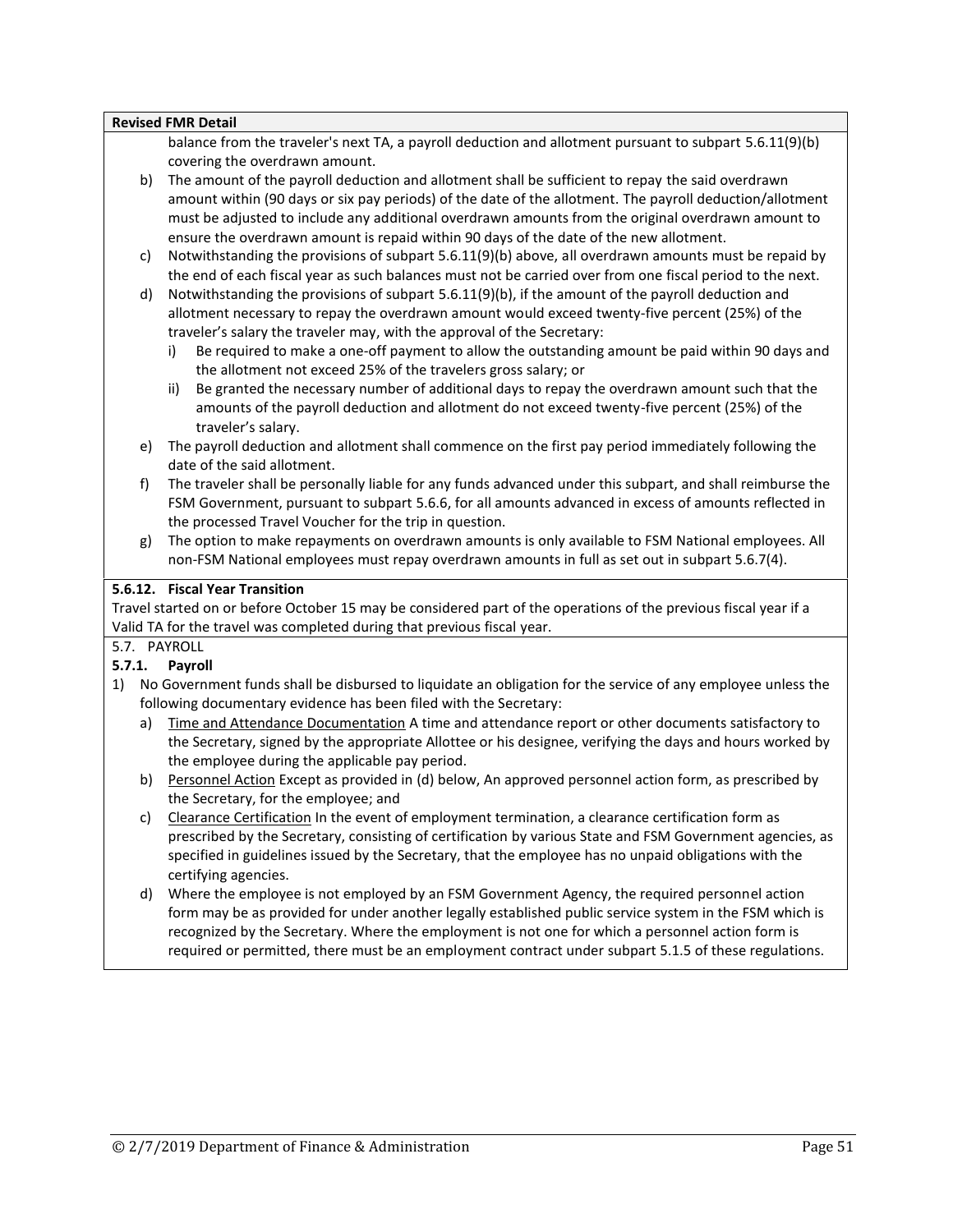|          |    | <b>Revised FMR Detail</b>                                                                                                                                                                                                                                                                                                                                                                                          |
|----------|----|--------------------------------------------------------------------------------------------------------------------------------------------------------------------------------------------------------------------------------------------------------------------------------------------------------------------------------------------------------------------------------------------------------------------|
| 5.7.2.   |    | <b>Payroll Deductions and Allotments</b>                                                                                                                                                                                                                                                                                                                                                                           |
| 1)       |    | An obligation for employment by an FSM Government Agency may be reduced only for the following:                                                                                                                                                                                                                                                                                                                    |
|          | a) | Tax withholdings;                                                                                                                                                                                                                                                                                                                                                                                                  |
|          | b) | Premiums for Government-required insurance programs;                                                                                                                                                                                                                                                                                                                                                               |
|          | c) | Amounts required under a court order;                                                                                                                                                                                                                                                                                                                                                                              |
|          | d) | Amounts requested by the employee to be remitted to the FSM Government or to any of the four States                                                                                                                                                                                                                                                                                                                |
|          |    | thereof and approved by the Secretary;                                                                                                                                                                                                                                                                                                                                                                             |
|          | e) | Amounts requested by the employee to be remitted to a third party, for health or life insurance                                                                                                                                                                                                                                                                                                                    |
|          |    | premiums; and                                                                                                                                                                                                                                                                                                                                                                                                      |
| 2)       | f) | Other amounts requested by the employee to be remitted to a third party, provided that no more than<br>ten (10)suchallotments shall be permitted for each employee at any one time and that each such<br>allotment must be in effect for at least six months, unless otherwise provided by law.<br>A payroll allotment under (d), (e) or (f) of this subpart shall be binding upon the employee in accordance with |
|          |    | the terms of the request therefore, including but not limited to any prohibition on canceling the allotment                                                                                                                                                                                                                                                                                                        |
|          |    | without the consent of the third-party payee.                                                                                                                                                                                                                                                                                                                                                                      |
| 5.7.3.   |    | Leave                                                                                                                                                                                                                                                                                                                                                                                                              |
| 1)       |    | Except as provided by subpart 5.7.4, no obligation shall be recorded for leave unless it is:                                                                                                                                                                                                                                                                                                                       |
|          | a) | Claimed in substitution for actual services rendered;                                                                                                                                                                                                                                                                                                                                                              |
|          | b) | Claimed on a time and attendance report, or other documents satisfactory to the Secretary or designee,                                                                                                                                                                                                                                                                                                             |
|          |    | signed by the appropriate Allottee or designee; and                                                                                                                                                                                                                                                                                                                                                                |
|          | C) | Supported by a separate application for such leave which is approved by the appropriate Allottee or                                                                                                                                                                                                                                                                                                                |
|          |    | designee.                                                                                                                                                                                                                                                                                                                                                                                                          |
| 5.7.4.   |    | <b>Annual Leave</b>                                                                                                                                                                                                                                                                                                                                                                                                |
| 1)       |    | The obligation to an employee of the National Government for accrued annual leave shall be recorded at the<br>end of each pay period, provided that the accrual does not exceed the maximum amount established by FSM<br>Public Service System Regulations. The current accrual for leave is set in the FMIS as follows:                                                                                           |
|          | a) | Contracts 1-4 years accrue 4 hours each pay                                                                                                                                                                                                                                                                                                                                                                        |
|          | b) | Contracts 5-6 years accrue 6 hours each pay                                                                                                                                                                                                                                                                                                                                                                        |
|          | c) | Contracts > 6 years accrue 8 hours each pay                                                                                                                                                                                                                                                                                                                                                                        |
| 2)       |    | The obligation shall not be liquidated unless:                                                                                                                                                                                                                                                                                                                                                                     |
|          | a) | The requirements of paragraphs 5.7.3(1)(b) and (c) have been met; and                                                                                                                                                                                                                                                                                                                                              |
|          | b) | It is claimed in substitution for actual services rendered, or the employee is:                                                                                                                                                                                                                                                                                                                                    |
|          |    | Permanently terminated from Government service;<br>i)                                                                                                                                                                                                                                                                                                                                                              |
|          |    | Transferred from the public service system to an exempt position as defined in 52 F.S.M.C. 117;<br>ii)                                                                                                                                                                                                                                                                                                             |
|          |    | Employed under a contract which provides for such payment; or<br>iii)                                                                                                                                                                                                                                                                                                                                              |
|          |    | Transferred from one FSM Government Agency to another, in which case the employee may choose<br>iv)<br>to receive a lump sum cash payment in lieu of accrued annual leave, provided that such payment<br>shall be made only on accumulated hours not exceeding 140 hours.                                                                                                                                          |
| 5.7.5.   |    | <b>Payroll advances</b>                                                                                                                                                                                                                                                                                                                                                                                            |
| 1)<br>2) |    | Subject to subpart 5.1.3(2) of these Regulations, an advance can be made to GSM Government Employees.<br>Advances shall not exceed 100% of an employee normal pay owing to the employee.                                                                                                                                                                                                                           |
| 3)       |    | The amount advanced must be requested on a form prescribed by the Secretary and approved by the Allottee                                                                                                                                                                                                                                                                                                           |
|          |    | under which the employee works.                                                                                                                                                                                                                                                                                                                                                                                    |
| 4)       |    | All deductions and allotments attached to the employees pay will be deducted from the employee's gross pay                                                                                                                                                                                                                                                                                                         |
|          |    | and paid to third parties in the usual procedure.                                                                                                                                                                                                                                                                                                                                                                  |
| 5)       |    | Any amount advanced will be repaid in the next fortnightly pay-run resulting in a zero amount owing against                                                                                                                                                                                                                                                                                                        |
|          |    | the advance and normal payments will resume the following pay day.                                                                                                                                                                                                                                                                                                                                                 |
| 5.7.6.   |    | <b>Payroll allowances and entitlements</b>                                                                                                                                                                                                                                                                                                                                                                         |
| 1)       |    | Job related travel expense                                                                                                                                                                                                                                                                                                                                                                                         |
|          |    | b) Applicants for FSM positions are prohibited from receiving any travel expenses for the purpose of<br>engaging in job interviews.                                                                                                                                                                                                                                                                                |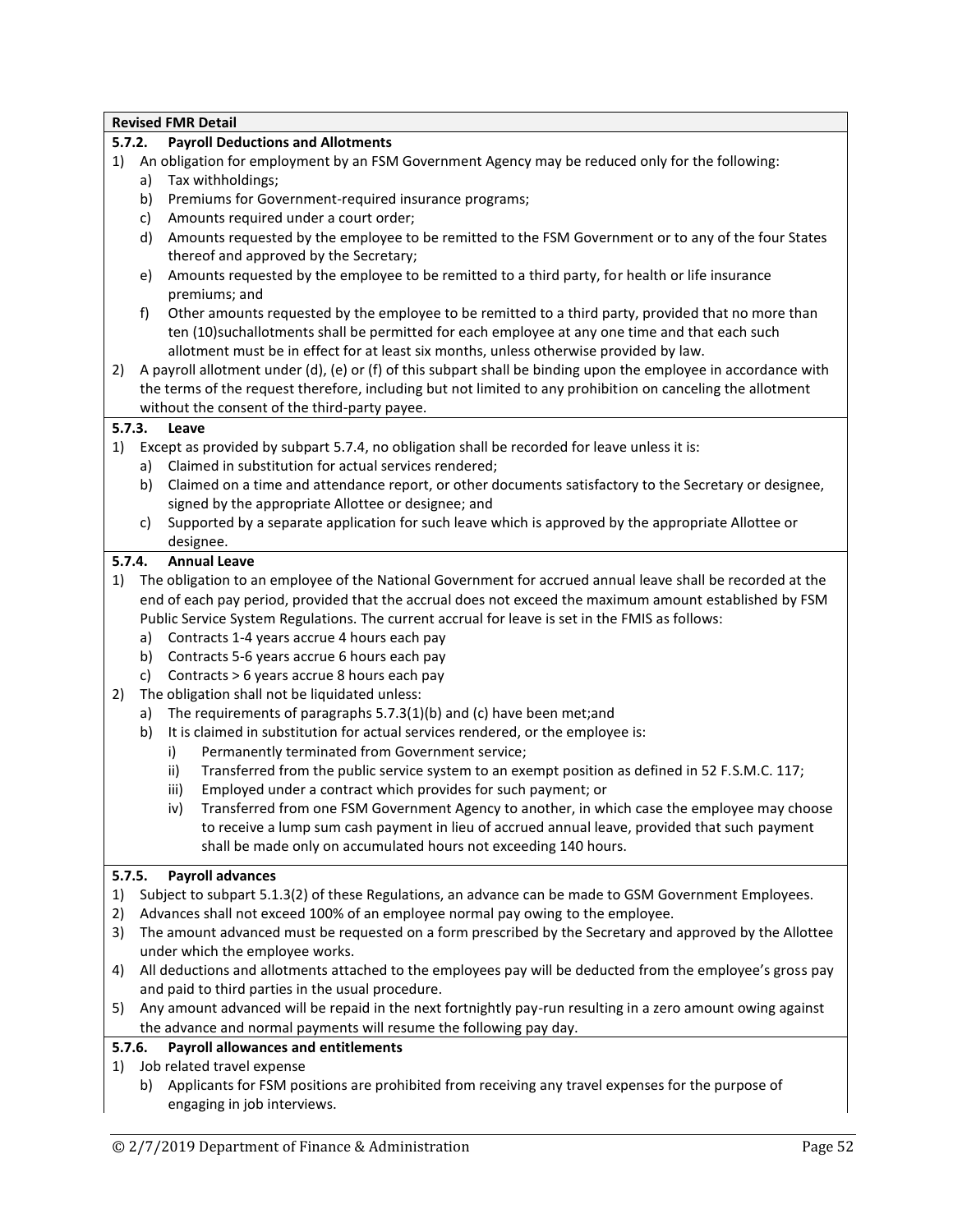# **Revised FMR Detail** c) However, applicant job interview travel expenses may be paid, if the interview is for a job or appointment

- to extend indefinitely or for four or more years. d) Travel and other expenses may be incurred by FSM offices/departments for job interviews only upon prior approval by the Allottee.
- e) Request for Travel Authorization must be supported by documentation of local hiring efforts and other relevant documentation. Where possible such interviews should be conducted on other mission travel to minimize travel costs.
- 2) Housing allowance
	- a) The Public Service System Regulations sets out the eligibility criteria for employee housing allowances.
	- b) Once eligibility has been established the employee must complete all the necessary documentation required by personnel and submit the following documentation to the Payroll Manager (Treasury) to support payment:
		- i) Current lease agreement; and
		- ii) Annual declaration from the employee that there has been no change in personal marital status and residential status that could impact on the level of housing allowance payable; and
		- iii) Updated Personnel Action Form to make changes to housing allowance level.
- 3) Overtime payments
	- a) All work performed in excess of the regular 40 hour work week must be:
		- i) Scheduled and approved in advance, except in unanticipated emergencies;
		- ii) Requested by the immediate supervisor and approved by Allottee on an approved form.
	- b) The approved form must be presented together with the employee's timesheet in order for overtime to be paid.
- 4) Transfer allowance
	- a) When employees are recruited or transferred beyond normal commuting distance from their place of permanent residence, shall be entitled to:
		- i) Per diem at established rates at the new location for a period not exceed 15 calendar days from the date of entrance to new position;
		- ii) Per diem calendar days is based on the number of dependents travelling with the employee. The number of eligible per diem days is set out in the PSSR. For example the PSSR currently (which can change) sets this as:
			- Category 1: Employee with no or one dependent (3 days per diem);
			- Category 2: Employee with 2 to 4 dependents (6 days per diem);
			- Category 3: Employee with more than 4 dependents (9 days per diem).
		- iii) Approved expenses connected with travel of themselves and immediate families; and
		- iv) Transportation of household effects to new work location.
	- b) Payments for this allowance requires the following documentation:
		- i) Confirmation from the Personnel Division that the employee is entitled to the Transfer Allowance and Costs;
		- ii) Birth certificates, adoption papers, marriage certificate of all employees dependents (spouse plus unmarried children under the age of 18 years);
		- iii) If some of the dependents are unable to travel with the employee at the time of transfer, only those dependents travelling with the employee will be counted to determine which category the per diem will be paid at.
		- iv) To qualify for a differential payment for dependents travelling at a later date and qualifies the employee to a higher category i.e. either category 2 or 3 as set out in paragraph 4(a)(ii), the following criteria must be met:
			- o Dependents must be dependents at the time of recruitment or transfer
			- o Deferred transfer of additional dependents must occur within one year of employee's transfer
			- o Employee must provide clear evidence and reasons as to why the dependent(s) had to travel at a later date. This could be due to reasons of extreme hardship, health, completion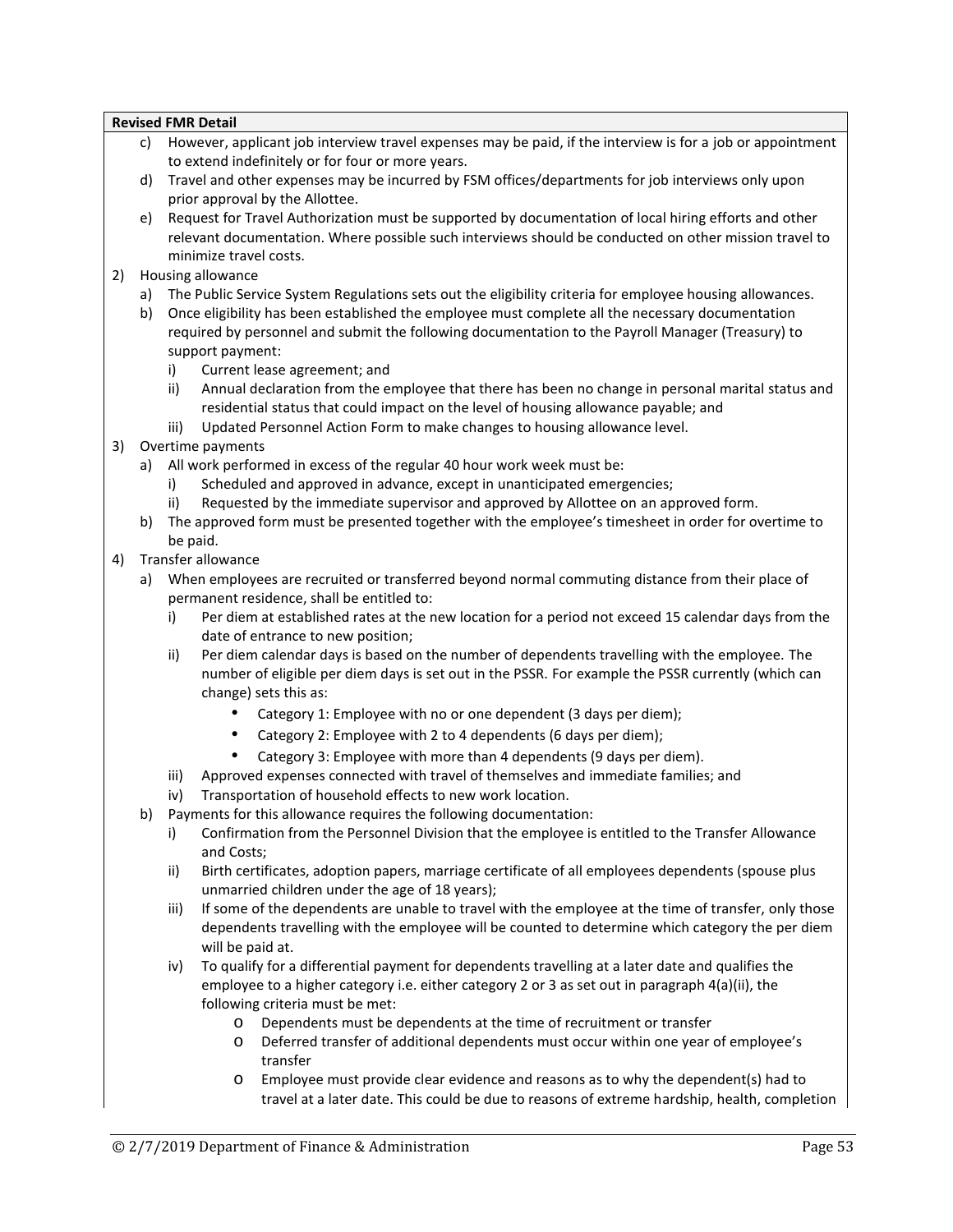of school term or similar reasons.

- 5) Shipment and storage
	- a) Arrangement for the shipment and temporary storage of household effects for new employees from point of recruitment is the responsibility of the employee.
	- b) For terminating employees, the Government is responsible to arrange for household effects packing, temporary storage, and delivery.
	- c) Public Service System Regulations (PSSR) sets out the maximum weight allowances for household effects shipped at Government expense for all new and transferred employees. The current weight allowances (which are subject to change) are as follows:
		- i) A single employee is authorized to ship to and from the duty post up to 100 pounds air parcel and 2,500 pounds surface shipment; and
		- ii) An employee with a family may ship up to 200 pounds air parcel and 5,000 pounds surface shipment.
	- d) Any shipment in excess of the weight allowances established in the PSSR shall be solely at the expense of the employee.
	- e) Variations from the established weight allowances may be authorized by the Secretary of Finance if the result is a total charge to the Government less or equal than the total charge would be if the maximum shipping storage allowance enumerated above were utilized.
	- f) Only one shipment is authorized at the time of recruitment. No subsequent household effects shipment at the expense of Government shall be authorized regardless of the weight utilized in the initial shipment.
	- g) Shipment of a personal vehicle at the expense of Government may be authorized for new and transferred employees, provided that the shipment originates and terminates within the FSM.
	- h) Upon completion of employment period, the Government will pay for shipment of household effects back to point of recruitment.
	- i) In all cases, the request for payment must be accompanied with a confirmation from Personnel Division that the employee is entitled to 'shipment and storage' and invoices together with the Miscellaneous Payment Request form.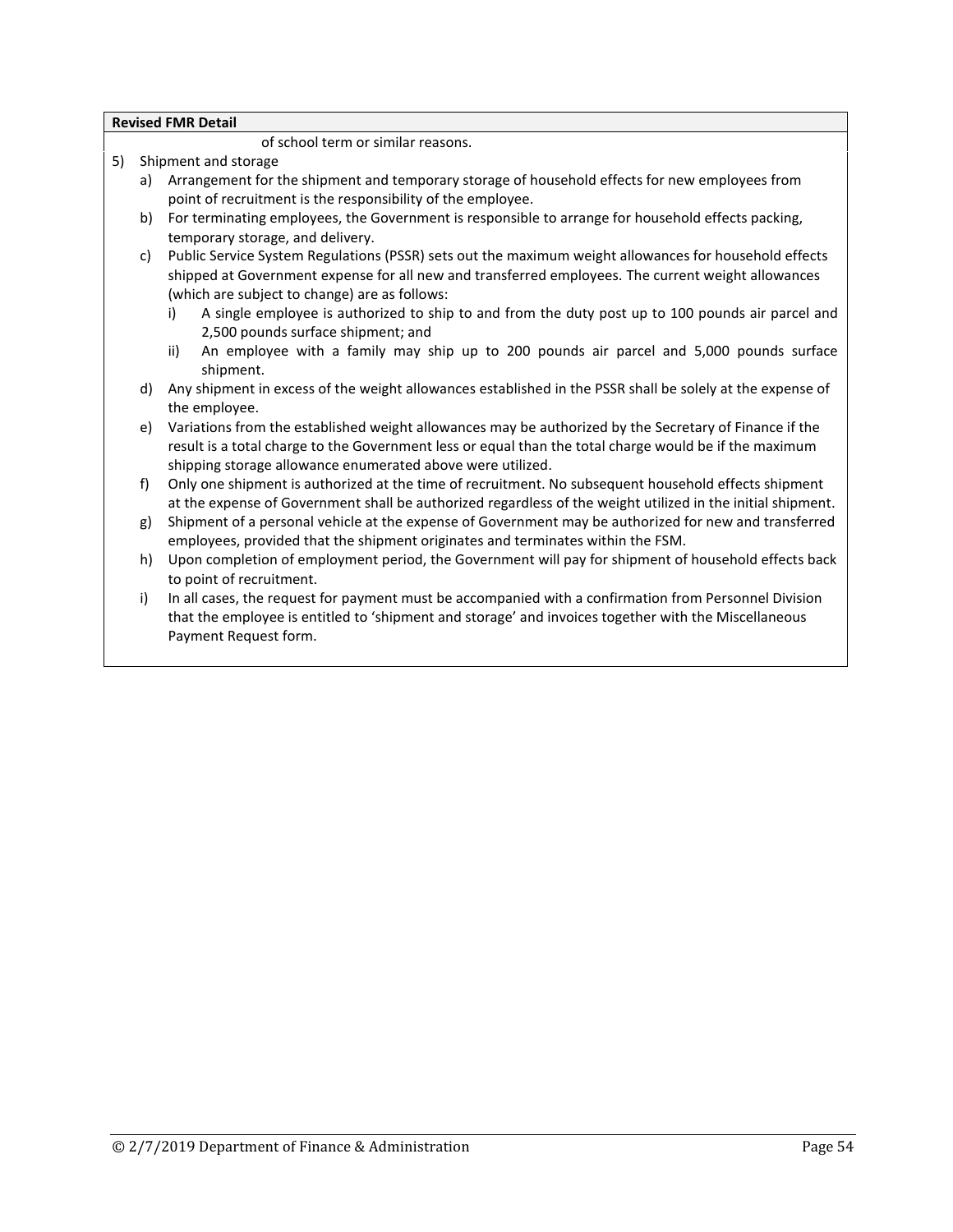### **5.8. SENSITIVE EXPENDITURE**

# **5.8.1. General**

- 1) 'Sensitive expenditure' is expenditure by a FSM Government Agency that has a potential to provide, or the 'perceived' potential to provide a private benefit to an individual staff member in addition to the business benefit to the FSM Government.
- 2) Examples where problems may arise relate to:
	- a) Travel and accommodation;
	- b) Entertainment expenses;
	- c) Representation expenses;
	- d) motor vehicles;
	- e) gifts;
	- f) tipping; and
	- g) other unusual expenses
- 3) There is heightened public sensitivity when it is perceived that employees and leaders in the public sector are deemed to receive a personal benefit from sensitive expenditure that is incurred during normal Government business.
- 4) The most frequent problems that arise from such expenditure are as follows:
	- a) Of a nature that is, or could be regarded as, extravagant for the public sector;
	- b) Incurred without there being a justifiable and adequately documented Government business purpose;
	- c) Not adequately supported by sufficient invoices, receipts or other documentation to support the reimbursement claim or payments;
	- d) Made without proper scrutiny to ensure compliance with FSM Government Financial Regulations and Financial policies and procedures.

#### **5.8.2. Travel and accommodation**

- 1) Travel & accommodation expenditure should be economical and efficient, having regard to purpose, distance, time, urgency, personal health, security and safety considerations.
- 2) Mode of air travel has been covered by subpart 5.6.5(b). However, in some cases when accessing outer islands of the FSM there may be a need to charter flights for official government business. In such cases the Allottee must provide justification on the following:
	- a) Reasons for chartering the flight instead of a normal commercial flight;
	- b) Cost effectiveness of chartering the flight versus using other available modes of travel (considering time and economy);
	- c) Ability to share the costs (if applicable).
- 3) The standard of accommodation is expected to be at a level that is cost-effective after considering the daily rate of the per diem (which may include accommodation as well as per diem for incidental expenses for food, beverages and other travel costs. Other considerations will be:
	- a) Geographic location relative to where employee is working or attending an event;
	- b) Accommodation is safe and clean; and
	- c) Safety and security issues.
- 4) The FSM Government will not meet the costs of any laundry, room service charges, telephone calls, and other incidental costs as these should be covered by the traveler's per diem (subpart 5.6.5(d)) and 'optional fixed allowance'. Any other expenses incurred over and beyond the set limits will be at the personal cost of the traveler.
- 5) At times staff may stay with a friend or relative rather than in commercial accommodation. In such cases, any costs associated to travelling to the accommodation from the event venue and donation to the household owner must be done so within the per diem limits. Any additional costs will be at the personal cost of the traveler.
- 6) At times the traveler may decide to take annual leave or stay away over weekends for personal reasons while on duty travel. In such cases, annual leave must be applied for as per the normal process as outlined in subpart 5.7.3.
	- a) Requesting extra days personal leave while on duty travel is permitted but any additional costs incurred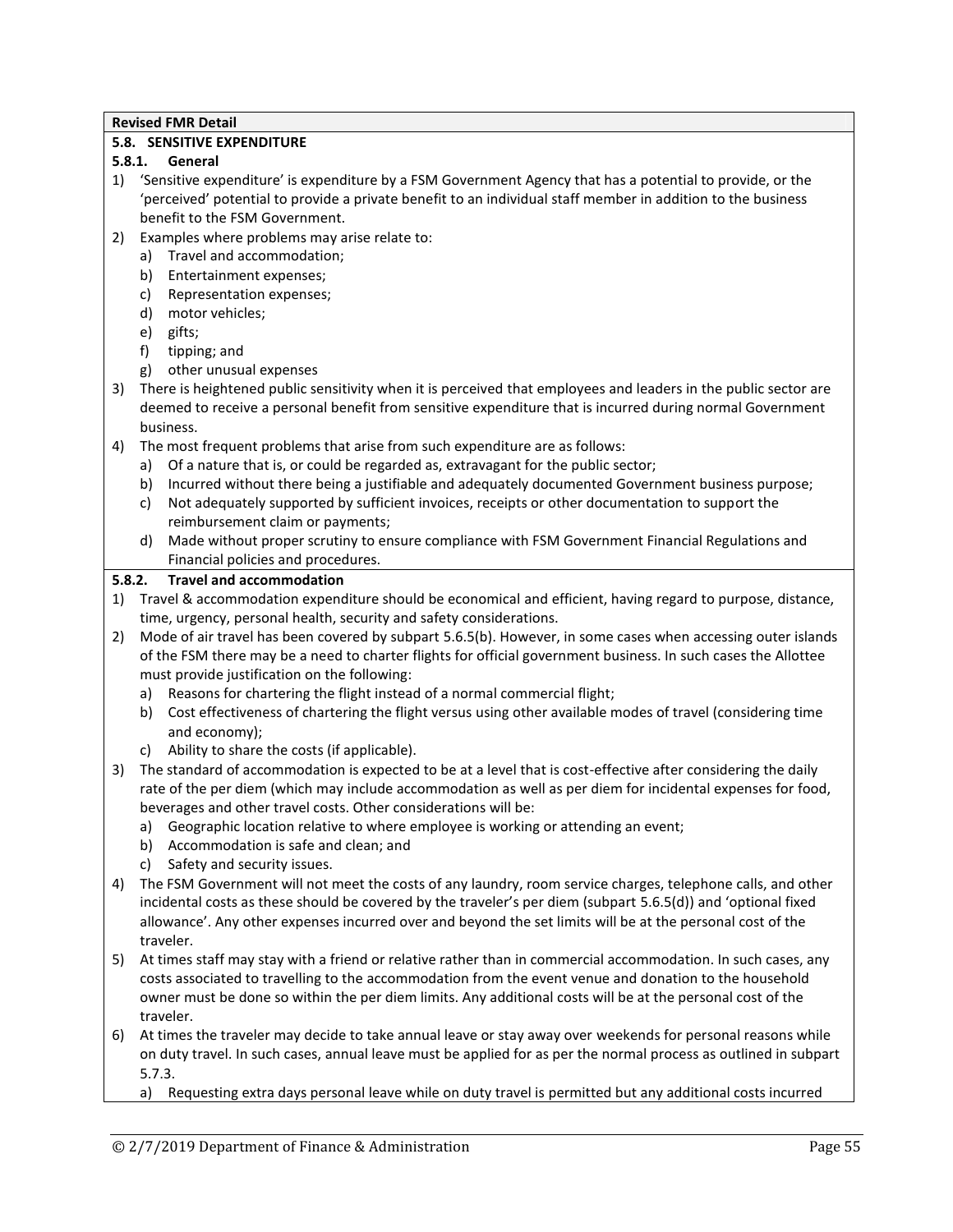|        |    | <b>Revised FMR Detail</b>                                                                                           |
|--------|----|---------------------------------------------------------------------------------------------------------------------|
|        |    | i.e. additional accommodation costs and flight costs will be at a personal cost to the traveler. There will be      |
|        |    | no per diem paid during days where personal leave is taken.                                                         |
|        | b) | If the booked travel is coincidental with a weekend, and the next available flight lands on the weekend or          |
|        |    | after the weekend then the cost (flights, accommodation and per diem) is bore by the Government or the              |
|        |    | donor (depending on who is covering the cost).                                                                      |
|        | c) | To determine the additional cost for staying on longer at an overseas location, the traveler must obtain            |
|        |    | two itinerary traveler quotations:                                                                                  |
|        |    | based on closest days to the travel event<br>i)                                                                     |
|        |    | based on dates that include the personal leave in addition to the travel event dates.<br>ii)                        |
|        | d) | The difference of cost between the two itineraries is the amount that will be at the personal cost of the           |
|        |    | traveler.                                                                                                           |
| 5.8.3. |    | <b>Entertainment &amp; hospitality expenses</b>                                                                     |
|        |    | 1) Entertainment and hospitality can cover a range of items from:                                                   |
|        | a) | tea, coffee and biscuits;                                                                                           |
|        | b) | catering meals and beverages for events;                                                                            |
|        | c) | restaurant spending on meals and beverages; or                                                                      |
|        | d) | entry fees to a sporting event, tourist attraction or cultural event.                                               |
|        |    | 2) Such expenses are sensitive because of the range of purposes it can serve, the opportunities for private benefit |
|        |    | and wide ranging opinions on what is appropriate.                                                                   |
|        |    | 3) Expenditure for entertainment and hospitality can relate to the following FSM Government purposes:               |
|        | a) | Building relationships;                                                                                             |
|        | b) | Representing the Government;                                                                                        |
|        | c) | Reciprocating hospitality where there is a clear government purpose;                                                |
|        | d) | Governmental capacity development (recognizing government priorities with moderation); and                          |
|        | e) | Recognizing significant business achievement.                                                                       |
|        |    | 4) The principles of justified business purpose, moderate and conservative expenditure are particularly relevant.   |
|        |    | 5) For each catering event, the organizer must:                                                                     |
|        | a) | prepare a budget detailing the number of attendees and how much the cost will be per head for food and              |
|        |    | beverages to be pre-approved and used as the cost limit for the event;                                              |
|        | b) | state what the training event or other Government purposed event the catering is required for;                      |
|        | c) | consider the reasonableness of the cost per head per person.                                                        |
|        | d) | General guidelines for catering event with food and beverages per person will be:                                   |
|        |    | Food & beverage for morning tea and/or afternoon tea up to \$ rate per head<br>i)                                   |
|        |    | Food & beverage for lunch up to \$ rate per head<br>ii)                                                             |
|        |    | Food& beverage for dinner up to \$ rate per head <sup>2</sup><br>iii)                                               |
|        |    | The rate per head will be determined by the Secretary of Finance.                                                   |
|        | c) | For daytime functions it is not acceptable for alcohol to be served;                                                |
|        | d) | For evening functions the Allottee will have the discretion as to how much alcoholic beverage will be               |
|        |    | purchased while considering the following:                                                                          |
|        |    | the formality of the occasion;<br>i)                                                                                |
|        |    | the number of people in attendance; and<br>ii)                                                                      |
|        |    | preserving the integrity of the public service.<br>iii)                                                             |
|        |    | Note that for all programs using Federal and other Donor Funds, alcohol purchases are strictly prohibited.          |
|        | e) | Where appropriate arrangements must be made to allow attendees to purchase any additional alcohol and               |
|        |    | non-alcoholic drinks once the pre-purchased drinks have been exhausted;                                             |
|        | f) | Any expenses over and beyond these guidelines must be justified and pre-approved.                                   |
| 6)     |    | General guidelines for restaurant spending:                                                                         |
|        | a) | The Allottee must complete an 'Entertainment Expenses' form in a format approved by the Secretary of                |
|        |    | Finance detailing the following:                                                                                    |
|        |    |                                                                                                                     |
|        |    |                                                                                                                     |
|        |    | $2$ Secretary to set the rate per head for catering                                                                 |
|        |    |                                                                                                                     |
|        |    | Page 56<br>© 2/7/2019 Department of Finance & Administration                                                        |
|        |    |                                                                                                                     |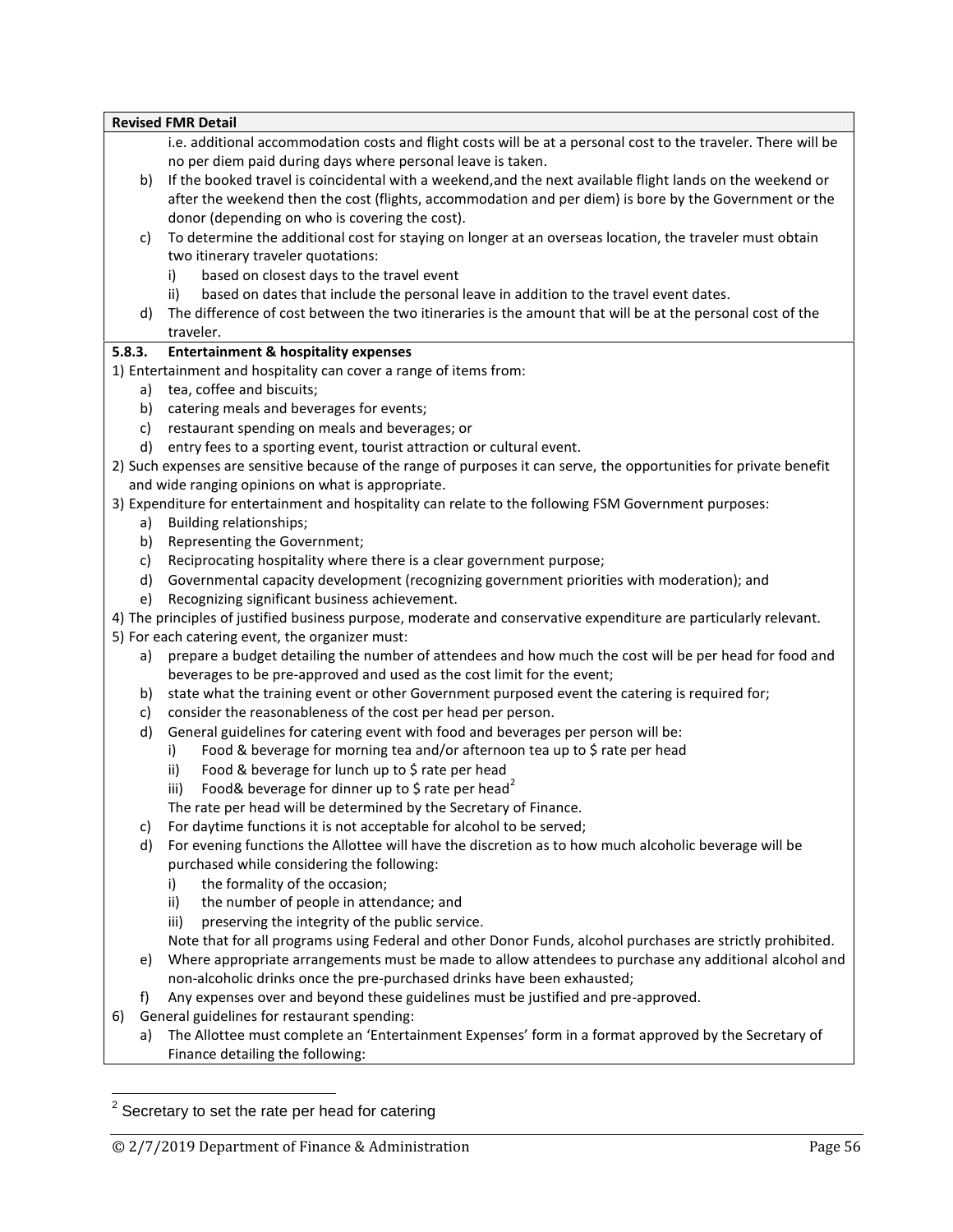- i) Government purpose;
- ii) Number of people attending;
- iii) Invitees work for which organization;
- iv) Meal event type breakfast, morning/afternoon tea, lunch, or dinner;
- v) Copy of menu (if possible);
- vi) Attached tax invoice receipt from the establishment detailing:
	- o Name & contact details of the restaurant;
	- o Itemized invoice of quantities of meals and beverages ordered;
	- o Total invoice including tips if paid
- b) The cost of the meal will be based on the menu offering (reasonable cost of one main meal per person).
- c) For daytime meals at a restaurant, it is not acceptable for alcohol to be ordered.
- d) For an evening meal at a restaurant, the Allottee will have the discretion as to how much alcoholic beverage will be purchased while considering the following:
	- iv) the formality of the occasion;
	- v) the number of people in attendance; and
	- vi) preserving the integrity of the public service.

Note that for all programs using Federal and other Donor Funds, alcohol purchases are strictly prohibited.

- e) Exceptions to subpart 5.8.3(6)(d), may be waived in cases of where diplomatic or high official delegations are being entertained. Such an exception will be approved by the Secretary of Foreign Affairs.
- 7) Entry fees to a sporting event, tourist attraction or cultural event must be:
	- a) clearly linked to a Government purpose as outlined in subpart 5.8.4(3);
	- b) because the Allottee is the host of the delegation being hosted;
	- c) state the number of participants and where they work;
	- d) cost per head for the entry fee;
	- e) state the event or attraction the delegation is attending.
	- f) In cases where the Allottee is not the host but has been invited by another party and to cover their own cost, then the Allottee must decline the invitation or pay for the event personally.

# **5.8.4. Representation Expenses**

- 1) Representation Expense means expenses incurred in the course of official public relations, entertainment activities or constituent services necessary to advance the purposes and goals of the National Government.
- 2) Such expenses are considered sensitive due to the nature of the spending being incurred by elected Senators and the high public profile this spending has.
- 3) Given the high public profile of the persons undertaking such spending, equal high importance must be given to the documentation submitted, the link the spending has to FSM Government goals and purposes, and the name and number of constituents benefiting from the spending.
- 4) No obligation shall be recorded for representation expenses unless:
	- a) approved in advance by the appropriate Allottee;
	- b) supported by documentary evidence sufficient to establish the purpose;
	- c) amount of the expenditure; and
	- d) not otherwise prohibited by law.
- 5) The Secretary, the Public Auditor, or the designee of either may audit the use of representation funds. During any such audit may:
	- a) require the Allottee to provide sufficient and reasonable justification for the expenses incurred.
	- b) If such justification is not supplied or is insufficient to establish that the funds were used properly, the Secretary may require restitution by the Allottee of all or any part of such expenses.
- 6) In the case of representation expenses, an affidavit of the Allottee or Sub-allottee describing the amount and nature of the expenditure, or a written contract or official receipt/invoice, submitted in a timely manner in accordance with section 224A of the Financial Management Act, shall be deemed to be sufficient documentary evidence to support a legal obligation.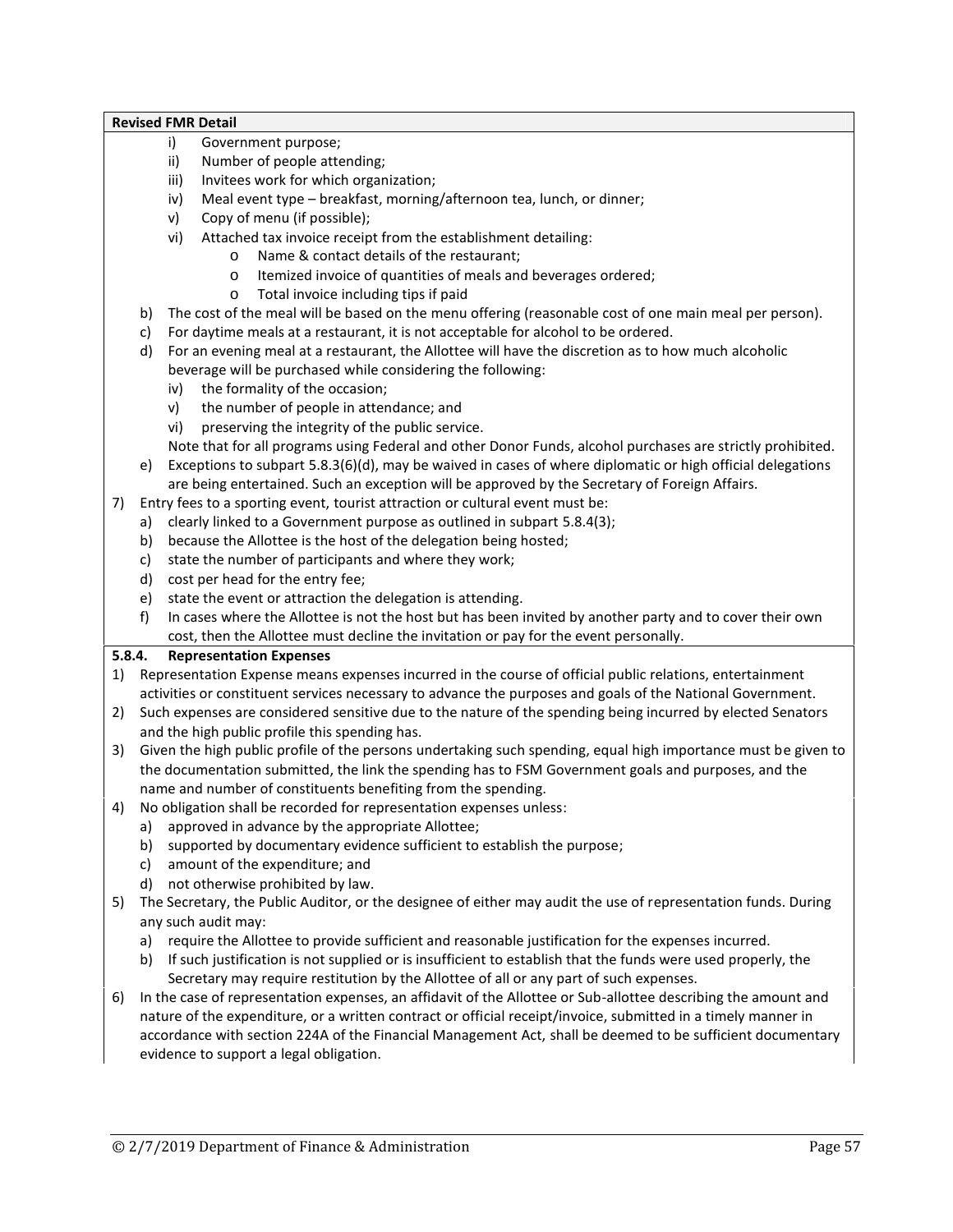|        | <b>Revised FMR Detail</b>                                                                                                        |
|--------|----------------------------------------------------------------------------------------------------------------------------------|
| 7)     | When describing the 'nature of the expenditure' to be documented, the Allottee or Sub-allottee must consider                     |
|        | the following:                                                                                                                   |
|        | Stating the main recipient of the expenditure (name of individual and community group they belong to);<br>a)                     |
|        | Number of constituents affected by the expenditure;<br>b)                                                                        |
|        | Justification of spending i.e. how spending is linked with National Government goals and purposes;<br>c)                         |
|        | The guidelines given in subpart 5.8.3 relating to entertainment & hospitality expenses;<br>d)                                    |
|        | The documentation guidelines described in subpart 5.2.<br>e)                                                                     |
| 8)     | Such documentation described in subpart 5.8.4 (6 & 7) shall be deemed to be sufficient documentary evidence                      |
|        | to support a legal obligation.                                                                                                   |
| 9)     | The Secretary of Finance, may grant an advance of representation expenses if the recipient agrees to submit:                     |
|        | A written request containing specific justification for the advance;<br>a)                                                       |
|        | Affidavits, contracts or invoice/receipts for actual expenditures<br>b)                                                          |
|        | All amounts advanced but not accounted for by affidavit, contract, invoice/receipt no later than one month<br>c)                 |
|        | after the end of the fiscal year or upon leaving office (whichever comes sooner).                                                |
| 5.8.5. | <b>Government motor vehicles</b>                                                                                                 |
| 1)     | Government motor vehicles are considered 'sensitive expenditure' due to their value, high public visibility and                  |
|        | perceived private benefit derived from using the government vehicle.                                                             |
| 2)     | All Government motor vehicles are to be tagged by the Supply Unit.                                                               |
| 3)     | The Supply Unit will maintain a central register of motor vehicles showing the following details:<br>Vehicle number plate;<br>a) |
|        | Vehicle Identification Number (VIN) or serial number;<br>b)                                                                      |
|        | Department name;<br>c)                                                                                                           |
|        | Assigned driver's name;<br>d)                                                                                                    |
|        | Vehicle tag number; and<br>e)                                                                                                    |
|        | f)<br>Date of purchase.                                                                                                          |
| 4)     | With respect to FSM Government vehicles placed in service within the FSM, by affixing an FSM decal and FSM                       |
|        | license plate[s], unless otherwise approved by the Secretary, or designee.                                                       |
| 5)     | With respect to FSM Congress vehicles a special license plate is affixed to the motor vehicle. Congress must                     |
|        | advise the Supply Unit of the Congress number plate assigned to the vehicle and the person who has been                          |
|        | assigned to that vehicle.                                                                                                        |
| 6)     | CFSM vehicles are assigned to Congressman and can be driven at any time. All other Congress vehicles with a                      |
|        | FSM number plate must have a FSM decal affixed, and can only be used during normal working hours.                                |
| 7)     | All FSM Government vehicles affixed with a FSM decal (Government logo), can only be used during normal                           |
|        | working hours. For any vehicle usage required outside normal working hours, the assigned driver must                             |
|        | complete an application form (as prescribed by the Secretary of Finance) to be signed by the Head of the                         |
|        | Department or designee and submitted to National Police headquarters to be kept should that vehicle be                           |
|        | stopped outside normal working hours.                                                                                            |
| 8)     | Any FSM Government motor vehicles affixed with a FSM decal driven outside normal business hours and                              |
|        | without specific dispensation from their Head of Department will be seized by the National Police Force and                      |
|        | returned to Palikir for parking.                                                                                                 |
| 9)     | All FSM Government vehicles must be parked at the Palikir National carpark in a secure location to be                            |
|        | monitored by the National Police.                                                                                                |
|        | 10) All FSM Government vehicles can only be used for its lawfully intended purpose i.e. for FSM Government                       |
|        | business or vehicles purchased for specific projects etc.                                                                        |
|        | 11) Any FSM Government vehicle found to be utilized in a personal capacity will need to be justified to the                      |
|        | Secretary and a warning letter will be issued to the employee for contravention of these Regulations.                            |
|        | 12) Under no circumstances, can an individual tamper with or remove the FSM decal that has been affixed to the<br>motor vehicle. |
|        | 13) The Department assigned responsibility for each Government motor vehicle must:                                               |
|        | sign a form (as prescribed by the Secretary) to acknowledge responsibility for any motor vehicle under an<br>a)                  |
|        | individual's control;                                                                                                            |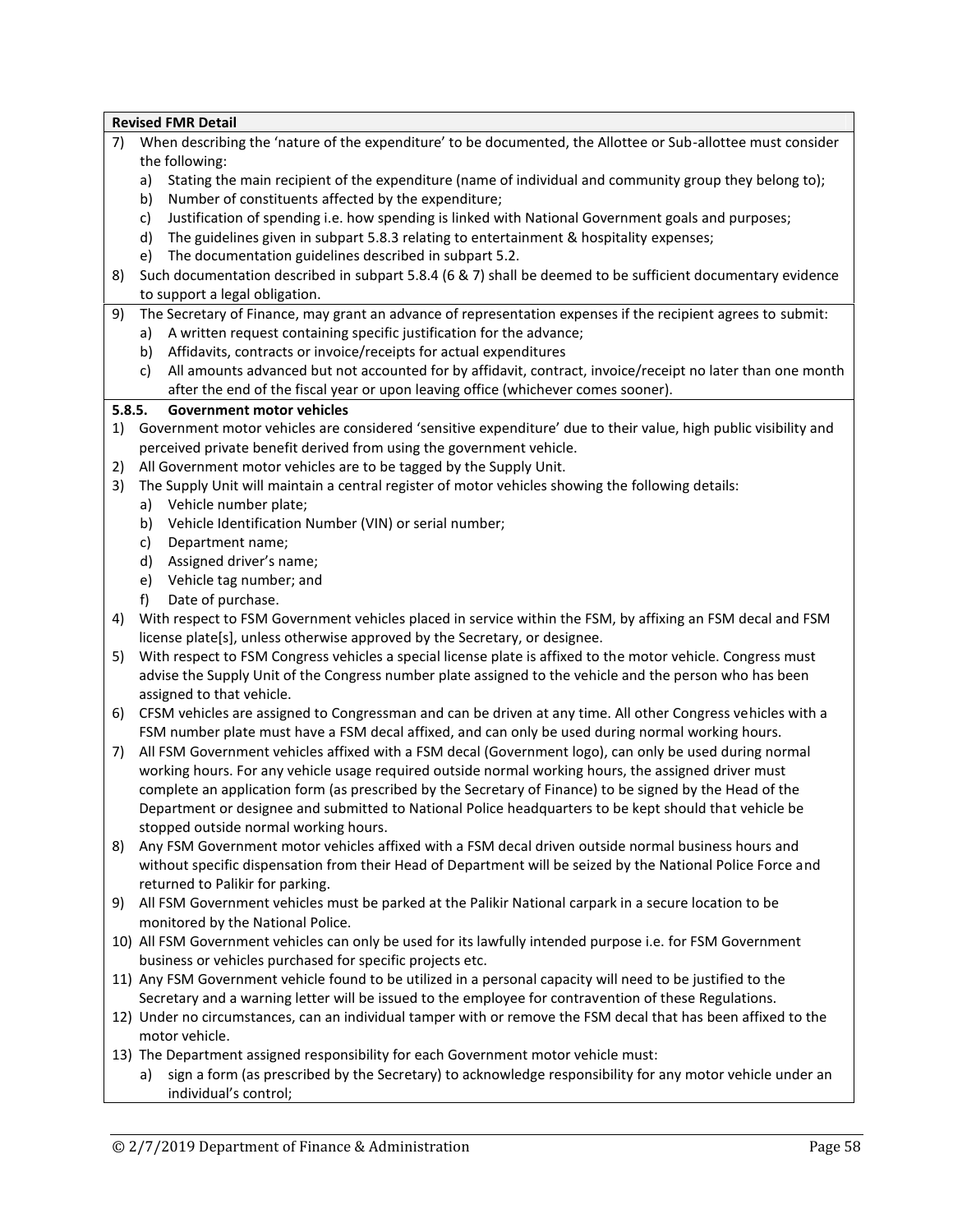|        | Ensure adequate insurance is carried out;<br>b)                                                                                |
|--------|--------------------------------------------------------------------------------------------------------------------------------|
|        | Maintain and service the vehicle;<br>c)                                                                                        |
|        | Report any damaged, broken or stolen property assigned;<br>d)                                                                  |
|        | Return any vehicle assigned to an individual, that is no longer in use, to the control of the National Police<br>e)            |
|        | or Secretary;                                                                                                                  |
|        | Notify the Secretary if there is a change in location of any motor vehicle under the Department's control<br>f)                |
|        | i.e. may be shipped to the FSM States;                                                                                         |
|        | Advise the Secretary of Finance of any motor vehicles that have been gifted to the FSM Government so:<br>g)                    |
|        | a journal voucher can be actioned for the donated asset for the correct accounting treatment;<br>i)                            |
|        | a fair market value can be assigned for the motor vehicle in the financial management system; and<br>ii)                       |
|        | all necessary requirements of subpart 5.8.5 above can be followed.<br>iii)                                                     |
| 5.8.6. | Gifts                                                                                                                          |
| 1)     | A gift is usually given as a token of recognition for something provided by the recipient or through official                  |
|        | representation for the FSM National Government.                                                                                |
| 2)     | A gift can be received by a representative for the FSM National Government or given to a third party by the                    |
|        | FSM National Government for service (employees) or official functions (visiting dignatories).                                  |
| 3)     | The main considerations for the giving and receiving gifts are:                                                                |
|        | The value or nature of a gift is not inappropriate nor excessive to the occasion or reason for it being given;<br>a)           |
|        | The gift is given in explicit or implicit expectation of favor in return; and<br>b)                                            |
|        | The gift is given in substitution for legitimate payment or remuneration.<br>c)                                                |
| 4)     | When giving gifts, the value and nature of the gift must be appropriate and not excessive to the occasion or                   |
|        | reason for it being given. All gifts must be approved by the Allottee or Sub-Allottee.                                         |
| 5)     | When receiving gifts that are infrequent and of low value i.e. calendars, pens, flash drives, and badges etc staff             |
|        | are allowed to personally acquire.                                                                                             |
| 6)     | When gifts have a value of \$50 or more, the gift must be disclosed and recorded in a gifts register for each                  |
|        | Department and will remain the property of the FSM Government.                                                                 |
|        | In cases where the gift is a decorative item, this can be used to decorate the office of the recipient or<br>a)                |
|        | corresponding department;                                                                                                      |
|        | In cases where the gift is a consumable item, i.e. alcohol and food items, the Allottee will decide a function<br>b)           |
|        | for such items to be consumed by certain or all staff members;                                                                 |
|        | In cases where the gift is a personal device i.e. electronics, the Allottee will decide if such items can be<br>C)<br>used as: |
|        | i)<br>An auction item to fundraise for a cause to donate;                                                                      |
|        | ii)<br>A prize item for staff performance;                                                                                     |
|        | Other such usage that the Allottee can justify is consistent with the principles of openness and<br>iii)                       |
|        | fairness.                                                                                                                      |
|        | In cases where the government official or employee is unsure whether to declare a gift or not, they must<br>d)                 |
|        | disclose.                                                                                                                      |
| 7)     | In cases, where the receiving of a gift from a supplier is under the expectation that a decision is made in their              |
|        | favor (especially in the open bidding process), such gifts must be refused at all times.                                       |
| 5.8.7. | <b>Tipping</b>                                                                                                                 |
| 1)     | The sensitivity of tipping and donations is that the amount is discretionary and usually difficult to obtain formal            |
|        | documentation for this expenditure.                                                                                            |
| 2)     | Tipping should not be extravagant and consistent with the local expectations/practice of that particular country               |
|        | e.g. USA 10% of total bill, Guam 10% of total bill (for hotel and restaurant spending), FSM \$1-\$3 per person                 |
|        | being served.                                                                                                                  |
| 3)     | In countries where tipping is not expected, then tipping is not acceptable.                                                    |
| 4)     | In all cases, the official seeking reimbursement for such expenses must have adequate supporting                               |
|        | documentation as outlined by these Regulations.                                                                                |
| 5.8.8. | <b>Donations</b>                                                                                                               |
|        | In cases where donations are given (particularly by Senior Officials) consideration must be given to:                          |
| 1)     |                                                                                                                                |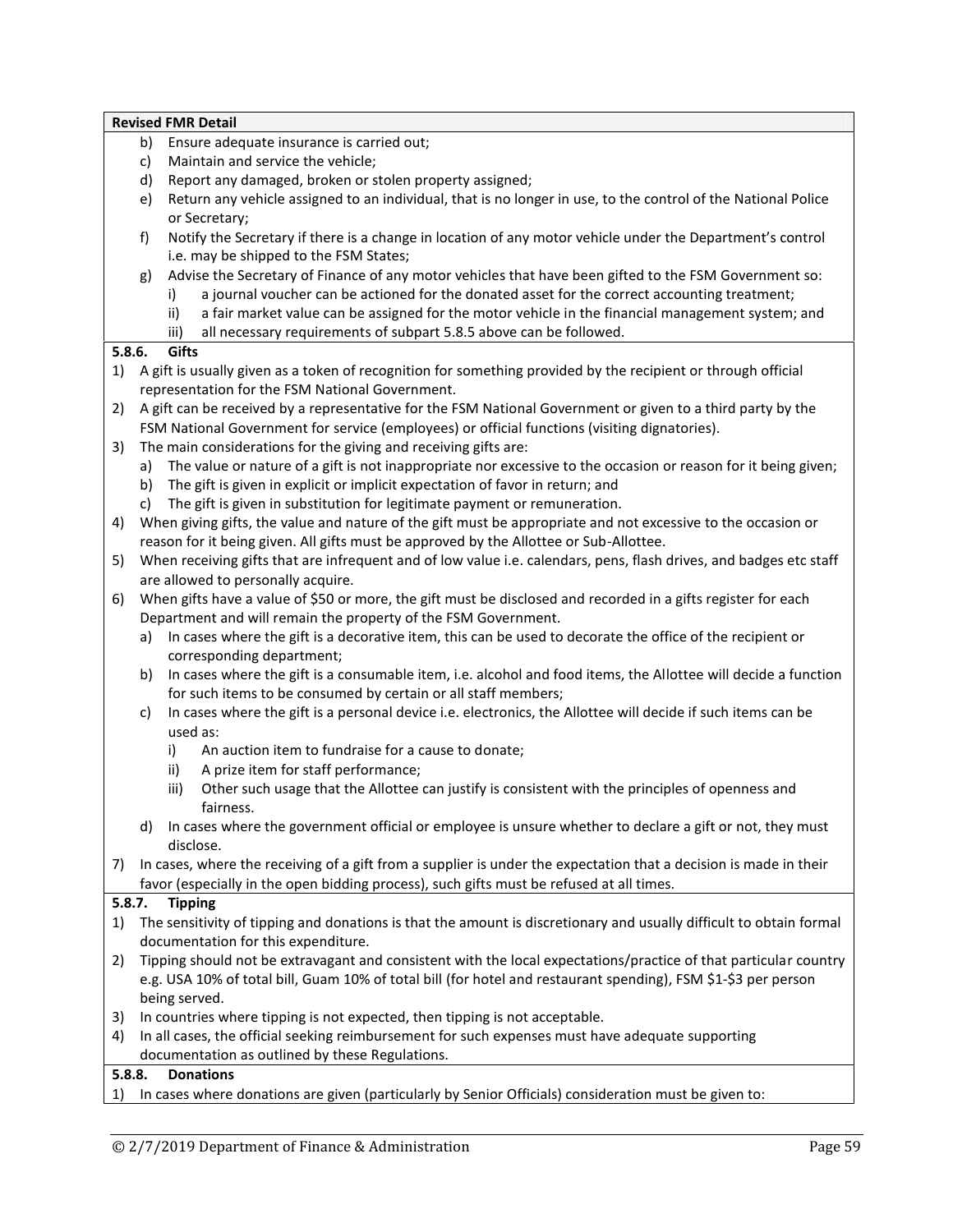|          |         | <b>Revised FMR Detail</b>                                                                                                                          |
|----------|---------|----------------------------------------------------------------------------------------------------------------------------------------------------|
|          | a)      | the value of the donation is appropriate and not excessive for the occasion;                                                                       |
|          | b)      | the number of people that will benefit from the donation;                                                                                          |
|          | c)      | the cause or reason of the event for which the donation is to be given is consistent with the goals and                                            |
|          |         | priorities of the FSM Government.                                                                                                                  |
| 2)       |         | The following details must be documented when giving a donation:                                                                                   |
|          | a)      | Amount of the donation;                                                                                                                            |
|          | b)      | Person the donation given to, position and contact details;                                                                                        |
|          | c)      | The number of people that will benefit from the donation;                                                                                          |
|          | d)      | The cause or reason for the for which the donation is given and how this is consistent with the goals and<br>priorities of the FSM Government; and |
|          | e)      | An official receipt from the recipient of the donation that was received and if possible a letter of thanks re:                                    |
|          |         | the donated amount and the purpose it will be used for.                                                                                            |
| 3)       |         | All efforts must be taken to prepare a check for the donation instead of giving cash.                                                              |
|          |         | 5.9. DECLARED STATE OF EMERGENCY                                                                                                                   |
| 1)       |         | A National or Local State of Emergency declaration will be covered separately by Title 11 Chapter 8 of the                                         |
|          |         | Codes under the Crimes Act. Under that legislation the President can pass certain decrees commensurate with                                        |
|          |         | the severity of the Emergency.                                                                                                                     |
|          |         | PROCUREMENT AND OPEN BIDDING                                                                                                                       |
| 6.       |         |                                                                                                                                                    |
|          |         | 6.1. PROCUREMENT & OPEN BIDDING - GENERAL                                                                                                          |
| 1)       |         | High value procurement requires special attention in the public sector to ensure public funds are put to best                                      |
|          |         | use and not wasted due to poor planning and/or awarding contracts to irresponsible suppliers.                                                      |
| 2)       |         | Competitive bidding is one mechanism that allows for the private sector to participate in public sector                                            |
|          |         | activities, however, it is important that regulations are put in place to protect both parties.                                                    |
| 3)       |         | Higher value purchases carry with it a higher level of risk and as such must be managed more carefully to                                          |
|          |         | minimize unnecessary costs being added, resources being wasted or the project failing.                                                             |
| 4)       |         | Public sector officials must aim to ensure that all FSM Government purchases meet the basic procurement<br>principles of:                          |
|          | a)      | accountability - public entities should be accountable for their performance and be able to give complete                                          |
|          |         | and accurate accounts of how they have used public funds.                                                                                          |
|          | b)      | openness - public entities should be transparent in the administration funds. This will support                                                    |
|          |         | accountability, promote clarity, and shared understanding of respective roles and obligations between                                              |
|          |         | entities and external parties entering into funding arrangements.                                                                                  |
|          | C)      | value for money - public entities should use resources effectively, economically and without waste, with                                           |
|          |         | due regard for the total costs and benefits of an arrangement, and its contribution to the outcomes the                                            |
|          |         | entity is trying to achieve.                                                                                                                       |
|          |         | d) lawfulness - public entities must act within the law and meet legal obligations.                                                                |
|          | e)      | fairness - public entities have a general public law obligation to act fairly and reasonably. Public entities                                      |
|          |         | must be, and must be seen to be, impartial in their decision making.                                                                               |
|          | f)      | Integrity - anyone who is managing public resources must do so with the utmost integrity. The standards                                            |
|          |         | applying to public servants and other public employees are clear, and public entities need to make clear                                           |
|          |         | when funding other organizations that they expect similar level of conduct from them.                                                              |
| 5)       | s402.   | Definition of terms used in this subpart is consistent with those used in the Public Contracts Act, Title 55 FSMC                                  |
|          |         | Contracting Officer - shall be the Secretary of the Department                                                                                     |
| 6)<br>7) |         | Bidding panel - shall be at least three persons consisting of the Contracting Officer and two other                                                |
|          |         | representatives as determined by the Contracting Officer. In certain circumstances where specialist knowledge                                      |
|          |         | is required the panel may recruit further assistance to advise the panel or form part of the panel i.e. engineer                                   |
|          | skills. |                                                                                                                                                    |
| 8)       |         | For tenders that are greater than \$100,000 in value, one representative from the Department of Finance                                            |
|          |         | &Administration and one representative from the Department of Justice must be present to participate as part                                       |
|          |         | of the panel. These two representatives can either supplement the base three panelists or supplement only the                                      |
|          |         |                                                                                                                                                    |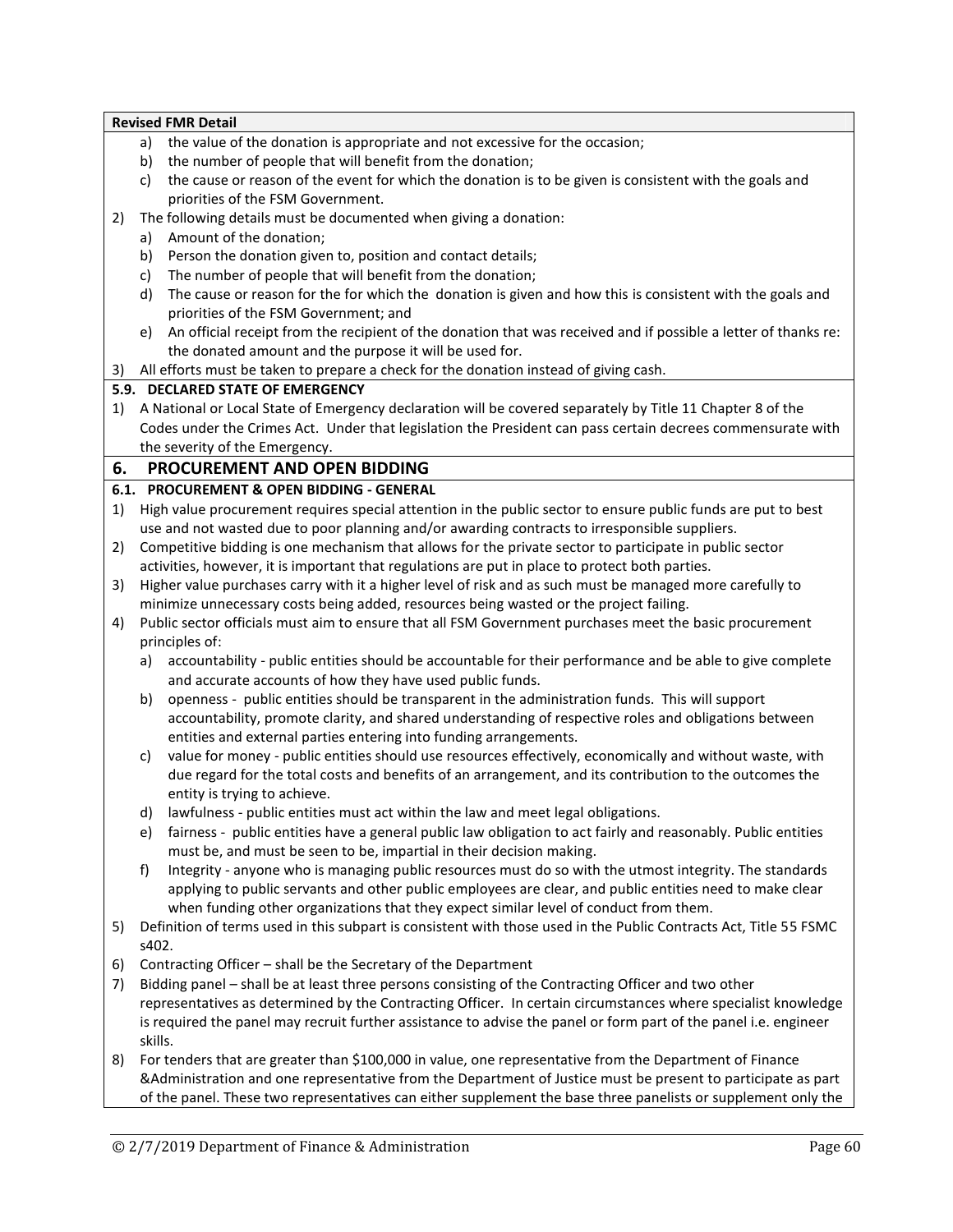#### Contracting Officer.

- 9) Competition
	- a) All procurement transactions greater than \$50,000 must be conducted in a manner providing full and open competition consistent with these Financial Management Regulations. In order to ensure objective contractor performance and eliminate unfair competitive advantage, contractors that develop or draft specifications, requirements, statement of work, and invitations for bids or requests for proposals must be excluded from competing for such procurements. Some situations considered to be restrictive of competition include but not limited to are:
		- i) Placing unreasonable requirements on firms in order for them to qualify to do business;
		- ii) Requiring unnecessary experience and excessive bonding;
		- iii) Noncompetitive pricing practices between firms or between affiliated companies;
		- iv) Noncompetitive contracts to consultants that are on retainer contracts;
		- v) Organizational conflicts of interest;
		- vi) Specifying only a 'brand name' product instead of allowing 'an equal' product to be offered and describing the performance or other relevant requirements of the procurements; and
		- vii) Any arbitrary action in the procurement process.
- 11) Procurement for construction and the purchase of personal property greater than \$50,000 must follow one of the following methods of procurement:
	- a) Procurement by sealed bids (formal advertising). Bids are publicly solicited and a firm fixed price contract (lump sum or unit price) is awarded to the responsible bidder whose bid, conforming with all the material terms and conditions of the invitation for bids, is the lowest in price.

The sealed bid method is the preferred method for procuring construction (greater than \$20,000) and personal property (greater than \$50,000) if the following conditions are met:

- i) a complete, adequate, and realistic specification or purchase description is available;
- ii) two or more responsible bidders are willing and able to compete effectively for the business; and
- iii) the procurement lends itself to a firm fixed price contract and the selection of the successful bidder can be made principally on the basis of price.

For all procurement using this method, a cost or price analysis including contract modifications must be prepared. The method and degree of analysis is dependent on the facts surrounding the particular procurement situation, but as a starting point, the Department must make independent estimates prior to receiving bids or proposals.

- b) Procurement by competitive proposals. The technique of competitive proposals is normally conducted with more than one source submitting an offer, and either a fixed priced or cost-reimbursement type contract is awarded. This method is used when the conditions are not appropriate for the use of sealed bids.
- c) Procurement by non-competitive proposals. Procurement by this method is procurement through solicitation of a proposal from only one source and may be used only when one or more of the following circumstances apply:
	- i) the item is available only from a single source;
	- ii) the public exigency or emergency for the requirement will not permit a delay resulting from competitive solicitation e.g. health crisis arising from an outbreak;
	- iii) there is a specific request from an external donor authorizing non-competitive proposals in response to a written request by the National Government;
	- iv) after solicitation of a number of sources, competition is determined inadequate.
- 12) In each case, the Contracting Officer must document the decision to use a particular procurement method as noted above.

# **6.2. PROCUREMENT BY SEALED BIDS (OPEN BIDDING)**

- 1) Free and open competitive bidding by sealed bids, as described in this subpart of these regulations, shall be required before the letting by any FSM Government Agency of any and all:
	- a) Contracts for construction projects involving the obligation of **\$20,000**or more of Government funds, or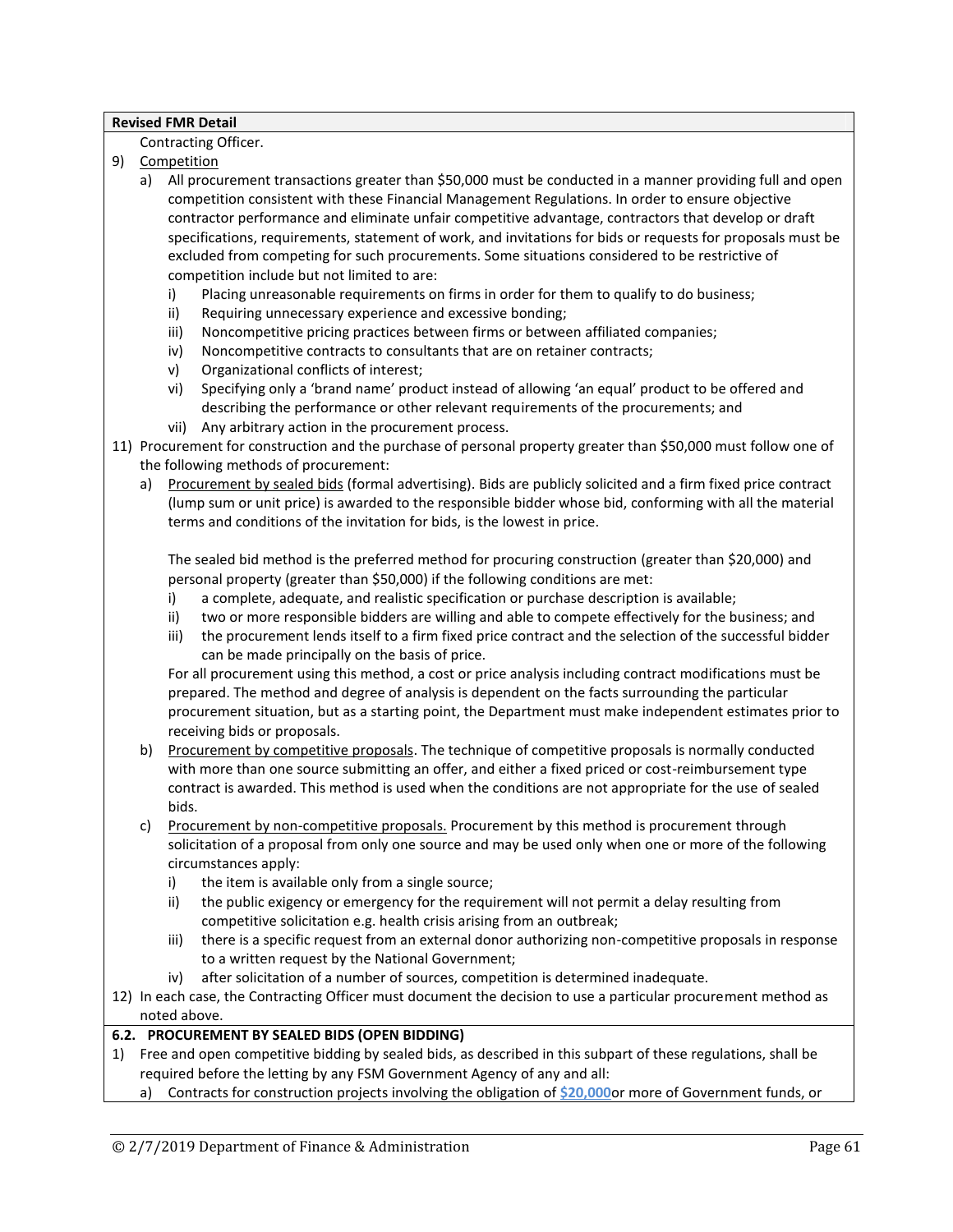|    |        | <b>Revised FMR Detail</b>                                                                                              |
|----|--------|------------------------------------------------------------------------------------------------------------------------|
|    |        | such other amount as may be prescribed by law; or                                                                      |
|    | b)     | Contracts for the purchase of personal property involving the obligation, including the cost of freight and            |
|    |        | handling, of \$50,000 or more of Government funds, or such other amount as may be prescribed by law.                   |
|    | 6.2.1. | <b>Aggregation and splitting</b>                                                                                       |
| 1) |        | For the purposes of subpart 6.2, the total amount of the aggregate construction contracts for a single project         |
|    |        | from a single contractor, or purchases of similar property from a single supplier during a fiscal year, shall be       |
|    |        | used in determining if open bidding is required.                                                                       |
| 2) |        | Under no circumstances must construction projects or purchases be split to avoid the dollar threshold required         |
|    |        | for open bidding as described in subpart 6.2.                                                                          |
|    | 6.2.2. | <b>Call for Sealed Bids</b>                                                                                            |
|    |        | 1) The open bidding process shall be initiated by a Contracting Officer (CO), who shall publish a call for sealed bids |
|    |        | containing, at a minimum, the following information:                                                                   |
|    | a)     | Name and location of the project;                                                                                      |
|    | b)     | Name and address of the CO;                                                                                            |
|    | c)     | Where bidding documents can be obtained from;                                                                          |
|    | d)     | Pre-bid conference and site inspection date, time and location;                                                        |
|    | e)     | Date, time (deadline) and location the bids are due;                                                                   |
|    | f)     | Place and time (immediately after the deadline) for public opening of bids                                             |
|    | g)     | Instructions for the sealed envelope markings; and                                                                     |
|    | h)     | Instructions for receiving bids via email                                                                              |
|    | i)     | Contractor qualification requirements.                                                                                 |
|    | j)     | A statement affirming the agency's right to reject any or all bids received.                                           |
|    |        |                                                                                                                        |
| 2) |        | Bidding documents will include 'bidding instructions', 'bidding form' and a 'contractor's qualification                |
|    |        | statement'. Usually contractor's will be requested to provide additional information that will include, but not        |
|    |        | limited to:                                                                                                            |
|    | a)     | Copy of Company Business License;                                                                                      |
|    | b)     | Company's financial statements (more than one year may be requested);                                                  |
|    | c)     | List of past completed projects;                                                                                       |
|    | d)     | List of current on-going projects;                                                                                     |
|    | e)     | List of subcontractors and their scope and nature of work to be performed;                                             |
|    | f)     | List of equipment;                                                                                                     |
|    | g)     | Intention to bid as a citizen bidder (including additional information);                                               |
|    | h)     | Certification from CTA and FSM Social Security that the Company is up to date with furnishing returns and              |
|    |        | payment of social security and tax liabilities; and                                                                    |
|    |        | i) Cost summary and detailed breakdown of the bid amount.                                                              |
| 3) |        | All sealed bids will be time and date stamped when it is received.                                                     |
|    |        | Bids received via email must also be noted as to the date and time it was received. The cover email will be            |
| 4) |        | printed and placed in a sealed envelope by the Secretary of the relevant Department and marked as an email             |
|    |        | bid. The attachment that goes with the cover email must not be opened until the assigned opening date. It is           |
|    |        | the responsibility of the bidder to ensure that all electronic documents are not editable i.e. must be in a pdf        |
|    |        |                                                                                                                        |
|    |        | format.<br>All bids are to be received and treated with the utmost discretion and confidentiality and must be          |
| 5) |        |                                                                                                                        |

appropriately stored in a secure place until the bid opening date.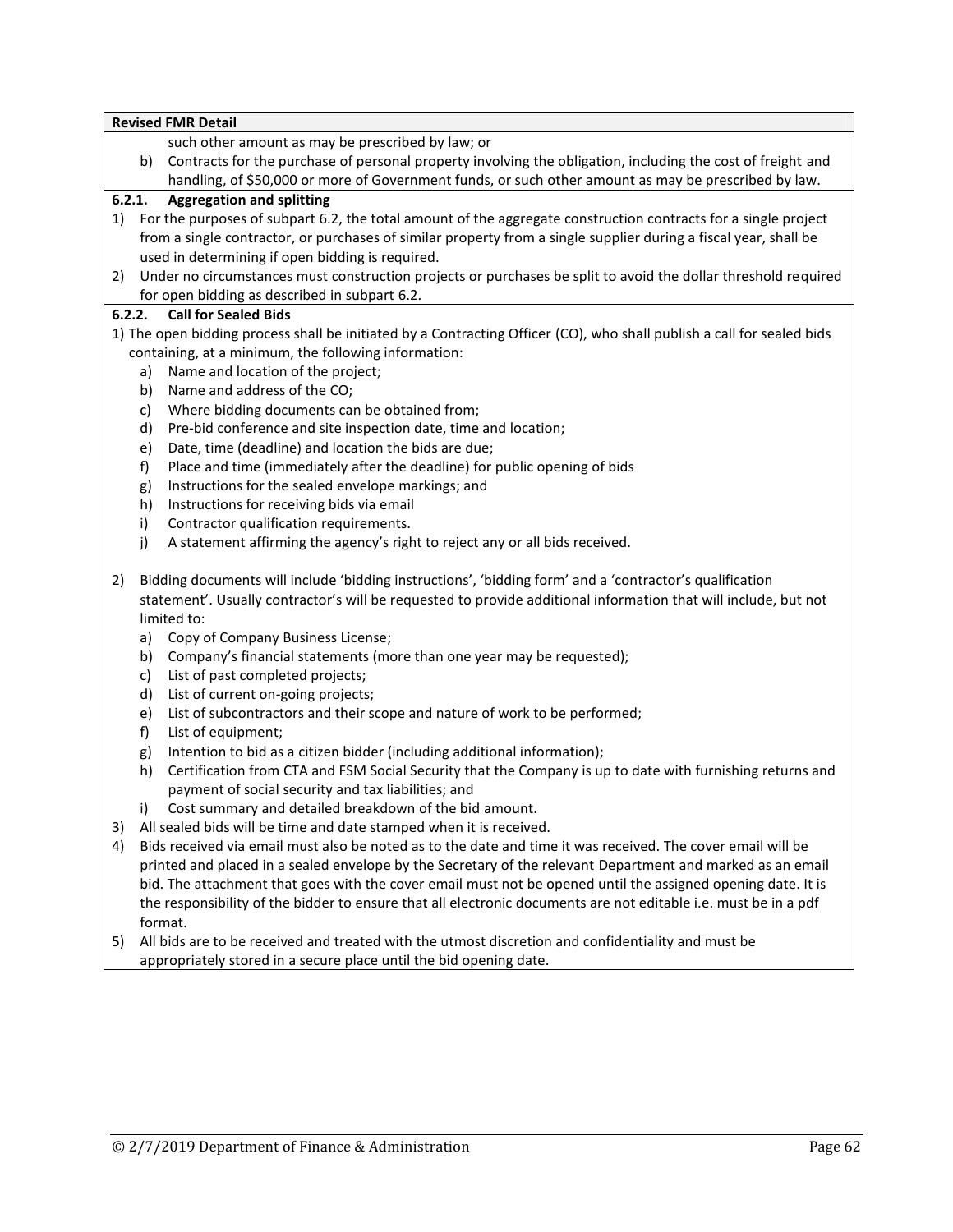|              |          | <b>Revised FMR Detail</b>                                                                                                                                                                                                                                                                                                                                                                                                                                                                |
|--------------|----------|------------------------------------------------------------------------------------------------------------------------------------------------------------------------------------------------------------------------------------------------------------------------------------------------------------------------------------------------------------------------------------------------------------------------------------------------------------------------------------------|
|              | 6.2.3.   | <b>Public Notice</b>                                                                                                                                                                                                                                                                                                                                                                                                                                                                     |
| 1)           | a)       | The call for sealed bids described in subpart 6.2.2 shall be advertised for at least ten (10) working days:<br>By posting such call for sealed bids in the Immigration Office and one other prominent public place in<br>each State in the FSM;                                                                                                                                                                                                                                          |
|              | b)       | By posting on the internet via approved recruitment sites or approved Government websites; and                                                                                                                                                                                                                                                                                                                                                                                           |
|              | c)       | If the CO considers appropriate, by use of radio and newspaper media and any other means he may<br>consider feasible.                                                                                                                                                                                                                                                                                                                                                                    |
| 2)<br>3)     |          | The CO must collect copies of the advertisement that was placed in the public place (via photograph) or the<br>newspaper clipping confirming the public notice was complied with.<br>In cases where the scope of the construction or the specification for the property changes at any time between<br>the public notice and awarding the contract, the CO must send out notification of the change and that any bids<br>that have been submitted must be amended to reflect the change. |
| 6.2.4.       |          | <b>Qualification of bidders</b>                                                                                                                                                                                                                                                                                                                                                                                                                                                          |
| 1)           | a)<br>b) | Before any prospective bidder may be entitled to submit a bid for the performance of a contract covered by<br>Part V of these Regulations, within ten calendar days prior to the date designated for opening bids:<br>give written notice to the CO of the intention to bid;<br>the CO must be satisfied of the prospective bidder's financial ability to perform the work intended, has<br>relevant experience and competence in performing similar work; and                           |
|              | c)       | include in the written notice a statement that the bid will be a 'citizen bid' and will provide sufficient                                                                                                                                                                                                                                                                                                                                                                               |
| 2)           |          | documentation of eligibility to receive citizen bidder preference.<br>Whenever it appears to the CO that the prospective bidder is not fully qualified and able to perform the                                                                                                                                                                                                                                                                                                           |
| 3)           |          | intended work, the CO shall refuse to receive or consider any bid offered by the prospective bidder.<br>Upon being determined not to be fully qualified, a prospective bidder may appeal this determination within ten<br>days after notice of disqualification in accordance with the Administrative Procedures Act, chapter 1 of title 17<br>of this code.                                                                                                                             |
| 6.2.5.       |          | <b>Bonding and insurance</b>                                                                                                                                                                                                                                                                                                                                                                                                                                                             |
| 1)           |          | Except for contracts for construction projects involving \$150,000 or less, or for the purchase of personal                                                                                                                                                                                                                                                                                                                                                                              |
|              |          | property involving \$10,000,000 or less, the CO is hereby authorized to impose such bonding and insurance                                                                                                                                                                                                                                                                                                                                                                                |
|              |          | requirements that, in his best judgment, are necessary and appropriate to ensure proper performance of the<br>contract by the contractor.                                                                                                                                                                                                                                                                                                                                                |
| 2)           |          | Such bonding and insurance requirements may include, but need not be limited to, bid guarantee, performance                                                                                                                                                                                                                                                                                                                                                                              |
| 3)           |          | bond, or payment bond.<br>At times the CO may impose a 'refundable bid bond' to be paid at the time a tender is submitted. The bond will<br>be set at and amount between \$100 to \$1,000 to be repaid within 7 working days after the contract has been<br>awarded.                                                                                                                                                                                                                     |
| 4)           |          | If bonding is imposed on any tender, such amounts will be deposited in a designated bank account as a                                                                                                                                                                                                                                                                                                                                                                                    |
|              |          | refundable bond to be repaid at a time the conditions for the bond have been met.                                                                                                                                                                                                                                                                                                                                                                                                        |
| 6.2.6.<br>1) |          | <b>Retainers</b><br>In the case of other construction contracts greater than \$500,000 in value, a retainer between 10 to 20% must                                                                                                                                                                                                                                                                                                                                                       |
|              |          | be withheld until 30 days after the full completion of the project. At the end of 30 days, there is no defect or<br>failure that requires to be corrected by the contractor, the retainer will be released.                                                                                                                                                                                                                                                                              |
| 2)           |          | In the case of personal property that requires installation and commissioning prior to bringing the property to                                                                                                                                                                                                                                                                                                                                                                          |
|              |          | satisfactory working condition, a value of between 10 to 20% of the property price must be retained until such                                                                                                                                                                                                                                                                                                                                                                           |
|              |          | time final sign-off has been received that the property is fully functional, which will be no less than 30 calendar                                                                                                                                                                                                                                                                                                                                                                      |
|              |          | days after installation and commissioning.                                                                                                                                                                                                                                                                                                                                                                                                                                               |
| 6.2.7.       |          | <b>Sealed bids</b>                                                                                                                                                                                                                                                                                                                                                                                                                                                                       |
| 1)           | a)       | When submitting bids the prospective contractor must submit the following information:<br>Completed bid form that includes the following information:                                                                                                                                                                                                                                                                                                                                    |
|              |          | Project name;<br>i)                                                                                                                                                                                                                                                                                                                                                                                                                                                                      |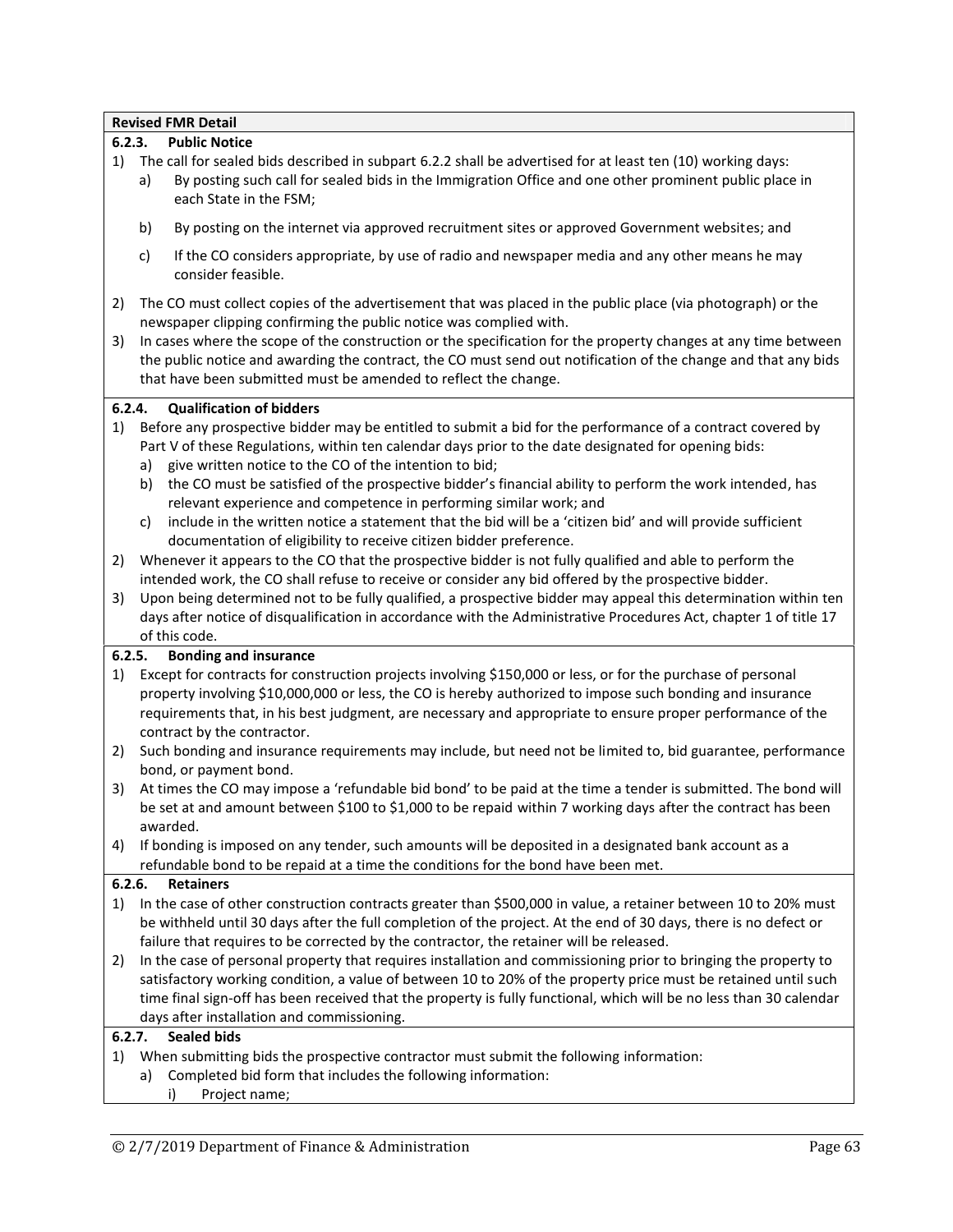|    | <b>Revised FMR Detail</b>                      |                                                                                                                                                                                                                                                                                               |
|----|------------------------------------------------|-----------------------------------------------------------------------------------------------------------------------------------------------------------------------------------------------------------------------------------------------------------------------------------------------|
|    | ii)<br>iii)<br>Lump sum price.<br>iv)          | Contract name, address and contact details;<br>Declaration that the bid is genuine and can be carried out and has not taken part in any act of<br>collusion to limit free and open competition;                                                                                               |
|    | b)                                             | In addition to the completed bid form, the contractor must also provide all additional information as<br>detailed in subpart 6.2.2(2) and any other information requested by the CO.                                                                                                          |
| 2) |                                                | All bids submitted to the CO in response to his call for sealed bids described under subparts 6.2.2 and 6.2.3<br>must be sealed and, in addition to the bid itself, contain:                                                                                                                  |
|    | a)                                             | With respect to bids for construction projects, the name of and the nature and scope of the work to be<br>performed by each joint contractor or subcontractor to be engaged by the bidder;                                                                                                    |
|    | b)                                             | With respect to bids for property, in clear terms, the quantity and description of item[s] or project[s] being<br>bid upon (inclusive of all freight and clearance costs for overseas bidders);                                                                                               |
|    | c)                                             | If applicable, discounts, transport costs, or life cycles; and                                                                                                                                                                                                                                |
|    | d)<br>subpart 6.2.15(1)(a) hereof.             | A sworn statement that the bidder has not been a party to any agreement or collusion described by                                                                                                                                                                                             |
|    | 6.2.8.<br><b>Receipt of bids and proposals</b> |                                                                                                                                                                                                                                                                                               |
| 1) | subpart 6.2.3 hereof.                          | All bids and proposals shall be submitted to the CO at the address provided in the public notice described in                                                                                                                                                                                 |
| 2) |                                                | Bids must be received deadline published in the call for sealed bids, shall be maintained in a locked receptacle                                                                                                                                                                              |
|    |                                                | at the office of the CO, and shall not be opened prior to the public opening described in subpart 6.2.9 hereof.                                                                                                                                                                               |
| 3) |                                                | In cases where no bid/proposal is received, the bidding panel must consider the following:                                                                                                                                                                                                    |
|    | a)<br>b)                                       | extending the public notice end date to attract more bids;<br>widening the advertising channels for the public notice in addition to the closing date extension;                                                                                                                              |
|    | d)                                             | Abandon the tender and decide to use a 'time and material' type contract.                                                                                                                                                                                                                     |
|    | i)<br>sum of:                                  | 'time and material' type contract means a contract whose cost to the National Government is the                                                                                                                                                                                               |
|    |                                                | Actual cost of materials; and<br>Direct labor hours charged at fixed hourly rates that reflect wages, general and administrative                                                                                                                                                              |
|    | expenses, and profit.                          |                                                                                                                                                                                                                                                                                               |
|    | ii)<br>own risk.                               | All 'time and material' type contracts must specify a ceiling price that the contractor exceeds at their                                                                                                                                                                                      |
|    | iii)<br>controls.                              | All 'time and material' type contracts must appoint a Government Officer to oversee the project to<br>obtain reasonable assurance that the contractor is using efficient methods and cost effective cost                                                                                      |
| 4) |                                                | In cases where only one bid is received that adequately responds in quality, fitness, and capacity to the<br>particular requirements of the proposed work called for the bid panel must carefully consider if the bid<br>represents value-for-money before making a recommendation for award. |
| 5) |                                                | In cases where tenders are received but do not adequately responds in quality, fitness, and capacity to the                                                                                                                                                                                   |
|    |                                                | particular requirements of the proposed work called for, the bidding panel can reject all bids/proposals and re-<br>advertise, modifying the call for sealed bids to deal with any issues identified that resulted in received bids not                                                       |
|    | being acceptable on the first occasion.        |                                                                                                                                                                                                                                                                                               |
|    | <b>Bid and proposal opening</b><br>6.2.9.      |                                                                                                                                                                                                                                                                                               |
| 1) |                                                | Bids and proposals shall be opened publicly, immediately following the deadline for submission advised in the                                                                                                                                                                                 |
|    |                                                | call for sealed bids, in the presence of all bidders who attend and the bidding panel, and at the time and place<br>for the opening of bids as stated in the call for sealed bids described in subpart 6.2.2 hereof.                                                                          |
| 2) |                                                | In cases where any of the prospective contractors are unable to attend for any reason, the bid opening shall                                                                                                                                                                                  |
|    | continue without prejudice to any party.       |                                                                                                                                                                                                                                                                                               |
| 3) |                                                | The financial offers of all bids received may be inspected by any prospective contractor who submitted a bid or                                                                                                                                                                               |
|    | proposal.                                      |                                                                                                                                                                                                                                                                                               |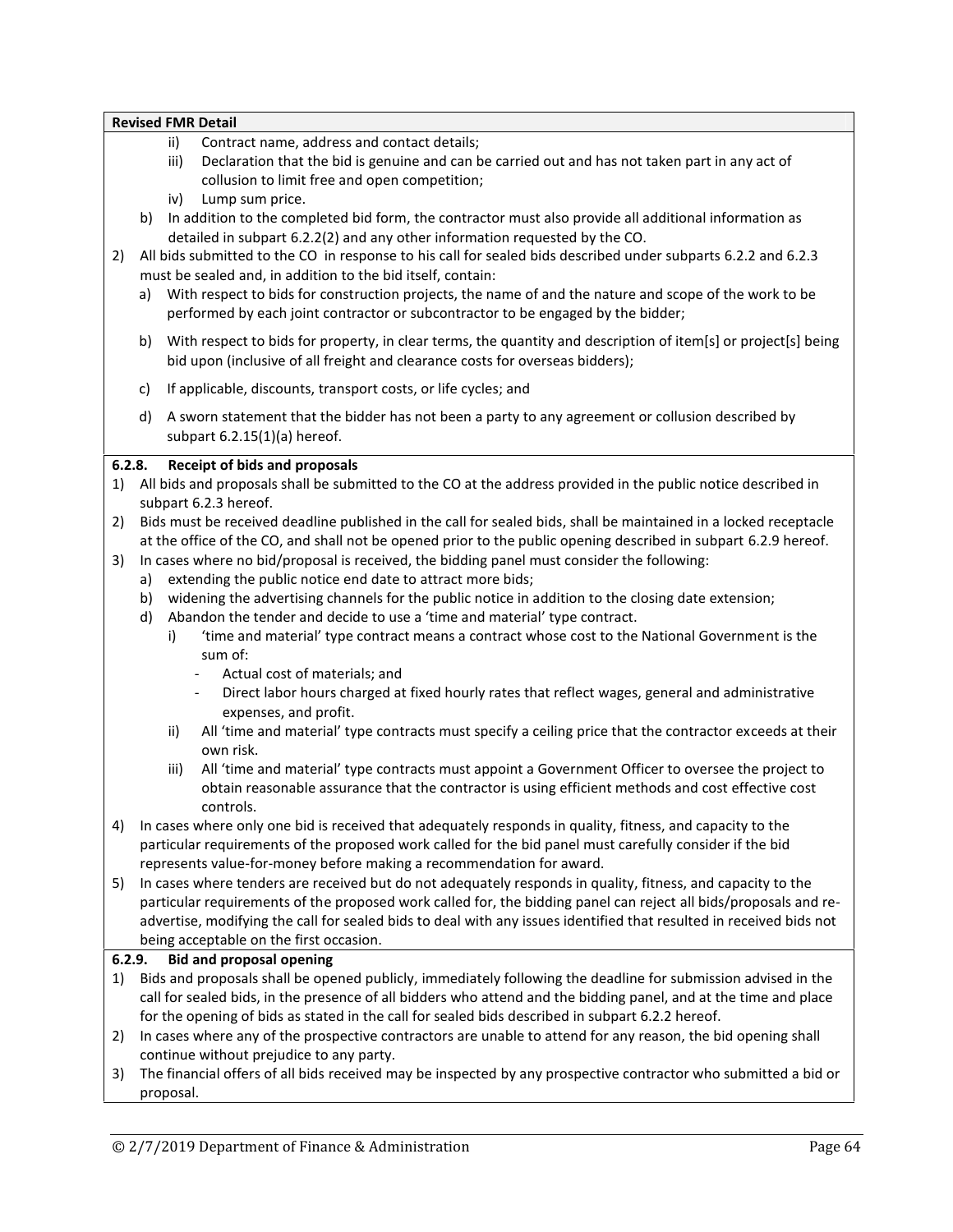|    |         | <b>Revised FMR Detail</b>          |                                                                                                                                                                                     |             |  |
|----|---------|------------------------------------|-------------------------------------------------------------------------------------------------------------------------------------------------------------------------------------|-------------|--|
| 4) |         |                                    | For selection purposes only, the bids or proposals of qualified Citizen Bidders shall be reduced in accordance                                                                      |             |  |
|    |         |                                    | with the Citizen Bidder preference of the PCA as described under subpart 6.2.10 and 6.2.11.                                                                                         |             |  |
| 5) |         |                                    | All bids and proposals should be opened in the presence of the full bidding panel. In cases, where                                                                                  |             |  |
|    |         |                                    | representatives from the Department of Finance and Department of Justice are unable to attend, another                                                                              |             |  |
|    |         |                                    | representative from each respective Department must be selected to attend the bid opening.                                                                                          |             |  |
| 6) |         |                                    | Sufficient notice must be given to the bidding panel of the scheduled date and time for the bid opening. The CO<br>must seek to avoid bidding panel members being unable to attend. |             |  |
| 7) |         |                                    | Bid opening should not be delayed due to the absence of a panel member.                                                                                                             |             |  |
| 8) |         |                                    | The bidding panel will convene to consider the matters as described in subpart 6.2.13 plus any other relevant                                                                       |             |  |
|    |         | considerations.                    |                                                                                                                                                                                     |             |  |
|    |         | 6.2.10. Citizen bidder eligibility |                                                                                                                                                                                     |             |  |
| 1) |         |                                    | In order for a bidder (prospective contractor) to be eligible to receive the citizen bidder preference provided for                                                                 |             |  |
|    |         |                                    | in subpart 6.2.9(4), such bidder shall meet the following criteria:                                                                                                                 |             |  |
|    | a)      |                                    | The bidder shall be a citizen as defined under subpart 1.4(7) of these Regulations;                                                                                                 |             |  |
|    | b)      |                                    | The bidder shall be bidding for a construction project or for the sale of personal property in response to an                                                                       |             |  |
|    |         |                                    | advertisement for bids made pursuant to this chapter;                                                                                                                               |             |  |
|    | c)      |                                    | The bidder shall include in his written notice of intention to bid a statement that he is submitting his bid as                                                                     |             |  |
|    |         |                                    | a citizen bidder and provide sufficient documentation of his eligibility to receive the citizen bidder                                                                              |             |  |
|    |         | preference; and                    |                                                                                                                                                                                     |             |  |
|    | d)      |                                    | For construction projects, the bidder shall commit that:                                                                                                                            |             |  |
|    |         | i)                                 | at least 25 percent of all workers employed at the job site at all times shall be citizens of the                                                                                   |             |  |
|    |         |                                    | Federated States of Micronesia; and                                                                                                                                                 |             |  |
|    |         | ii)                                | at least 25 percent of all materials and supplies utilized in the construction project shall be purchased                                                                           |             |  |
|    |         |                                    | from within the Federated States of Micronesia.                                                                                                                                     |             |  |
|    |         | 6.2.11. Citizen bidder preference  |                                                                                                                                                                                     |             |  |
| 1) |         |                                    | Citizen bidders who qualify to bid under the provisions of this chapter shall receive preference over noncitizen<br>bidders in determining the award of the contract.               |             |  |
| 2) |         |                                    | For the purpose of determining the preference to be given to citizen bidders, the amount of the bid of each                                                                         |             |  |
|    |         |                                    | citizen bidder shall be reduced according to the following formula, and such reduction shall be used solely for                                                                     |             |  |
|    |         |                                    | the purpose of determining the lowest responsible bidder (i.e. will not be used as the final contract price):                                                                       |             |  |
|    |         |                                    |                                                                                                                                                                                     |             |  |
|    | #       | <b>Contract</b>                    | \$ range                                                                                                                                                                            | % reduction |  |
|    |         | <b>Type</b>                        |                                                                                                                                                                                     |             |  |
|    | 1       | Construction                       | Between \$20,000 to \$499,999                                                                                                                                                       | 15%         |  |
|    | 3       | Construction                       | Between \$500,000 to \$1,499,999                                                                                                                                                    | 10%         |  |
|    | 4       | Construction                       | Between \$1,500,000 to \$9,999,999                                                                                                                                                  | 5%          |  |
|    | 5       | Construction                       | Greater than \$10,000,000                                                                                                                                                           | 0%          |  |
|    | #       | Contract                           | \$ range                                                                                                                                                                            | % reduction |  |
|    |         | <b>Type</b>                        |                                                                                                                                                                                     |             |  |
|    | 1       | Property                           | Between \$50,000 to \$499,999                                                                                                                                                       | 15%         |  |
|    | 3       | Property                           | Between \$500,000 to \$1,499,999                                                                                                                                                    | 10%         |  |
|    |         |                                    |                                                                                                                                                                                     |             |  |
|    |         |                                    |                                                                                                                                                                                     |             |  |
|    | 4       | Property                           | Between \$1,500,000 to \$9,999,999                                                                                                                                                  | 5%          |  |
|    | 5       | Property                           | Greater than \$10,000,000                                                                                                                                                           | 0%          |  |
|    | 6.2.12. | <b>Rejection of bids</b>           |                                                                                                                                                                                     |             |  |
| 1) |         |                                    | The bidding panel shall reject any bid or proposal which does not comply with the requirements of the call for                                                                      |             |  |
|    |         |                                    | sealed bids described in subpart 6.2.2 hereof or request for proposal.                                                                                                              |             |  |
| 2) |         | of the sealed bid.                 | Any bids or proposals rejected must be fully documented as to why they do not comply with the requirements                                                                          |             |  |

2) The CO in consultation with the bidding panel shall award the contract for the item[s] or project[s] being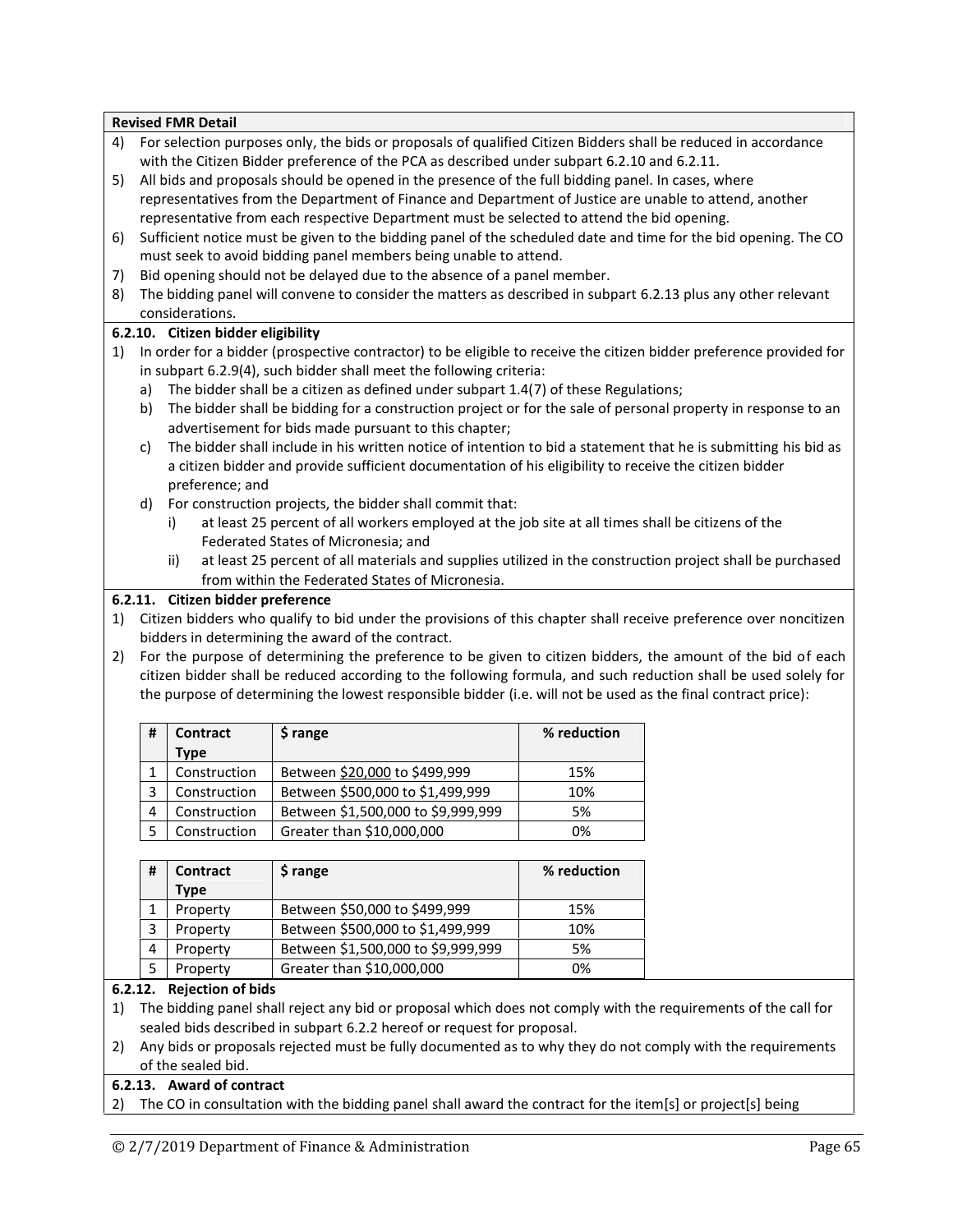|    |    | <b>Revised FMR Detail</b>                                                                                                                           |
|----|----|-----------------------------------------------------------------------------------------------------------------------------------------------------|
|    |    | tendered to the lowest responsible bidder, pursuant to his limited discretionary powers defined in subpart                                          |
|    |    | 6.2.14hereof.                                                                                                                                       |
| 3) |    | In deciding the 'lowest responsible bidder' for construction contracts, the bidding panel must consider and                                         |
|    |    | document the following in awarding the contract:                                                                                                    |
|    | a) | Ensure there is a declaration of 'no conflicts of interest' by participating panel members and if there is any                                      |
|    |    | doubt a replacement representative must be made;                                                                                                    |
|    | b) | Ensure the full scope of works have been met to avoid future change orders;                                                                         |
|    | c) | As a starting point identify all 'responsible bidders' i.e. meet all the requirements of the bid conditions. All                                    |
|    |    | bidders rejected due to not meeting the bid conditions, the bidding panel will follow subpart 6.2.12 of                                             |
|    |    | these Regulations.                                                                                                                                  |
|    | d) | The next step will be to determine the lowest tendered price. All justifications must be supportable;                                               |
|    | e) | Ensure all additional costs for freight and clearance costs have been factored into the price from overseas<br>bidders who have submitted a tender; |
|    | f) | Details of all sub-contractors, including a full list of laborers, working under the main contractor;                                               |
|    | g) | Past relationship history with the contractor i.e. ability to deliver on time, good quality work/products,                                          |
|    |    | sufficient workforce to complete the work, business is financially fit;                                                                             |
|    | h) | Whether any retainer or bonding is required as described under subpart 6.2.5;                                                                       |
|    | i) | Whether there are any 'citizen bidder requirements and reductions' as described under subpart 6.2.10 and<br>$6.2.11$ ; and                          |
|    | j) | Any other factors that have been included in the call for sealed bids.                                                                              |
| 4) |    | In deciding the 'lowest responsible bidder' for personal property, the bidding panel must consider and                                              |
|    |    | document the following in awarding the contract:                                                                                                    |
|    | a) | Ensure there is a declaration of 'no conflicts of interest' by participating panel members and if there is any                                      |
|    |    | doubt a replacement representative must be made;                                                                                                    |
|    | b) | Ensure the full specifications of property have been met;                                                                                           |
|    | c) | As a starting point identify all 'responsible bidders' i.e. meet all the requirements of the bid conditions. All                                    |
|    |    | bidders rejected due to not meeting the bid conditions, the bidding panel will follow subpart 6.2.12 of                                             |
|    |    | these Regulations.                                                                                                                                  |
|    | d) | The next step will be to determine the lowest tendered price. All justifications must be supportable;                                               |
|    | e) | Quality of products being supplied;                                                                                                                 |
|    | f) | Availability of the product in the quantity required;                                                                                               |
|    | g) | Ensure all additional costs for freight and clearance costs have been factored into the price from overseas                                         |
|    |    | bidders who have submitted a tender;                                                                                                                |
|    | h) | review and consider the requirements of subpart 7.1.10;                                                                                             |
|    | i) | Past relationship history with the supplier i.e. ability to deliver on time, warranty on any defects;                                               |
|    | j) | Whether any retainer is required for installation and commissioning (as described under subpart 6.2.5);<br>and                                      |
|    | k) | Any other factors that influence a decision.                                                                                                        |
|    |    | 6.2.14. Bidding panel's discretionary powers                                                                                                        |
| 1) |    | In the selection of the 'lowest responsible' bidder, thebidding panel must:                                                                         |
|    | a) | If the lowest bid is rejected, accept the next lowest remaining responsible bidder or advertise anew for                                            |
|    |    | bids pursuant to these regulations;                                                                                                                 |
|    | b) | If two or more bids are the same and lowest, award the contract to the better qualified bidder, based on                                            |
|    |    | the criteria stated in the call for sealed bids; and                                                                                                |
|    | C) | Negotiate with the chosen responsible bidder, and only with that bidder, to reduce the PRICE of work and                                            |
|    |    | to award the contract at a price which reflects the negotiated reduction.                                                                           |
| 2) |    | When negotiating the price (for Federal projects), the CO must negotiate profit as a separate element of price                                      |
|    |    | for each contract in which there is no price competition and in all cases where a cost analysis is performed. To                                    |
|    |    | establish a fair and reasonable profit, consideration must be given to the complexity of the work to be                                             |
|    |    | performed, the risk borne by the contractor, the contractor's investment, the amount of sub-contracting, the                                        |
|    |    | quality of it record of past performance, and industry profit rates in the surrounding geographical area for                                        |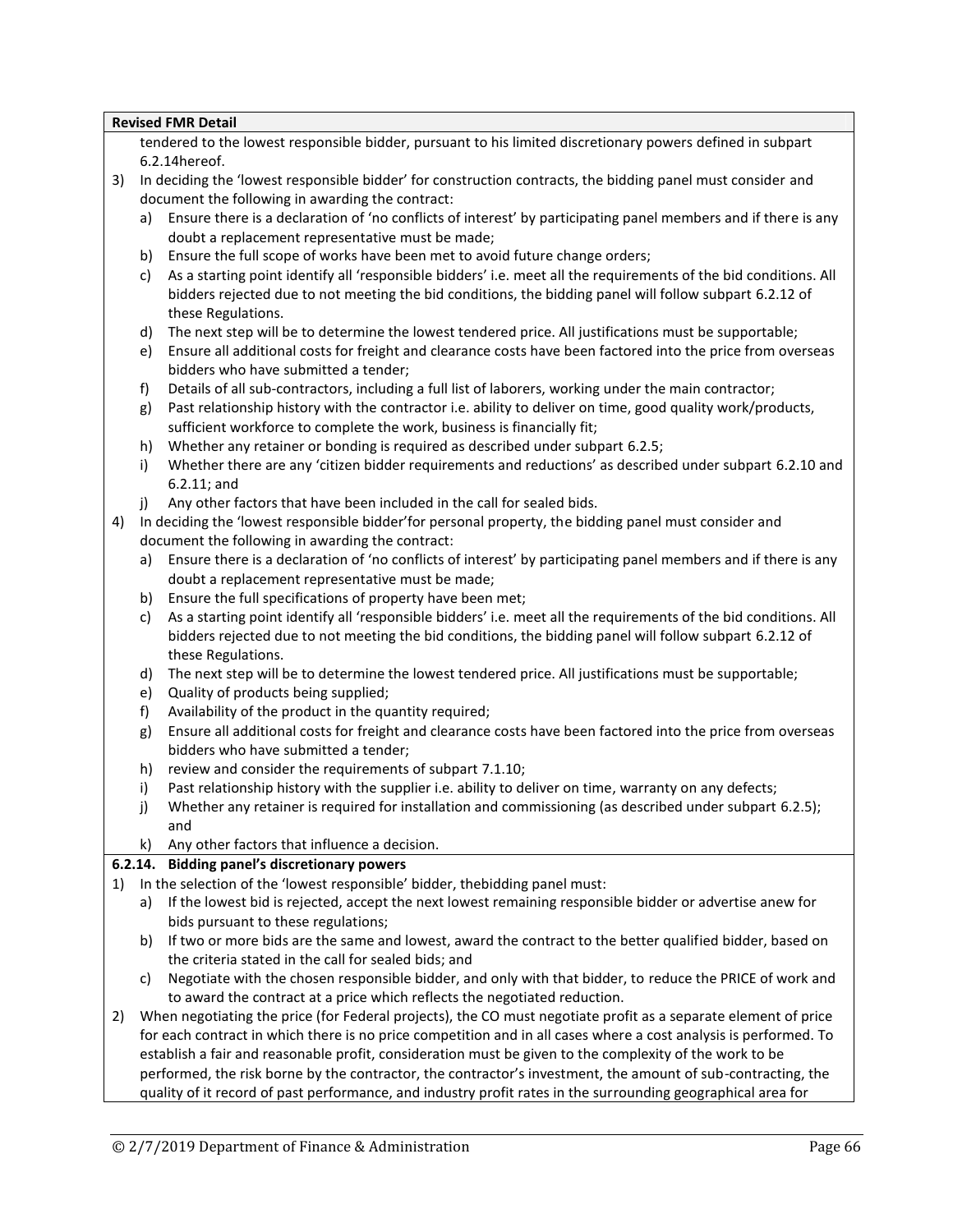|    |         | <b>Revised FMR Detail</b>                                                                                                                                                         |
|----|---------|-----------------------------------------------------------------------------------------------------------------------------------------------------------------------------------|
|    |         | similar work.                                                                                                                                                                     |
| 3) |         | Any or all bids may be rejected if there is a sound documented reason.                                                                                                            |
|    |         | 6.2.15. Collusion or Advance Disclosure                                                                                                                                           |
| 1) |         | Thebidding panel shall:                                                                                                                                                           |
|    | a)      | Collusion. In the event of any agreement or collusion among bidders or prospective bidders in the restraint                                                                       |
|    |         | of freedom of competition by agreement to bid at a fixed price or to refrain from bidding, void the bids of                                                                       |
|    |         | such bidders; and                                                                                                                                                                 |
|    | b)      | Advance Disclosure. In the event of any disclosure of the terms of a bid before the time of opening bids as                                                                       |
|    |         | set forth in the call for sealed bids described by subpart 6.2.2 hereof, declare the proceedings void and                                                                         |
|    |         | require the procedures of this part of these regulations to begin anew.                                                                                                           |
| 2) |         | Under no circumstances must a bidder collude with others to pitch the original tender low with a view to                                                                          |
|    |         | submit a change order after a contract has been executed. If such a situation is found, this may render the                                                                       |
|    |         | contract null and void.                                                                                                                                                           |
|    |         | 6.2.16. Contesting procedures                                                                                                                                                     |
|    |         | Any FSM citizen taxpayer or any bona fide unsuccessful bidder may bring a civil action in the FSM Supreme Court to                                                                |
|    |         | enjoin execution of any contract entered into in violation of the PCA, as amended, and subparts 6.2 through 6.2.17                                                                |
|    | hereof. |                                                                                                                                                                                   |
|    |         | 6.2.17. Exemption from open bidding                                                                                                                                               |
| 1) |         | Notwithstanding any other provisions of these regulations, open bidding as described herein shall not be                                                                          |
|    |         | required:                                                                                                                                                                         |
|    | a)      | In case of emergency affecting public health, safety, or convenience so declared in writing by the President                                                                      |
|    |         | upon application by the head of any FSM Government Agency, setting forth the nature of the emergency                                                                              |
|    |         | and the danger to the public health, safety or convenience caused by the delay, to the extent necessary to                                                                        |
|    |         | meet the emergency without open bidding. Such action and the reasons therefore shall immediately be                                                                               |
|    |         | made public by the awarding authority; or                                                                                                                                         |
|    | b)      | In the event there are no bids received by the CO in response to his call for sealed bids as described in                                                                         |
|    |         | subpart 6.2.2 hereof;                                                                                                                                                             |
|    | c)      | When the terms of an agreement for a foreign aid project require that contracts necessary for the<br>completion of the project shall be let to nationals of the donor country; or |
|    | d)      | In cases where it can be demonstrated that there is only one supplier able to provide the goods or services                                                                       |
|    |         | that is most cost efficient for the FSM Government.                                                                                                                               |
|    |         | <b>6.3. PROCUREMENT BY COMPETITIVE PROPOSALS</b>                                                                                                                                  |
| 1) |         | Should 'Procurement by Competitive Proposals' or 'request for proposal' method is selected, the following                                                                         |
|    |         | requirements apply:                                                                                                                                                               |
|    | a)      | Proposals must be solicited from at least two qualified sources.                                                                                                                  |
|    | b)      | Request for proposal must be publicized in the same manner as the 'procurement for sealed bids' as                                                                                |
|    |         | detailed in subpart 6.2.3 - 'Public Notice'.                                                                                                                                      |
|    | C)      | The Request for proposal must identify all evaluation factors and their relative importance.                                                                                      |
|    | d)      | Any response to the 'public notice' will be considered by the bidding panel who will meet at an assigned                                                                          |
|    |         | date and time.                                                                                                                                                                    |
|    | e)      | The date of the proposal evaluation will be set a date no less than 30 days after the public notice date.                                                                         |
|    | f)      | All proposals will be opened in line with subpart 6.2.9 - 'Bid and proposal opening'.                                                                                             |
| 2) |         | It is the responsibility of the contracting officer (or designee) to document the proposals received, conducting                                                                  |
|    |         | the technical evaluations of the proposals received and selection of recipients.                                                                                                  |
| 3) |         | When submitting proposals the prospective contractor must submit the following information:                                                                                       |
|    | a)      | Project name;                                                                                                                                                                     |
|    | b)      | Contract name, address and contact details;                                                                                                                                       |
|    | c)      | Declaration that the proposal is genuine and can be carried out;                                                                                                                  |
|    | d)      | Declaration that the prospective contractor has no conflicts of interest or declare their conflict of interest                                                                    |
|    |         | and how they propose to manage;                                                                                                                                                   |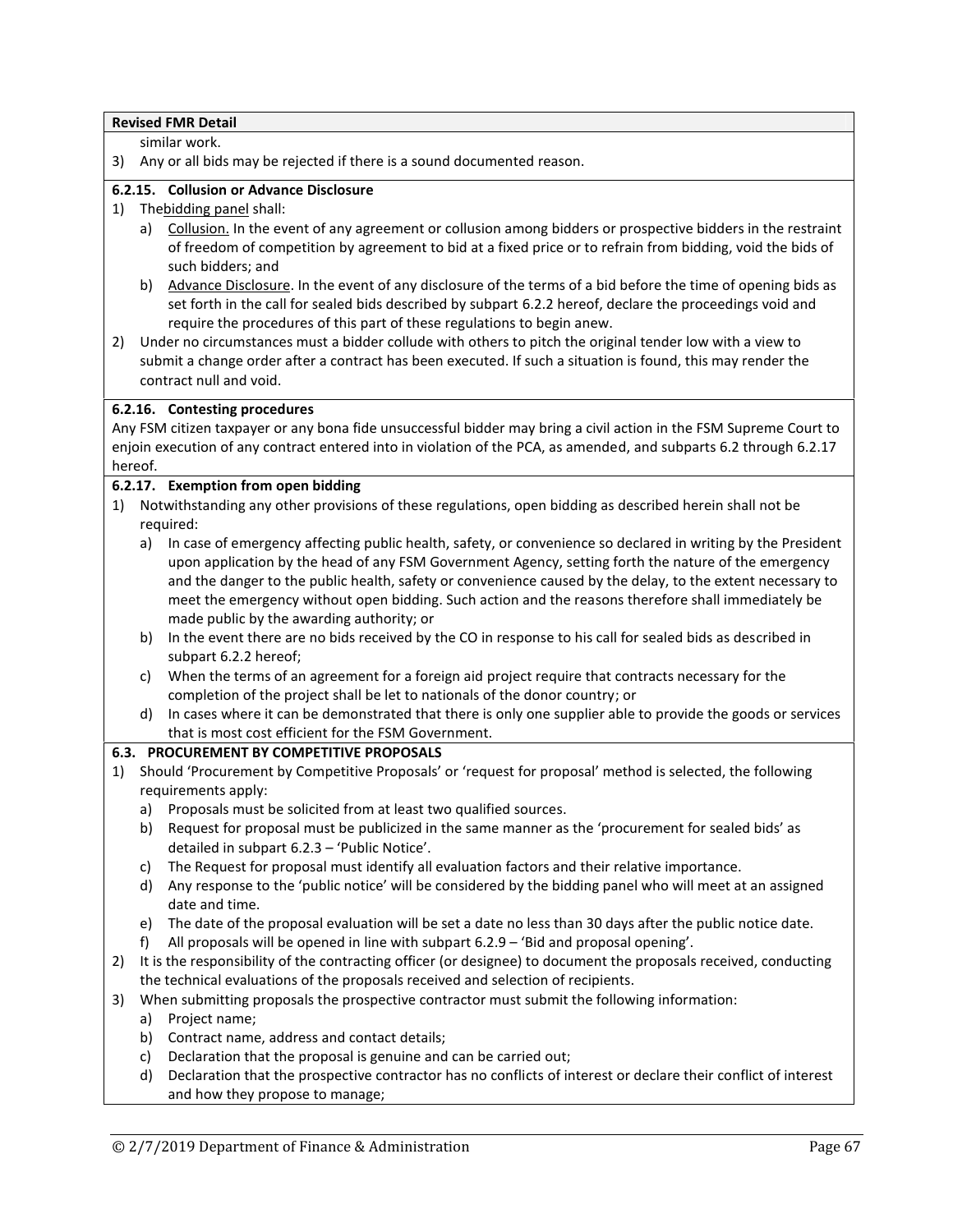- e) Declaration that the prospective contractor has not engaged in any act of collusion to limit competition
- f) Information as set out in subpart 6.2.2(2); and
- g) Any other information as requested by the CO.
- 4) Citizen bidder eligibility rules may also apply when a prospective contractor notifies the CO that they intend to submit a proposal in line with subpart 6.2.10 and 6.2.11.
- 5) Should any proposals be rejected refer to subpart 6.2.12
- 6) Bonding and insurance requirements will be the same as those imposed for open bidding under subpart 6.2.5.
- 7) Contracts will be awarded to the responsible firm whose proposal is most advantageous to the program, with price and other factors considered (as determined by the CO). The CO must consider and document the following:
	- a) Ensure that there is no 'conflict of interest' by participating panel members and if there is any doubt a replacement representative must be found;
	- b) Any issues arising from the proposal received and whether this impacts on whether the proposal is eligible for 'award';
	- c) Ensure the proposal covers the full scope of the Governments requirements; and
	- d) Any other matters as determined by the bidding panel.
- 8) The bidding panel's decision is final while considering the discretionary powers as set out in subpart 6.2.14.
- 9) Prospective bidders must also comply with the requirements of subparagraphs:
	- a) 6.2.10 Citizen bidder eligibility (if applicable)
	- b) 6.2.11 Citizen bidder preference (if applicable)
	- c) 6.2.15 Collusion or advance disclosure
	- d) 6.2.16 Contesting procedures

# **6.4. CHANGE ORDERS FROM INITIAL CONTRACT**

- 1) At times there may be a change in the initial scope of works or specifications of the goods that was initially tendered and awarded as required by the Public Contracts Act.
- 2) All change orders are subject to fund availability and must be certified by the CO as required to ensure there are sufficient funds to cover the cost.
- 3) In such cases, a decision must be made whether the:
	- a) Initial award be revoked (if no contract has been signed as described in subparts 5.1.5 to 5.1.7) and repeat the bidding process with the wider scope or additional specifications; or
	- b) Continue with the initial award (due to contract already being executed under subpart 5.1.6) and decide whether a tender is required for the additional scope or specifications.
- 4) In the case of a) above, the course of action must be agreed with the bidding panel. In all cases the following must be fully documented:
	- a) Reason giving rise for the change order;
	- b) The dollar value impact of the change order; and
	- c) Decision as to what course of action will be taken for the change order as outlined in subpart 6.4(3) above.
- 5) All change orders may result in either a new contract being drawn up or an amendment to the initial signed contract. In such cases, the contract must meet the requirements as described under subpart 5.1.5 and follow the same routing and approval requirements as described under subpart 5.1.6.
- 6) In order to action any payments under an amended contract, finance will require the following:
	- a) an updated executed contract;
	- b) invoice from the contractor;
	- c) progress payment sign-off by the Allottee or designated contract officer;
	- d) sign-off by the Allottee or designee verifying compliance with or exemption from the open bidding and Citizen Bidder preference requirements of the Public Contracts Act and Part 6 of these Regulations;
	- e) any other documentation as requested by the Secretary of Finance or designee.
- 7) In the case of a change order without a cost implication, such as an extension of time, the change order may be processed by the Allottee or designated contract officer without referral to other departments.
- 8) Any change order involving a reduction of scope or other contract deliverables should also include a proportional reduction in contract price. Any exceptions to this retirements must be justified in writing and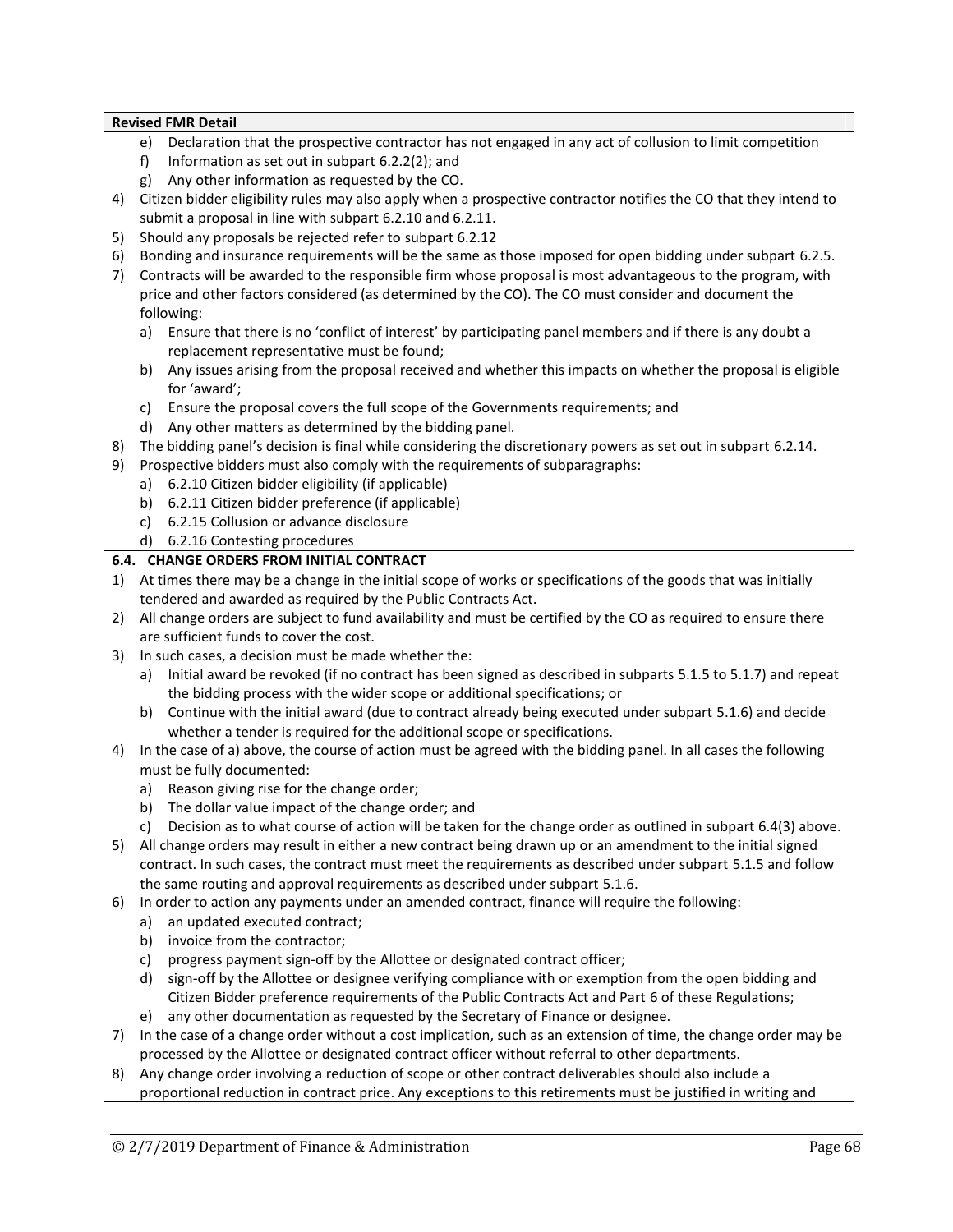signed-off by the Allotee.

# **6.5. CONFLICTS OF INTEREST**

- 1) In the public sector, a conflict of interest is where "an official or leader's duties and responsibilities to the FSM National Government could be affected by some other interest or duty that individual may have."
- 2) Members and officials need to take great care to avoid situations where they could be accused of using their position to further their personal interests.
- 3) There are two types of 'conflicts of interest' to be aware of:
	- a) Personal conflict of interest
		- i) No employee, officer, or agent must participate in the selection, award or administration of a contract supported by the National Government if that person has a 'real' or 'apparent' conflict of interest.
		- ii) Such a conflict of interest will arise when the employee, office, or agent, any member of his or her immediate family, his or her partner, or an organization which employs or is about to employ any of the parties indicated herein, has a financial or other interest in or a tangible personal benefit from a firm considered for a contract.
		- iii) The officers, employees, and agents of the National Government must neither solicit nor accept gratuities, favors, or anything of monetary value from contractors or parties to subcontracts. Consideration must be given for inconsequential gifts as described under Subpart 5.8.6 Sensitive expenditure – Gifts.
	- b) Organizational conflicts of interest.
		- i) Organizational conflicts of interest arise due to the National Government's relationship or controlling financial interest in State-owned enterprises. When conducting tenders, the CO must:
			- consider the impact of such organizational relationships;
			- ensure any risks are documented and actively managed;
			- consider elevating such matters to senior officials so an appropriate course of remedial action is taken.
- 4) Every leader or official of the FSM Government has a number of professional and personal interests and roles. Occasionally, some of those interests or roles overlap. Conflicts of interest in a small country like the FSM, where communities and organizations are often close-knit and people have many different connections, are inevitable.
- 5) The existence of a conflict of interest does not necessarily mean that the leader or official concerned has done anything wrong, or that the interests of the public entity have suffered. It just means that the FSM Government needs to manage these conflicts because if left unmanaged may result in:
	- a) Creating risk of allegations or perceptions of misconduct;
	- b) Fostering an environment for misconduct to occur;
	- c) Undermining public trust and confidence in the good work ofthe leader or official and ultimately of the Government.
- 5) In cases where a conflict of interest may occur, it is the collective responsibility of the officer, their senior reporting officer, heads of Departments and leadership to:
	- a) be aware of all real and potential conflicts of interest,
	- b) report to the relevant authority (i.e. most senior officer/leader); and
	- c) take action on how the conflict can be managed and avoided in the future.
- 6) In taking action on the conflict of interest, it is most appropriate for the person who has a conflict of interest and is in a decision making position, they should remove themselves from the decision making process.
- 7) Specific reference to the Code of the FSM relating to 'conflicts of interest' is Title 11 of the FSM Code (section 512) which includes a maximum term of five years imprisonment should a person be convicted under this section.

# **6.6. CONFIDENTIALITY AND COMMERCIAL SENSITIVITY**

1) Due to the commercial sensitivity of information provided by those tendering for contracts, under no circumstances must a FSM National Government employee, official or leader disclose the detail of any information, except as required by subpart 6.2.9 to outside parties.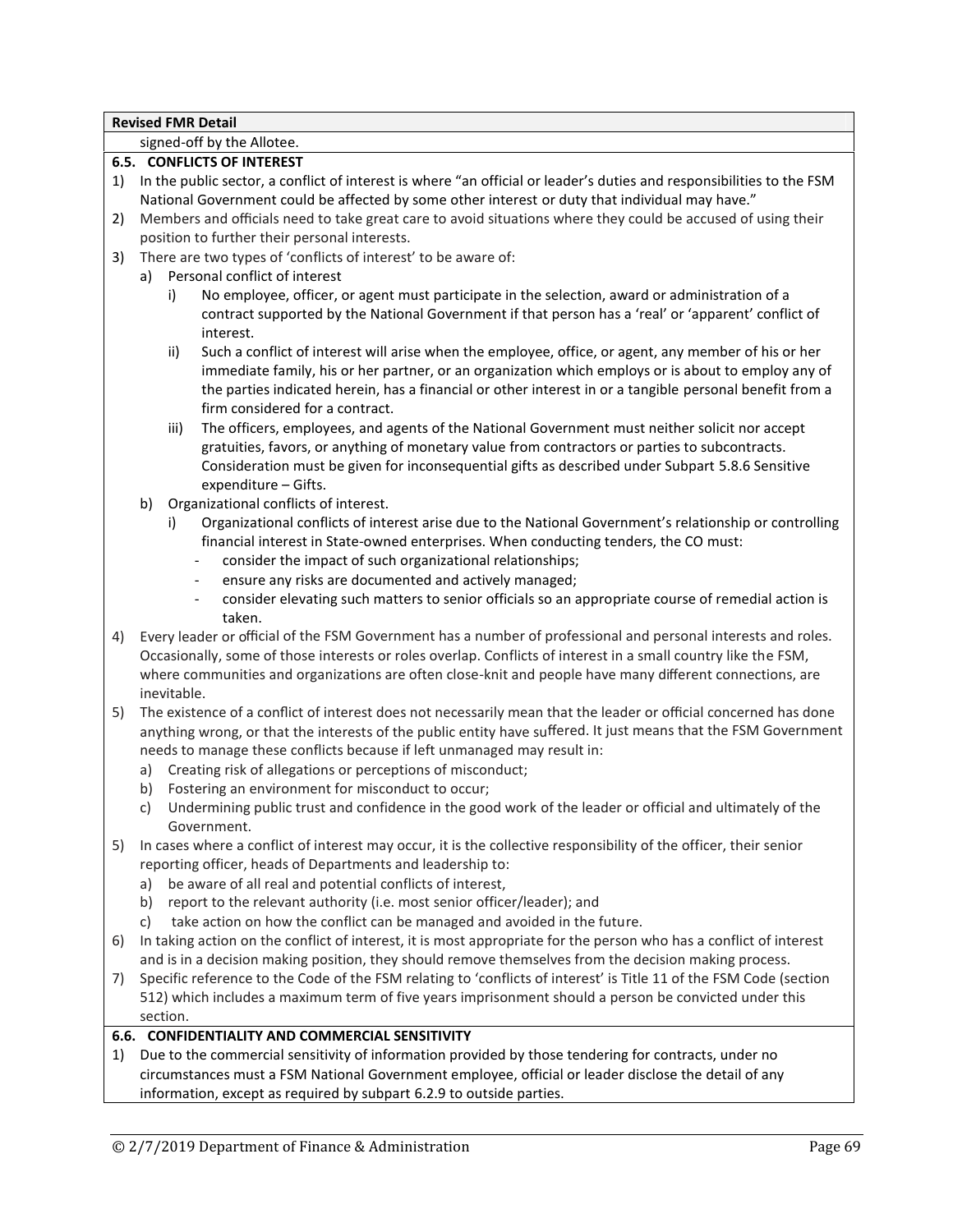# **7. PROPERTY, PLANT & EQUIPMENT**

# **7.1.1. PROPERTY, PLANT & EQUIPMENT - GENERAL**

- 1) Property, plant & equipment are also known as fixed assets, capital assets, tangible assets and intangible assets.
- 2) This Part shall apply to:
	- a) expendable assets with a fair market value of less than \$3,000;
	- b) tangible assets of the FSM National Government with a fair market value of \$3,000 or more and a useful life of more than one year ("property"); and
	- c) intangible assets of the FSM National Government with a fair market value of \$3,000or more.
- 3) Such property shall be under the overall control and accountability of the Secretary or designee.

# **7.1.2. Identification**

- 1) The Secretary, or designee, shall identify all property as follows:
- a) With respect to FSM Government vehicles placed in service within the FSM, by affixing an FSM decal and FSM license plate[s], unless otherwise approved by the Secretary, or designee;
- b) With respect to all other tangible property, by assigning and affixing a property tag number to each item at the time of receipt;
- c) With respect to intangible property, by maintaining proper records and documentation; and
- d) With respect to 'expendable assets' as defined in subpart 7.1.7, shall be affixed with an 'expendable asset tag' at the time of receipt.
- 2) For all assets that is used and in the responsibility exclusively by one person, a custodian form must be completed for tracking purposes.
- 3) Under no circumstances must any tag or label affixed by the Supply Unit be tampered with or removed.
- 4) In instances where an asset's custodian has changed, the responsible department must notify the Supply Unit to update their records. Failure to do so may result in assets being misplaced and a custodian being financial responsible for assets no longer in their care.

# **7.1.3. Control and maintenance**

# *Maintenance of fixed assets*

- 1) The Head of each FSM Government Agency must ensure:
	- a) that all assets under his/her management are adequately maintained and cared for;
	- b) that assets of the Department are used properly, for the purposes intended and are not misused or intentionally damaged;
	- c) that any budget submission includes a sufficient amount to maintain all fixed assets.
- 2) Ensure that the Secretary, or designee, issues receipts for any property acquired through gift, contribution, or otherwise; and
	- a) Ensure that reasonable insurance is carried on all property that is determined by the Secretary, or designee, to require insurance coverage.

# *Maintenance of Government housing*

- 3) The head of each FSM Government Agency or, with respect to Government provided housing, the designated occupant of such housing to which property is assigned, shall be responsible for the care and maintenance of all property assigned to his control and shall:
- 4) Maintain and keep up such property;
- 5) Sign such form as may be prescribed by the Secretary, or designee, to acknowledge his responsibility for all property under his/her control;
- 6) Report any damage, broken, or stolen property assigned to his control to the Secretary or designee;and
- 7) Ensure that the property is used only for its lawfully intended purpose.

# **7.1.4. Custodian responsibilities**

- 1) When assets are purchased, a custodian form must be completed and submitted to the Supply Unit at Treasury, to document who has custody of that asset. When that person leaves the employment of the National Government, the asset must be returned to the National Government.
- 2) That the Supply Unit are advised when the custody of assets (fixed and expendable) shift from one person's responsibility to another;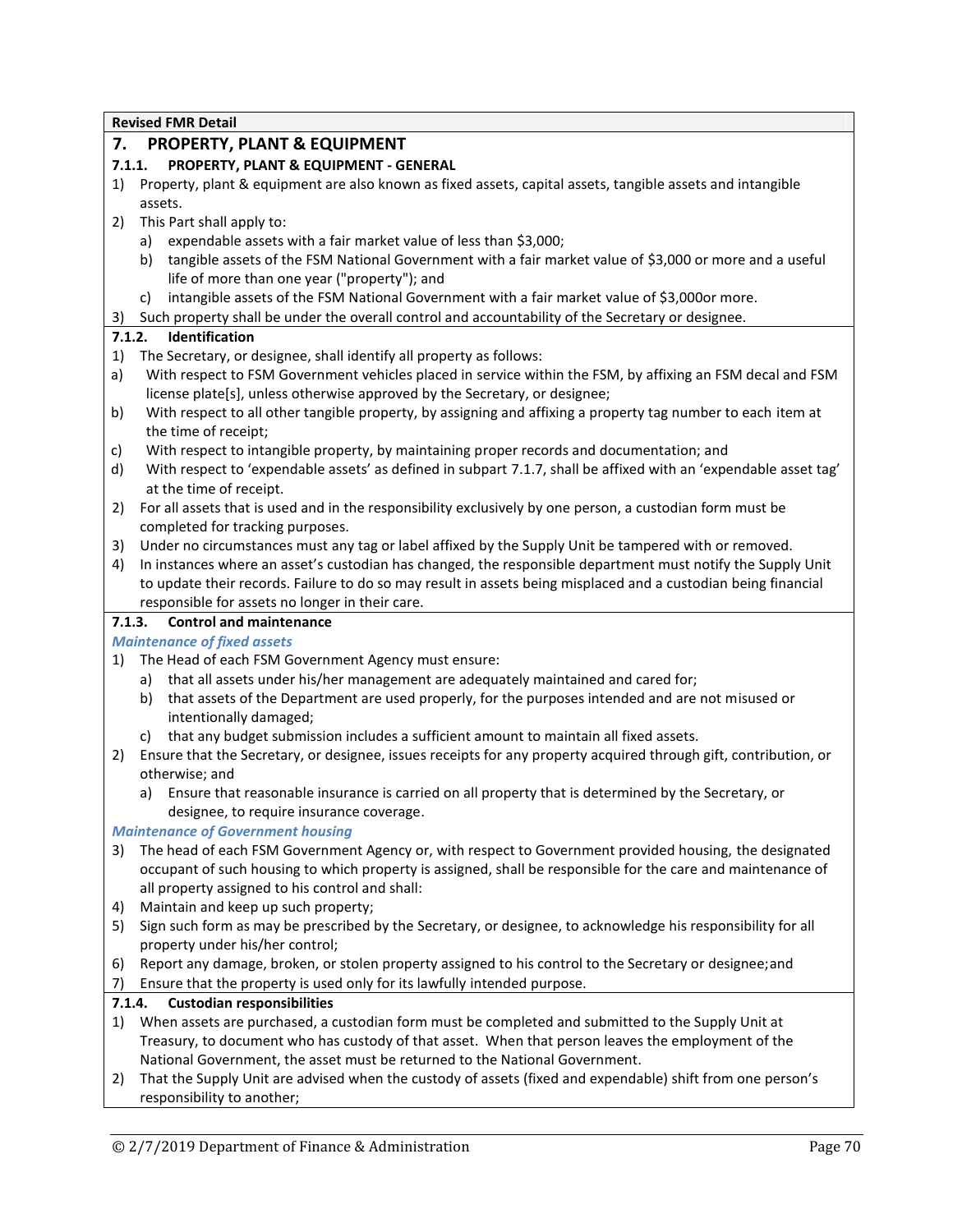|        |    | <b>Revised FMR Detail</b>                                                                                        |
|--------|----|------------------------------------------------------------------------------------------------------------------|
| 3)     |    | Notify the Secretary, or his designee, of any change in location of the property under his control;              |
| 4)     |    | Return any property assigned to his control, and no longer in use, to the control of the Secretary or designee;  |
| 5)     |    | Any individual caught intentionally damaging Government assets may be charged with any repair or                 |
|        |    | replacement costs.                                                                                               |
| 7.1.5. |    | <b>Capitalization limit</b>                                                                                      |
| 1)     |    | Notwithstanding the foregoing, with respect to the general purpose financial statement used to satisfy financial |
|        |    | reporting requirements, the following capitalization limits apply:                                               |
|        | a) | Singular pieces of equipment, vehicles, computer equipment and software with a fair market value that            |
|        |    | equals or exceeds \$3,000; and                                                                                   |
|        | b) | Buildings and infrastructure projects with a cost that equals or exceeds \$20,000.                               |
| 2)     |    | The capitalization dollar value shall be subject to review and may change each year by the Secretary.            |
| 7.1.6. |    | <b>Asset classes</b>                                                                                             |
| 1)     |    | All tangible assets are to be classified into one of the following asset classes:                                |
|        | a) | <b>Buildings and improvements</b>                                                                                |
|        | b) | Infrastructure                                                                                                   |
|        | c) | Computer equipment                                                                                               |
|        | d) | Furniture, equipment and machinery                                                                               |
|        | e) | <b>Boats</b>                                                                                                     |
|        | f) | Aircraft                                                                                                         |
|        | g) | Motor vehicles                                                                                                   |
|        | h) | Land                                                                                                             |
|        | i) | Construction in progress                                                                                         |
| 2)     |    | Intangible assets are to be classified as required into one of the following asset classes:                      |
|        | a) | Computer software                                                                                                |
|        | b) | Other                                                                                                            |
| 7.1.7. |    |                                                                                                                  |
|        |    | <b>Expendable assets</b>                                                                                         |
| 1)     |    | Expendable assets have a useful life greater than one year but a dollar value less than \$3,000.                 |
| 2)     |    | These assets are expensed for accounting purposes and not depreciated.                                           |
| 3)     |    | Expendable assets tend to be attractive items that need to be tracked. Examples of such items are:               |
|        | a) | Mobile phones                                                                                                    |
|        | b) | Printers                                                                                                         |
|        | c) | Cabinets                                                                                                         |
|        | d) | Tables & chairs& other furniture                                                                                 |
|        | e) | Projectors                                                                                                       |
|        | f) | Computers & laptops                                                                                              |
|        | g) | Cameras etc                                                                                                      |
| 7.1.8. |    | <b>Depreciation</b>                                                                                              |
| 1)     |    | Depreciation on fixed assets is an accounting method of allocating the cost of an asset over its useful life.    |
| 2)     |    | The FSM National Government accounting policy is to depreciate government assets using the straight line         |
|        |    | method over the estimated useful life, with a full year's depreciation charged in the year of acquisition and    |
|        |    | disposal, regardless of the date.                                                                                |
| 3)     |    | The estimated useful lives of the current asset classes are as follows:                                          |
|        | a) | Buildings and improvements - 20 to 50 years                                                                      |
|        | b) | Infrastructure - 20 years                                                                                        |
|        | c) | Computer equipment - 5 years                                                                                     |
|        | d) | Furniture, equipment and machinery $-3$ to 20 years                                                              |
|        | e) | Boats-25 years                                                                                                   |
|        | f) | Aircraft - 20 years                                                                                              |
|        | g) | Motor vehicles $-3$ to 10 years                                                                                  |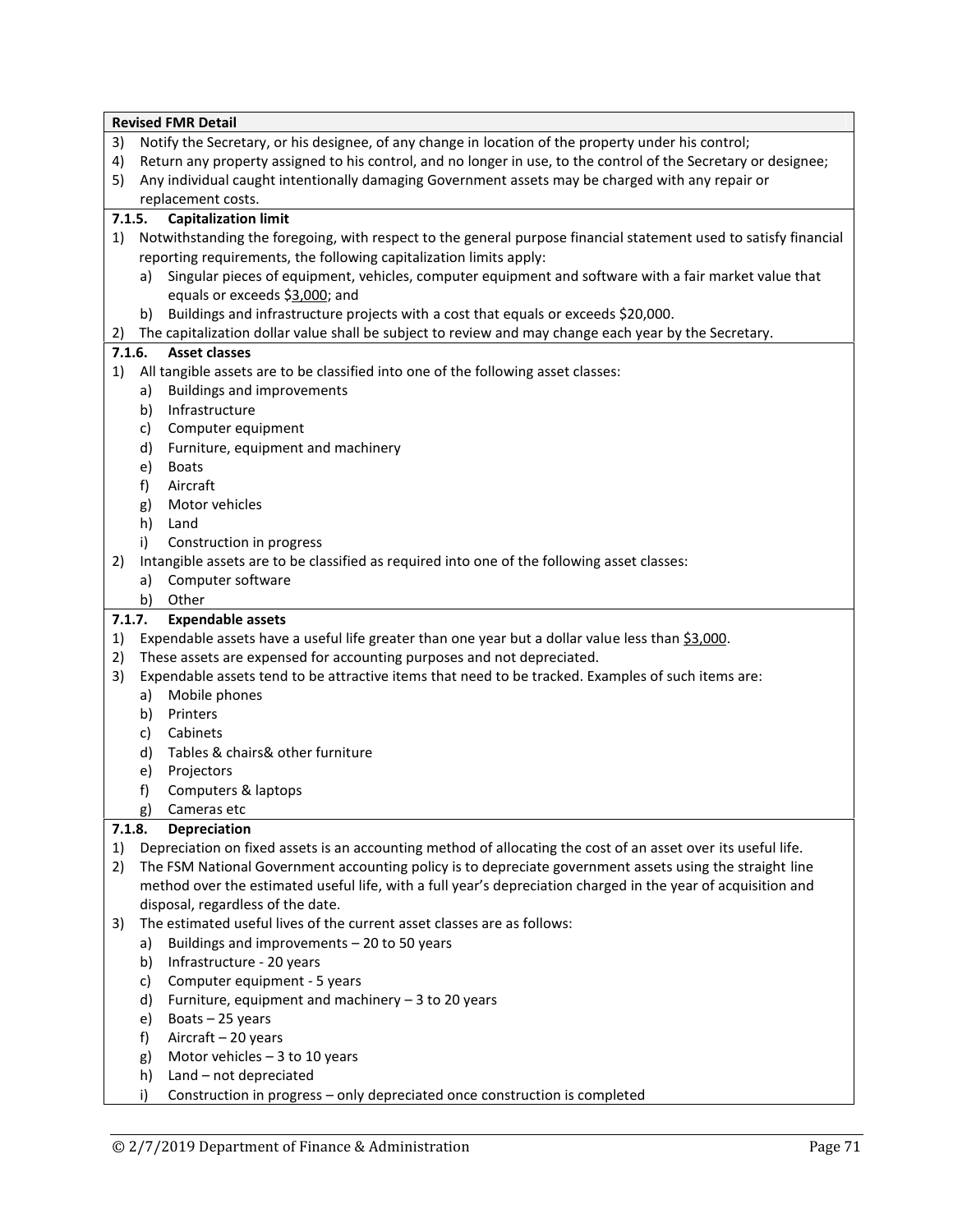|    | <b>Revised FMR Detail</b>                                                                             |                                                                                                                                                                                                                                                                                                               |
|----|-------------------------------------------------------------------------------------------------------|---------------------------------------------------------------------------------------------------------------------------------------------------------------------------------------------------------------------------------------------------------------------------------------------------------------|
|    | The estimated useful lives of fixed asset classes may be changed from time to time as approved by the |                                                                                                                                                                                                                                                                                                               |
|    |                                                                                                       | Secretary of Finance.                                                                                                                                                                                                                                                                                         |
|    | 7.1.9.                                                                                                | <b>Disposal of fixed assets</b>                                                                                                                                                                                                                                                                               |
| 1) |                                                                                                       | At least once a year (or as the need arises), the relevant Departmental officer, will advise the Supply Unit of any<br>assets that are no longer working or surplus to requirements that need to be surveyed for disposal. Once<br>approved, the assets are transferred from the Department to the warehouse. |
| 2) |                                                                                                       | At least once a year (or more if required), the Supply Unit will prepare a list of all assets that are no longer<br>working or surplus to requirements, that have been transferred from the custody of the Department to the<br>warehouse.                                                                    |
| 3) |                                                                                                       | Upon the discretion of the Secretary, a date will be set for a public sale to occur. A public notice must be<br>prepared and displayed in prominent public spaces (including internet space) to advertise the sale.                                                                                           |
| 4) |                                                                                                       | The public are invited to submit closed bids by the due date.                                                                                                                                                                                                                                                 |
| 5) |                                                                                                       | The Secretary or designee will review all bids for each asset item and decide on the highest bid.                                                                                                                                                                                                             |
| 6) |                                                                                                       | There will be no private sale to staff or individuals without going through the public sale.                                                                                                                                                                                                                  |
| 7) |                                                                                                       | Once the item has been paid and receipted, the asset will then be transferred to the purchaser and removed<br>from the asset register.                                                                                                                                                                        |
|    |                                                                                                       | 7.1.10. Obtaining quotations for fixed assets                                                                                                                                                                                                                                                                 |
| 1) |                                                                                                       | Subject to the requirements of subpart 5.2.7, special consideration must be given when obtaining quotations                                                                                                                                                                                                   |
|    |                                                                                                       | for fixed assets.                                                                                                                                                                                                                                                                                             |
| 2) |                                                                                                       | Considerations must be given to the following:                                                                                                                                                                                                                                                                |
|    | a)                                                                                                    | cost price of the asset;                                                                                                                                                                                                                                                                                      |
|    | b)                                                                                                    | quality of the asset from reputable manufacturers;                                                                                                                                                                                                                                                            |
|    | c)                                                                                                    | unit costs of consumables multiplied by the estimated usage;                                                                                                                                                                                                                                                  |
|    | d)                                                                                                    | estimated useful life of the asset;                                                                                                                                                                                                                                                                           |
|    | e)                                                                                                    | ready availability of consumables;                                                                                                                                                                                                                                                                            |
|    | f)                                                                                                    | costs of freight and customs clearance if relevant; and                                                                                                                                                                                                                                                       |
|    | g)                                                                                                    | costs of ongoing servicing and maintenance.                                                                                                                                                                                                                                                                   |
| 3) |                                                                                                       | A comparison of all of these factors will assist the Allottee to select the most cost-effective fixed asset.                                                                                                                                                                                                  |
|    |                                                                                                       | 7.1.11. Fixed assets purchased under different mechanisms                                                                                                                                                                                                                                                     |
| 1) |                                                                                                       | Fixed assets can be purchased through different mechanisms:                                                                                                                                                                                                                                                   |
|    | a)                                                                                                    | routine Governmental activities;                                                                                                                                                                                                                                                                              |
|    | b)                                                                                                    | CFSM projects;                                                                                                                                                                                                                                                                                                |
|    | c)                                                                                                    | Federal programs;                                                                                                                                                                                                                                                                                             |
|    | d)                                                                                                    | Other donor funded projects i.e. World Bank, EU, ADB;                                                                                                                                                                                                                                                         |
|    | e)                                                                                                    | Third party administered projects.                                                                                                                                                                                                                                                                            |
| 2) | Depending on the mechanism, the purchase of fixed assets are treated as follows:                      |                                                                                                                                                                                                                                                                                                               |
|    | a)                                                                                                    | routine Governmental activities - assets tagged and entered directly into the fixed asset register;                                                                                                                                                                                                           |
|    | b)                                                                                                    | CFSM projects - assets are purchased under the project and remain with the host organization at the                                                                                                                                                                                                           |
|    |                                                                                                       | completion of the project. Hence, such assets are not recorded in the books of the FSM Government.                                                                                                                                                                                                            |
|    | C)                                                                                                    | Federal programs - assets are tagged and entered directly into the fixed asset register. After a period of                                                                                                                                                                                                    |
|    |                                                                                                       | time, such assets may be transferred to the State Government or other such recipient as specified by the                                                                                                                                                                                                      |
|    |                                                                                                       | Grant Award;                                                                                                                                                                                                                                                                                                  |
|    | d)                                                                                                    | Other donor funded projects - assets purchased for the purpose of implementing the project is transferred<br>to the FSM National Government at the end of the project. However, if the asset is actually part of the                                                                                          |
|    |                                                                                                       | project itself i.e. generators for Energy project or fiber cables for the ICT project, such assets may be                                                                                                                                                                                                     |
|    |                                                                                                       | transferred to the relevant entity once that asset is commissioned and in use. All such transfers must be                                                                                                                                                                                                     |
|    |                                                                                                       | consistent with the legal agreements of the project and generally accepted accounting practice.                                                                                                                                                                                                               |
|    | e)                                                                                                    | Third party administered projects - assets are purchased under the project and ownership is transferred to<br>the FSM Government at the end of the project (if allowable in the project agreement).                                                                                                           |
| 3) |                                                                                                       | All assets purchased under Non-FSM allottees must be separately identified until such time the project or                                                                                                                                                                                                     |

program is completed. Upon completion of the project or program, all such assets must be transferred to the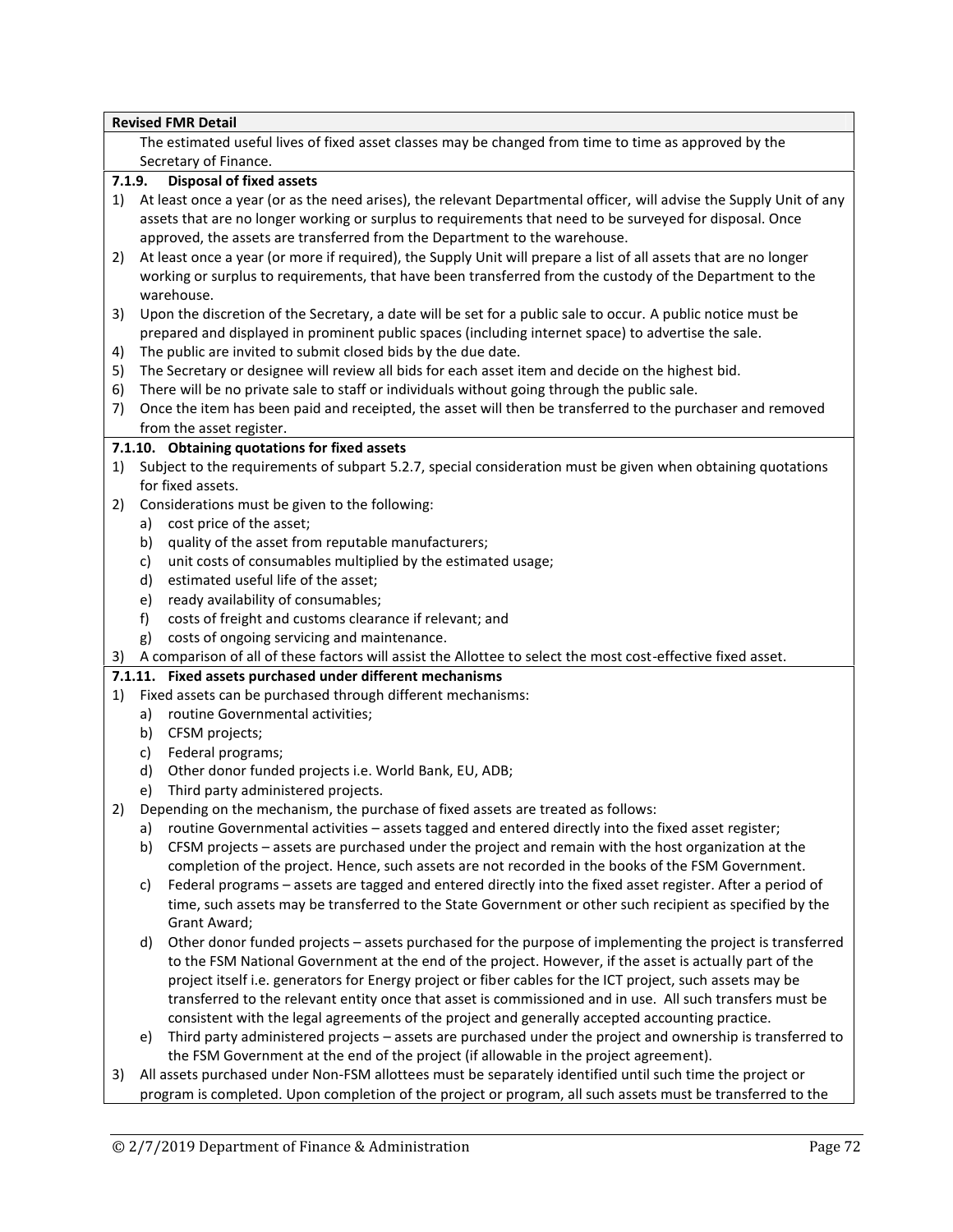|        | <b>Revised FMR Detail</b>                                                                                        |  |  |  |  |
|--------|------------------------------------------------------------------------------------------------------------------|--|--|--|--|
|        | States or other group and will not form part of the fixed assets of the National Government.                     |  |  |  |  |
|        | 7.1.12. Donated assets                                                                                           |  |  |  |  |
| 1)     | Donated assets are assets that have been gifted to the FSM Government without the exchange of money.             |  |  |  |  |
|        | Assets can be donated through bilateral/multilateral aid and/or projects.<br>a)                                  |  |  |  |  |
|        | Upon completion of the project or aided event, assets purchased during that period is then transferred to<br>b)  |  |  |  |  |
|        | the FSM Government.                                                                                              |  |  |  |  |
| 2)     | Donated assets are to be treated as a 'revenue' of the FSM Government i.e. assets (DR) revenue (CR).             |  |  |  |  |
| 3)     | Once donated assets are received, the relevant Department must advise the Secretary or designee must be          |  |  |  |  |
|        | advised so the correct accounting treatment is made and the identification requirements described under          |  |  |  |  |
|        | subpart 7.1.2 can be followed.                                                                                   |  |  |  |  |
| 4)     | At times it may be difficult to determine a value of the assets that have been donated (particularly if procured |  |  |  |  |
|        | overseas by a party other than the FSM Government). It is the responsibility of the Secretary or designee to     |  |  |  |  |
|        | diligently obtain source documentation or decide to apply a fair value of an asset of similar specifications.    |  |  |  |  |
|        | 7.1.13. Stocktake of fixed assets                                                                                |  |  |  |  |
| 1)     | Stocktakes are required to confirm that the records held by Treasury are consistent with the actual asset's      |  |  |  |  |
|        | existence.                                                                                                       |  |  |  |  |
| 2)     | At least once every three months, the Allottee or designee must undertake a stocktake of all fixed and           |  |  |  |  |
|        | expendable assets held by the Department. Such a task may be split for each division to check their own assets.  |  |  |  |  |
|        | Any significant variances must be communicated to the Secretary or designee as soon as practically possible.     |  |  |  |  |
| 3)     | At least once every six months the Secretary or designee must undertake a stocktake of all fixed assets.         |  |  |  |  |
| 4)     | All discrepancies must be followed up i.e. missing assets, damaged assets, assets not recorded etc and a plan of |  |  |  |  |
|        | action be determined on what should be done.                                                                     |  |  |  |  |
| 8.     | <b>IMPREST FUNDS</b>                                                                                             |  |  |  |  |
|        | 8.1. IMPREST FUNDS - GENERAL                                                                                     |  |  |  |  |
|        | 8.1.1.<br><b>Nature of Imprest Funds</b>                                                                         |  |  |  |  |
| 1)     | Imprest Funds are funds that have been approved by the Secretary to be set up for discrete Government            |  |  |  |  |
|        | operations. Examples of such funds are:                                                                          |  |  |  |  |
|        | Foreign Mission Offices (Subpart 8.2);<br>a)                                                                     |  |  |  |  |
|        | Finance Field Offices (Subpart 8.3);<br>b)                                                                       |  |  |  |  |
|        | Maritime Operations Revolving Fund (Subpart 8.4); and<br>c)                                                      |  |  |  |  |
|        | Other Revolving Funds as set up under Title 55 of the FSM Code under Chapter 6: Funds.<br>d)                     |  |  |  |  |
| 2)     | At the discretion of the Secretary, an Imprest Fund can operate in one of two ways:                              |  |  |  |  |
|        | A threshold amount is deposited into the Imprest fund. As funds are expended the Imprest must be<br>a)           |  |  |  |  |
|        | replenished back up to the threshold amount when the spending gets to a certain level so as to avoid going       |  |  |  |  |
|        | into overdraft at the bank; or                                                                                   |  |  |  |  |
|        | An quarterly amount is calculated based on the annual appropriate and deposited into the Imprest Fund.<br>b)     |  |  |  |  |
|        | Funds are expended in line with the budget and it is the responsibility of the Fund Custodian to ensure          |  |  |  |  |
|        | funds to do not go into overdraft at the bank.                                                                   |  |  |  |  |
|        | 8.2. FOREIGN MISSIONS                                                                                            |  |  |  |  |
| 8.2.1. | <b>Operating Funds</b>                                                                                           |  |  |  |  |
| 1)     | The Secretary may authorize the establishment of, in accordance with the provisions of this Part, Operating      |  |  |  |  |
|        | Fund Accounts for such Foreign Offices as he deems appropriate and may transfer to such accounts either in       |  |  |  |  |
|        | full or installments, amounts allotted for the operations of such offices.                                       |  |  |  |  |
| 2)     | The Imprest Revolving Funds established by the Imprest Revolving Funds Act 1982, as amended, in certain          |  |  |  |  |
|        | Foreign Offices shall be entrusted to the care and maintenance of the Operating Fund Custodians described in     |  |  |  |  |
|        | subpart 8.2.2 hereof.                                                                                            |  |  |  |  |
| 8.2.2. | <b>Operating Fund Custodian</b>                                                                                  |  |  |  |  |
| 1)     | The Secretary or designee[s] shall be the Operating Fund Custodian[s] for the Operating Fund Account[s]          |  |  |  |  |
|        | established for the Foreign Offices. Only Operating Fund Custodian[s] may receive the funds described in         |  |  |  |  |
|        | subpart 8.2.1 hereof and they shall be responsible for insuring that:                                            |  |  |  |  |
|        | All expenditures of funds entrusted to their care are made in accordance with the provisions of these<br>a)      |  |  |  |  |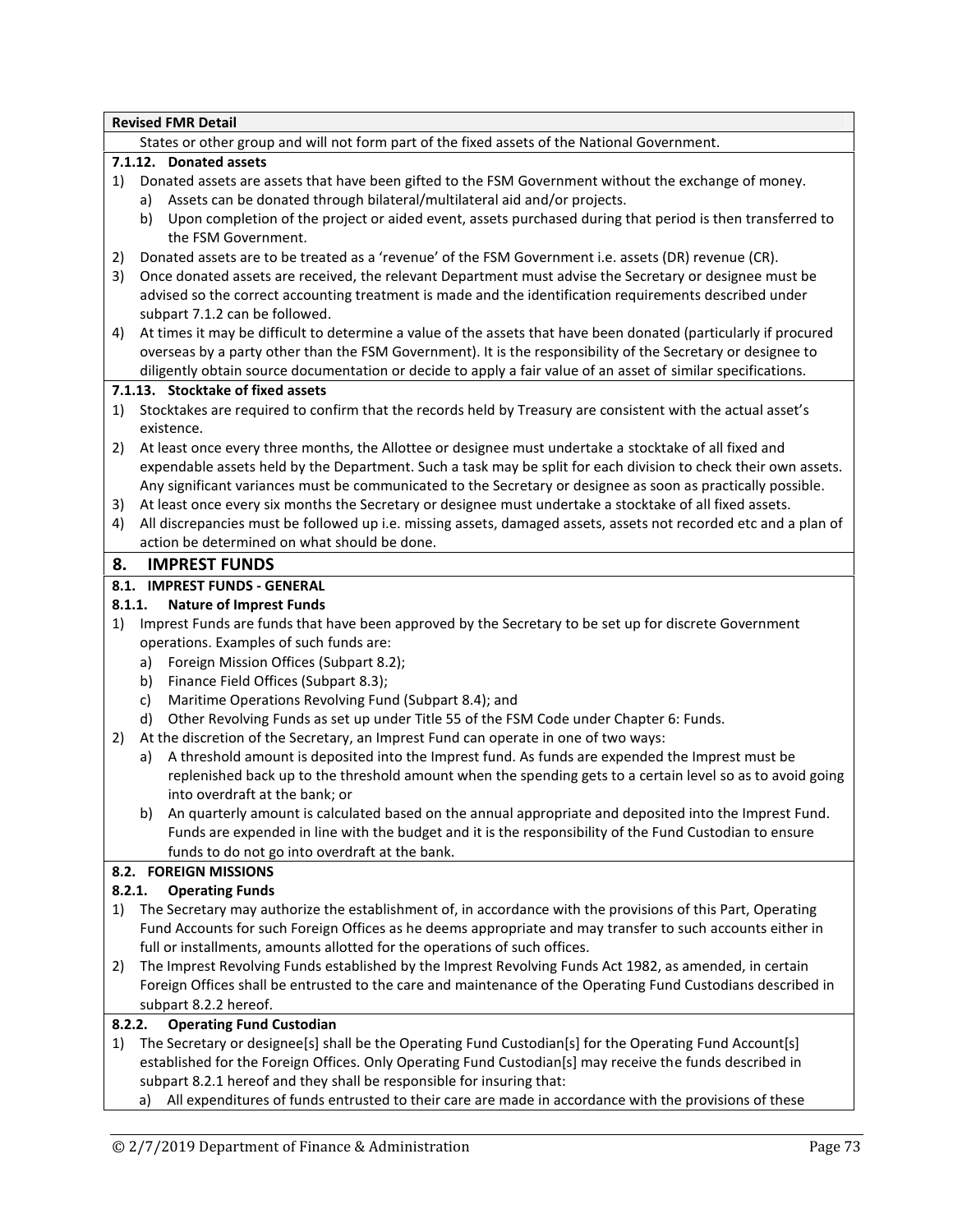|        |        | <b>Revised FMR Detail</b>                                                                                                                                                                                                                                                                                        |
|--------|--------|------------------------------------------------------------------------------------------------------------------------------------------------------------------------------------------------------------------------------------------------------------------------------------------------------------------|
|        |        | regulations and applicable law;                                                                                                                                                                                                                                                                                  |
|        | b)     | The recordkeeping requirements of subpart 8.2.4 hereof are maintained;                                                                                                                                                                                                                                           |
|        | c)     | The reporting requirements of subpart 8.2.5 hereof are promptly and fully complied with; and                                                                                                                                                                                                                     |
|        | d)     | Notwithstanding the provisions of Part 4 hereof, all funds or revenues received by the relevant Foreign<br>Office are deposited promptly into an approved Operating Fund Account, as described in subpart 8.2.3<br>hereof, and the Secretary is immediately notified as to the nature and amount of the deposit. |
|        | 8.2.3. | <b>Operating Fund Account</b>                                                                                                                                                                                                                                                                                    |
| 1)     |        | The Operating Fund Custodian shall open and maintain an Operating Fund Account that shall:                                                                                                                                                                                                                       |
|        | a)     | Approved Depository Account. Meet all requirements of an Approved Depository Account, as defined in<br>subpart 1.4.4 hereof;                                                                                                                                                                                     |
|        | b)     | Interest Bearing. Bear interest at a rate commensurate with comparable financial institutions in the same<br>area; and                                                                                                                                                                                           |
|        | c)     | Signatures. In addition to the signatures described by subpart 1.4.4(c) hereof, allow withdrawal of funds<br>upon the signature of the Operating Fund Custodian.                                                                                                                                                 |
| 8.2.4. |        | <b>Recordkeeping requirements</b>                                                                                                                                                                                                                                                                                |
| 1)     |        | The Operating Fund Custodian shall maintain, by prompt posting after each transaction:                                                                                                                                                                                                                           |
|        |        | a) Check Register. A check register which shall reflect deposits, disbursements, and adjustments to the                                                                                                                                                                                                          |
|        |        | Operating Fund Account and an updated balance of the account after each transaction; and                                                                                                                                                                                                                         |
|        | b)     | Cash Disbursements Journal. A cash disbursements journal that:                                                                                                                                                                                                                                                   |
|        |        | Reflects all checks issued or voided in numerical order, and reflecting in columnar format the:<br>i)                                                                                                                                                                                                            |
|        |        | o Date of the check;                                                                                                                                                                                                                                                                                             |
|        |        | o Payee of the check;                                                                                                                                                                                                                                                                                            |
|        |        | o Number of the check;                                                                                                                                                                                                                                                                                           |
|        |        | o Amount of the check;                                                                                                                                                                                                                                                                                           |
|        |        | o Purpose of each transaction; and                                                                                                                                                                                                                                                                               |
|        |        | o Amount[s] charged to the various accounts to which the expenditure is to be recorded.                                                                                                                                                                                                                          |
|        |        | Is totaled by column and cross-balanced at the end of each monthly reporting period.<br>ii)                                                                                                                                                                                                                      |
|        | 8.2.5. | <b>Reporting Requirements</b>                                                                                                                                                                                                                                                                                    |
| 1)     |        | The Operating Fund Custodian shall transmit to the Secretary on or before the tenth day of each month a                                                                                                                                                                                                          |
|        |        | report on the preceding month as follows:                                                                                                                                                                                                                                                                        |
|        | a)     | Monthly Operating Fund Report. A report on the Operating Fund Account reflecting in columnar format by<br>allotment categories (e.g., Personnel, Travel, Fixed Assets, Consumable Goods, Contractual Services) the                                                                                               |
|        |        | following:                                                                                                                                                                                                                                                                                                       |
|        |        | Quarterly allotments as reflected in the Advice of Allotment issued by the Division of Budget;<br>i)                                                                                                                                                                                                             |
|        |        | Total expenditures made during the month against each allotment category;<br>ii)                                                                                                                                                                                                                                 |
|        |        | Total expenditures made during the quarter to date of the report against each allotment category;<br>iii)                                                                                                                                                                                                        |
|        |        | Total amounts remaining as unexpended by each allotment category; and<br>iv)                                                                                                                                                                                                                                     |
|        |        | Total amount so obligated against each allotment category but not yet expended.<br>v)                                                                                                                                                                                                                            |
|        | b)     | Attachments. As attachments to the Monthly Operating Fund Report:                                                                                                                                                                                                                                                |
|        |        | Receipted duplicate deposit slips for all deposits to the Operating Fund Account made during the<br>i)<br>month;                                                                                                                                                                                                 |
|        |        | Duplicate checks with supporting documents for all checks issued against the Operating Fund Account<br>ii)                                                                                                                                                                                                       |
|        |        | during the month;                                                                                                                                                                                                                                                                                                |
|        |        | Original voided checks for the Operating Fund Account voided during the month;<br>iii)                                                                                                                                                                                                                           |
|        |        | A copy of the Operating Fund Account check register for the month;<br>iv)                                                                                                                                                                                                                                        |
|        |        | A copy of the cash disbursements journal for the Operating Fund Account for the month;<br>v)                                                                                                                                                                                                                     |
|        |        | A copy of all Purchase Orders, Job Orders, or contracts issued or executed against the Operating Fund<br>vi)                                                                                                                                                                                                     |
|        |        | Account during the month; and                                                                                                                                                                                                                                                                                    |
|        |        | Any other information or comments deemed necessary or helpful by the Operating Fund Custodian to<br>vii)                                                                                                                                                                                                         |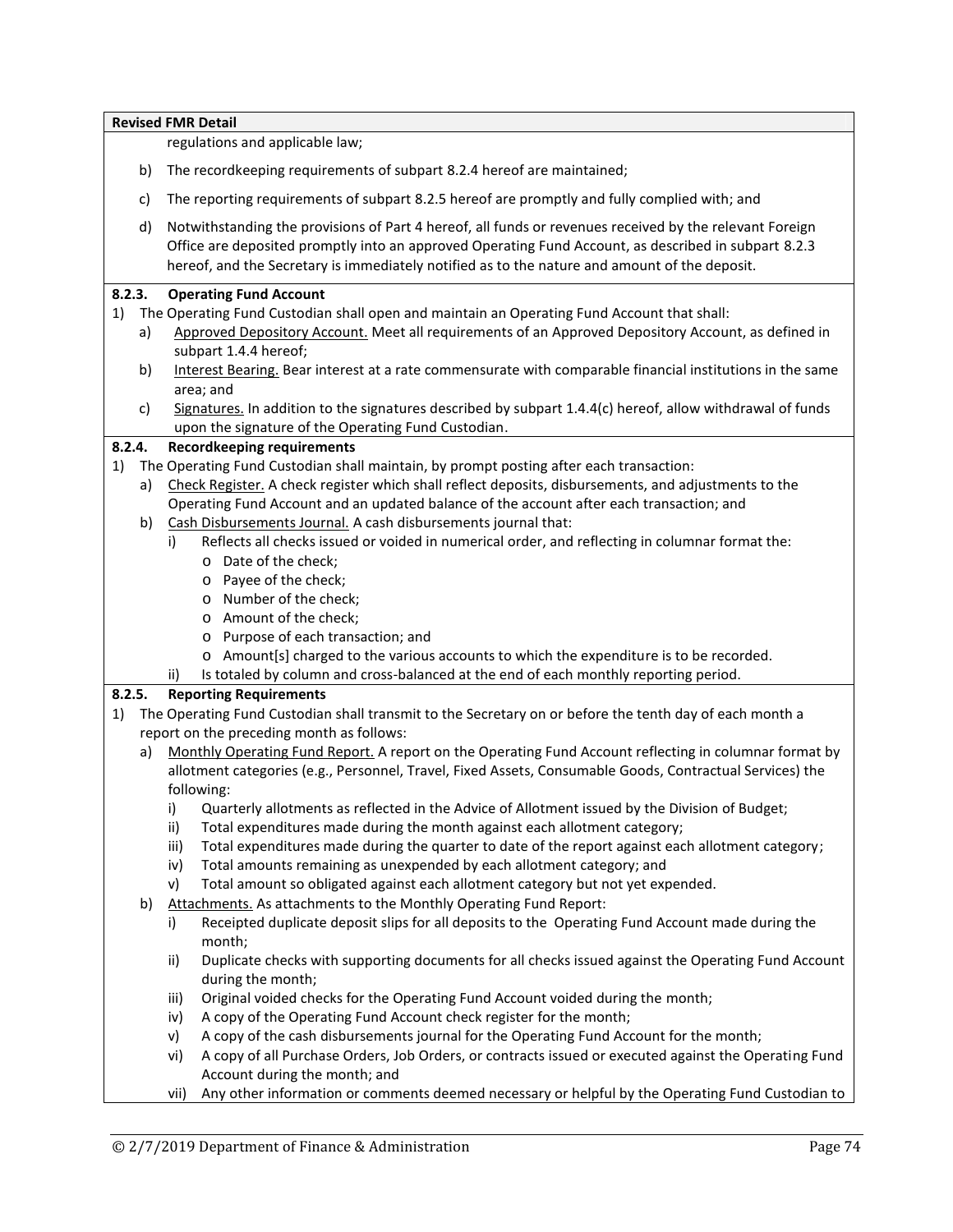|        |    |           | <b>Revised FMR Detail</b><br>explain the activity reported or information submitted.                                                  |
|--------|----|-----------|---------------------------------------------------------------------------------------------------------------------------------------|
| 8.2.6. |    |           | <b>Authorized expenditures</b>                                                                                                        |
| 1)     |    |           | The Imprest Fund Custodian shall make disbursements from the Imprest Fund Account and the Secretary shall                             |
|        |    |           | replenish the Imprest Fund Account as follows:                                                                                        |
|        |    |           |                                                                                                                                       |
|        | a) |           | In line with the objectives and limits set out in the Appropriation Act for the Foreign Mission;                                      |
|        | b) |           | Travel Advances. To holders of Valid Travel Authorizations, as defined by subpart 5.6.2 hereof, and only up                           |
|        |    |           | to 100 percent of the estimated travel costs less previous advances and deductions of advances pursuant                               |
|        |    |           | to subpart 5.6.6 hereof as reflected in the TA, including amendments thereto, provided that:                                          |
|        |    | i)        | The traveler is an employee or official of the FSM                                                                                    |
|        |    | ii)       | The Imprest Fund Custodian shall not disburse any funds to a traveler unless the traveler requests an<br>advance of funds in writing; |
|        |    | iii)      | The Imprest Fund Custodian shall not disburse any funds to a traveler unless the traveler produces                                    |
|        |    |           | the original copy of his TA, upon which the Imprest Fund Custodian shall indicate the amount to                                       |
|        |    |           | advance and the traveler shall affix his signature to acknowledge receipt of the funds so advanced;<br>and                            |
|        |    | iv)       | All disbursements from the Imprest Fund Account shall be in the form of check, made payable to the                                    |
|        |    |           | traveler requesting an advance of funds.                                                                                              |
|        | b) |           | Medical Expenses. To advance funds for medical expenses of personnel in the Foreign Office for which the                              |
|        |    |           | Imprest Fund Account was established if and to the extent that health insurance provided for such                                     |
|        |    |           | personnel by or through the FSM Government may reasonably be expected to cover such expenses.                                         |
| 2)     |    |           | Advanced funds which are subsequently determined not to be covered by such insurance shall be promptly                                |
|        |    |           | reimbursed by the personnel to or for whom paid. If such reimbursement is not promptly made, the employee                             |
|        |    |           | shall be deemed to have requested a non-cancellable payroll remittance under subpart 5.7.2(d) whereby                                 |
|        |    |           | reimbursement will be achieved through payroll deduction and allotment over a period of no more than 90                               |
|        |    |           | days, or such longer time as may be necessary to keep the deduction from exceeding 25% of gross pay.                                  |
| 3)     |    |           | All expenditure must be within the limits and in line with the Appropriation Act for which the funds were                             |
|        |    | Allotted. |                                                                                                                                       |
|        |    |           | 8.3. FINANCE FIELD OFFICES                                                                                                            |
| 8.3.1. |    |           | <b>Imprest funds</b>                                                                                                                  |
| 1)     |    |           | The Secretary may authorize the establishment of, in accordance with the provisions of this Part, Imprest Fund                        |
|        |    |           | Accounts for each State Finance Field Offices as deemed appropriate and may transfer to such accounts either                          |
|        |    |           | in full or installments, amounts allotted for the operations of such offices.                                                         |
| 8.3.2. |    |           | <b>Imprest Fund Custodian</b>                                                                                                         |
| 1)     |    |           | The Imprest Fund Custodian will be the person responsible for managing the Fund.                                                      |
|        |    |           | 2) The role of Imprest Fund Custodian will be assigned to the Finance Field Office Manager.                                           |
|        |    |           |                                                                                                                                       |
| 3)     |    |           | The core function of the Imprest Fund Custodian is to manage the Imprest Fund in accordance with Regulations                          |
|        |    |           | and policies & procedures.                                                                                                            |
| 8.3.3. |    |           | <b>Imprest Fund Account</b>                                                                                                           |
| 1)     |    |           | The Secretary of Finance is the main signatory for each Imprest Fund.                                                                 |
| 2)     |    |           | The Secretary of Finance will deposit an initial amount into the Imprest Fund, to be replenished at least once a                      |
|        |    |           | month based on actual expenditure disbursed from the Imprest Fund.                                                                    |
| 8.3.4. |    |           | <b>Recordkeeping requirements</b>                                                                                                     |
| 1)     |    |           | The Imprest Fund Custodian shall maintain, by prompt posting after each transaction:                                                  |
|        | a) |           | Check Register. A check register which shall reflect disbursements, written from the Imprest Fund Account                             |
|        |    |           | to be 'exported' to National Treasury at the end of each day together with copies of supporting                                       |
|        |    |           |                                                                                                                                       |
|        |    |           | documentation.                                                                                                                        |
|        | b) |           | Daily Transmittal Form. A daily transmittal that:                                                                                     |
|        |    | i)        | Reflects all checks issued or voided in numerical order, and reflecting in columnar format the:                                       |
|        |    |           | o Date of the check;                                                                                                                  |

o Payee of the check;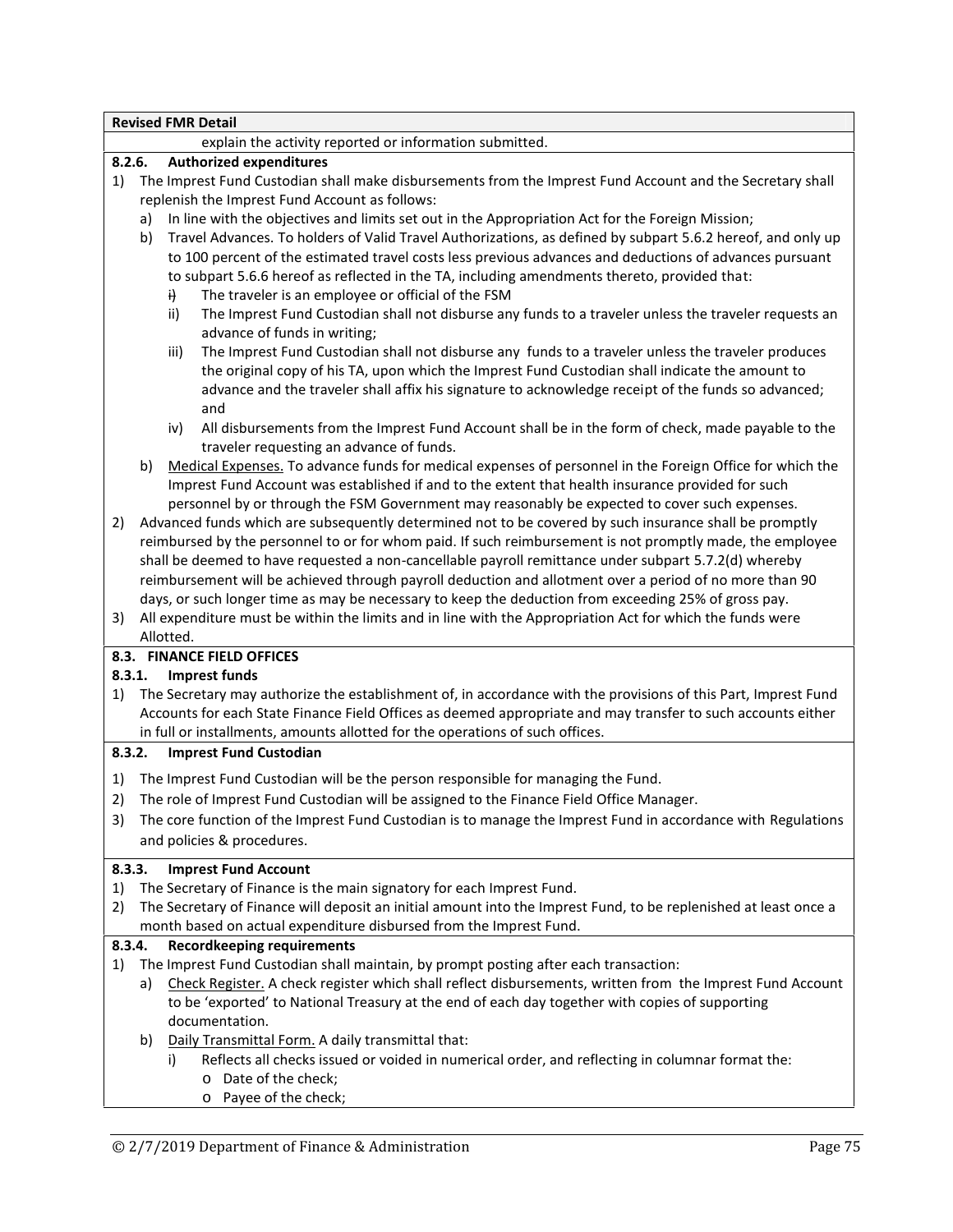| 2)<br>8.3.5.<br>1)<br>2)<br>3)<br>4)<br>8.3.6.<br>1)<br>2)<br>3)<br>4) | o Number of the check;<br>o Amount of the check;<br>o Purpose of each transaction; and<br>o Amount[s] charged to the various accounts to which the expenditure is to be recorded.<br>An updated balance of the account after each transaction (running balance);<br>ii)<br>Is totaled by column and cross-balanced at the end of each day.<br>iii)<br>At least once a month, or more if required, the Imprest fund must be replenished using the Summary<br>Replenishment Form. The Summary Replenishment must match the details as reported in the Daily Transmittal<br>form each day.<br><b>Reporting requirements</b><br>At the end of each month, the Trust Fund Custodian must prepare:<br>a reconciliation between the Daily Transmittal Form balance and the General Ledger, and follow up all<br>a)<br>variances.<br>b) a reconciliation between the General Ledger and the bank statement, and follow up all variances<br>Reports are due by the $10^{th}$ working day of the following month for the previous month's reconciliations. |
|------------------------------------------------------------------------|--------------------------------------------------------------------------------------------------------------------------------------------------------------------------------------------------------------------------------------------------------------------------------------------------------------------------------------------------------------------------------------------------------------------------------------------------------------------------------------------------------------------------------------------------------------------------------------------------------------------------------------------------------------------------------------------------------------------------------------------------------------------------------------------------------------------------------------------------------------------------------------------------------------------------------------------------------------------------------------------------------------------------------------------------|
|                                                                        |                                                                                                                                                                                                                                                                                                                                                                                                                                                                                                                                                                                                                                                                                                                                                                                                                                                                                                                                                                                                                                                  |
|                                                                        |                                                                                                                                                                                                                                                                                                                                                                                                                                                                                                                                                                                                                                                                                                                                                                                                                                                                                                                                                                                                                                                  |
|                                                                        |                                                                                                                                                                                                                                                                                                                                                                                                                                                                                                                                                                                                                                                                                                                                                                                                                                                                                                                                                                                                                                                  |
|                                                                        |                                                                                                                                                                                                                                                                                                                                                                                                                                                                                                                                                                                                                                                                                                                                                                                                                                                                                                                                                                                                                                                  |
|                                                                        |                                                                                                                                                                                                                                                                                                                                                                                                                                                                                                                                                                                                                                                                                                                                                                                                                                                                                                                                                                                                                                                  |
|                                                                        |                                                                                                                                                                                                                                                                                                                                                                                                                                                                                                                                                                                                                                                                                                                                                                                                                                                                                                                                                                                                                                                  |
|                                                                        |                                                                                                                                                                                                                                                                                                                                                                                                                                                                                                                                                                                                                                                                                                                                                                                                                                                                                                                                                                                                                                                  |
|                                                                        |                                                                                                                                                                                                                                                                                                                                                                                                                                                                                                                                                                                                                                                                                                                                                                                                                                                                                                                                                                                                                                                  |
|                                                                        |                                                                                                                                                                                                                                                                                                                                                                                                                                                                                                                                                                                                                                                                                                                                                                                                                                                                                                                                                                                                                                                  |
|                                                                        |                                                                                                                                                                                                                                                                                                                                                                                                                                                                                                                                                                                                                                                                                                                                                                                                                                                                                                                                                                                                                                                  |
|                                                                        |                                                                                                                                                                                                                                                                                                                                                                                                                                                                                                                                                                                                                                                                                                                                                                                                                                                                                                                                                                                                                                                  |
|                                                                        |                                                                                                                                                                                                                                                                                                                                                                                                                                                                                                                                                                                                                                                                                                                                                                                                                                                                                                                                                                                                                                                  |
|                                                                        |                                                                                                                                                                                                                                                                                                                                                                                                                                                                                                                                                                                                                                                                                                                                                                                                                                                                                                                                                                                                                                                  |
|                                                                        |                                                                                                                                                                                                                                                                                                                                                                                                                                                                                                                                                                                                                                                                                                                                                                                                                                                                                                                                                                                                                                                  |
|                                                                        | Every two months, each finance officer that is managing manual ledgers will request a Funds Status report                                                                                                                                                                                                                                                                                                                                                                                                                                                                                                                                                                                                                                                                                                                                                                                                                                                                                                                                        |
|                                                                        | from the Certification team at FSM National from 1 October (beginning of the fiscal year) to the end of the                                                                                                                                                                                                                                                                                                                                                                                                                                                                                                                                                                                                                                                                                                                                                                                                                                                                                                                                      |
|                                                                        | reporting period (i.e. 30 Nov, 31 Jan, 31 March, 31 May, 31 July and 30 September). All variances must be                                                                                                                                                                                                                                                                                                                                                                                                                                                                                                                                                                                                                                                                                                                                                                                                                                                                                                                                        |
|                                                                        | explained and where required followed up.                                                                                                                                                                                                                                                                                                                                                                                                                                                                                                                                                                                                                                                                                                                                                                                                                                                                                                                                                                                                        |
|                                                                        | Every 6 months, Field Officers maintaining manual ledgers for allotments must prepare an Encumbrance Report                                                                                                                                                                                                                                                                                                                                                                                                                                                                                                                                                                                                                                                                                                                                                                                                                                                                                                                                      |
|                                                                        | showing all 'unexpended' balances for encumbrances by allotment. The encumbrances should be maintained                                                                                                                                                                                                                                                                                                                                                                                                                                                                                                                                                                                                                                                                                                                                                                                                                                                                                                                                           |
|                                                                        | daily in order but for Head Office to enter unexpended encumbrances at 31 March and 30 September.                                                                                                                                                                                                                                                                                                                                                                                                                                                                                                                                                                                                                                                                                                                                                                                                                                                                                                                                                |
|                                                                        | <b>Authorized expenses</b>                                                                                                                                                                                                                                                                                                                                                                                                                                                                                                                                                                                                                                                                                                                                                                                                                                                                                                                                                                                                                       |
|                                                                        | All disbursements/expenditure must be in line with the requirements of the Financial Management Regulations<br>and Policies & Procedures as issued by the Secretary of Finance.                                                                                                                                                                                                                                                                                                                                                                                                                                                                                                                                                                                                                                                                                                                                                                                                                                                                  |
|                                                                        | If there is any doubt over the adequacy of documentation or legality of expenditure, then the Fund Custodian                                                                                                                                                                                                                                                                                                                                                                                                                                                                                                                                                                                                                                                                                                                                                                                                                                                                                                                                     |
|                                                                        | must elevate the query to the Assistant Secretary. If the query is not solved, then the query can be elevated to                                                                                                                                                                                                                                                                                                                                                                                                                                                                                                                                                                                                                                                                                                                                                                                                                                                                                                                                 |
|                                                                        | the Secretary for Finance. Such queries must be elevated in a timely basis so a solution can be reached.                                                                                                                                                                                                                                                                                                                                                                                                                                                                                                                                                                                                                                                                                                                                                                                                                                                                                                                                         |
|                                                                        | Payroll (net salary) will be paid through the General Fund.                                                                                                                                                                                                                                                                                                                                                                                                                                                                                                                                                                                                                                                                                                                                                                                                                                                                                                                                                                                      |
|                                                                        | Travel Advances and Travel Vouchers will be posted as per the separate Policies and Procedures issued for                                                                                                                                                                                                                                                                                                                                                                                                                                                                                                                                                                                                                                                                                                                                                                                                                                                                                                                                        |
|                                                                        | Travel Expenses and Part 4E of these Regulations.                                                                                                                                                                                                                                                                                                                                                                                                                                                                                                                                                                                                                                                                                                                                                                                                                                                                                                                                                                                                |
| 5)                                                                     | All other expenditure can only be encumbered and paid as instructed under the allotments issued tothe Field                                                                                                                                                                                                                                                                                                                                                                                                                                                                                                                                                                                                                                                                                                                                                                                                                                                                                                                                      |
|                                                                        | Office or from direct instruction from the Secretary of Finance.                                                                                                                                                                                                                                                                                                                                                                                                                                                                                                                                                                                                                                                                                                                                                                                                                                                                                                                                                                                 |
|                                                                        | 8.4. MARITIME OPERATIONS REVOLVING FUND                                                                                                                                                                                                                                                                                                                                                                                                                                                                                                                                                                                                                                                                                                                                                                                                                                                                                                                                                                                                          |
| 8.4.1.                                                                 | <b>Maritime Fund Custodian</b>                                                                                                                                                                                                                                                                                                                                                                                                                                                                                                                                                                                                                                                                                                                                                                                                                                                                                                                                                                                                                   |
| 1)                                                                     | The Maritime Operations Revolving Fund established pursuant to Public Law No. 3-8 (herein "Maritime Fund")                                                                                                                                                                                                                                                                                                                                                                                                                                                                                                                                                                                                                                                                                                                                                                                                                                                                                                                                       |
|                                                                        | shall be administered by the Secretary of Finance and Administration, or such other person as the President                                                                                                                                                                                                                                                                                                                                                                                                                                                                                                                                                                                                                                                                                                                                                                                                                                                                                                                                      |
|                                                                        | may designate, such person being referred to herein as the Maritime Fund custodian, who shall be subject to                                                                                                                                                                                                                                                                                                                                                                                                                                                                                                                                                                                                                                                                                                                                                                                                                                                                                                                                      |
|                                                                        | the reporting and administration requirements of this Part.                                                                                                                                                                                                                                                                                                                                                                                                                                                                                                                                                                                                                                                                                                                                                                                                                                                                                                                                                                                      |
| 8.4.2.                                                                 | Administration                                                                                                                                                                                                                                                                                                                                                                                                                                                                                                                                                                                                                                                                                                                                                                                                                                                                                                                                                                                                                                   |
| 1)                                                                     | The Maritime Fund Custodian shall be responsible for ensuring that:                                                                                                                                                                                                                                                                                                                                                                                                                                                                                                                                                                                                                                                                                                                                                                                                                                                                                                                                                                              |
|                                                                        | All funds entrusted to his care and all funds received by booking agents or other persons for transport of<br>a)                                                                                                                                                                                                                                                                                                                                                                                                                                                                                                                                                                                                                                                                                                                                                                                                                                                                                                                                 |
|                                                                        | cargo or passengers on the M.V. Caroline Islands or other vessels to which the provisions of Public Law 3-8                                                                                                                                                                                                                                                                                                                                                                                                                                                                                                                                                                                                                                                                                                                                                                                                                                                                                                                                      |
|                                                                        |                                                                                                                                                                                                                                                                                                                                                                                                                                                                                                                                                                                                                                                                                                                                                                                                                                                                                                                                                                                                                                                  |
|                                                                        |                                                                                                                                                                                                                                                                                                                                                                                                                                                                                                                                                                                                                                                                                                                                                                                                                                                                                                                                                                                                                                                  |
|                                                                        |                                                                                                                                                                                                                                                                                                                                                                                                                                                                                                                                                                                                                                                                                                                                                                                                                                                                                                                                                                                                                                                  |
|                                                                        | 8.4.4 hereof;                                                                                                                                                                                                                                                                                                                                                                                                                                                                                                                                                                                                                                                                                                                                                                                                                                                                                                                                                                                                                                    |
|                                                                        | The reporting requirements of subpart 8.4.5 hereof are promptly and fully complied with; and<br>C)                                                                                                                                                                                                                                                                                                                                                                                                                                                                                                                                                                                                                                                                                                                                                                                                                                                                                                                                               |
|                                                                        | That a check register, which shall reflect deposits, disbursements and adjustments of the Maritime Fund<br>d)<br>Account and an updated balance of the account after each transaction, is maintained by prompt posting                                                                                                                                                                                                                                                                                                                                                                                                                                                                                                                                                                                                                                                                                                                                                                                                                           |
|                                                                        | apply ("Vessels") are promptly deposited into an approved Maritime Fund Account as described in subpart<br>8.4.3 hereof;<br>All disbursements from the Maritime Fund Account are incompliance with the requirements of subpart<br>b)                                                                                                                                                                                                                                                                                                                                                                                                                                                                                                                                                                                                                                                                                                                                                                                                             |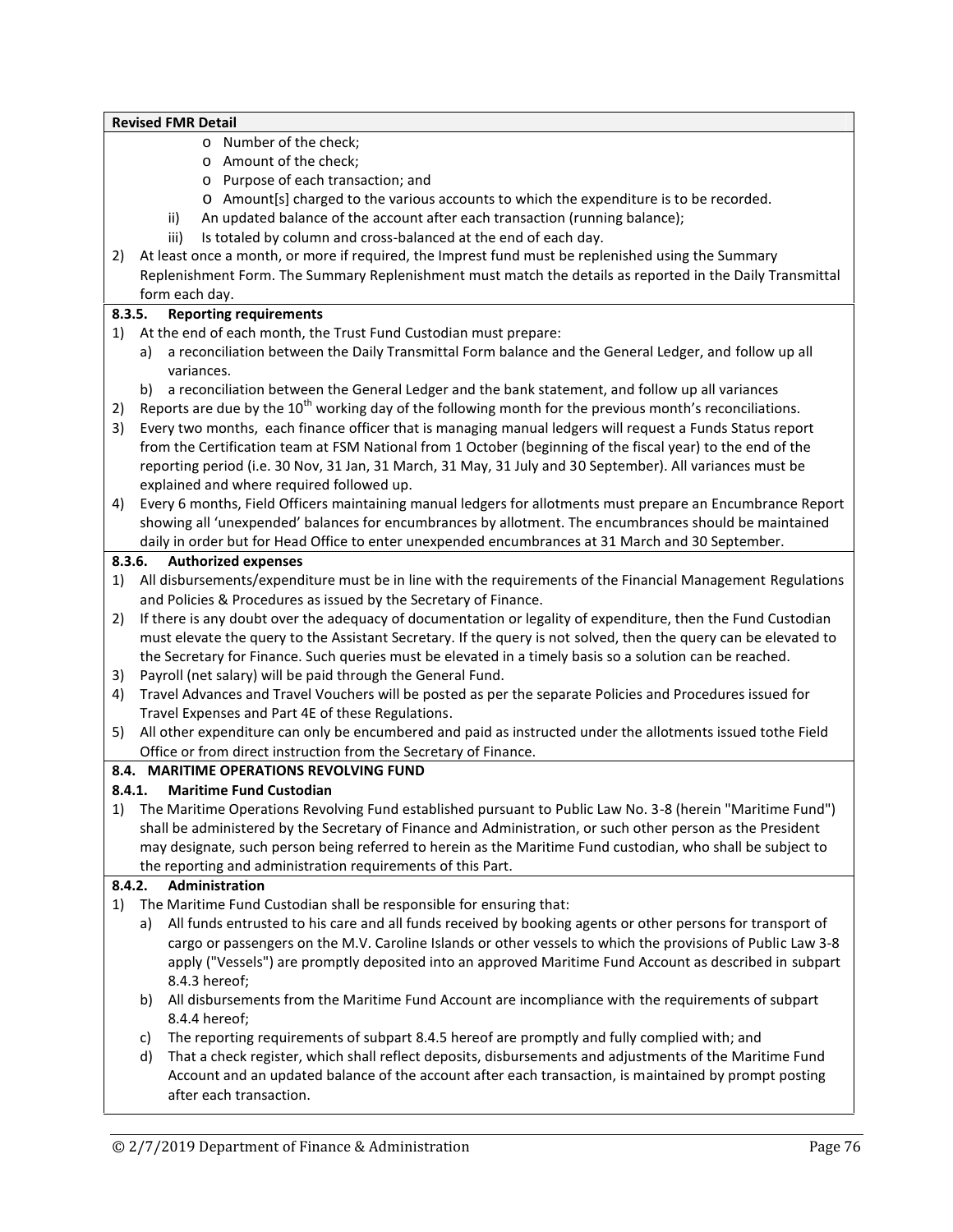|        |    | <b>Revised FMR Detail</b>                                                                                                                                              |
|--------|----|------------------------------------------------------------------------------------------------------------------------------------------------------------------------|
| 8.4.3. |    | <b>Maritime Fund Account</b>                                                                                                                                           |
| 1)     |    | The Maritime Fund Custodian shall open and maintain a Maritime Fund Account that shall:                                                                                |
|        | a) | Approved Depository Account. Meet all the requirements of an Approved Depository Account, as defined<br>in subpart 1.4.4 hereof                                        |
|        | b) | Interest Bearing. Bear interest at a rate commensurate with comparable financial institutions in the same<br>area; and                                                 |
|        | c) | Signatures. In addition to the signatures described by subpart 1.4.4(c) hereof, allow withdrawal of funds<br>upon the signature of the Maritime Fund Custodian.        |
| 8.4.4. |    | <b>Authorized expenses</b>                                                                                                                                             |
| 1)     |    | The Maritime Fund Custodian shall make disbursements from the Maritime Fund Account and the Secretary                                                                  |
|        |    | shall replenish the Maritime Fund Account only for the ongoing expenses for the operation and maintenance of                                                           |
|        |    | all National Government Vessels.                                                                                                                                       |
| 8.4.5. |    | <b>Reporting Requirements</b>                                                                                                                                          |
| 1)     |    | The Maritime Fund Custodian shall transmit to the Secretary:                                                                                                           |
|        | a) | Replenishment Request. At least monthly, or more often if needed:<br>A report that no activity has taken place within the Maritime Fund Account; or<br>i)              |
|        |    | A replenishment request reporting all deposits into and disbursements from the Maritime Fund<br>ii)                                                                    |
|        |    | Account during the reporting period, and the reasons for and the amounts of such disbursements.                                                                        |
|        | b) | Attachments. As attachments to the replenishment request, a copy of all checks, and supporting                                                                         |
|        |    | documents therefore, written during the reporting period and:                                                                                                          |
|        |    | With respect to each voyage of the Vessels during the reporting period, a copy of the ship's manifest<br>i)                                                            |
|        |    | for such voyage, and a written report showing voyage dates, names of all passengers and crew                                                                           |
|        |    | members, fare paid by each passenger, name of agent to whom each passenger's fare was paid,                                                                            |
|        |    | itemization of all cargo transported and payments made for cargo transported, and evidence of                                                                          |
|        |    | transfer to the Maritime Fund Custodian of all fares and other payments collected by agents; and                                                                       |
|        |    | With respect to disbursements for operating and maintenance expenses and deposits, the documents<br>ii)                                                                |
|        |    | described in subparts $8.2.5(1)(b) - (i)$ , (iii), (iv) and (vii) hereof.                                                                                              |
|        |    | 8.5. SUPPLY STOCK REVOLVING FUND                                                                                                                                       |
| 1)     |    | The Secretary, or designee, shall maintain a supply stock of commonly used supplies and shall issue supplies                                                           |
|        |    | from such inventory to national Allottees who have submitted a Purchase Order, provided that the Purchase                                                              |
|        |    | Order is signed by the Secretary or his designated certification officer certifying as to the availability of funds.                                                   |
| 2)     |    | The Supply Unit shall promptly, as required, effect a transfer of that cost from the account containing the<br>available funds to the Supply Stock Revolving Fund.     |
| 3)     |    | At times the public may wish to purchase State or National flags. In which case, an 'over the counter' purchase                                                        |
|        |    | form will be completed, payment made to the Treasury cashier, before presenting the receipt for collection.                                                            |
| 4)     |    | All other purchases by departments for flags, license plates or other revolving stock will be purchased via                                                            |
|        |    | purchase order.                                                                                                                                                        |
| 5)     |    | At the end of each fiscal year, a stocktake of stock held will be completed and reported to the Secretary.                                                             |
| 9.     |    | <b>JOURNAL VOUCHERS</b>                                                                                                                                                |
| 9.1.1. |    | Nature of journal vouchers                                                                                                                                             |
| 1)     |    | Adjustments to Government accounts not involving the actual transfer of cash must be made using a journal<br>voucher approved by the Secretary of Finance or designee. |
| 2)     |    | All journal vouchers must be entered into the financial management information system.                                                                                 |
| 3)     |    | A journal must not be used if the only purpose is to make transfers between programs, activities or outputs to                                                         |
|        |    | allow actual expenditure to fit within budget limits.                                                                                                                  |
| 4)     |    | Examples of transactions requiring the use of General Ledger Journal (GLJ) vouchers include the following:                                                             |
|        | a) | Correction of previous posting errors;                                                                                                                                 |
|        | b) | End of year accruals;                                                                                                                                                  |
|        | c) | Allocation of administration costs to the programs, activities or outputs they relate to;                                                                              |
|        | d) | Adjustments or amendments to the accounts;                                                                                                                             |
|        | e) | Intra-agency expenses i.e. box rental, stamps;                                                                                                                         |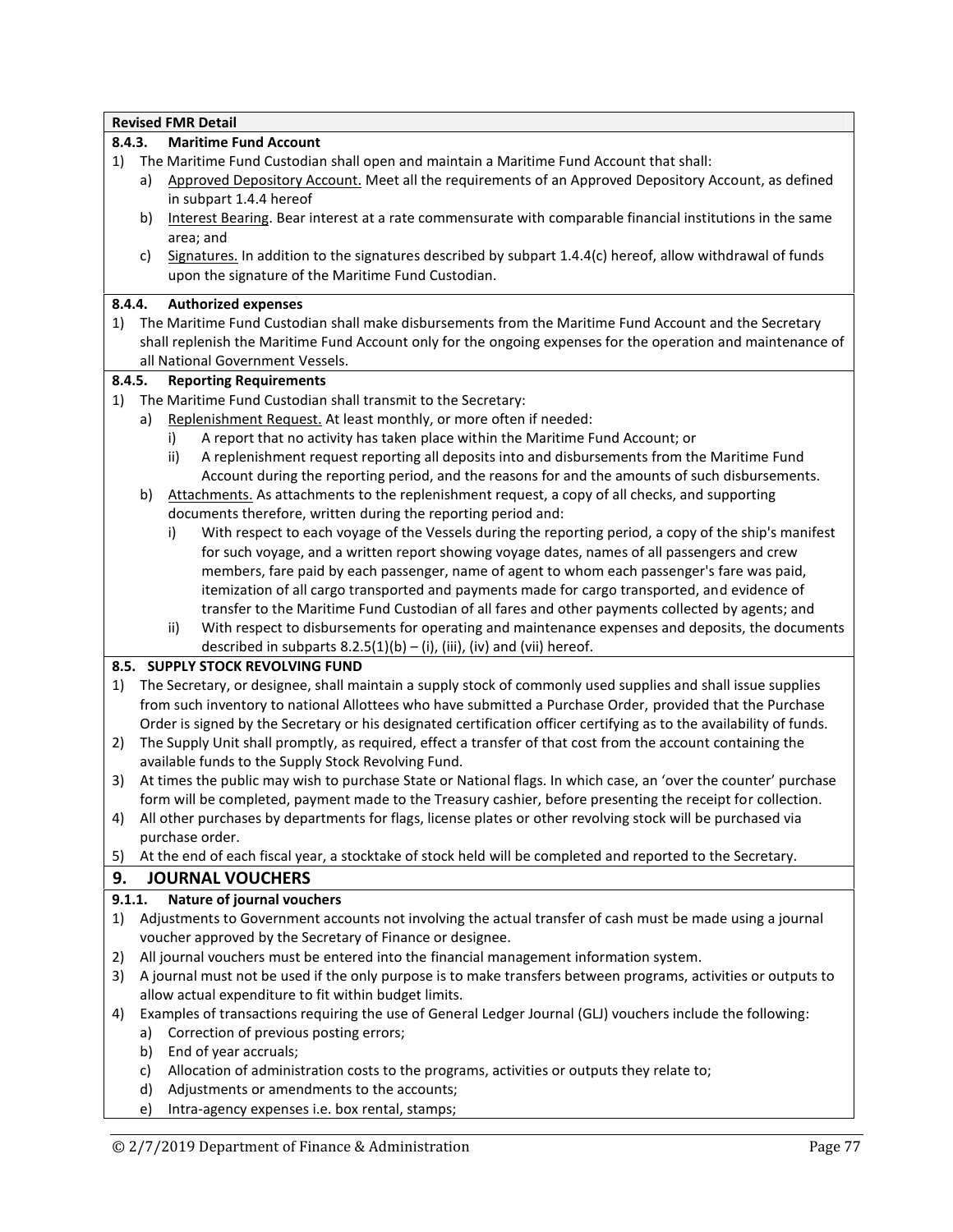|    | <b>Revised FMR Detail</b>                                                                                          |
|----|--------------------------------------------------------------------------------------------------------------------|
|    | Clearing off-island purchase orders;<br>f                                                                          |
|    | Overtime for immigration, Customs & Tax Administration and Quarantine;<br>g)                                       |
|    | Foreign Mission replenishments; or<br>h)                                                                           |
|    | Import Tax.<br>i)                                                                                                  |
| 4) | All transfers relating to Compact and Federal funding requires the use of the 'Federal Grant Pass Through' type    |
|    | of Journal Voucher.                                                                                                |
|    | 9.1.2.<br><b>Types of journal vouchers</b>                                                                         |
| 1) | There are two types of JVs:                                                                                        |
|    | a) GLJ - General ledger journal                                                                                    |
|    | b) FGJ - Federal grants journal                                                                                    |
| 2) | Examples of transactions requiring the use of General Ledger Journal (GLJ) vouchers include the following:         |
|    | Correction of previous posting errors;<br>a)                                                                       |
|    | End of year accruals;<br>b)                                                                                        |
|    | Allocation of administration costs to the programs, activities or outputs they relate to;<br>c)                    |
|    | Adjustments or amendments to the accounts;<br>d)                                                                   |
|    | Intra-agency expenses i.e. box rental, stamps;<br>e)                                                               |
|    | f)<br>Clearing off-island purchase orders;                                                                         |
|    | Overtime for immigration, Customs & Tax Administration and Quarantine;<br>g)                                       |
|    | Foreign Mission replenishments; or<br>h)                                                                           |
|    | Import Tax.<br>i)                                                                                                  |
| 2) | All transfers relating to Compact and Federal funding requires the use of the 'Federal Grant Pass Through' type    |
|    | of Journal Voucher.                                                                                                |
|    | <b>Completion of journal vouchers</b><br>9.1.3.                                                                    |
| 1) | A journal voucher must be signed and approved by an officer with the appropriate financial delegation for the      |
|    | account codes being adjusted.                                                                                      |
| 2) | If a journal voucher affects account codes that belong to different Departments, Allottees from each relevant      |
|    | Department must prepare the 'journal voucher entry form' and attach the relevant documentation to support          |
|    | the JV.                                                                                                            |
| 3) | The completed 'journal voucher entry form' and affixed supporting documentation is remitted to Treasury for        |
|    | approval by the Secretary or designee.                                                                             |
| 4) | A copy of the JV must be retained by the initiating Department.                                                    |
| 5) | A JV entry form prepared by the Department of Finance must be signed and approved by the Secretary or              |
|    | designee.                                                                                                          |
| 6) | All JV entry forms must be clearly typed and include a full description of the reasons for the adjustment being    |
|    | made, including any cross reference to other related accounting documents (especially if the JV is a correction    |
|    | of a previous transaction entry).                                                                                  |
| 7) | Journal adjustments must not be made to prior accounting periods unless approved by the Secretary of               |
|    | Finance.                                                                                                           |
| 8) | Journal Vouchers may only be entered by an officer approved by the Secretary of Finance.                           |
|    | 10. ADMINISTRATION OF PUBLIC PROJECT APPROPRIATIONS                                                                |
|    | 10.1. APPLICABILITY                                                                                                |
| 1) | This Part 10 shall apply to all funds appropriated under national law by the Congress of the Federated States of   |
|    | Micronesia for public projects, whether such funds are the sole source of funding for a project or a partial       |
|    | source of funding, and regardless of who is the Allottee.                                                          |
| 2) | The term "public projects" includes but is not limited to subsidies, grants, contributions, and appropriations for |
|    | specified or unspecified public purposes, public uses, economic development, social development, or the like,      |
|    | except that the term shall not include any of the following:                                                       |
|    | Operating expenses of any FSM Government Agency;<br>a)                                                             |
|    | Specific subsidies and contributions contained in the annual national government budget act or<br>b)               |
|    | amendments thereto;                                                                                                |
|    | Programs or projects contained in the annual national government budget act or amendments thereto<br>C)            |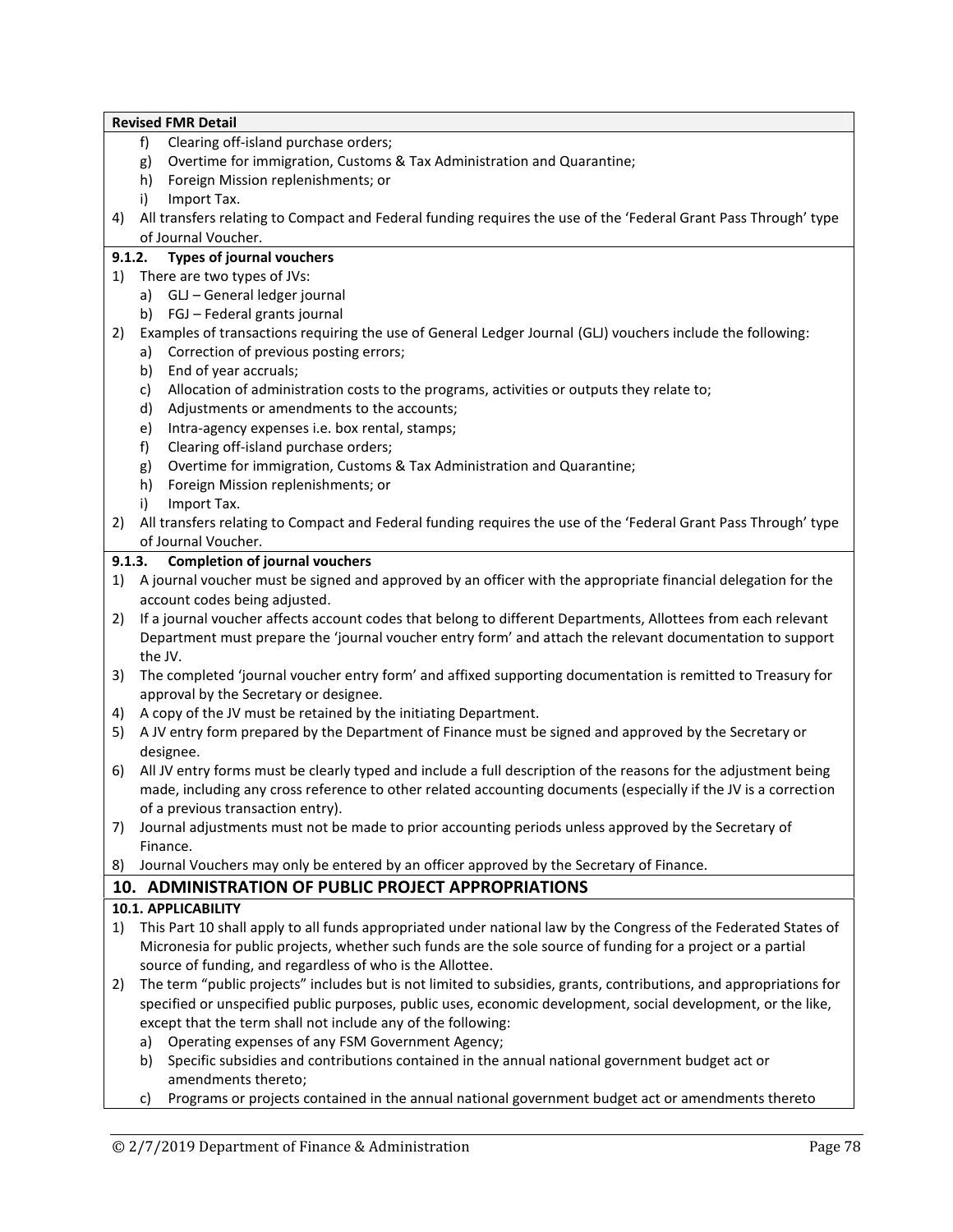|    | <b>Revised FMR Detail</b>                                                                                                          |
|----|------------------------------------------------------------------------------------------------------------------------------------|
|    | under the heading "Special Compact Programs";                                                                                      |
|    | Contributions to an international organization of which the FSM is a member; and<br>d)                                             |
|    | Such other appropriations of national government funds as the Secretary and the Budget Division of the<br>e)                       |
|    | Department of Finance & Administration ("Budget") together may determine in writing are by their very                              |
|    | nature not appropriately subject to this Part 10.                                                                                  |
| 3) | This Part 10 shall also apply to all Compact capital funds, whether such funds are the sole sources of funding for                 |
|    | a project or a partial source of funding, and regardless of what law they are appropriated under.                                  |
| 4) | The term "compact capital funds" means "capital account" and "capital account program funds" under the                             |
|    | Compact of Free Association between the FSM and the US and the agreements related thereto, including the                           |
|    | "Fiscal Procedures Agreement," as such terms are defined in 55 FSMC 339.                                                           |
|    | 10.2. PROJECT CONTROL DOCUMENT                                                                                                     |
| 1) | Prior to an allotment of national government funds for any public project (as defined under subpart 9.1 above),                    |
|    | the Allottee of those funds shall complete a Project Control Document ("PCD") in a form specified by the                           |
|    | Budget Officer. Among other things, the PCD shall:                                                                                 |
|    | describe the project and its public purposes in sufficient detail to permit determination of the legality of<br>a)                 |
|    | the proposed expenditures, including their relationship to the purpose of the line item of the applicable                          |
|    | national appropriation law.                                                                                                        |
|    | specify the total project budget and the source of any portion thereof not to be funded from the applicable<br>b)                  |
|    | national government appropriation;                                                                                                 |
|    | designate the Project Inspection Official; and<br>c)                                                                               |
|    | certify that the Allottee has read, understands, and will abide by these regulations and other applicable<br>d)                    |
|    | laws.                                                                                                                              |
|    | 10.2.1. PCD Processing                                                                                                             |
| 1) | A PCD, completed and signed by the Allottee, shall be submitted to the Budget Officer for review.                                  |
| 2) | In conducting that review, the Budget Officer may request such additional information from the Allottee or                         |
|    | from other government officials as it may deem appropriate.                                                                        |
| 3) | Otherwise he shall disapprove the PCD and return it to the Allottee with a statement of his reasons therefore.                     |
|    | The Allottee may then submit a revised PCD for review.                                                                             |
| 4) | If the Budget officer is satisfied that the PCD is complete and that the project and expenditures described in the                 |
|    | PCD are consistent with the line-item of the national appropriating law and any other applicable law, he shall<br>approve the PCD. |
|    | 10.2.2. Allotment                                                                                                                  |
| 1) | Upon compliance with subparts 10.2 and 10.2.1 of the regulations, the Budget Officer shall issue an allotment                      |
|    | for the project described in the approved PCD.                                                                                     |
| 2) | An Advice of Allotment form shall be completed for each separate project and forwarded to the Allottee and                         |
|    | PCD.                                                                                                                               |
| 3) | Each allotment shall specify an expiration date, after which no obligation may be legally incurred.                                |
|    | 10.2.3. Obligation                                                                                                                 |
| 1) | Upon issuance of the allotment, funds may be obligated by the Allottee only in accordance with these                               |
|    | regulations and other laws applicable to the obligation of national government funds generally.                                    |
| 2) | Obligation must be consistent with the allotment and underlying PCD. No more than 10% of the total amount                          |
|    | payable under any obligating document shall ever be payable in advance of the time when it has been earned                         |
|    | by the provision of goods or services or other performance under the obligating document, except that the                          |
|    | foregoing percentage may be increased to 15% in the case of mobilization under a construction contract and                         |
|    | 100% in the case of procurement of goods or services from outside the FSM.                                                         |
| 3) | Copies of an obligating document must be filed with the Secretary of Finance and the Budget Officer before any                     |
|    | payment may be made pursuant to that obligating document.                                                                          |
|    | 10.2.4. Disbursement                                                                                                               |
| 1) | Funds subject to this Part 10 shall be disbursed only to satisfy obligations legally incurred and due under these                  |
|    | regulations. Any request for payment under a design, construction, procurement, or independent consulting                          |
|    | contract must be certified by the Project Inspection Official before payment is made.                                              |
|    |                                                                                                                                    |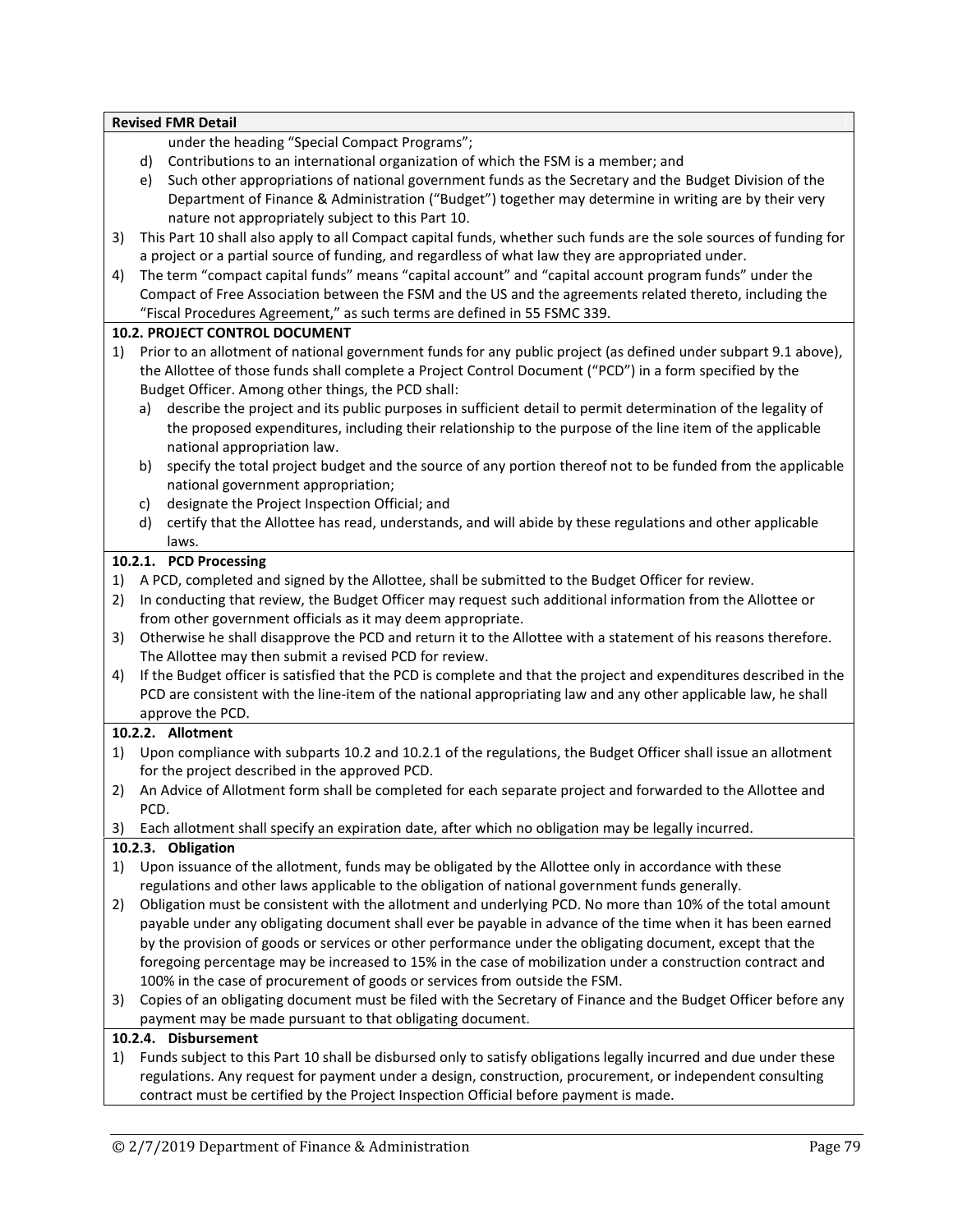|    | <b>Revised FMR Detail</b>                                                                                           |
|----|---------------------------------------------------------------------------------------------------------------------|
| 2) | Such certification shall signify that it is the Project Official's best judgment, after due investigation, that the |
|    | amount so requested is properly due and owing under the obligating contract and these regulations.                  |
| 3) | The Budget Officer may develop and require use of a more detailed certification form in appropriate                 |
|    | circumstances.                                                                                                      |
|    | 10.2.5. Project Inspection Official                                                                                 |
| 1) | The Project Inspection Official must be an employee or independent contractor of the national government. In        |
|    | the event no such national official is available for a particular project, the Budget officer may accept a non-     |
|    | national official of suitable skill and experience who is independent of the Allottee. Identifying and obtaining    |
|    | acceptance of a Project Inspection Official is the responsibility of the Allottee.                                  |
| 2) | The Project Inspection Official designated in the PCD shall provide project management and oversight so as to       |
|    | ensure the adequate accountability of funds expended and completion of the project.                                 |
| 3) | No project funds shall be received, controlled, or handled in any manner by the Project Inspection Official         |
|    | unless otherwise provided by law.                                                                                   |
| 4) | Administrative expenses of the Project Inspection Official shall not be paid out of project funds unless            |
|    | otherwise provided by law.                                                                                          |
|    | 10.2.6. PCD Amendment                                                                                               |
| 1) | An approved PCD may be amended at any time through submission of the same form and completion of the                |
|    | same approval procedures as apply in initial processing of a PCD.                                                   |
| 2) | The submission shall indicate that it is intended as an amendment to a prior PCD and shall highlight what is        |
|    | being amended.                                                                                                      |
| 3) | If obligations were already incurred or expenditures were already made at the time of the amendment, the            |
|    | amendment shall reflect those obligations or expenditures.                                                          |
| 4) | An outstanding allotment which would be rendered inconsistent with its underlying PCD upon amendment of             |
|    | that PCD must be withdrawn to the extent of such inconsistency before the amendment may be approved.                |
|    | 10.2.7. Project close-out                                                                                           |
| 1) | Upon notice to the Allottee and the Secretary of Finance, the Budget Officer may terminate any PCD and              |
|    | withdraw any allotment based thereon (except with respect to funds already obligated but not disbursed) if          |
|    | there has been no new obligation of funds filed under that allotment for a period of at least one year.             |
|    | Such action shall be without prejudice to the right of the Allottee to recommence the PCD and allotment<br>a)       |
|    | process if the project has not in fact been completed.                                                              |
| 2) | Upon completion of a project the Allottee shall promptly submit to the Secretary of Finance a final accounting      |
|    | of all expenditures made and reconcile those expenditures with the appropriation, PCD, allotment, and               |
|    | obligating documents to the satisfaction of the Secretary.                                                          |
|    | The Project Inspection Official shall provide such reasonable assistance as the Allottee or Secretary may<br>a)     |
|    | request.                                                                                                            |
|    | b) For purposes of this paragraph, a project is deemed to be completed if and when the Allottee or Project          |
|    | Inspection Official so states, all the money allotted for the project is spent, the appropriation lapses, or the    |
|    | Allottee fails to submit a new PCD within six months after termination of the prior one pursuant to subpart         |
|    | $10.27(1)$ .                                                                                                        |
|    | 11. REPORTING                                                                                                       |
|    | 11.1. REQUIRED REPORTS FROM ALLOTTEES                                                                               |
| 1) | Not later than May 1 of each year, each allottee shall submit a report to the Congress of the Federated States      |
|    | of Micronesia which shall provide:                                                                                  |
|    | for the full accounting of each line item, or subsection apportioning funds, as of the end of the second<br>a)      |
|    | quarter of the fiscal year,                                                                                         |
|    | detailing obligations incurred against all sums appropriated by the Congress of the Federated States of<br>b)       |
|    | Micronesia or made available to an allottee from other sources, to include a detailed explanation and full          |
|    | justification for each major deviation from a line item, or subsection apportioning funds.                          |
| 2) | Not later than October 31 of each year, each allottee shall submit a report to the Congress of the Federated        |
|    | States of Micronesia which shall provide:                                                                           |
|    | for the full accounting of each line item, or subsection apportioning funds as of the end of the fiscal year,<br>a) |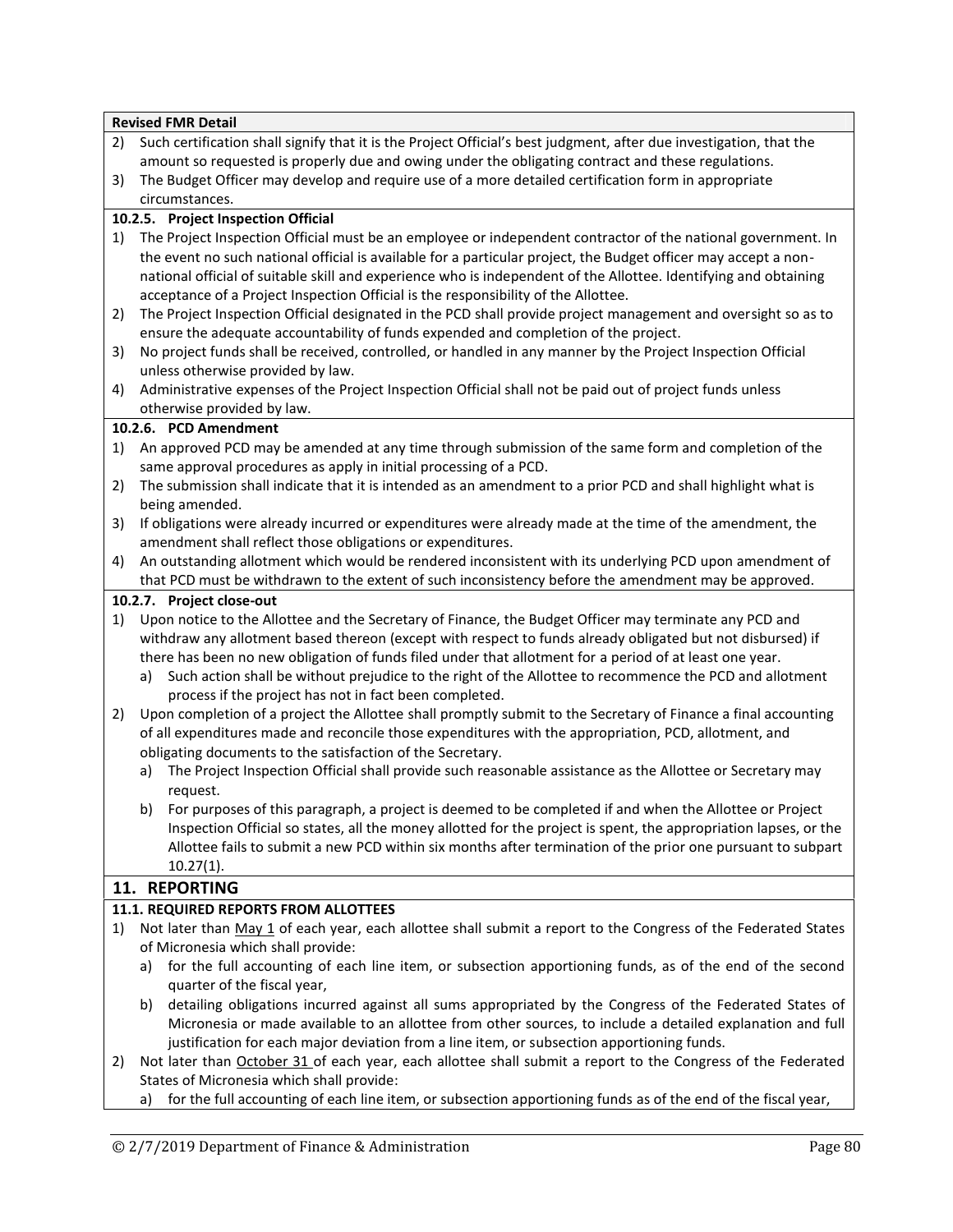**Revised FMR Detail** b) detailing obligations and expenditures incurred against all sums appropriated by the Congress of the Federated States of Micronesia or made available to an allottee from other sources, to include a detailed explanation and full justification for each major deviation from a line item, or subsection apportioning funds. 3) The reports required by subparagraphs (1) and (2) above shall include a statement by the Allottee: a) of the status of the project, program, b) or list the achievements of the department or agency for which the funds were allotted. c) For all allottees, except those receiving allotments for governmental operations, the statement shall detail the percentage of completion of the project or program and shall include an estimation of the completion date for the project or program, where appropriate. **11.2. REQUIRED REPORTS FROM SECRETARY OF FINANCE** 1) Not later than January 31 of each year, the Secretary of the Department of Finance and Administration shall submit unaudited financial statements of the National Government to the Congress of the Federated States of Micronesia, or, he shall provide in writing, an explanation of why he is unable to provide such reports. The explanation shall include a date by which he will provide the required reports. 2) Ten days prior to each session of Congress, whether a regular or special session, the Secretary of the Department of Finance and Administration shall submit, to the Speaker of the Congress and to the Chairman of the Committee on Ways and Means, an accurate report of current projected revenues for the fiscal year. This report shall detail projected revenues by source and shall reflect appropriations made during the fiscal year. The report should show the balance of funds available for appropriation by the Congress. **11.3. REQUIRED REPORTS FROM DEPARTMENTS AND AGENCIES OF NATIONAL GOVERNMENT** 1) Within 30 days of the completion of each quarter of each fiscal year, each department of the Executive Branch and each agency of the National Government shall transmit to Congress and to the President a report on its activities during the quarter just completed, including: a) a comparison of its actual accomplishments for the quarter, and the year to date, with the planned accomplishments set forth in the plan described in subpart 10.9ofthese Regulations; and b) a description of any factors that may have caused actual performance to vary from the plan. 2) Within 20 days of completion of each quarter of each fiscal year, the Budget Unit and Treasury Unit shall collate and provide the necessary information required for the departments to prepare their reports as required under subpart 11.3(1). **11.4. ECONOMIC & FISCAL UPDATE REPORTING** 1) At least once a year, an Economic and Fiscal update report must be prepared by the Budget and Economic Management Division of the Department of Finance and Administration. 2) The Economic & Fiscal update report must provide: a) updated information on the economy and fiscal situation of the Federated States of Micronesia; b) an overview of the fiscal strategy represented in the budget package; and c) a comparison of the budget package with the most recently published budget policy statement. 3) The Secretary of Finance may require more regular fiscal updates to be prepared. **12. NON-COMPLIANCE WITH REGULATIONS 12.1. COMPLIANCE UNIT** 1) The Secretary of Finance may establish a Compliance Unit to: a) Ensure compliance with these Regulations; b) Investigate matters of non-compliance to determine facts; c) Identify risk areas that require ongoing internal compliance reviews; d) Report all findings to the Secretary and/or such other established Committee to determine an action plan; e) prepare an annual work plan for the Compliance Unit to follow; and f) undertake other such reviews as instructed by the Secretary of Finance. **12.2. STATE OF EMERGENCY** 1) In the event of a major natural disaster or other emergency threatening the lives or safety of citizens of the Federated States of Micronesia requiring immediate Governmental action, an emergency account shall be established in the Department of Finance.